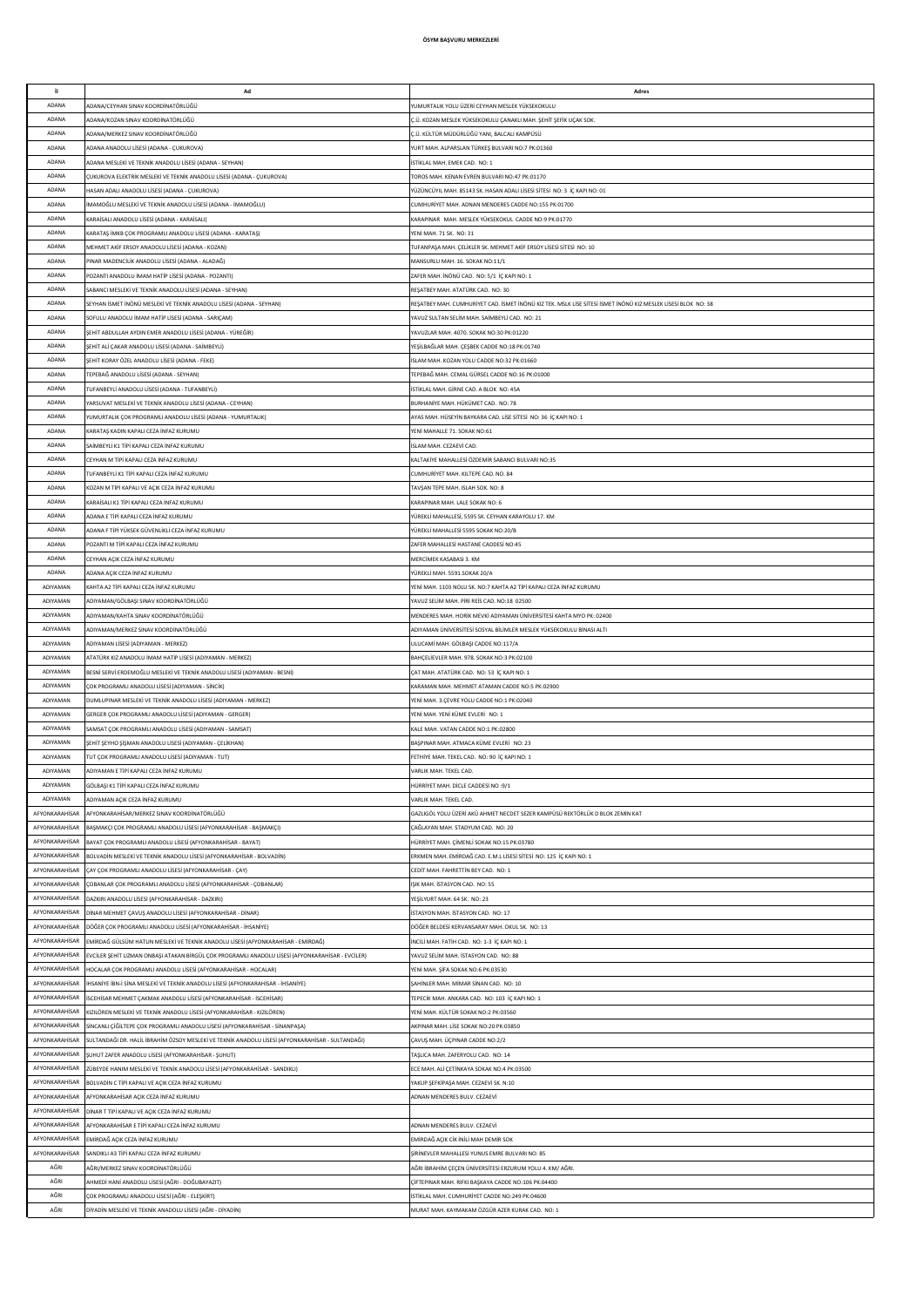| it.     | Ad                                                                                              | Adres                                                                                                                       |
|---------|-------------------------------------------------------------------------------------------------|-----------------------------------------------------------------------------------------------------------------------------|
|         |                                                                                                 |                                                                                                                             |
| AĞRI    | HAMUR ÇOK PROGRAMLI ANADOLU LİSESİ (AĞRI - HAMUR)                                               | YENİ MAH. YÜZBAŞI MÜFİT CAD. NO: 2                                                                                          |
| AĞRI    | SÜPHANDAĞI ANADOLU LİSESİ (AĞRI - PATNOS)                                                       | ATATÜRK MAH. 128 SK. NO: 1                                                                                                  |
| AĞRI    | AŞLIÇAY ANADOLU LİSESİ (AĞRI - TAŞLIÇAY)                                                        | 15 TEMMUZ ŞEHİTLER MAH. 3.NOLU KÜME EVLER NO:24 PK:04800                                                                    |
| AĞRI    | <b>FUTAK ÇOK PROGRAMLI ANADOLU LİSESİ (AĞRI - TUTAK)</b>                                        | CAMİ MAH. 304 SK. LİSE SİTESİ NO: 23                                                                                        |
| AĞRI    | AĞRI M TİPİ KAPALI CEZA İNFAZ KURUMU                                                            | YENİ VAN YOLU                                                                                                               |
| AĞRI    | DOĞUBAYAZIT A2 TİPİ KAPALI CEZA İNFAZ KURUMU                                                    |                                                                                                                             |
|         |                                                                                                 |                                                                                                                             |
| AĞRI    | PATNOS L TÍPÍ KAPALI CEZA ÍNFAZ KURUMU                                                          | MALAZGİRT YOLU 15.KM PATNOS L TİPİ KAPALI CEZA İNFAZ KURUMU                                                                 |
| AĞRI    | PATNOS ACIK CEZA İNFAZ KURUMU                                                                   | MALAZGİRT YOLU ÜZERİ 15.KM DOĞANSU KÖYÜ                                                                                     |
| AĞRI    | AĞRI KAPALI CEZA İNFAZ KURUMU MÜD.                                                              | ERZURUM CADDESİ ABİDE MAHALLESİ 12. MEKANİZE PİYADE TUGAYI YANI                                                             |
| AKSARAY | AKSARAY KAPALI CEZA İNFAZ KURUMU                                                                | SİFAHANE MAH. 3152 SK. NO:1                                                                                                 |
| AKSARAY | AKSARAY/MERKEZ SINAV KOORDİNATÖRLÜĞÜ                                                            | AKSARAY ÜNV. REKTÖRLÜĞÜ SINAV MERKEZİ OTOGAR KARŞISI TEKNİK BİLİMLER MYO                                                    |
| AKSARAY | AĞAÇÖREN ÇOK PROGRAMLI ANADOLU LİSESİ (AKSARAY - AĞAÇÖREN)                                      | GÜMÜŞTEPE MAH. TUZTAŞI SK. NO: 22                                                                                           |
| AKSARAY |                                                                                                 |                                                                                                                             |
|         | AKSARAY MERKEZ ANADOLU LİSESİ (AKSARAY - MERKEZ)                                                | SOFULAR MAH. 29 / GÜNDOĞDU CAD. AKSARAY LİSESİ BLOK NO: 1 İÇ KAPI NO: 1                                                     |
| AKSARAY | AKSARAY MESLEKİ VE TEKNİK ANADOLU LİSESİ (AKSARAY - MERKEZ)                                     | EREĞLİKAPI MAH. 11 / BEDİÜZZAMAN BUL. ENDÜSTRİ MESLEK LİSESİ SİTESİ NO: 42 İÇ KAPI NO: 1                                    |
| AKSARAY | ATATÜRK ANADOLU LİSESİ (AKSARAY - MERKEZ)                                                       | HACILAR HARMANI MAH. 49 / SELÇUK CAD. NO: 2 İÇ KAPI NO: 1                                                                   |
| AKSARAY | DEMİRCİ ÇOK PROGRAMLI ANADOLU LİSESİ (AKSARAY - GÜLAĞAÇ)                                        | DEMÍRCÍ BELDESÍ KALEALTI MAH. AKSARAY CAD. NO: 1                                                                            |
| AKSARAY | ERTUĞRUL GAZİ ANADOLU LİSESİ (AKSARAY - ORTAKÖY)                                                | PLEVNE MAH. Ş.KOÇHİSAR CAD. NO: 6/1 İÇ KAPI NO: 1                                                                           |
| AKSARAY | ESKİL ANADOLU İMAM HATİP LİSESİ (AKSARAY - ESKİL)                                               | MERKEZ MAH. ALAATTİN CAD. ESKİL İMAM HATİP LİSESİ SİTESİ NO: 3 İÇ KAPI NO: Z-1                                              |
|         |                                                                                                 |                                                                                                                             |
| AKSARAY | HACI MEHMET CÖMERT ÇOK PROGRAMLI ANADOLU LİSESİ (AKSARAY - SARIYAHŞİ)                           | ÖZAL MAH, SAĞLIK CAD, NO: 3                                                                                                 |
| AKSARAY | . ALAADDİN KEYKUBAT ANADOLU LİSESİ (AKSARAY - SULTANHANI)                                       | TÜRKİSTAN MAH, SANAYİ CADDE NO:3 MERKEZ                                                                                     |
| AKSARAY | HLARA MESLEKİ VE TEKNİK ANADOLU LİSESİ (AKSARAY - GÜZELYURT)                                    | HARMANI IK MAH, VADİ CADDE NO:10 PK:68570                                                                                   |
| AMASYA  | MASYA/MERKEZ SINAV KOORDINATÖRLÜĞÜ                                                              | AKBİLEK MAH. MUHSİN YAZICIOĞLU CAD. NO:7 PK: 05100 MERKEZ/AMASYA                                                            |
| AMASYA  | AMASYA/MERZİFON SINAV KOORDİNATÖRLÜĞÜ                                                           | SOFULAR MAH, KOLORDU SOK, NO.162                                                                                            |
| AMASYA  |                                                                                                 |                                                                                                                             |
|         | ADİL CANDEMİR ÇOK PROGRAMLI ANADOLU LİSESİ (AMASYA - HAMAMÖZÜ)                                  | HAMİTKAPLAN MAH, KOZA SK. NO: 6                                                                                             |
| AMASYA  | AMASYA LİSESİ (AMASYA - MERKEZ)                                                                 | DERE MAH, CELEBİ MEHMET CAD. NO: 11                                                                                         |
| AMASYA  | GÖYNÜCEK ÇOK PROGRAMLI ANADOLU LİSESİ (AMASYA - GÖYNÜCEK)                                       | MERKEZ MAH. AMASYA CAD. ÇOK PROĞRAMLI LİSE SİTESİ NO: 85                                                                    |
| AMASYA  | GÜMÜŞHACIKÖY ANADOLU İMAM HATİP LİSESİ (AMASYA - GÜMÜŞHACIKÖY)                                  | SARAY MAH. GÜMÜŞ CAD. NO: 1                                                                                                 |
| AMASYA  | MERZÍFON ABÍDE HATUN ANADOLU LÍSESÍ (AMASYA - MERZÍFON)                                         | SOFULAR MAH. DEDE SK. NO: 3 İÇ KAPI NO: A                                                                                   |
|         |                                                                                                 |                                                                                                                             |
| AMASYA  | SULUOVA ADNAN MENDERES MESLEKİ VE TEKNİK ANADOLU LİSESİ (AMASYA - SULUOVA)                      | HÜRRİYET MAH. MERVE SOKAK NO:3 PK:05500                                                                                     |
| AMASYA  | [AŞOVA ANADOLU İMAM HATİP LİSESİ (AMASYA - TAŞOVA)                                              | CUMHURİYET MAH. ATATÜRK BULVARI NO:75 PK:05800                                                                              |
| AMASYA  | MERZÍFON A3 TÍPÍ KAPALI CEZA ÍNFAZ KURUMU                                                       | SOFULAR MAH. HÜSEYİN RIFATBAY CAD.NO:59                                                                                     |
| AMASYA  | GÜMÜŞHACIKÖY AÇIK CEZA İNFAZ KURUMU                                                             | SARAY MAHALLESİ CEZAEVİ CADDESİ NO:6                                                                                        |
| AMASYA  | AMASYA E TİPİ KAPALI CEZA İNFAZ KURUMU                                                          | HELVACI MAH. ÇAĞLAYAN CAD. NO: 53/3                                                                                         |
|         |                                                                                                 |                                                                                                                             |
| ANKARA  | ANKARA/BEYPAZARI SINAV KOORDİNATÖRLÜĞÜ                                                          | GAZİPAŞA MAHALLESİ, MİLİ EGEMENLİK CADDESİ NO:226 / A                                                                       |
| ANKARA  | ANKARA/MERKEZ SINAV KOORDİNATÖRLÜĞÜ                                                             | ÇETİN EMEÇ BULVARI 1290. SOKAK NO:2 YUKARI ÖVEÇLER                                                                          |
| ANKARA  | ANKARA/POLATLI SINAV KOORDİNATÖRLÜĞÜ                                                            | GAZİ ÜNİVERSİTESİ, POLATLI FEN EDEBİYAT FAKÜLTESİ DEKANLIĞI, MEHMET AKİF MAHALLESİ, NECMETTİN ERBAKAN BULVARI, NO:42, 06900 |
| ANKARA  | ANKARA/ŞEREFLİKOÇHİSAR SINAV KOORDİNATÖRLÜĞÜ                                                    | AKSARAY ÜNİVERİSTESİ ŞEREHLİKOÇHİSAR BERAT CÖMERTOĞLU MYO YEŞİLOVA MAH. E-90 KARAYOLU ÜZERİ                                 |
| ANKARA  | ANKARA/ULUS SINAV KOORDİNATÖRLÜĞÜ                                                               | ANAFARTALAR MAHALLESİ CUMHURİYET CADDESİ 4/2 ULUS                                                                           |
|         |                                                                                                 |                                                                                                                             |
| ANKARA  | ABİDİNPAŞA ANADOLU LİSESİ (ANKARA - MAMAK)                                                      | SAİMEKADIN MAH. CAMİ CAD. ABİDİNPAŞA ANADOLU LİSESİ BLOK NO: 48/2                                                           |
| ANKARA  | AKYURT MESLEKİ VE TEKNİK ANADOLU LİSESİ (ANKARA - AKYURT)                                       | YILDIRIM MAH. MEZARLIK CADDE NO:11 PK:06750                                                                                 |
| ANKARA  | ANKARA ATATÜRK LİSESİ (ANKARA - ÇANKAYA)                                                        | KORKUTREIS MAH. SEZENLER CADDE NO:11 PK:06430                                                                               |
| ANKARA  | ANKARA LİSESİ (ANKARA - ALTINDAĞ)                                                               | HACETTEPE MAH. TÜRKOCAĞI SK. NO: 1                                                                                          |
| ANKARA  | ATATÜRK MESLEKİ VE TEKNİK ANADOLU LİSESİ (ANKARA - ALTINDAĞ)                                    | ANAFARTALAR MAH. ÇANKIRI CADDE NO:39 PK:06030                                                                               |
|         |                                                                                                 |                                                                                                                             |
| ANKARA  | BAHÇELİEVLER ANADOLU LİSESİ (ANKARA - ÇANKAYA)                                                  | EMEK MAH. 12 CAD. ANADOLU LİSESİ BLOK NO: 3B                                                                                |
| ANKARA  | BATIKENT LİSESİ (ANKARA - YENİMAHALLE)                                                          | KENTKOOP MAH. ŞEHİT HÜSEYİN BAHADIR CADDE NO:16 PK:06370                                                                    |
| ANKARA  | CEBECİ MESLEKİ VE TEKNİK ANADOLU LİSESİ (ANKARA - MAMAK)                                        | BALKİRAZ MAH, MAMAK CADDE NO:40 PK:06620                                                                                    |
| ANKARA  | ÇAMLIDERE ÇOK PROGRAMLI ANADOLU LİSESİ (ANKARA - ÇAMLIDERE)                                     | BEYLER MH. DİKİLİTAŞ KÜME EVLER NO:187-187                                                                                  |
| ANKARA  | ÇUBUK YILDIRIM BEYAZIT ANADOLU LİSESİ (ANKARA - ÇUBUK)                                          | CUMHURİYET MAH, FİDANLIK SOKAK NO:1 PK:06760                                                                                |
| ANKARA  |                                                                                                 |                                                                                                                             |
|         | DEDE KORKUT ANADOLU LİSESİ (ANKARA - PURSAKLAR)                                                 | FATİH MAH. YAVUZ BUL. NO: 20                                                                                                |
| ANKARA  | DEMETEVLER KIZ ANADOLU İMAM HATİP LİSESİ (ANKARA - YENİMAHALLE)                                 | ÖZEVLER MAH. 954. SOKAK NO:1 PK:200                                                                                         |
| ANKARA  | DR. ŞERAFETTİN TOMBULOĞLU ANADOLU LİSESİ (ANKARA - GÖLBAŞI)                                     | GAZİOSMANPAŞA MAH. SAHİL CADDE NO:1 PK:06830                                                                                |
| ANKARA  | EGE ANADOLU LİSESİ (ANKARA - MAMAK)                                                             | FAHRİ KORUTÜRK MAH. 686 SK. EGE ANADOLU LİSESİ BLOK NO: 3                                                                   |
| ANKARA  | ELMADAĞ ANADOLU LİSESİ (ANKARA - ELMADAĞ)                                                       | YENİCE MAH. CUMHURİYET CAD. ELMADAĞ ANADOLU LİSESİ BLOK NO: 58                                                              |
| ANKARA  |                                                                                                 |                                                                                                                             |
|         | ERDEM BEYAZIT ANADOLU LİSESİ (ANKARA - GÖLBAŞI)                                                 | EYMİR MAH. YEDİGÖLLER CADDE NO:3 PK:06830                                                                                   |
| ANKARA  | ERYAMAN ŞEHİT ERTAN AKGÜL ANADOLU LİSESİ (ANKARA - ETİMESGUT)                                   | GÖKSU MAH. ORHAN BEY CADDE NO:7 PK:06930                                                                                    |
| ANKARA  | ETİMESGUT ŞEHİT KAYMAKAM MUHAMMED FATİH SAFİTÜRK ANADOLU İMAM HATİP LİSESİ (ANKARA - ETİMESGUT) | ATAKENT MAH. 1478. CADDE NO:1 PK:06790                                                                                      |
| ANKARA  | ETÎMESGUT SEHÎT SALÎH HELVACI MESLEKÎ VE TEKNÎK ANADOLU LÎSESÎ (ANKARA - ETÎMESGUT)             | ELVAN MAH. 1945 SK. TİC.MES. LİSESİ BLOK NO: 20                                                                             |
| ANKARA  | EVREN COK PROGRAMI LANADOLLI I İSESİ (ANKARA - EVREN)                                           | ESENTEPE MAH, CUMHURIYET CAD, NO: 30                                                                                        |
| ANKARA  | FATİH SULTAN MEHMET ANADOLU İMAM HATİP LİSESİ (ANKARA - KEÇİÖREN)                               | BAĞLARBAŞI MAH. KIZLAR PINARI CADDE NO:174 PK:06300                                                                         |
|         |                                                                                                 |                                                                                                                             |
| ANKARA  | GÜDÜL SAFİYE AKDEDE ÇOK PROGRAMLI ANADOLU LİSESİ (ANKARA - GÜDÜL)                               | YUKARI MAH. ÖZDAL SK. NO: 1                                                                                                 |
| ANKARA  | GÜZİDE ÜLKER MESLEKİ VE TEKNİK ANADOLU LİSESİ (ANKARA - PURSAKLAR)                              | ALTINOVA MAH, GİCİK CAD, GÜZİDE ANADOLU MSLK, LİSESİ BLOK NO: 4                                                             |
| ANKARA  | HAYMANA ÇOK PROGRAMLI ANADOLU LİSESİ (ANKARA - HAYMANA)                                         | SEYRAN MAH. ANKARA CAD. NO: 10 İÇ KAPI NO: 1                                                                                |
| ANKARA  | İNCİRLİ ŞEHİT FURKAN YAYLA ANADOLU LİSESİ (ANKARA - KEÇİÖREN)                                   | EMRAH MAH. YUNUS EMRE CADDE NO:76 PK:06010                                                                                  |
| ANKARA  | KAHRAMANKAZAN EFES MESLEKİ VE TEKNİK ANADOLU LİSESİ (ANKARA - KAHRAMANKAZAN)                    | FATİH MAH. ANKARA BUL. ENDÜSTRİ MESLEK LİSESİ BLOK NO: 158                                                                  |
|         |                                                                                                 |                                                                                                                             |
| ANKARA  | KAHRAMANKAZAN MESLEKİ VE TEKNİK ANADOLU LİSESİ (ANKARA - KAHRAMANKAZAN)                         | ATATÜRK MAH. İNÖNÜ CAD. NO: 22                                                                                              |
| ANKARA  | KALABA MESLEKİ VE TEKNİK ANADOLU LİSESİ (ANKARA - KEÇİÖREN)                                     | GÜÇLÜKAYA MAH. FATİH CAD. NO: 46                                                                                            |
| ANKARA  | KALECÍK ANADOLU LÍSESÍ (ANKARA - KALECÍK)                                                       | YENİDOĞAN YEŞİLYURT MAH. HÜSEYİN SAĞIRKAYA BULVARI NO:44 PK:06870                                                           |
| ANKARA  | KANUNİ MESLEKİ VE TEKNİK ANADOLU LİSESİ (ANKARA - KEÇİÖREN)                                     | ASAĞI EĞLENCE MAH. ULUDERE SK. NO: 1                                                                                        |
| ANKARA  | KEÇİÖREN İBN-İ SİNA MESLEKİ VE TEKNİK ANADOLU LİSESİ (ANKARA - KEÇİÖREN)                        | KUSCAĞIZ MAH, GAZELLER CAD, NO: 3                                                                                           |
| ANKARA  | KEÇİÖREN MESLEKİ VE TEKNİK ANADOLU LİSESİ (ANKARA - KEÇİÖREN)                                   | ADNAN MENDERES MAH. 1063. SOKAK NO:3 PK:06300                                                                               |
|         |                                                                                                 |                                                                                                                             |
| ANKARA  | KEMAL ŞAHİN MESLEKİ VE TEKNİK ANADOLU LİSESİ (ANKARA - BALA)                                    | SENTEPE MAH. ATATÜRK BUL, HACETTEPE MESLEK YÜK.O. BLOK NO: 34                                                               |
| ANKARA  | KIZILCAHAMAM ANADOLU LİSESİ (ANKARA - KIZILCAHAMAM)                                             | AKÇAY MAH. REMZİYE ÖZTOPRAK CADDE NO:16 PK:06890                                                                            |
| ANKARA  | KOCATEPE MİMAR KEMAL ANADOLU LİSESİ (ANKARA - ÇANKAYA)                                          | KAVAKLIDERE MAH. TUNALI HİLMİ CAD. NO: 2                                                                                    |
| ANKARA  | LAYİKA AKBİLEK MESLEKİ VE TEKNİK ANADOLU LİSESİ (ANKARA - SİNCAN)                               | ATATÜRK MAH. VATAN CADDE NO:18 PK:06930                                                                                     |
| ANKARA  | LEYLA TURGUT ANADOLU LİSESİ (ANKARA - ÇANKAYA)                                                  | PROF. DR. AHMET TANER KIŞLALI MAH. 2926 CAD. LEYLA TURGUT LİSESİ BLOK NO: 6                                                 |
|         |                                                                                                 |                                                                                                                             |
| ANKARA  | MUSTAFA HAKAN GÜVENÇER FEN LİSESİ (ANKARA - KAHRAMANKAZAN)                                      | YILDIRIMBEYAZIT MH. DURHASAN CADDESİ NO:68                                                                                  |
| ANKARA  | MUSTAFA KEMAL ANADOLU LİSESİ (ANKARA - YENİMAHALLE)                                             | GAYRET MAH. İVEDİK CADDE NO:23 PK:06190                                                                                     |
| ANKARA  | NAİME-ALİ KARATAŞ MESLEKİ VE TEKNİK ANADOLU LİSESİ (ANKARA - AYAŞ)                              | HACIMEMİ MAH. ÇAKMAK SK. NO: 9                                                                                              |
| ANKARA  | NEFİSE ANDİÇEN MESLEKİ VE TEKNİK ANADOLU LİSESİ (ANKARA - SİNCAN)                               | OSMANLI MAH. HÜRRİYET CADDE NO:76 PK:06940                                                                                  |
|         |                                                                                                 |                                                                                                                             |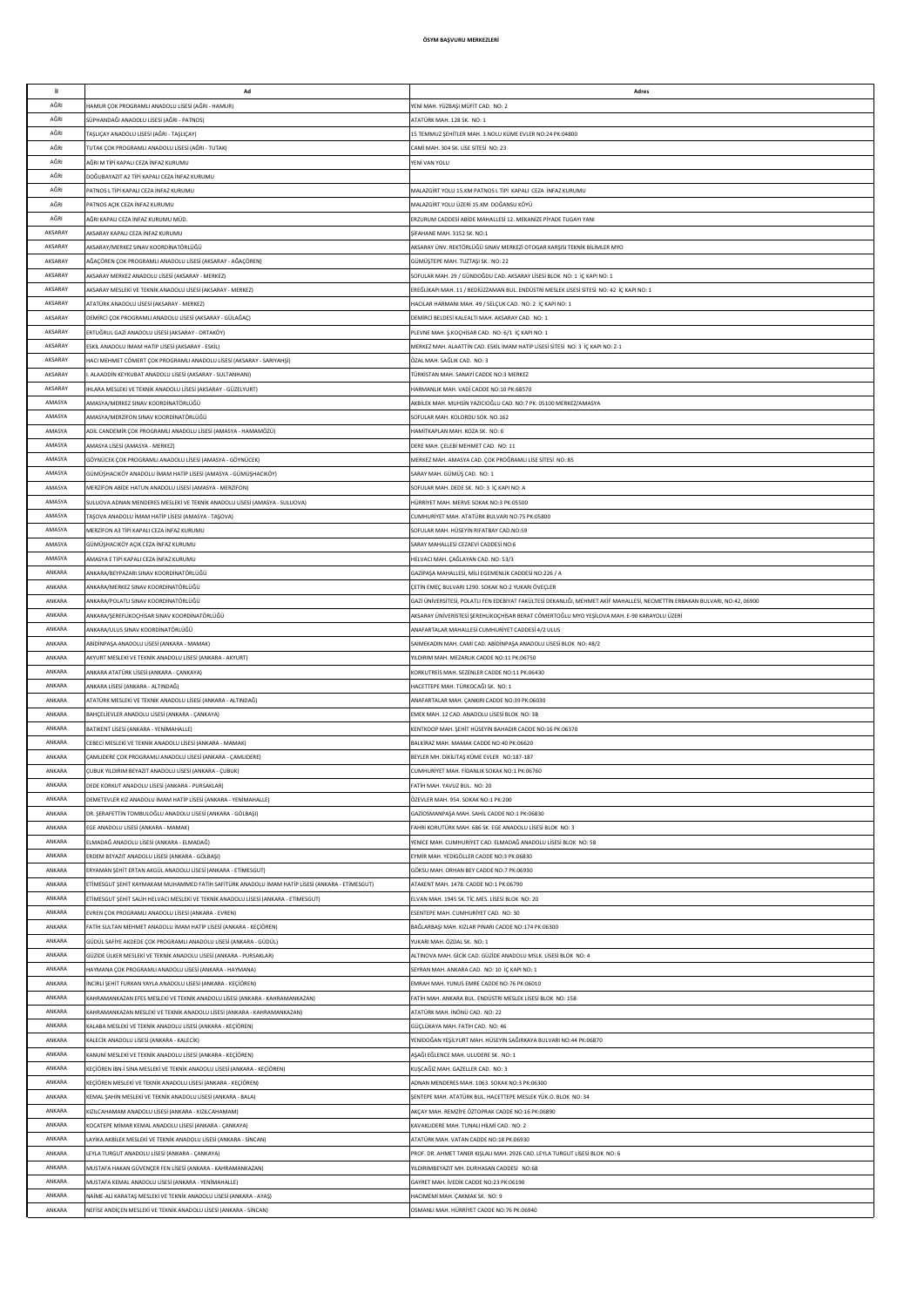| il.                | Ad                                                                                                                             | Adres                                                                                                                                                                           |
|--------------------|--------------------------------------------------------------------------------------------------------------------------------|---------------------------------------------------------------------------------------------------------------------------------------------------------------------------------|
| ANKARA             | SEHİT ÖMER BOZTEPE ÇOK PROGRAMLI ANADOLU LİSESİ (ANKARA - NALLIHAN)                                                            | FATİH MAH. ANADOLU CAD. NO: 34                                                                                                                                                  |
| ANKARA             | ŞEHİT ÖMER HALİSDEMİR ANADOLU LİSESİ (ANKARA - ETİMESGUT)                                                                      | AYYILDIZ MAH. 1622. SOKAK NO:1 PK:06796                                                                                                                                         |
| ANKARA             | ŞEHİT VELİT BEKDAŞ ANADOLU LİSESİ (ANKARA - ETİMESGUT)                                                                         | SÜVARİ MAH. 1681 CAD. OKUL LOJMANI SİTESİ NO: 23                                                                                                                                |
| ANKARA<br>ANKARA   | ŞEREFLİKOÇHİSAR TUZ GÖLÜ ANADOLU LİSESİ (ANKARA - ŞEREFLİKOÇHİSAR)<br><b>TUZLUCAYIR ANADOLU LİSESİ (ANKARA - MAMAK)</b>        | YENİ MAH, SAĞLIK SOKAK NO:6 PK:06950<br>ASIK VEYSEL MAH. TIP FAKÜLTESİ CAD. NO: 152                                                                                             |
| ANKARA             | SİNCAN KADIN KAPALI CEZA İNFAZ KURUMU                                                                                          | ADALET MAH, ADALET SK, SİNCAN KAMPÜS YENİKENT                                                                                                                                   |
| ANKARA             | SİNCAN AÇIK CEZA İNFAZ KURUMU                                                                                                  | ADALET MAH, ADALET SOK, YENİKENT                                                                                                                                                |
| ANKARA             | SİNCAN 2 NOLU L TİPİ KAPALI CEZA İNFAZ KURUMU                                                                                  | ADALET MAH. ADALET SK. SİNCAN KAMPÜS YENİKENT                                                                                                                                   |
| ANKARA             | ANKARA ÇOCUK EĞİTİMEVİ MÜDÜRLÜĞÜ                                                                                               | CEZA İNFAZ KURUMLARI KAMPÜSÜ ADALET MAHALLESİ ANKARA ÇOCUK EĞİTİMEVİ MÜDÜRLÜĞÜ YENİKENT                                                                                         |
| ANKARA             | SİNCAN 1 NOLU L TİPİ KAPALI CEZA İNFAZ KURUMU                                                                                  | ADALET MAH. ADALET SK. SİNCAN KAMPÜS YENİKENT                                                                                                                                   |
| ANKARA             | SİNCAN T TİPİ KAPALI CEZA İNFAZ KURUMU                                                                                         |                                                                                                                                                                                 |
| ANKARA             | SİNCAN 2 NOLU F TİPİ YÜKSEK GÜVENLİKLİ CEZA İNFAZ KURUMU                                                                       | ADALET MAH. ADALET SK. YENİKENT                                                                                                                                                 |
| ANKARA<br>ANKARA   | KIZILCAHAMAM KAPALI CEZA İNFAZ KURUMU<br><b>KALECÍK AÇIK CEZA İNFAZ KURUMU</b>                                                 | KARŞIYAKA MAH. KIZILCAHAMAM SANAYİ SİTESİ CD. ŞEHİT FİKRET TETİK SK. NO:2                                                                                                       |
| ANKARA             | AYAŞ AÇIK CEZA İNFAZ KURUMU                                                                                                    | AYAŞ AÇIK CEZA İNFAZ KURUMU                                                                                                                                                     |
| ANKARA             | SEREFLİKOÇHİSAR B TİPİ KAPALI CEZA İNFAZ KURUMU                                                                                | İSTİKLAL MAH, ANKARA CAD, NO: 218                                                                                                                                               |
| ANKARA             | SİNCAN 1 NOLU F TİPİ YÜKSEK GÜVENLİKLİ CEZA İNFAZ KURUMU                                                                       | ADALET MAH, ADALET SOK, YENİKENT                                                                                                                                                |
| ANKARA             | SİNCAN ÇOCUK VE GENÇLİK KAPALI CEZA İNFAZ KURUMU                                                                               | ADALET MAH, ADALET SK, SİNCAN KAMPÜS YENİKENT                                                                                                                                   |
| ANKARA             | ANKARA AÇIK CEZA İNFAZ KURUMU                                                                                                  | İSTANBUL YOLU ÜZERİ 13. KM AÇIK HAVA MÜZESİ KARŞISI NO:448 ŞAŞMAZ                                                                                                               |
| ANKARA             | ELMADAĞ KAPALI CEZA İNFAZ KURUMU                                                                                               | KURTULUŞ MAH. GÜRBÜZ SOK. NO:4                                                                                                                                                  |
| ANTALYA            | ANTALYA/ALANYA SINAV KOORDİNATÖRLÜĞÜ                                                                                           | ALANYA ÖSYM SINAV MERKEZİ YÖNETİCİLİĞİ                                                                                                                                          |
| ANTALYA<br>ANTALYA | ANTALYA/KUMLUCA SINAV KOORDİNATÖRLÜĞÜ                                                                                          | AKDENİZ ÜNİVERSİTESİ KUMLUCA MESLEK YÜKSEKOKULU 07350                                                                                                                           |
| ANTALYA            | ANTALYA/MANAVGAT SINAV KOORDİNATÖRLÜĞÜ<br>ANTALYA/MERKEZ SINAV KOORDİNATÖRLÜĞÜ                                                 | EMEK MAH.3049 SOK.<br>ÖSYM SINAV YÖNETİCİLİĞİ AKDENİZ ÜNİVERSİTESİ TIP FAKÜLTESİ HASTANESİ YANI (SM YEDEK GÖZETMENLER İÇİN: YABANCI DİLLER YÜKSEKOKULU KAMPÜS)                  |
| ANTALYA            | 75. YIL CUMHURİYET ANADOLU LİSESİ (ANTALYA - MURATPAŞA)                                                                        | YÜKSEKALAN MAH. 546 SK. 75.CUMHURİYET LİSESİ SİTESİ NO: 7                                                                                                                       |
| ANTALYA            | KSEKİ ŞAHİNLER ÇOK PROGRAMLI ANADOLU LİSESİ (ANTALYA - AKSEKİ)                                                                 | DEMİRCİLER MAH. OKUL SK. NO: 6                                                                                                                                                  |
| ANTALYA            | AKSU ANADOLU LİSESİ (ANTALYA - AKSU)                                                                                           | HACIALİLER MAH. SEVGİ KÖYÜ CAD. NO: 9 İÇ KAPI NO: 1                                                                                                                             |
| ANTALYA            | LLANYA LİSESİ (ANTALYA - ALANYA)                                                                                               | KADIPAŞA MAH. BOSTANCIPINARI CADDE NO:41 PK:07400                                                                                                                               |
| ANTALYA            | ALANYA MESLEKİ VE TEKNİK ANADOLU LİSESİ (ANTALYA - ALANYA)                                                                     | CUMHURİYET MAH, SANAYİİ CAD, NO: 45                                                                                                                                             |
| ANTALYA            | ANTALYA LİSESİ (ANTALYA - MURATPASA)                                                                                           | HASİMİSCAN MAH, ATATÜRK CADDE NO:45 PK:07100                                                                                                                                    |
| ANTALYA<br>ANTALYA | ANTALYA TİCARET BORSASI MESLEKİ VE TEKNİK ANADOLU LİSESİ (ANTALYA - MURATPAŞA)                                                 | FENER MAH. 1968 SK, BORSA LİSESİ SİTESİ NO: 13                                                                                                                                  |
| ANTALYA            | ÇAĞLAYAN ANADOLU LİSESİ (ANTALYA - KEPEZ)<br>ÇOK PROGRAMLI ANADOLU LİSESİ (ANTALYA - GÜNDOĞMUŞ)                                | ÖZGÜRLÜK MAH. 2655 SK. ÇAĞLAYAN LİSESİ SİTESİ NO: 20<br>FATİH MAH. ALPARSLAN TÜRKEŞ CAD. NO: 50 İÇ KAPI NO: 1                                                                   |
| ANTALYA            | DEMRE MESLEKİ VE TEKNİK ANADOLU LİSESİ (ANTALYA - DEMRE)                                                                       | GÖKYAZI MAH. MUSTAFA MASATLI CAD. NO: 19 İÇ KAPI NO: 1                                                                                                                          |
| ANTALYA            | EMİN KASAPOĞLU ÇOK PROGRAMLI ANADOLU LİSESİ (ANTALYA - KAŞ)                                                                    | YEŞİLKÖY MAH. ATATÜRK BULVARI NO:37 PK:7965                                                                                                                                     |
| ANTALYA            | inike CUMHURİYET MESLEKİ VE TEKNİK ANADOLU LİSESİ (ANTALYA - FİNİKE)                                                           | SAHİLKENT MAH. AKDENİZ BUL. NO: 298 İÇ KAPI NO: A                                                                                                                               |
| ANTALYA            | inike GIYASEDDİN KEYHÜSREV ANADOLU LİSESİ (ANTALYA - FİNİKE)                                                                   | SAHİLKENT MAH. AKDENİZ BUL. NO: 298/1                                                                                                                                           |
| ANTALYA            | SAZİPAŞA MERKEZ ANADOLU LİSESİ (ANTALYA - GAZİPAŞA)                                                                            | GAZİ MAH. ULUSAL EGEMENLİK BULVARI NO:1 PK:07900                                                                                                                                |
| ANTALYA            | (ARATAY ANADOLU LİSESİ (ANTALYA - KEPEZ)                                                                                       | YENİ MAH, KARATAY CADDE NO:51 PK:07060                                                                                                                                          |
| ANTALYA<br>ANTALYA | KEMER MERKEZ MESLEKÎ VE TEKNÎK ANADOLU LÎSESÎ (ANTALYA - KEMER)<br>KONYAALTI ANADOLU LİSESİ (ANTALYA - KONYAALTI)              | MERKEZ MAH. LİSE CADDE NO:5 PK:07980<br>UNCALI MAH. 1253. SOKAK NO:1 PK:07070                                                                                                   |
| ANTALYA            | KORKUTELİ LOKMAN HEKİM MESLEKİ VE TEKNİK ANADOLU LİSESİ (ANTALYA - KORKUTELİ)                                                  | KİREMİTLİ MAH, STADYUM CAD, KORKUTELİ LİSESİ BLOK NO: 13                                                                                                                        |
| ANTALYA            | MANAVGAT ANADOLU İMAM-HATİP LİSESİ (ANTALYA - MANAVGAT)                                                                        | A PAZARCI MAH 1007 SOKAK NO:1 PK:07600                                                                                                                                          |
| ANTALYA            | MANAVGAT FATİH ANADOLU LİSESİ (ANTALYA - MANAVGAT)                                                                             | Y.PAZARCI MAH, 4075, SOKAK NO:2 PK:07600                                                                                                                                        |
| ANTALYA            | MANAVGAT İMKB MESLEKİ VE TEKNİK ANADOLU LİSESİ (ANTALYA - MANAVGAT)                                                            | MİMAR SİNAN MAH. OYMAPINAR CAD. NO: 4 İÇ KAPI NO: 1                                                                                                                             |
| ANTALYA            | MUSTAFA AYTEN AYDIN ANADOLU LİSESİ (ANTALYA - DÖŞEMEALTI)                                                                      | YENİKÖY MAH, ATATÜRK CADDE NO:517 PK:07190                                                                                                                                      |
| ANTALYA            | MUSTAFA-MÜRÜVVET ALAATTİNOĞLU ANADOLU LİSESİ (ANTALYA - ALANYA)                                                                | KONAKLI MAH. MUSTAFA KEMAL BULVARI NO:109 PK:07400                                                                                                                              |
| ANTALYA<br>ANTALYA | NECLA-YAŞAR DURU ÇOK PROGRAMLI ANADOLU LİSESİ (ANTALYA - İBRADI)                                                               | YUKARI MAH. ŞEHİT BİLAL BOSTANOĞLU CADDE NO:4                                                                                                                                   |
| ANTALYA            | RIFAT AZAKOĞLU MESLEKİ VE TEKNİK ANADOLU LİSESİ (ANTALYA - ALANYA)<br>SERİK MESLEKİ VE TEKNİK ANADOLU LİSESİ (ANTALYA - SERİK) | KADIPAŞA MAH. BOSTANCIPINARI CADDE NO:45 PK:07400<br>ORTA MAH. 1007. SOKAK NO:6 PK:07520                                                                                        |
| ANTALYA            | USUF ÖNERTOY MESLEKİ VE TEKNİK ANADOLU LİSESİ (ANTALYA - ELMALI)                                                               | YENİ MAH. ANTALYA CADDE NO:60 PK:07700                                                                                                                                          |
| ANTALYA            | LANYA L TİPİ KAPALI VE AÇIK CEZA İNFAZ KURUMU                                                                                  | MAHMUTLAR MH. KÜÇÜK AHMETLER SK. NO:17                                                                                                                                          |
| ANTALYA            | ANTALYA E TİPİ KAPALI VE ACIK CEZA İNFAZ KURUMU                                                                                | ANTALYA E TÎPÎ KAPALI VE ACIK CEZA ÎNFAZ KURUMU KEPEZ MAH.                                                                                                                      |
| ANTALYA            | KAS K1 TİPİ KAPALI CEZA İNFAZ KURUMU                                                                                           | ANDİFLİ MAHALLESİ 4.SOK, NO:4                                                                                                                                                   |
| ANTALYA            | ANTALYA L TİPİ KAPALI CEZA İNFAZ KURUMU                                                                                        | KÖMÜRCÜLER MAH, KİRECLİ SK.                                                                                                                                                     |
| ANTALYA            | KUMLUCA K1 TİPİ KAPALI CEZA İNFAZ KURUMU                                                                                       | CUMHURİYET MAH. HİLAL SK. NO:139                                                                                                                                                |
| ANTALYA<br>ARDAHAN | ELMALI A3 TİPİ KAPALI VE AÇIK CEZA İNFAZ KURUMU<br>ARDAHAN/MERKEZ SINAV KOORDİNATÖRLÜĞÜ                                        | YENİ MAHALLE FİNİKE CADDESİ NO:303                                                                                                                                              |
| ARDAHAN            | ÇILDIR ÇOK PROGRAMLI ANADOLU LİSESİ (ARDAHAN - ÇILDIR)                                                                         | ARDAHAN ÜNİVERSİTESİ YENİSEY KAMPÜSÜ, ÇAMLIÇATAK MEVKİİ, ARDAHAN 75002<br>DEDEKORKUT MAH. ATİF ABABAY CAD. NO: 92                                                               |
| ARDAHAN            | EYÜP SABRİ ÇARMIKLI ANADOLU LİSESİ (ARDAHAN - GÖLE)                                                                            | FEVZİ ÇAKMAK MAH. OLTU CADDE NO:133 PK:75700                                                                                                                                    |
| ARDAHAN            | HANAK ŞEHİT CANER ÇELİK ÇOK PROGRAMLI ANADOLU LİSESİ (ARDAHAN - HANAK)                                                         | SELAM VERDİ MAH. ÇAYIR SK. NO: 3                                                                                                                                                |
| ARDAHAN            | POSOF ÇOK PROGRAMLI ANADOLU LİSESİ (ARDAHAN - POSOF)                                                                           | MERKEZ MAH. ALPARSLAN CAD. NO: 25                                                                                                                                               |
| ARDAHAN            | ŞEHİT PİYADE ASSTEĞMEN YILMAZ KAAN ÇOK PROGRAMLI ANADOLU LİSESİ (ARDAHAN - DAMAL)                                              | SERHAT MAH. KAMU KURULUŞLARI KÜME EVLERİ NO: 15                                                                                                                                 |
| ARDAHAN            | ARDAHAN T TİPİ KAPALI VE AÇIK CEZA İNFAZ KURUMU                                                                                | HALİLEFENDİ MAHALLESİ BAHTİYAR VAHAPZADE CADDESİ NO:62                                                                                                                          |
| ARTVİN             | ARTVİN/HOPA SINAV KOORDİNATÖRLÜĞÜ                                                                                              | ARTVİN ÇORUH ÜNİVERSİTESİ HOPA YERLEŞKESİ HOPA İKTİSADİ VE İDARİ BİLİMLER FAKÜLTESİ SUNDURA MAH. LİSE CAD. NO:79                                                                |
| ARTVİN<br>ARTVİN   | ARTVİN/MERKEZ SINAV KOORDİNATÖRLÜĞÜ<br>BORÇKA ANADOLU LİSESİ (ARTVİN - BORÇKA)                                                 | ARTVİN İL SINAV KOORDİNATÖRLÜĞÜ ŞEHİR YERLEŞKESİ ALİ NİHAT GÖKYİĞİT KONGRE VE KÜLTÜR MERKEZİ 1.KAT. 08000/ARTVİN<br>AKSU MAH, SİGORTA KÜME EVLERİ A BLOK NO: 29-1 İC KAPI NO: 1 |
| ARTVİN             | SKENDER PAŞA ÇOK PROGRAMLI ANADOLU LİSESİ (ARTVİN - ARDANUÇ)                                                                   | MERKEZ MAH. 23 EVLER CAD. NO: 22                                                                                                                                                |
| ARTVİN             | MURGUL ATATÜRK ANADOLU LİSESİ (ARTVİN - MURGUL)                                                                                | KÜRE MAH. KÜRE CAD. NO: 68                                                                                                                                                      |
| ARTVİN             | ŞAVŞAT ANADOLU LİSESİ (ARTVİN - ŞAVŞAT)                                                                                        | YENİKÖY MAH. KAZIM KARABEKİR CAD. NO: 3 İÇ KAPI NO: A                                                                                                                           |
| ARTVİN             | YUSUFELİ ÇOK PROGRAMLI ANADOLU LİSESİ (ARTVİN - YUSUFELİ)                                                                      | MERKEZ MAH, İNÖNÜ CADDE NO:0 PK:08800                                                                                                                                           |
| ARTVİN             | ARTVİN KAPALI CEZA İNFAZ KURUMU                                                                                                | ÇARŞI MAH. MİRALAY ŞÜKRÜ BEY CAD. NO: 123 İÇ KAPI NO: 2                                                                                                                         |
| ARTVİN             | ARHAVÎ K1 TÎPÎ KAPALI CEZA ÎNFAZ KURUMU                                                                                        |                                                                                                                                                                                 |
| AYDIN              | ÇİNE A3 TİPİ KAPALI CEZA İNFAZ KURUMU                                                                                          | ŞEVKETİYE MAHALLESİ ATATÜRK CD. NO:1                                                                                                                                            |
| AYDIN<br>AYDIN     | YDIN/MERKEZ SINAV KOORDİNATÖRLÜĞÜ<br>YDIN/NAZİLLİ SINAV KOORDİNATÖRLÜĞÜ                                                        | ADNAN MENDERES ÜNİVERSİTESİ REKTÖRLÜĞÜ MERKEZ KAMPÜS<br>ADNAN MENDERES ÜNİVERSİTESİ İ.İ.B.FAKÜLTESİ İSABEYLI KAMPÜSÜ                                                            |
| AYDIN              | YDIN/SÖKE SINAV KOORDİNATÖRLÜĞÜ                                                                                                | ADÜ, SÖKE İŞLETME FAKÜLTESİ, YENİKENT MAHALLESİ                                                                                                                                 |
| AYDIN              | AYDIN LİSESİ (AYDIN - EFELER)                                                                                                  | MESRUTİYET MAH, KÜLTÜR CADDE NO:22 PK:09100                                                                                                                                     |
| AYDIN              | BOZDOĞAN ANADOLU LİSESİ (AYDIN - BOZDOĞAN)                                                                                     | CARSI MAH, OKULLAR CADDE NO:32 PK:09760                                                                                                                                         |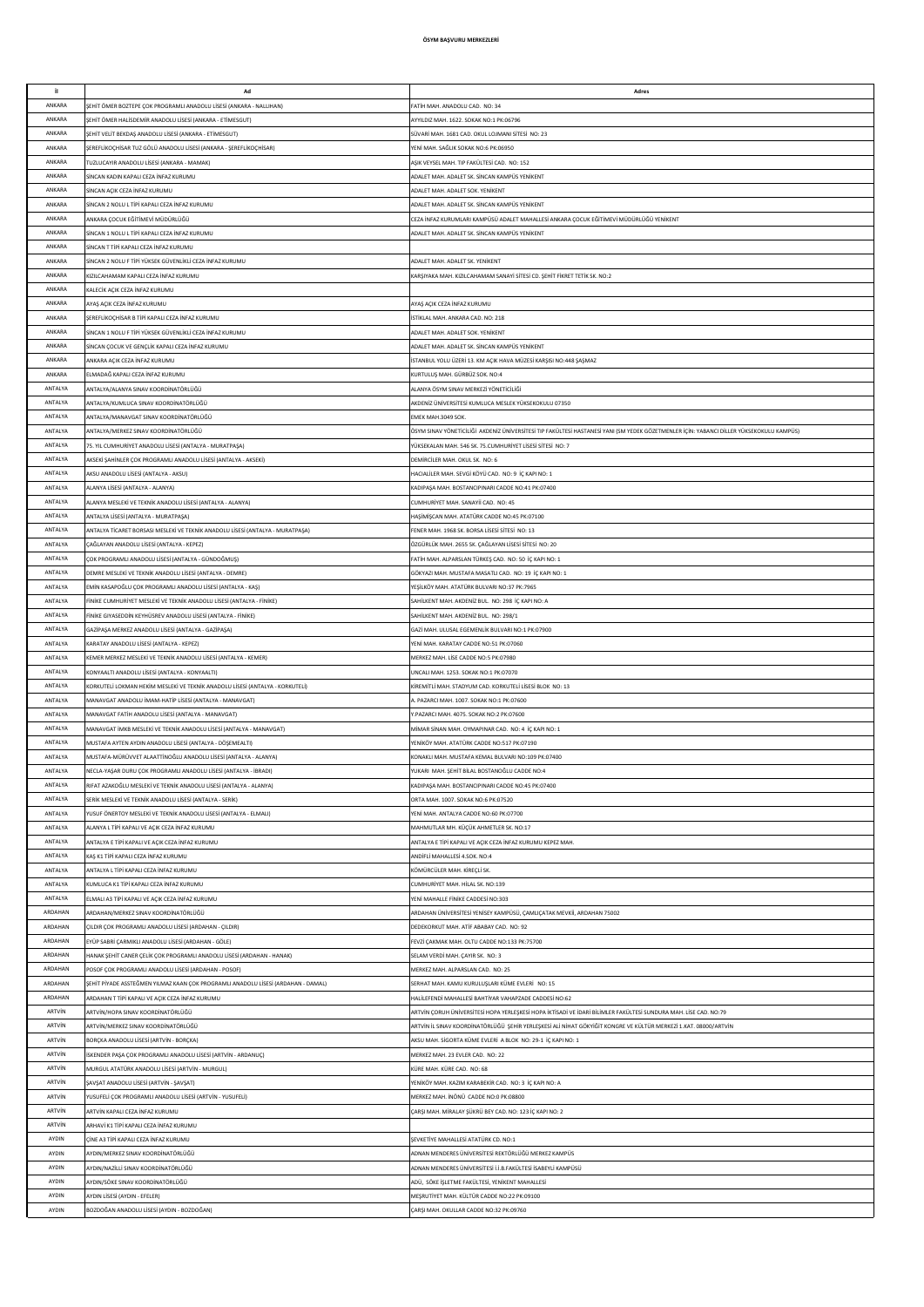| it.                            | Ad                                                                                                                                         | Adres                                                                                                                                |
|--------------------------------|--------------------------------------------------------------------------------------------------------------------------------------------|--------------------------------------------------------------------------------------------------------------------------------------|
| AYDIN                          | IUHARKENT ÇOK PROGRAMLI ANADOLU LİSESİ (AYDIN - BUHARKENT)                                                                                 | MENDERES MAH. ORTAOKUL SOKAK NO:2 PK:09670                                                                                           |
| AYDIN                          | CUMHURİYET ANADOLU LİSESİ (AYDIN - EFELER)                                                                                                 | HASANEFENDİ-RAMAZAN PAŞA MAH. KÜLTÜR CAD. NO: 7                                                                                      |
| AYDIN                          | INE MESLEKİ VE TEKNİK ANADOLU LİSESİ (AYDIN - ÇİNE)                                                                                        | YENİ MAH. 340 SK. NO: 2                                                                                                              |
| AYDIN<br>AYDIN                 | ESRA KARAKAYA ANADOLU LİSESİ (AYDIN - DİDİM)                                                                                               | EFELER MAH. AKDENİZ CAD. - SİTESİ ESRA KARAKAYA ANADOLU LİSESİ BLOK NO: 111A<br>CAMİKEBİR MAH, NAMIK KEMAL CAD, NO: 67 İC KAPI NO: 1 |
| AYDIN                          | GERMENCİK ÇOK PROGRAMLI ANADOLU LİSESİ (AYDIN - GERMENCİK)<br>INCIRLIOVA AHMET ÇALLIOĞLU ÇOK PROGRAMLI ANADOLU LİSESİ (AYDIN - İNCIRLIOVA) | CUMHURİYET MAH, LİSE CADDE NO:2 PK:09760                                                                                             |
| AYDIN                          | (ARACASU MESLEKİ VE TEKNİK ANADOLU LİSESİ (AYDIN - KARACASU)                                                                               | YAYLALI MAH. M.KEMAL PASA CADDE NO:58 PK:09370                                                                                       |
| AYDIN                          | (ARPUZLU ANADOLU LİSESİ (AYDIN - KARPUZLU)                                                                                                 | BAYRAKTEPE MAH. MEHMET YAVAŞ CADDE NO:10 PK:09540                                                                                    |
| AYDIN                          | KOÇARLI ANADOLU LİSESİ (AYDIN - KOÇARLI)                                                                                                   | YENİ MAH. 19 MAYIS CAD. NO: 52                                                                                                       |
| AYDIN                          | KÖSK ANADOLU LİSESİ (AYDIN - KÖSK)                                                                                                         | CARSI MAH. MERCAN SK. NO: 13                                                                                                         |
| AYDIN                          | KUYUCAK ÇOK PROGRAMLI ANADOLU LİSESİ (AYDIN - KUYUCAK)                                                                                     | BEŞEYLÜL MAH. İNÖNÜ CAD. NO: 9 İÇ KAPI NO: 1                                                                                         |
| AYDIN<br>AYDIN                 | NAZİLLİ LİSESİ (AYDIN - NAZİLLİ)<br>SÖKE ANADOLU LİSESİ (AYDIN - SÖKE)                                                                     | KARAÇAY MAH. REŞİT GALİP CAD. NO: 9                                                                                                  |
| AYDIN                          | ŞEHİT KAYA ALDOĞAN ANADOLU LİSESİ (AYDIN - KUŞADASI)                                                                                       | FEVZİPAŞA MAH. AYDIN CADDE NO:111 PK:09200<br>TÜRKMEN MAH. GENÇLİK CADDE NO:3 PK:09400                                               |
| AYDIN                          | ASEMÍN LÜTFİYE ANADOLU LİSESİ (AYDIN - SULTANHİSAR)                                                                                        | REKMEZ MAH. ORG.CEMAL TURAL CADDE NO:18 PK:09470                                                                                     |
| AYDIN                          | YENİPAZAR ANADOLU LİSESİ (AYDIN - YENİPAZAR)                                                                                               | CARSI MAH, OKUL SOKAK NO:36 PK:09350                                                                                                 |
| AYDIN                          | AYDIN E TİPİ KAPALI VE AÇIK CEZA İNFAZ KURUMU                                                                                              | OSMAN YOZGAT MAH.ATATÜRK BULVARI NO: 180                                                                                             |
| AYDIN                          | YENİPAZAR K1 TİPİ KAPALI CEZA İNFAZ KURUMU                                                                                                 |                                                                                                                                      |
| AYDIN                          | KARACASU K1 TİPİ KAPALI CEZA İNFAZ KURUMU                                                                                                  | KÜÇÜKDAĞLI MAH. BEREKETLİ YOLU 40/2 SOKAK NO:60                                                                                      |
| AYDIN<br>AYDIN                 | SÖKE T TİPİ KAPALI VE AÇIK CEZA İNFAZ KURUMU<br>NAZİLLİ E TİPİ KAPALI VE ACIK CEZA İNFAZ KURUMU                                            | YUVACA MAH. BOYNAK MEVKİİ NO:1/1<br>YILDIZTEPE MAH 15 SK NO 99/1 İÇ KAPI NO:1                                                        |
| <b>BALIKESIF</b>               | BANDIRMA 1 NOLU T TİPİ KAPALI CEZA İNFAZ KURUMU                                                                                            | BANVİT ARKASI ÖMERLİ KÖYÜ YOLU ÜZERİ                                                                                                 |
| <b>BALIKESIF</b>               | BANDIRMA AÇIK CEZA İNFAZ KURUMU                                                                                                            | ÖMERLİ KÖYÜ ÜZERİ BANDIRMA AÇIK CEZA İNFAZ KURUMU                                                                                    |
| <b>BALIKESIF</b>               | ALIKESİR/BANDIRMA SINAV KOORDİNATÖRLÜĞÜ                                                                                                    | BANDIRMA İİBF-ÇANAKKALE YOLU 4 KM. BANDIRMA/BALIKESİR                                                                                |
| BALIKESİR                      | BALIKESİR/EDREMİT SINAV KOORDİNATÖRLÜĞÜ                                                                                                    | TUZCUMURAT MAH. YAYLAÖNÜ CAD. NO:9 10300 EDREMİT/BALIKESİR                                                                           |
| BALIKESİR                      | ALIKESİR/MERKEZ SINAV KOORDİNATÖRLÜĞÜ                                                                                                      | BAÜ. FEN EDEBİYAT FAKÜLTESİ ZEMİN KAT ÇAĞIŞ YERLEŞKESİ BİGADİÇ YOLU                                                                  |
| BALIKESİR                      | 100. YIL MESLEKİ VE TEKNİK ANADOLU LİSESİ (BALIKESİR - ALTIEYLÜL)                                                                          | BAHÇELİEVLER MAH. YONCA CAD. NO: 2 İÇ KAPI NO: 1                                                                                     |
| BALIKESİR<br>BALIKESİR         | EYLÜL ÇOK PROGRAMLI ANADOLU LİSESİ (BALIKESİR - GÖMEÇ)<br>BALYA ATATÜRK COK PROGRAMLI ANADOLLI IİSESİ (BALIKESİR - BALYA)                  | MİTHATPAŞA MAH. KEMALESENSOY CAD. NO: 5<br>ENVERPASA MAH, AYDIN SK. NO: 2                                                            |
| BALIKESİR                      | BURHANİYE ANADOLU LİSESİ (BALIKESİR - BURHANİYE)                                                                                           | MAHKEME MAH, SAİP HOCA BUL, NO: 24                                                                                                   |
| BALIKESİR                      | DURSUNBEY COK PROGRAMLI ANADOLU LİSESİ (BALIKESİR - DURSUNBEY)                                                                             | BOZYOKUS MAH, CUMHURİYET CADDE NO:2 PK:10800                                                                                         |
| <b>BALIKESIR</b>               | EDREMİT KÖRFEZ ANADOLU LİSESİ (BALIKESİR - EDREMİT)                                                                                        | HAMİDİYE MAH. HÜSNÜ ELÇİN YILDIRIM CAD. NO: 2                                                                                        |
| <b>BALIKESIR</b>               | GÖKÇEYAZI ÇOK PROGRAMLI ANADOLU LİSESİ (BALIKESİR - İVRİNDİ)                                                                               | GÖKÇEYAZI MAH. ÇANAKKALE (YENİ) CAD. NO: 42                                                                                          |
| <b>BALIKESIR</b>               | GÖNEN ANADOLU İMAM HATİP LİSESİ (BALIKESİR - GÖNEN)                                                                                        | GÜNDOĞDU MAH. ŞEHİT RAHMİ BEY CAD. ANADOLU İMAM HATİP LİSESİ SİTESİ NO: 36 İÇ KAPI NO: 1                                             |
| <b>BALIKESIR</b>               | HACIİLBEY MESLEKİ VE TEKNİK ANADOLU LİSESİ (BALIKESİR - KARESİ)                                                                            | DUMLUPINAR MAH. KOCA OKUL SOKAK NO:13 PK:10100                                                                                       |
| BALIKESİR<br><b>BALIKESIR</b>  | HAFSA SULTAN MESLEKİ VE TEKNİK ANADOLU LİSESİ (BALIKESİR - BANDIRMA)<br>HAYME ANA MESLEKİ VE TEKNİK ANADOLU LİSESİ (BALIKESİR - SUSURLUK)  | HACI YUSUF MAH. ORTAOKUL CADDE NO:2 PK:10200<br>SULTANIYE MAH. DERYA SOKAK NO:64 PK:10600                                            |
| BALIKESİR                      | (APIDAĞ MESLEKİ VE TEKNİK ANADOLU LİSESİ (BALIKESİR - ERDEK)                                                                               | YALI MAH. UZUN MUSTAFA SK. ERDEK LİSESİ BLOK NO: 1                                                                                   |
| BALIKESİR                      | KEPSUT ÇOK PROGRAMLI ANADOLU LİSESİ (BALIKESİR - KEPSUT)                                                                                   | CAMİİATİK MAH. 15 TEMMUZ ŞEHİTLERİ CADDE NO:4 PK:10660                                                                               |
| BALIKESİR                      | KUVAYİ MİLLİYE ANADOLU LİSESİ (BALIKESİR - BİGADİÇ)                                                                                        | FETHİBEY MAH. YENİ SANAYİ CADDE NO:6 PK:10440                                                                                        |
| BALIKESİR                      | MARMARA ÇOK PROGRAMLI ANADOLU LİSESİ (BALIKESİR - MARMARA)                                                                                 | YENİ MAH. 22 EYLÜL CADDE NO:91 PK:10360                                                                                              |
| BALIKESİR                      | MUZAFFER LEMAN AKPINAR MESLEKÎ VE TEKNÎK ANADOLU LÎSESÎ (BALIKESÎR - HAVRAN)                                                               | TEKKE MAH 296 SK NO: 2                                                                                                               |
| BALIKESİR<br><b>BALIKESIR</b>  | NECİP FAZIL KISAKÜREK ANADOLU LİSESİ (BALIKESİR - SAVASTEPE)<br>RAHMİ KULA ANADOLU LİSESİ (BALIKESİR - KARESİ)                             | ZAFER MAH, ANADOLU ÖĞR, LİSESİ SOKAK NO:30 PK:10580<br>ADNAN MENDERES MAH. EDREMİT CAD. NO: 13 İÇ KAPI NO: 1                         |
| <b>BALIKESIR</b>               | SINDIRGI MESLEKİ VE TEKNİK ANADOLU LİSESİ (BALIKESİR - SINDIRGI)                                                                           | CAMİKEBİR MAH. BAĞLAR İÇİ CADDE NO:71 PK:10330                                                                                       |
| <b>BALIKESIR</b>               | ŞEHİT ABDULLAH TAYYİP OLÇOK MESLEKİ VE TEKNİK ANADOLU LİSESİ (BALIKESİR - AYVALIK)                                                         | GAZİ KEMAL PAŞA MAH. MERKEZ HASTANE CAD. NO: 65                                                                                      |
| <b>BALIKESIR</b>               | ŞEHİT FATİH TOMUŞOĞLU MESLEKİ VE TEKNİK ANADOLU LİSESİ (BALIKESİR - İVRİNDİ)                                                               | 7EYLÜL MAH. KORUCU CADDE NO:12 PK:10770                                                                                              |
| <b>BALIKESIR</b>               | AYVALIK K2 TİPİ KAPALI CEZA İNFAZ KURUMU                                                                                                   | ALİ ÇETİNKAYA MAH ATATÜRK BULVARI NO 79                                                                                              |
| BALIKESİR                      | BANDIRMA 2 NOLU T TİPİ KAPALI CEZA İNFAZ KURUMU                                                                                            | JMERLİ KÖYÜ YOLU ÜZERİ                                                                                                               |
| BALIKESİR<br>BALIKESİR         | HAVRAN K1 TİPİ KAPALI CEZA İNFAZ KURUMU                                                                                                    | EBUBEKİR MAH 149.SOKAK                                                                                                               |
| BALIKESİR                      | BURHANİYE T TİPİ KAPALI VE AÇIK CEZA İNFAZ KURUMU<br>BALIKESİR AÇIK CEZA İNFAZ KURUMU                                                      | SÜTLÜCE MAH. SOMA CAD. NO:52/5                                                                                                       |
| BALIKESİR                      | BANDIRMA M TİPİ KAPALI CEZA İNFAZ KURUMU                                                                                                   | ÖMERLİ KÖYÜ YOLU ÜZERİ                                                                                                               |
| BALIKESİR                      | SINDIRGI A TİPİ KAPALI CEZA İNFAZ KURUMU                                                                                                   | KURTULUS MAH, MEVLANA CAD, NO 47                                                                                                     |
| BALIKESİR                      | BALIKESİR L TİPİ KAPALI CEZA İNFAZ KURUMU                                                                                                  |                                                                                                                                      |
| <b>BALIKESIR</b>               | VRINDI K2 TIPI KAPALI CEZA INFAZ KURUMU                                                                                                    | KURTULUŞ MAH. KINIK CAD. NO: 39                                                                                                      |
| BARTIN<br><b>BARTIN</b>        | BARTIN KAPALI VE AÇIK CEZA İNFAZ KURUMU                                                                                                    | BARTIN KAPALI VE AÇIK CEZA İNFAZ KURUMU MÜDÜRLÜĞÜ YILDIZ KÖYÜ ARIT MEVKİİ                                                            |
| BARTIN                         | BARTIN/MERKEZ SINAV KOORDİNATÖRLÜĞÜ<br>AMASRA ÇOK PROGRAMLI ANADOLU LİSESİ (BARTIN - AMASRA)                                               | BARTIN ÜNİVERSİTESİ BESYO BİNASI BARTIN ÖSYM KOORDİNATÖRLÜĞÜ<br>AHATLAR KÖYÜ YUKARI MEVKİİ AMASRA Ç. P. L. BLOK NO: 60               |
| BARTIN                         | BARTIN LİSESİ (BARTIN - MERKEZ)                                                                                                            | KIRTEPE MAH. SANTRAL SK. NO: 1 İÇ KAPI NO: 1                                                                                         |
| BARTIN                         | KURUCAŞİLE ÇOK PROGRAMLI ANADOLU LİSESİ (BARTIN - KURUCAŞİLE)                                                                              | KARGACAK MAH. LİSE ALTI SOKAK NO:1 PK:74500                                                                                          |
| BARTIN                         | SEHİT ERKAN YALÇIN ÇOK PROGRAMLI ANADOLU LİSESİ (BARTIN - ULUS)                                                                            | MEZGELLER MAH. ZÜBEYDE HANIM CAD. NO: 37A İÇ KAPI NO: A                                                                              |
| BARTIN                         | ŞERİFE BACI MESLEKİ VE TEKNİK ANADOLU LİSESİ (BARTIN - MERKEZ)                                                                             | KIRTEPE MAH. ESKİ KONAK CAD. NO: 75                                                                                                  |
| <b>BATMAN</b>                  | BATMAN M TİPİ KAPALI CEZA İNFAZ KURUMU                                                                                                     | HÜRRİYET MAHALLESİ                                                                                                                   |
| <b>BATMAN</b><br><b>BATMAN</b> | BATMAN/MERKEZ SINAV KOORDİNATÖRLÜĞÜ<br>BATMAN ANADOLU LİSESİ (BATMAN - MERKEZ)                                                             | KÜLTÜR MAHALLESİ ÜNİVERSİTE CADDESİ 2606. SOKAK BATMAN ÜNİVERSİTESİ MERKEZ KAMPÜSÜ<br>BELDE MAH, 3245, SOKAK NO:7 PK:72070           |
| <b>BATMAN</b>                  | BEŞİRİ MESLEKİ VE TEKNİK ANADOLU LİSESİ (BATMAN - BEŞİRİ)                                                                                  | BAĞDU MAH, TEKEL CAD, NO: 1                                                                                                          |
| BATMAN                         | GAZİ MESLEKİ VE TEKNİK ANADOLU LİSESİ (BATMAN - MERKEZ)                                                                                    | KÖYÜN KENDİSİ MAH. HASANKEYF YOLU CADDE NO:1 PK:72080                                                                                |
| BATMAN                         | GERÇÜŞ ANADOLU LİSESİ (BATMAN - GERCÜŞ)                                                                                                    | BAĞLARBAŞI MAH. KAZIMKOYUNCU BULVARI NO:42 PK:72300                                                                                  |
| BATMAN                         | HASANKEYF BEŞİR TUTUŞ ÇOK PROGRAMLI ANADOLU LİSESİ (BATMAN - HASANKEYF)                                                                    | BAHÇELİEVLER MAH. ATATÜRK CADDE NO:120 PK:72100                                                                                      |
| BATMAN                         | KOZLUK MERKEZ ANADOLU LİSESİ (BATMAN - KOZLUK)                                                                                             | <b>İSLAMBEY MAH. LİSE CAD. NO: 1</b>                                                                                                 |
| BATMAN                         | SASON ANADOLU LİSESİ (BATMAN - SASON)                                                                                                      | AŞAĞI MAH. TEKEL CADDE NO:1 PK:72500                                                                                                 |
| BAYBURT<br>BAYBURT             | BAYBURT M TİPİ KAPALI CEZA İNFAZ KURUMU<br>3AYBURT/MERKEZ SINAV KOORDİNATÖRLÜĞÜ                                                            | BAYBURT M TİPİ KAPALI CEZA İNFAZ KURUMU<br>BAYBURT ÜNİVERSİTESİ İLAHİYAT FAKÜLTESİ ZEMİN KAT                                         |
| BAYBURT                        | YDINTEPE ÇOK PROGRAMLI ANADOLU LİSESİ (BAYBURT - AYDINTEPE)                                                                                | HACI ALÍ EFENDÍ MAH. LÍSE SK. NO: 17                                                                                                 |
| BAYBURT                        | MUSTAFA KÖSEOĞLU ÇOK PROGRAMLI ANADOLU LİSESİ (BAYBURT - DEMİRÖZÜ)                                                                         | ŞİRİN MAH. MUSTAFA KÖSEOĞLU CAD. NO: 49/1 İÇ KAPI NO: 1                                                                              |
| BAYBURT                        | ŞEHİT SEBAHATTİN BOZO ANADOLU LİSESİ (BAYBURT - MERKEZ)                                                                                    | GENÇOSMAN MAH. VATAN CADDE NO:1 PK:69000                                                                                             |
| BİLECİK                        | BOZÜYÜK ACIK CEZA İNFAZ KURUMU                                                                                                             | CARSI MAH. ATATÜRK CAD. KARASU MEVKİİ NO:224                                                                                         |
| BİLECİK                        | BİLECİK/MERKEZ SINAV KOORDİNATÖRLÜĞÜ                                                                                                       | BİLECİK ŞEYH EDEBALİ ÜNİVERSİTESİ                                                                                                    |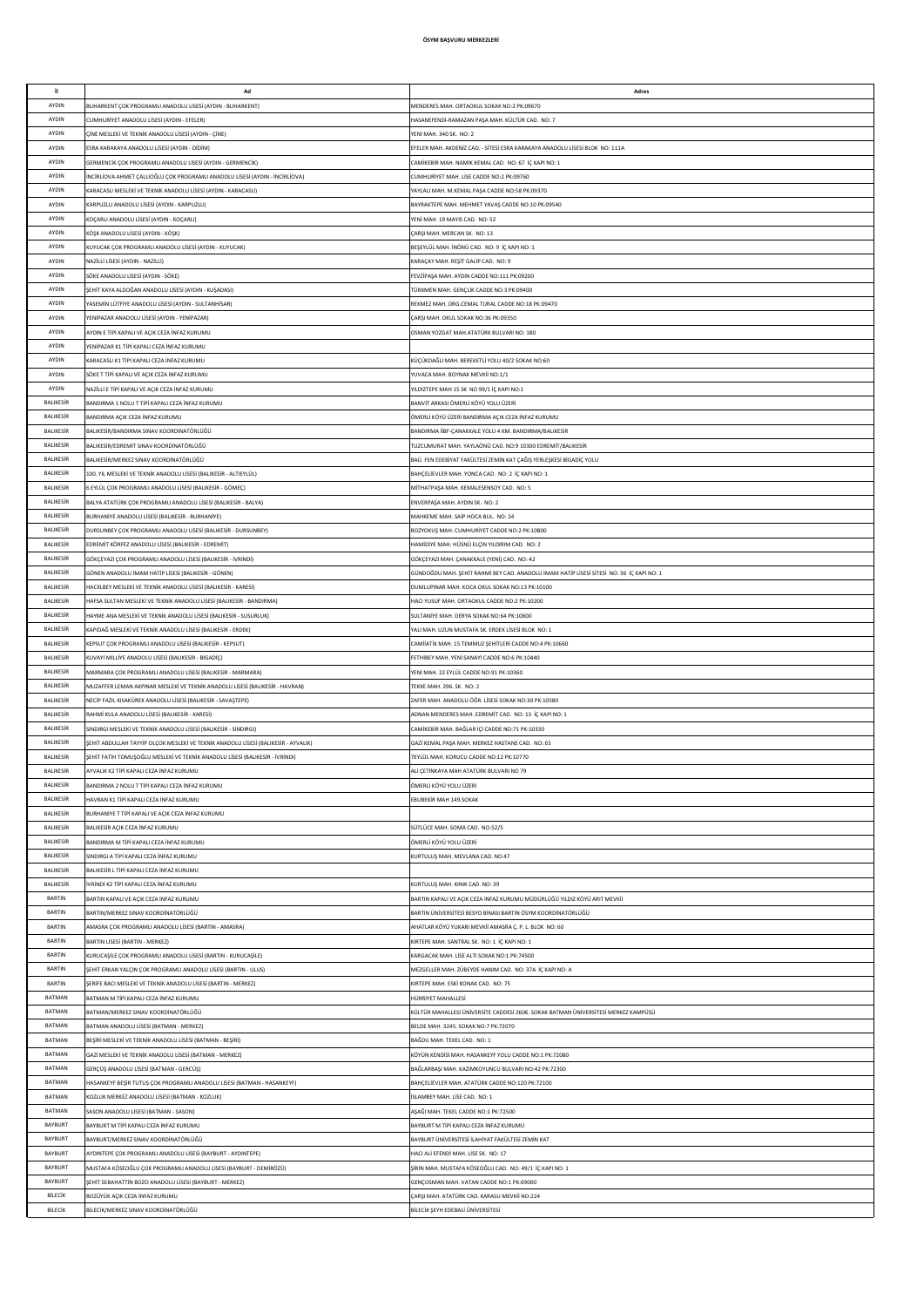| il.           | Ad                                                                           | Adres                                                                                            |
|---------------|------------------------------------------------------------------------------|--------------------------------------------------------------------------------------------------|
|               |                                                                              |                                                                                                  |
| BİLECİK       | BİLECİK MESLEKİ VE TEKNİK ANADOLU LİSESİ (BİLECİK - MERKEZ)                  | ERTUĞRULGAZİ MAH. ERTUĞRULGAZİ CADDE NO:22 PK:11040                                              |
| BİLECİK       | GÜNER ORBAY MESLEKİ VE TEKNİK ANADOLU LİSESİ (BİLECİK - GÖLPAZARI)           | İSTİKLAL MAH. FEVZİ ÇAKMAK CADDE NO:25 PK:11700                                                  |
| BİLECİK       | NHİSAR ÇOK PROGRAMLI ANADOLU LİSESİ (BİLECİK - İNHİSAR)                      | ZAFER MAH. BADEM SK. NO: 1                                                                       |
| BİLECİK       | OSMANELİ NİLÜFER HATUN MESLEKİ VE TEKNİK ANADOLU LİSESİ (BİLECİK - OSMANELİ) | CAMİKEBİR MAH. ANKARA CAD. NO: 124                                                               |
| BİLECİK       | AZARYERİ ÇOK PROGRAMLI ANADOLU LİSESİ (BİLECİK - PAZARYERİ)                  | YÜZBAŞI MAH. 19 MAYIS CAD. NO: 43                                                                |
| BİLECİK       | SÖĞÜT ANADOLU LİSESİ (BİLECİK - SÖĞÜT)                                       | TÜRKMENBAŞI MAH. AKÇAKOCA CAD. NO: 54                                                            |
| BİLECİK       | SEHİT ZAFER İPEK ANADOLLI İSESİ (RİLECİK - ROZÜYÜK)                          |                                                                                                  |
|               |                                                                              | YEŞİLKENT MAH. ŞEHİT VAHİT ELMAS CAD. NO: 35 İÇ KAPI NO: 1                                       |
| BİLECİK       | YENİPAZAR COK PROGRAMLI ANADOLU LİSESİ (BİLECİK - YENİPAZAR)                 | ZAFER MAH. LİSE CAD. NO: 48 İÇ KAPI NO: 1                                                        |
| BİLECİK       | PAZARYERİ K1 TİPİ KAPALI CEZA İNFAZ KURUMU                                   | YENİ MAH, PROF.DR, GÜNER ÖNCE CAD, NO:21                                                         |
| BİLECİK       | SÖĞÜT K1 TİPİ KAPALI CEZA İNFAZ KURUMU                                       | TÜRKMENBAŞI MAH. BİLECİK YOLU 1. KÜMELEME NO:1                                                   |
| BİLECİK       | BİLECİK M TİPİ KAPALI VE AÇIK CEZA İNFAZ KURUMU                              | HÜRRİYET MAHALLESİ CEZAEVİ SK. NO.7                                                              |
| BİLECİK       | GÖLPAZARI AÇIK CEZA İNFAZ KURUMU                                             | GÖLPAZARI ACIK CEZA İNFAZ KURUMU                                                                 |
| BİNGÖL        | BİNGÖL/MERKEZ SINAV KOORDİNATÖRLÜĞÜ                                          | BİNGÖL ÜNİVERSİTESİ ESKİ REKTÖRLÜK BİNASI ZEMİN KAT                                              |
|               |                                                                              |                                                                                                  |
| BİNGÖL        | ADAKLI ÇOK PROGRAMLI ANADOLU LİSESİ (BİNGÖL - ADAKLI)                        | MERKEZ MAH. LİSE KÜME EVLERİ NO: 1 İÇ KAPI NO: A                                                 |
| BİNGÖL        | BİNGÖL ANADOLU İMAM HATİP LİSESİ (BİNGÖL - MERKEZ)                           | YENİŞEHİR MAH. FURKAN SOKAK NO:14 PK:12100                                                       |
| BİNGÖL        | IMKB BİNGÖL ANADOLU LİSESİ (BİNGÖL - MERKEZ)                                 | İNÖNÜ MAH. KÜLTÜR CADDE NO:7 PK:12000                                                            |
| BİNGÖL        | KARLIOVA MESLEKİ VE TEKNİK ANADOLU LİSESİ (BİNGÖL - KARLIOVA)                | TURGUT ÖZAL MAH. CUMHURİYET CADDE NO:2 PK:12900                                                  |
| BİNGÖL        | KİĞI FUAT DAĞISTAN ÇOK PROGRAMLI ANADOLU LİSESİ (BİNGÖL - KİĞI)              | YENİŞEHİR MAH. UĞUR MUMCU CAD. NO: 1                                                             |
| BİNGÖL        | SOLHAN MESLEKİ VE TEKNİK ANADOLU LİSESİ (BİNGÖL - SOLHAN)                    | YENİ MAH. 301 SK. NO: 4                                                                          |
| BİNGÖL        | SEHİT MURAT YILDIRIM MESLEKİ VE TEKNİK ANADOLU LİSESİ (BİNGÖL - GENÇ)        | KÜLTÜR MAH, DİYARBAKIR CAD, NO: 1                                                                |
| BİNGÖL        | YAYI ADERE COK PROGRAMI LANADOLU LİSESİ (RİNGÖL - YAYI ADERE)                | MERKEZ MAH, LİSE CAD, NO: 12                                                                     |
|               |                                                                              |                                                                                                  |
| BİNGÖL        | FEDİSU ÇOK PROGRAMLI ANADOLU LİSESİ (BİNGÖL - YEDİSU)                        | MERKEZ MAH. ESKÍ BELEDÍYE CAD. NO: 1                                                             |
| BİNGÖL        | BİNGÖL M TİPİ KAPALI VE AÇIK CEZA İNFAZ KURUMU                               | KALEÖNÜ MAH                                                                                      |
| <b>BİTLİS</b> | BİTLİS/MERKEZ SINAV KOORDİNATÖRLÜĞÜ                                          | BİTLİS EREN ÜNİVERSİTESİ MÜH.-MİM. FAKÜLTESİ RAHVA YERLEŞKESİ                                    |
| <b>BİTLİS</b> | BİTLİS/TATVAN SINAV KOORDİNATÖRLÜĞÜ                                          | BİTLİS EREN ÜNİVERSİTESİ TATVAN MESLEK YÜKSEKOKULU KARŞIYAKA MAH. MADEN SUYU KARŞISI             |
| BİTLİS        | AHLAT SELÇUKLU ANADOLU LİSESİ (BİTLİS - AHLAT)                               | SELÇUKLU MAH. ŞEHİT ERDOĞAN GÖKBULAK CAD. NO: 53 İÇ KAPI NO: 1                                   |
| <b>BİTLİS</b> | GÜROYMAK İMKB ANADOLU LİSESİ (BİTLİS - GÜROYMAK)                             | BARIȘ MAH. BİTLİS BUL. NO: 170                                                                   |
|               |                                                                              |                                                                                                  |
| <b>BİTLİS</b> | HİZAN LİSESİ (BİTLİS - HİZAN)                                                | YEŞİL OVA MAH. KÜLTÜR CADDE NO:2 PK:13600                                                        |
| <b>BİTLİS</b> | MERKEZ MESLEKİ VE TEKNİK ANADOLU LİSESİ (BİTLİS - MERKEZ)                    | ATATÜRK MAH. FEYZULLAH ENSARİ CADDE NO:174 PK:13000                                              |
| BİTLİS        | MUTKİ ANADOLU LİSESİ (BİTLİS - MUTKİ)                                        | YENİ MAH. KİLER CADDE NO:26 PK:13700                                                             |
| <b>BİTLİS</b> | RABİA HATUN KIZ ANADOLU İMAM HATİP LİSESİ (BİTLİS - ADİLCEVAZ)               | ORTA MAH, LİSE CAD. NO: 4                                                                        |
| <b>BİTLİS</b> | FATVAN ŞEHİT MEHMET ALİ KILIÇ ANADOLU İMAM HATİP LİSESİ (BİTLİS - TATVAN)    | HİDAYET MAH, LİSE CADDE NO:9 PK:13200                                                            |
| <b>BİTLİS</b> | BİTLİS E TİPİ KAPALI CEZA İNFAZ KURUMU                                       | HÜSREVPAŞA MAHALLESİ 1208. SOKAK NO: 100                                                         |
|               |                                                                              |                                                                                                  |
| <b>BİTLİS</b> | BİTLİS ACIK CEZA İNFAZ KURUMU                                                | BENEKLİ KÖYÜ MEVKİİ                                                                              |
| <b>BOLU</b>   | BOLU/MERKEZ SINAV KOORDİNATÖRLÜĞÜ                                            | ABANT İZZET BAYSAL ÜNİVERSİTESİ FEN EDEBİYAT FAKÜLTESİ ÖĞRENCİ GİRİSİ                            |
| <b>BOLU</b>   | AKŞEMSETTİN ANADOLU İMAM HATİP LİSESİ (BOLU - GÖYNÜK)                        | SOFU ALİ MAH. BEYBAHÇESİ CAD. NO: 80 İÇ KAPI NO: 1                                               |
| <b>BOLU</b>   | ASCILAR MESLEKİ VE TEKNİK ANADOLU LİSESİ (BOLU - MENGEN)                     | TÜRKBEYLİ MAH. FATİH KILIÇ CAD. NO: 20 İÇ KAPI NO: 1                                             |
| <b>BOLU</b>   | BOLU ANADOLU LİSESİ (BOLU - MERKEZ)                                          | GÖLYÜZÜ MAH. ŞEHİT İHSAN BEY SK. SU DEPOSU SİTESİ NO: 12 İÇ KAPI NO: 1                           |
| <b>BOLU</b>   | BOLU ATATÜRK ANADOLU LİSESİ (BOLU - MERKEZ)                                  | AKTAŞ MAH. ŞEHİT SAMİ AKBIYIK SOKAK NO:8 PK:14100                                                |
| <b>BOLU</b>   | DÖRTDİVAN ÇOK PROGRAMLI ANADOLU LİSESİ (BOLU - DÖRTDİVAN)                    | KADILAR MAH. AHMET YESEVİ CAD. NO: 15                                                            |
|               |                                                                              |                                                                                                  |
| <b>BOLU</b>   | GEREDE ANADOLU LISESI (BOLU - GEREDE)                                        | SEVİLLER MAH. ATATÜRK (ÜST YOL) BUL. NO: 51                                                      |
| <b>BOLU</b>   | MUDURNU ÇOK PROGRAMLI ANADOLU LİSESİ (BOLU - MUDURNU)                        | KAYGANA MAH. BOLU CAD. NO: 175 İÇ KAPI NO: 1                                                     |
| <b>BOLU</b>   | SEBEN ÇOK PROGRAMLI ANADOLU LİSESİ (BOLU - SEBEN)                            | CARŞI MAH. ÇAĞLAYAN CAD. NO: 51                                                                  |
| <b>BOLU</b>   | ŞEHİT YILDIRIM OFLAZ ÇOK PROGRAMLI ANADOLU LİSESİ (BOLU - KIBRISCIK)         | KÖROĞLU MAH. BEYPAZARI CAD. NO: 38                                                               |
| <b>BOLU</b>   | YAŞAR ÇELİK ÇOK PROGRAMLI ANADOLU LİSESİ (BOLU - YENİÇAĞA)                   | ASİL BEY MAH. SULTAN REŞAT CAD. NO: 17 İÇ KAPI NO: 2                                             |
| <b>BOLU</b>   | <b>BOLUTTIPI KAPALLVE ACIK CEZA İNFAZ KURUMU</b>                             | KURUÇAY MAHALLESİ ŞEHİT ÜMİT ÇETİNGÖZ CAD. NO:10                                                 |
| <b>BOLU</b>   | MENGEN K1 TİPİ KAPALI CEZA İNFAZ KURUMU                                      | lürkbeyli MAH. NO:64                                                                             |
| <b>BOLU</b>   |                                                                              |                                                                                                  |
|               | BOLU F TİPİ YÜKSEK GÜVENLİKLİ CEZA İNFAZ KURUMU                              |                                                                                                  |
| <b>BOLU</b>   | GÖYNÜK K1 TİPİ KAPALI CEZA İNFAZ KURUMU                                      | CESME MAH, KEMERKÖPRÜ CD, N:20                                                                   |
| <b>BURDUR</b> | AĞLASUN K1 TİPİ KAPALI CEZA İNFAZ KURUMU                                     |                                                                                                  |
| <b>BURDUR</b> | BURDUR/GÖLHÍSAR SINAV KOORDÍNATÖRLÜĞÜ                                        | MEHMET AKİF ERSOY ÜNİVERSİTESİ GÖLHİSAR MYO ARMUTLU MAHALLESİ BURDUR CAD. KÜMBET MEVKİİ          |
| <b>BURDUR</b> | BURDUR/MERKEZ SINAV KOORDİNATÖRLÜĞÜ                                          | MEHMET AKİF ERSOY ÜNİVERSİTESİ REKTÖRLÜĞÜ C BLOK (İSTİKLAL YERLEŞKESİ                            |
| <b>BURDUR</b> | 15 TEMMUZ ŞEHİTLER ANADOLU LİSESİ (BURDUR - MERKEZ)                          | ÖZGÜR MAH. İSMET İNÖNÜ BUL. NO: 31 İÇ KAPI NO: 33                                                |
| <b>BURDUR</b> | BUCAK ŞEHİT AYFER GÖK ANADOLU LİSESİ (BURDUR - BUCAK)                        | SANAYİ MAH. 2771. SOKAK NO:1 PK:15300                                                            |
|               |                                                                              |                                                                                                  |
| <b>BURDUR</b> | ÇAVDIR ANADOLU LİSESİ (BURDUR - ÇAVDIR)                                      | MENEVŞELİK MAH. EĞİTİM SK. LİSE SİTESİ NO: 1 İÇ KAPI NO: 1                                       |
| <b>BURDUR</b> | CELTÍKCÍ COK PROGRAMLI ANADOLU LÍSESÍ (BURDUR - CELTÍKCÍ)                    | KONAK MAH. KAYMAKAMLIK SOKAK NO:12 PK:15070                                                      |
| <b>BURDUR</b> | GÖLHÍSAR MEHMET AKÍF FRSOY ANADOLLI LÍSESÍ (BURDUR - GÖLHÍSAR)               | PAZAR MAH. 360 (LİSE) SK. GÖLHİSAR M.AKİF ERSOY ANADOLU LİSESİ BLOK NO: 4 İÇ KAPI NO: 1          |
| <b>BURDUR</b> | KARAMANLI ANADOLU LİSESİ (BURDUR - KARAMANLI)                                | CAMLIK MAH, LİSE CAD, NO: 21                                                                     |
| <b>BURDUR</b> | KEMER ÇOK PROGRAMLI ANADOLU LİSESİ (BURDUR - KEMER)                          | YENİ CAMİİ MAH, CUMHURİYET CADDE NO:69 PK:15090                                                  |
| <b>BURDUR</b> | ŞEHİT BAYRAM YEŞİL ÇOK PROGRAMLI ANADOLU LİSESİ (BURDUR - AĞLASUN)           | HAMAM MAH. MUSTAFA YEŞİL CAD. NO: 21                                                             |
| <b>BURDUR</b> | ŞEHİT KADİR ERASLAN ÇOK PROGRAMLI ANADOLU LİSESİ (BURDUR - ALTINYAYLA)       | TAŞYAKA MAH. FETHİYE CAD. NO: 1                                                                  |
|               |                                                                              |                                                                                                  |
| <b>BURDUR</b> | TEFENNİ MESLEKİ VE TEKNİK ANADOLU LİSESİ (BURDUR - TEFENNİ)                  | YOKUŞ MAH. KOCA TEPE CADDE NO:59 PK:15600                                                        |
| <b>BURDUR</b> | YEŞİLOVA ÇOK PROGRAMLI ANADOLU LİSESİ (BURDUR - YEŞİLOVA)                    | KOYUNLAR ÇEŞME MAH. KUMLUDERE CAD. NO: 10                                                        |
| <b>BURDUR</b> | GÖLHÍSAR K1 TÍPÍ KAPALI CEZA ÍNFAZ KURUMU                                    |                                                                                                  |
| <b>BURDUR</b> | BURDUR E TİPİ KAPALI VE AÇIK CEZA İNFAZ KURUMU                               | YENİMAHALLE ARMAĞAN İLCİ BULVARI NO:20                                                           |
| <b>BURSA</b>  | BURSA E TİPİ KAPALI VE AÇIK CEZA İNFAZ KURUMU                                | BALAT MAHALLESİ CEZAEVİ CADDESİ                                                                  |
| <b>BURSA</b>  | MUSTAFAKEMALPAŞA A3 TİPİ KAPALI CEZA İNFAZ KURUMU                            | ORTA MAH. STADYUM YANI NO:75 MUSTAFA KEMALPAŞA                                                   |
|               |                                                                              |                                                                                                  |
| <b>BURSA</b>  | BURSA/GEMLİK SINAV KOORDİNATÖRLÜĞÜ                                           | ULUDAĞ ÜNİVERSİTESİ GEMLİK ASIM KOCABIYIK MESLEK YÜKSEKOKULU, SUNĞİPEK ASIM KOCABIYIK YERLEŞKESİ |
| <b>BURSA</b>  | BURSA/İNEGÖL SINAV KOORDİNATÖRLÜĞÜ                                           | İNEGÖL İŞLETME FAKÜLTESİ- ULUDAĞ ÜNİVERSİTESİ İNEGÖL YERLEŞKESİ                                  |
| <b>BURSA</b>  | BURSA/MERKEZ SINAV KOORDİNATÖRLÜĞÜ                                           | ULUDAĞ ÜNİVERSİTESİ, MÜHENDİSLİK FAK. ELEKTRİK-ELEKTRONİK MÜH. DERSLİKLERİ ZEMİN KAT. GÖRÜKLE    |
| <b>BURSA</b>  | BURSA/MUSTAFAKEMALPAŞA SINAV KOORDİNATÖRLÜĞÜ                                 | ATARIYE MAH, CUMHURIYET BULV, NO:4                                                               |
| <b>BURSA</b>  | 15 TEMMUZ ŞEHİTLERİ ANADOLU İMAM HATİP LİSESİ (BURSA - ORHANELİ)             | GAZİPAŞA MAH. MEHMET AYDIN DOKUYAN CADDE NO:9 PK:16980                                           |
| <b>BURSA</b>  | AHMET RÜŞTÜ ANADOLU LİSESİ (BURSA - MUDANYA)                                 | HASANBEY MAH. 2.CAMİİ SOKAK NO:30 PK:16940                                                       |
| <b>BURSA</b>  |                                                                              |                                                                                                  |
|               | ALİ OSMAN SÖNMEZ MESLEKİ VE TEKNİK ANADOLU LİSESİ (BURSA - OSMANGAZİ)        | ALAŞARKÖY MAH. YENİ YALOVA YOLU CAD. NO: 481/4 İÇ KAPI NO: 4                                     |
| <b>BURSA</b>  | BURSA ATATÜRK ANADOLU LİSESİ (BURSA - OSMANGAZİ)                             | GAZİAKDEMİR MAH. STADYUM CADDE NO:5 PK:16050                                                     |
| <b>BURSA</b>  | BURSA ÇİMENTO MESLEKİ VE TEKNİK ANADOLU LİSESİ (BURSA - KESTEL)              | ANİMEHMET MAH. ŞEHİT MUSTAFA KURT CAD. ENDÜSTRİ MESLEK LİSESİ SİTESİ NO: 35A                     |
| <b>BURSA</b>  | BURSA ERKEK LİSESİ (BURSA - OSMANGAZİ)                                       | İBRAHİMPAŞA MAH. ÖĞRETEN SK. ERKEK LİSESİ SİTESİ A BLOK NO: 1 İÇ KAPI NO: 1                      |
| <b>BURSA</b>  | BÜYÜKORHAN ÇOK PROGRAMLI ANADOLU LİSESİ (BURSA - BÜYÜKORHAN)                 | ORHAN MAH. DR. İBRAHİM ÖKTEM CAD. NO: 30                                                         |
| <b>BURSA</b>  | CELAL BAYAR ANADOLU LİSESİ (BURSA - GEMLİK)                                  | DR.ZİYA KAYA MAH. HÜRRİYET SK. NO: 50 İÇ KAPI NO: 1                                              |
|               |                                                                              |                                                                                                  |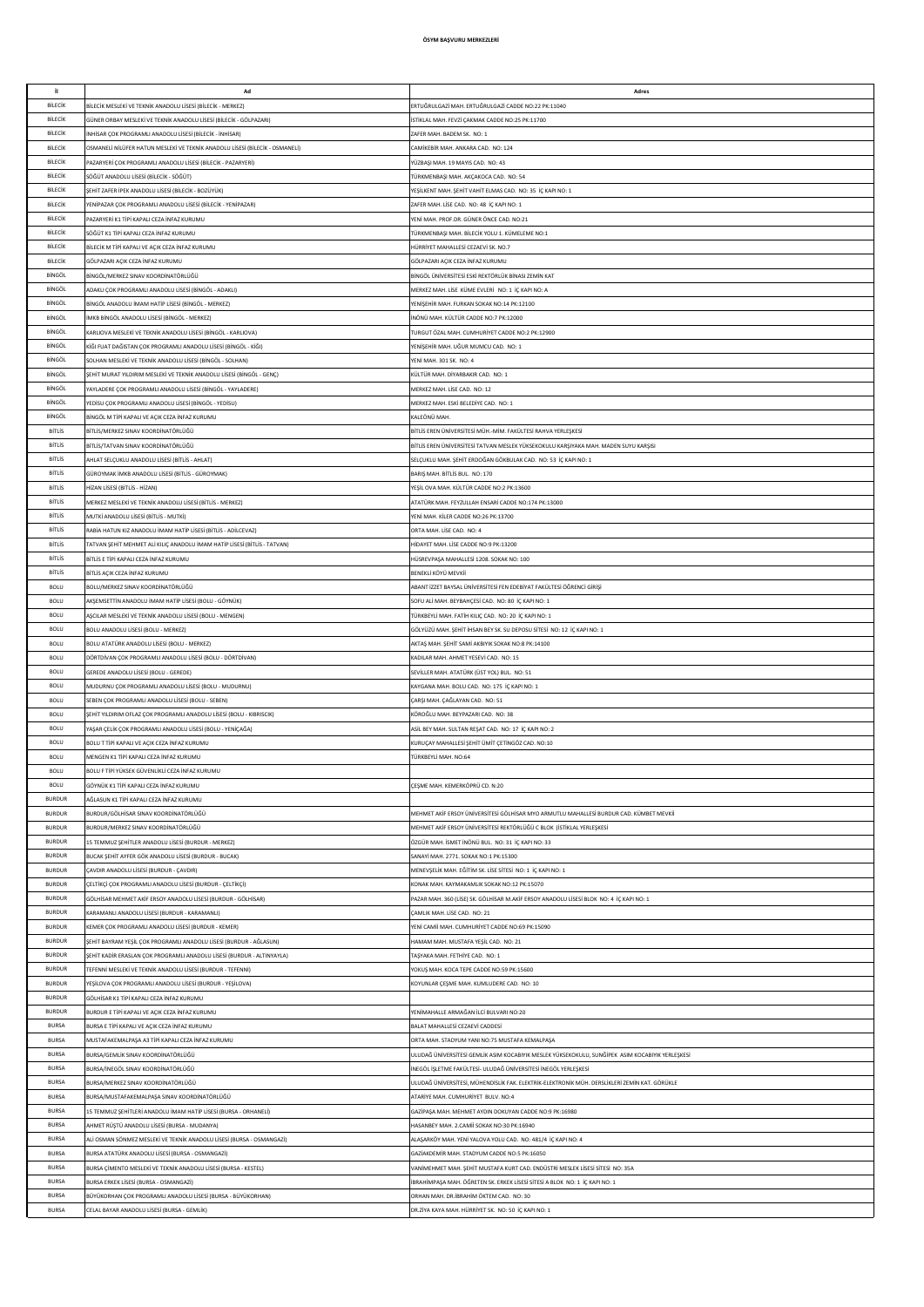| j.           | Ad                                                                                | Adres                                                                                                             |
|--------------|-----------------------------------------------------------------------------------|-------------------------------------------------------------------------------------------------------------------|
| <b>BURSA</b> | ERENLER MESLEKİ VE TEKNİK ANADOLU LİSESİ (BURSA - ORHANGAZİ)                      | ARAPZADE MAH. ARKALTI CAD. KIZ MESLEK LİSESİ BLOK NO: 25 İÇ KAPI NO: 1                                            |
| <b>BURSA</b> | FATİH ANADOLU İMAM HATİP LİSESİ (BURSA - NİLÜFER)                                 | KONAK MAH. LİSE SOKAK NO:6 PK:16110                                                                               |
| <b>BURSA</b> | HARMANCIK 75.YIL ÇOK PROGRAMLI ANADOLU LİSESİ (BURSA - HARMANCIK)                 | MERKEZ MAH. ZEKAİ GÜMÜŞDİŞ CAD. NO: 7                                                                             |
| <b>BURSA</b> | SLAM UYAR MESLEKİ VE TEKNİK ANADOLU LİSESİ (BURSA - NİLÜFER)                      | ATAEVLER MAH. OKUL(230) SK. İSLAM UYAR ANDL.TİC.MSL.LİSESİ BLOK NO: 2 İÇ KAPI NO: 1                               |
|              |                                                                                   |                                                                                                                   |
| <b>BURSA</b> | (ARACABEY MESLEKİ VE TEKNİK ANADOLU LİSESİ (BURSA - KARACABEY)                    | TABAKLAR MAH. 87. SK. ENDÜSTRÜ MESLEK LİSESİ SİTESİ NO: 36                                                        |
| <b>BURSA</b> | KELES ÇOK PROGRAMLI ANADOLU LİSESİ (BURSA - KELES)                                | SOFULAR MAH. GANÍOĞLU CAD. NO: 37                                                                                 |
| <b>BURSA</b> | MALCILAR ANADOLU LİSESİ (BURSA - OSMANGAZİ)                                       | ÇİRİŞHANE MAH. 3.EREN SOKAK NO:14 PK:16200                                                                        |
| <b>BURSA</b> | MİMAR SİNAN MESLEKİ VE TEKNİK ANADOLU LİSESİ (BURSA - YILDIRIM)                   | MİMARSİNAN MAH. 2.MERAL SOKAK NO:3 PK:16300                                                                       |
| <b>BURSA</b> | NİLÜFER HATUN MESLEKİ VE TEKNİK ANADOLU LİSESİ (BURSA - MUSTAFAKEMALPAŞA)         | VIRACA MAH. BURSA CADDE NO:61 PK:16500                                                                            |
| <b>BURSA</b> | ŞEHİT ÖĞRETMEN KUBİLAY MESLEKİ VE TEKNİK ANADOLU LİSESİ (BURSA - YILDIRIM)        | MİMARSİNAN MAH. KERVAN CADDE NO:4/2A                                                                              |
|              |                                                                                   |                                                                                                                   |
| <b>BURSA</b> | SEHİT SEDAT PELİT ANADOLU LİSESİ (BURSA - İZNİK)                                  | MAHMUT CELEBİ MAH, ATATÜRK CADDE NO:60 PK:16860                                                                   |
| <b>BURSA</b> | YENİŞEHİR YUSUF ATEŞ ANADOLU İMAM HATİP LİSESİ (BURSA - YENİŞEHİR)                | YENİGÜN MAH, HATUNİYE SOKAK NO:3/5A                                                                               |
| <b>BURSA</b> | /ILDIRIM BEYAZIT ANADOLU LİSESİ (BURSA - YILDIRIM)                                | YILDIRIM MAH. GÜREŞ CADDE NO:2 PK:16350                                                                           |
| <b>BURSA</b> | /ILDIZ ANADOLU LİSESİ (BURSA - GÜRSU)                                             | ISTIKLAL MAH, NAZIM, MADENOĞLU CADDE NO:1 PK:16580                                                                |
| <b>BURSA</b> | İMRALI F TİPİ YÜKSEK GÜVENLİKLİ CEZA İNFAZ KURUMU                                 | İMRALI ADASI                                                                                                      |
| <b>BURSA</b> | FENİŞEHİR KADIN KAPALI CEZA İNFAZ KURUMU                                          |                                                                                                                   |
| <b>BURSA</b> |                                                                                   |                                                                                                                   |
|              | BURSA H TİPİ KAPALI CEZA İNFAZ KURUMU                                             | BALAT MAHALLESİ CEZAEVİ CADDESİ                                                                                   |
| <b>BURSA</b> | SEMLİK AÇIK CEZA İNFAZ KURUMU                                                     | BURSAYOLU ÜZERİ ENGÜRÜCÜK KÖYÜ KARŞISI NU:407                                                                     |
| ÇANAKKALE    | ÇANAKKALE AÇIK CEZA İNFAZ KURUMU                                                  | BALIKESİR YOLU 2. KM                                                                                              |
| ÇANAKKALE    | ANAKKALE/BİGA SINAV KOORDİNATÖRLÜĞÜ;                                              | BİGA İKTİSADİ VE İDARİ BİLİMLER FAKÜLTESİ PROF.DR.RAMAZAN AYDIN YERLEŞKESİ B.BLOK B.Z-20 AĞAKÖY                   |
| ÇANAKKALE    | ÇANAKKALE/ÇAN SINAV KOORDİNATÖRLÜĞÜ                                               | CAN MESLEK YÜKSEKOKULU                                                                                            |
| ÇANAKKALE    | CANAKKAI F/MERKEZ SINAV KOORDÍNATÖRI ÜĞÜ                                          | COMÜ ANAFARTALAR YERI ESKESİ E RI OK                                                                              |
| ÇANAKKALE    | ATATÜRK MESLEKİ VE TEKNİK ANADOLU LİSESİ (CANAKKALE - GELİBOLU)                   | GAZİ SÜLEYMAN PAŞA MAH. GONCA SK. NO: 8                                                                           |
| ÇANAKKALE    | BAYRAMİÇ ATATÜRK ANADOLU LİSESİ (ÇANAKKALE - BAYRAMİÇ)                            | TEPECIK MAH, CALISKAN CAD, NO: 3                                                                                  |
|              |                                                                                   |                                                                                                                   |
| CANAKKALE    | ÇAN ANADOLU LİSESİ (ÇANAKKALE - ÇAN)                                              | ATATÜRK MAH. ÇANAKKALE CAD. ÇAN LİSE BLOK NO: 88 İÇ KAPI NO: 1                                                    |
| CANAKKALE    | EZİNE ÇOK PROGRAMLI ANADOLU LİSESİ (ÇANAKKALE - EZİNE)                            | CAMİKEBİR MAH. 18 MART CADDE NO:19 PK:17100                                                                       |
| CANAKKALE    | GAZİ ANADOLU LİSESİ (ÇANAKKALE - BOZCAADA)                                        | ALAYBEY MAH, DOĞAN ÖZ CAD. NO: 23                                                                                 |
| CANAKKALE    | GÖKÇEADA ATATÜRK ANADOLU LİSESİ (ÇANAKKALE - GÖKÇEADA)                            | YENİ MAH. YILDIRIM BEYAZIT CADDE NO:2 PK:17760                                                                    |
| CANAKKALE    | LAPSEKİ İÇDAŞ-ÇİB MESLEKİ VE TEKNİK ANADOLU LİSESİ (ÇANAKKALE - LAPSEKİ)          | GAZİ SÜLEYMAN PAŞA MAH. SAMYELİ CAD. ÇELİK İHRACATÇILARI BİRLİĞİ ENDÜSTRİ MESLEK LİSESİ BLOK NO: 10 İÇ KAPI NO: 1 |
| CANAKKALE    | MEHMET AKİF ERSOY ANADOLU LİSESİ (ÇANAKKALE - ECEABAT)                            | İSMETPAŞA MAH. İSTİKLAL CAD. NO: 36                                                                               |
| CANAKKALE    |                                                                                   |                                                                                                                   |
|              | MEHMET AKİF ERSOY ÇOK PROGRAMLI ANADOLU LİSESİ (ÇANAKKALE - AYVACIK)              | ÜMMÜHAN MAH. LİSE SOKAK NO:13 PK:17860                                                                            |
| ÇANAKKALE    | MEHMET BODUR ANADOLU İMAM HATİP LİSESİ (ÇANAKKALE - YENİCE)                       | KURTULUŞ MAH. MEHMET BODUR CAD. NO: 35                                                                            |
| ÇANAKKALE    | NEDİME HANIM MESLEKİ VE TEKNİK ANADOLU LİSESİ (ÇANAKKALE - MERKEZ)                | KEMALPAŞA MAH. MEHMETÇİK BUL. NO: 8                                                                               |
| ÇANAKKALE    | ÇANAKKALE E TİPİ KAPALI CEZA İNFAZ KURUMU                                         | CEVATPAŞA MAHALLESİ ATİKHİSAR CADDESİ NO:87                                                                       |
| ÇANAKKALE    | BAYRAMİC K1 TİPİ KAPALI CEZA İNFAZ KURUMU                                         | CAMİCEDİT MAH MEHMETÇİK SOK NO:11                                                                                 |
| ÇANAKKALE    | ÇAN A TİPİ KAPALI CEZA İNFAZ KURUMU                                               | KARŞIYAKA MAH. MUSTAFA KEÇELİ CAD. NO:48 ÇAN                                                                      |
| ÇANKIRI      | ORTA K2 TİPİ KAPALI CEZA İNFAZ KURUMU                                             | SULTANBEYAZIT MAHALLESİ DOĞULAR SOKAK NO:92                                                                       |
| CANKIRI      |                                                                                   |                                                                                                                   |
|              | ANKIRI/MERKEZ SINAV KOORDINATÖRLÜĞÜ                                               | ÇANKIRI KARATEKİN ÜNİVERSİTESİ GÜZEL SANATLAR FAKÜLTESİ ZEMİN KAT ÖSYM BÜROSU CUMHURİYET MAH.                     |
| CANKIRI      | 19 MAYIS ÇOK PROGRAMLI ANADOLU LİSESİ (ÇANKIRI - ÇERKEŞ)                          | YENİ MAH. AYNUR BEKTAŞ CAD. NO: 2 İÇ KAPI NO: 1                                                                   |
| CANKIRI      | ATATÜRK MESLEKİ VE TEKNİK ANADOLU LİSESİ (ÇANKIRI - ILGAZ)                        | FATİH MAH. NECATİ GÜREL CADDE NO:18 PK:18400                                                                      |
| CANKIRI      | CANKIRI 15 TEMMUZ ŞEHİTLER ANADOLU LİSESİ (ÇANKIRI - MERKEZ)                      | ABDULHALİK RENDA MAH. ANKARA CAD. ÇANKIRI ANADOLU LİSE BLOK NO: 35                                                |
| CANKIRI      | CANKIRI MESLEKİ VE TEKNİK ANADOLU LİSESİ (ÇANKIRI - MERKEZ)                       | ABDULHALİK RENDA MAH. REFİK SAYDAM CAD. SANAT OKULU BLOK NO: 13                                                   |
| CANKIRI      | LDİVAN ÇOK PROGRAMLI ANADOLU LİSESİ (ÇANKIRI - ELDİVAN)                           | TOPRAKLIK MAH. İSMAİL HAKKI KARADAYI CADDE NO:108 PK:18700                                                        |
| ÇANKIRI      | (IZILIRMAK ÇOK PROGRAMLI ANADOLU LİSESİ (ÇANKIRI - KIZILIRMAK)                    | YENİ MAH. CUMHURİYET CAD. NO: 49                                                                                  |
| ÇANKIRI      | ORGUN ÇOK PROGRAMLI ANADOLU LİSESİ (ÇANKIRI - KORGUN)                             | ULUDAĞ MAH. ESER SK. ÇPL SİTESİ İDARE BLOK NO: 10                                                                 |
| ÇANKIRI      | URŞUNLU ŞEHİT AYDIN ÇOPUR MESLEKİ VE TEKNİK ANADOLU LİSESİ (ÇANKIRI - KURŞUNLU)   | CÖMERTLER MAH. MEHMET AKİF ERSOY CAD. CAD. NO: 7 İÇ KAPI NO: 1                                                    |
| ÇANKIRI      | SABANÖZÜ ANADOLU LİSESİ (ÇANKIRI - ŞABANÖZÜ)                                      | YENÎ MAH. MEHMET AYANOĞLU CAD. ENDÜSTRÎ MESLEK LÎSESÎ SÎTESÎ BEKCÎ KULÜBESÎ BLOK NO: 20/1 ÎC KAPI NO: 1           |
|              |                                                                                   |                                                                                                                   |
| ÇANKIRI      | ŞEHİT HAKKI ÇELİK ÇOK PROGRAMLI ANADOLU LİSESİ (ÇANKIRI - ATKARACALAR)            | GAZİBEY MAH, OKUL CADDE NO:78 PK:18310                                                                            |
| ÇANKIRI      | ŞEHİT UHUD KADİR IŞIK ANADOLU İMAM HATİP LİSESİ (ÇANKIRI - ORTA)                  | CEM SULTAN MAH, KEMALETTİN ERSOY CAD. NO: 2                                                                       |
| CANKIRI      | YAPRAKLI COK PROGRAMLI ANADOLU LİSESİ (CANKIRI - YAPRAKLI)                        | ASAĞI MAH. GÜLBAHAR HATUN CADDE NO:13/D                                                                           |
| CANKIRI      | SABANÖZÜ K1 TİPİ KAPALI CEZA İNFAZ KURUMU                                         | CUMHURİYET MAHALLESİ GÜRPINAR CD. NO:17/2                                                                         |
| CANKIRI      | ÇANKIRI E TİPİ KAPALI CEZA İNFAZ KURUMU                                           | FATİH MAH. YAPRAKLI BULVARI NO:111                                                                                |
| CORUM        | ÇORUM/MERKEZ SINAV KOORDİNATÖRLÜĞÜ                                                | GAZİ C. KARAKEÇİLİ M. NO:99 MYO YERLEŞKESİ                                                                        |
| CORUM        | AKŞEMSEDDİN ANADOLU LİSESİ (ÇORUM - İSKİLİP)                                      | MEYDAN MAH. DR.SADIK AHMET CAD. NO: 1                                                                             |
| CORUM        |                                                                                   | KARAKEÇİLİ MAH. GAZİ CAD. CADDE NO:89 PK:19100                                                                    |
|              | ATATÜRK ANADOLU LİSESİ (ÇORUM - MERKEZ)                                           |                                                                                                                   |
| ÇORUM        | DODURGA ÇOK PROGRAMLI ANADOLU LİSESİ (ÇORUM - DODURGA)                            | YENİMAHALLE MAH. LİSE CAD. NO: 10                                                                                 |
| CORUM        | İSKİLİP SULTAN HATUN MESLEKİ VE TEKNİK ANADOLU LİSESİ (ÇORUM - İSKİLİP)           | MEYDAN MAH, DR.SADIK AHMET CAD. NO: 1                                                                             |
| ÇORUM        | (ARGI MESLEKİ VE TEKNİK ANADOLU LİSESİ (ÇORUM - KARGI)                            | BAHÇELİEVLER MAH. ÜZGEN SOKAK NO:1 PK:19900                                                                       |
| ÇORUM        | AÇİN ÇOK PROGRAMLI ANADOLU LİSESİ (ÇORUM - LAÇİN)                                 | YENİ MAH. OKULLAR CAD. NO: 22 İÇ KAPI NO: 1                                                                       |
| ÇORUM        | MECÍTÖZÜ ANADOLU LÍSESÍ (ÇORUM - MECÍTÖZÜ)                                        | TUTLUK MAH. SHT.MUSTAFA EKER CADDE NO:37/1                                                                        |
| ÇORUM        | MUSTAFA KARASAKAL ÇOK PROGRAMLI ANADOLU LİSESİ (ÇORUM - BOĞAZKALE)                | HATTUSAS MAH, DEĞİRMEN YOLU CAD. NO: 5 İC KAPI NO: 1                                                              |
| CORUM        | OĞUZLAR ANADOLU LİSESİ (ÇORUM - OĞUZLAR)                                          | ÇARŞI MAH. İSAYERİ SOKAK NO:58 PK:19070                                                                           |
| CORUM        | ORTAKÖY ÇOK PROGRAMLI ANADOLU LİSESİ (ÇORUM - ORTAKÖY)                            | BAHÇELİEVLER MAH. BOZYER SK. NO: 10                                                                               |
| CORUM        |                                                                                   |                                                                                                                   |
|              | OSMANCIK CUMHURİYET ANADOLU LİSESİ (ÇORUM - OSMANCIK)                             | CUMHURİYET MAH. YAŞAR OKUYAN CAD. NO: 4                                                                           |
| CORUM        | SUNGURLU ANADOLU LİSESİ (ÇORUM - SUNGURLU)                                        | SUNGUROĞLU MAH. PR.DR.NECMETTİN ERBAKAN CAD. TRAFO BLOK NO: 2                                                     |
| CORUM        | SUNGURLU MESLEKİ VE TEKNİK ANADOLU LİSESİ (ÇORUM - SUNGURLU)                      | SUNGUROĞLU MAH. 6. SOKAK NO:1 PK:19300                                                                            |
| CORUM        | ŞEHİT NEDİM TUĞALTAY ANADOLU LİSESİ (ÇORUM - ALACA)                               | GÜNHAN MAH. YAVUZ SULTAN SELİM SOKAK NO:9 PK:19600                                                                |
| ÇORUM        | EHİT YAKUP KOZAN ANADOLU İMAM HATİP LİSESİ (ÇORUM - BAYAT)                        | YENİ MAH. ÇORUM CAD. NO: 54                                                                                       |
| ÇORUM        | UĞURLUDAĞ ÇOK PROGRAMLI ANADOLU LİSESİ (ÇORUM - UĞURLUDAĞ)                        | YENİCAMİİ MAH. DEREBOYU SK. NO: 1                                                                                 |
| ÇORUM        | ÇORUM L TİPİ KAPALI VE AÇIK CEZA İNFAZ KURUMU                                     | AKKENT MAH. ORGANİZE SANAYİ 1.CADDE NO:1/E (ÇORUM L TİPİ KAPALI VE AÇIK CEZA İNFAZ KURUMU)                        |
| ÇORUM        | SKİLİP AÇIK CEZA İNFAZ KURUMU                                                     | MEYDAN MH, SAĞLIK SK, NO:11                                                                                       |
| ÇORUM        | SUNGURLU A3 TİPİ KAPALI CEZA İNFAZ KURUMU                                         | ANKARA SAMSUN ASFALTI NO: 58                                                                                      |
| DENİZLİ      | DENİZLİ/ACIPAYAM SINAV KOORDİNATÖRLÜĞÜ                                            | ACIPAYAM MYO YENİ MAH. İNÖNÜ BULVARI NO:24 20800                                                                  |
| DENİZLİ      |                                                                                   |                                                                                                                   |
|              | DENİZLİ/MERKEZ SINAV KOORDİNATÖRLÜĞÜ                                              | PAMUKKALE ÜNİVERSİTESİ İ.İ.B.F. ÖSYM BÜROSU                                                                       |
| DENİZLİ      | ACIPAYAM ANADOLU LİSESİ (DENİZLİ - ACIPAYAM)                                      | YUKARI MAH. HÜRRİYET CAD. ACIPAYAM ANADOLU LİSESİ BLOK NO: 26 İÇ KAPI NO: 1                                       |
| DENİZLİ      | ALBAYRAK BORSA İSTANBUL MESLEKİ VE TEKNİK ANADOLU LİSESİ (DENİZLİ - MERKEZEFENDİ) | GÜLTEPE MAH. 4828. SOKAK NO:6 PK:20085                                                                            |
| DENİZLİ      | ALİ TUNABOYLU ANADOLU LİSESİ (DENİZLİ - BULDAN)                                   | CUMHURİYET MAH. MERKEZ EFENDİ CADDE NO:23 1 PK:20400                                                              |
| DENİZLİ      | BABADAĞ HACI MEHMET ZORLU ÇOK PROGRAMLI ANADOLU LİSESİ (DENİZLİ - BABADAĞ)        | CUMHURİYET MAH. HACI MEHMET ZORLU CAD. NO: 69 İÇ KAPI NO: 1                                                       |
| DENİZLİ      | BAKLAN LİMAK HÜSAMETTİN TUYJİ ÇOK PROGRAMLI ANADOLU LİSESİ (DENİZLİ - BAKLAN)     | GÜRLÜK MAH. LİSE CADDE NO:6 PK:20770                                                                              |
|              |                                                                                   |                                                                                                                   |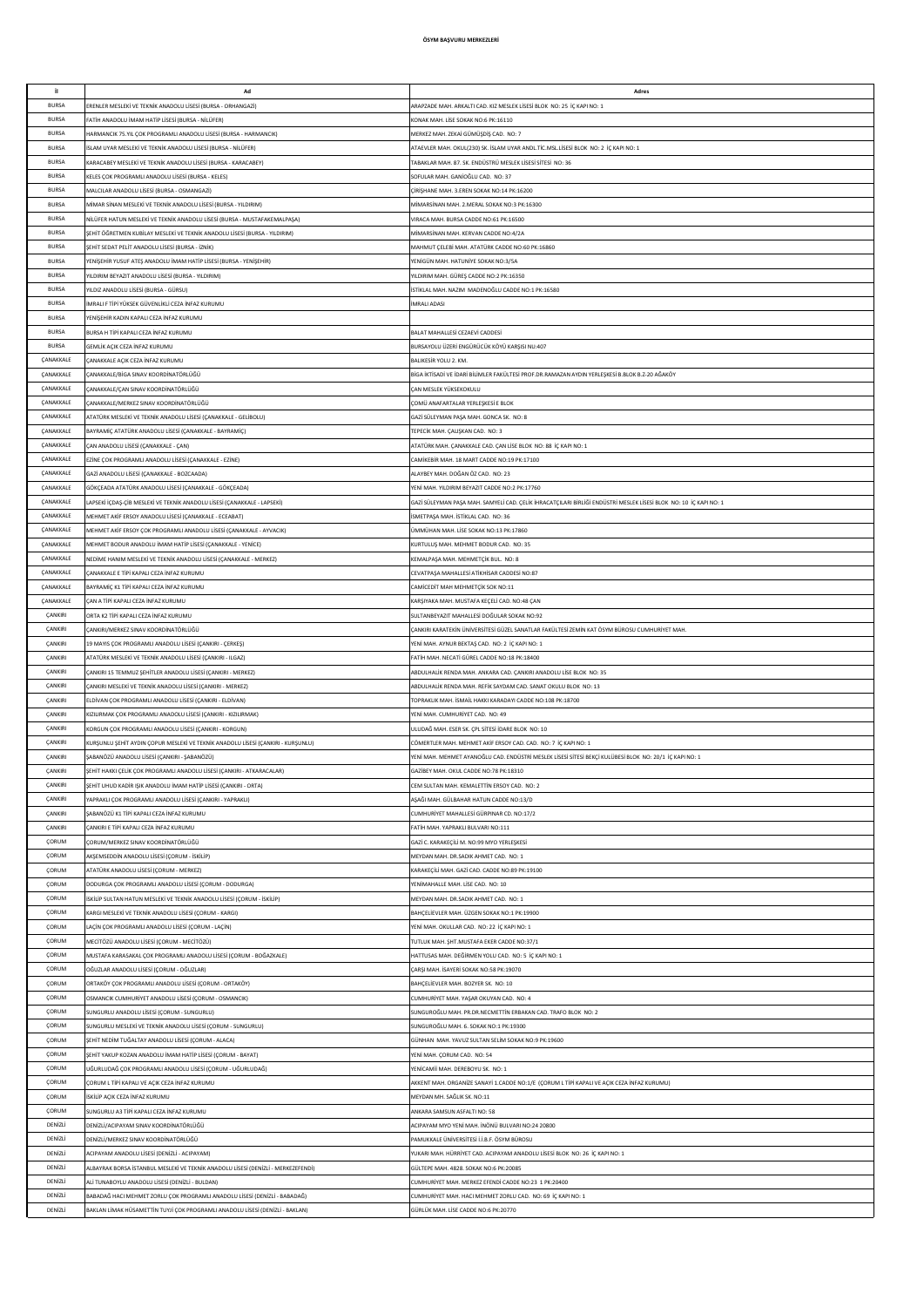| il.           |                                                                                     |                                                                                                        |
|---------------|-------------------------------------------------------------------------------------|--------------------------------------------------------------------------------------------------------|
|               | Ad                                                                                  | Adres                                                                                                  |
| DENİZLİ       | BEKİLLİ ATATÜRK COK PROGRAMLI ANADOLU LİSESİ (DENİZLİ - BEKİLLİ)                    | YENİ MAH, SANAYİ CADDE NO:59 PK:20930                                                                  |
| DENİZLİ       | BEYAĞAÇ ÇOK PROGRAMLI ANADOLU LİSESİ (DENİZLİ - BEYAĞAÇ)                            | ZAFER MAH. SAĞLIK OCAĞI CADDE NO:1 PK:20590                                                            |
| DENİZLİ       | BOZKURT COK PROGRAMLI ANADOLU LİSESİ (DENİZLİ - BOZKURT)                            | MEHMETCİK MAH. 327 SK. NO: 36                                                                          |
| DENİZLİ       | CUMHURİYET ANADOLU LİSESİ (DENİZLİ - PAMUKKALE)                                     | TOPRAKLIK MAH. TURAN GÜNEŞ CADDE NO:60 PK:20150                                                        |
| DENİZLİ       | AL MESLEKİ VE TEKNİK ANADOLU LİSESİ (DENİZLİ - ÇAL)                                 | HÜSEYİNLER MAH. DENİZLİ CADDE NO:63 PK:20700                                                           |
| DENİZLİ       | AMELİ ÇOK PROGRAMLI ANADOLU LİSESİ (DENİZLİ - ÇAMELİ)                               | YUNUSPINARI MAH, LİSE SK. NO: 1                                                                        |
|               |                                                                                     |                                                                                                        |
| DENİZLİ       | ARDAK ÇOK PROGRAMLI ANADOLU LİSESİ (DENİZLİ - ÇARDAK)                               | HÜRRİYET MAH. ÇOK PROĞRAMLI LİSE SK. NO: 4                                                             |
| DENİZLİ       | DENİZLİ LİSESİ (DENİZLİ - PAMUKKALE)                                                | KUŞPINAR MAH. LİSE CADDE NO:2 PK:20100                                                                 |
| DENİZLİ       | ETHEM ÖZSOY ÇOK PROGRAMLI ANADOLU LİSESİ (DENİZLİ - KALE)                           | CUMHURİYET MAH. ALBAYRAK SK. NO: 1 İÇ KAPI NO: 1                                                       |
| DENİZLİ       | SÜNEY ÇOK PROGRAMLI ANADOLU LİSESİ (DENİZLİ - GÜNEY)                                | YENİ MAH, ATATÜRK BUL, NO: 65                                                                          |
| DENİZLİ       | IONAZ ÇOK PROGRAMLI ANADOLU LİSESİ (DENİZLİ - HONAZ)                                | CUMHURİYET MAH. OSMAN NURİ FİLİZ CAD. NO: 2                                                            |
| DENİZLİ       | KILIÇARSLAN ANADOLU LİSESİ (DENİZLİ - ÇİVRİL)                                       | CAYIR MAH, YAHYA KEMAL CAD, NO: 1                                                                      |
|               |                                                                                     |                                                                                                        |
| DENİZLİ       | MENDERES ANADOLU LİSESİ (DENİZLİ - SARAYKÖY)                                        | BALA MAH. SEHİT ASTSUBAY ÖMER HALİSDEMİR CADDE NO:110 PK:20300                                         |
| DENİZLİ       | SERİNHİSAR HAKKI GÖKÇETİN ÇOK PROGRAMLI ANADOLU LİSESİ (DENİZLİ - SERİNHİSAR)       | AŞAĞI MAH. ŞHT.MUZAFFER KORKUT CAD. NO: 51                                                             |
| DENİZLİ       | SERVERGAZİ BORSA İSTANBUL MESLEKİ VE TEKNİK ANADOLU LİSESİ (DENİZLİ - MERKEZEFENDİ) | GERZELE MAH, 555, SOKAK NO:1 PK:20125                                                                  |
| DENİZLİ       | AVAS ANADOLU LISESİ (DENİZLİ - TAVAS)                                               | SAMANLIK MAH. MUHSİN YAZICIOĞLU CADDE NO:2 PK:20500                                                    |
| DENİZLİ       | (ALE K2 TİPİ KAPALI CEZA İNFAZ KURUMU                                               | CEVHER PASA MH. MEZARLIK CD. NO:1                                                                      |
| DENİZLİ       | JENIZLI D TIPI KAPALI VE AÇIK CEZA İNFAZ KURUMU                                     | KOCABAŞ KASABASI                                                                                       |
| DENİZLİ       |                                                                                     |                                                                                                        |
|               | AMELİ K1 TİPİ KAPALI CEZA İNFAZ KURUMU;                                             | YENİMAHALLE VALİVEFKİ ERTÜRK CADDESİ NO:37                                                             |
| DENİZLİ       | JENIZLI T TIPI CEZA INFAZ KURUMU                                                    | DENİZLİ T TİPİ CEZA İNFAZ KURUMU                                                                       |
| DENİZLİ       | ARAYKÖY AÇIK CEZA İNFAZ KURUMU                                                      | SAKARYA MAH. ESKİ GERALİ YOLU SOKAK NO: 3                                                              |
| DENİZLİ       | IVRİL K2 TİPİ KAPALI CEZA İNFAZ KURUMU;                                             | ÇAYIR MAHALLESİ YAKASOMAK KÖYÜ YOLU ÜZERİ NO:90                                                        |
| DENİZLİ       | CAL B TİPİ KAPALI CEZA İNFAZ KURUMU                                                 | HÜSEYİNLER MAHALLESİ ÇİVRİL YOLU ÜZERİ SANAYİ GEÇİDİ                                                   |
| DENİZLİ       | BOZKURT KADIN AÇIK VE ÇOCUK EĞİTİMEVİ CEZA İNFAZ KURUMU                             | MEHMETCİK MAHALLESİ HALİM KÜÇÜK CADDESİ NO:1                                                           |
| DİYARBAKIR    | DİYARBAKIR 1 NOLU T TİPİ KAPALI CEZA İNFAZ KURUMU                                   | KAYAPINAR CEZA İNFAZ KURUMLARI KAMPÜSÜ İNFAZ KURUMLARI KAMPÜSÜ                                         |
|               |                                                                                     |                                                                                                        |
| DİYARBAKIR    | <b>DİYARBAKIR ACIK CEZA İNFAZ KURUMU</b>                                            | TALAYTEPE MAHALLESİ TALAYTEPE KÜME EVLERİ NO:57                                                        |
| DİYARBAKIR    | DİYARBAKIR/BİSMİL SINAV KOORDİNATÖRLÜĞÜ                                             | D.Ü. BİSMİL MYO OBALI KÖYÜ 21500 BİSMİL/D.BAKIR                                                        |
| DİYARBAKIR    | DİYARBAKIR/ERGANİ SINAV KOORDİNATÖRLÜĞÜ                                             | ADNAN MENDERES MAH. KURTULUS CAD. NO:207                                                               |
| DİYARBAKIR    | DİYARBAKIR/MERKEZ SINAV KOORDİNATÖRLÜĞÜ                                             | DİCLE ÜNİVERSİTESİ CEYLAN ENSTİTÜLER BİNASI                                                            |
| DİYARBAKIR    | ATATÜRK MESLEKİ VE TEKNİK ANADOLU LİSESİ (DİYARBAKIR - BAĞLAR)                      | BAĞCILAR MAH, AHMET KAYA CADDE NO:14 PK:21090                                                          |
| DİYARBAKIR    |                                                                                     |                                                                                                        |
|               | ÇERMİK ÇOK PROGRAMLI ANADOLU LİSESİ (DİYARBAKIR - ÇERMİK)                           | TEPE MAH. DİYARBAKIR CAD. NO: 290A İÇ KAPI NO: A                                                       |
| DİYARBAKIR    | CINAR MESLEKÎ VE TEKNÎK ANADOLU LÎSESÎ (DÎYARBAKIR - ÇINAR)                         | EKİNVEREN MAH. EKİNVEREN SK. NO: 4A İÇ KAPI NO: A                                                      |
| DİYARBAKIR    | ÇÜNGÜŞ ÇOK PROGRAMLI ANADOLU LİSESİ (DİYARBAKIR - ÇÜNGÜŞ)                           | KARŞIYAKA MAH. LİSE CAD. NO: 1A İÇ KAPI NO: A                                                          |
| DİYARBAKIR    | EĞİL MESLEKİ VE TEKNİK ANADOLU LİSESİ (DİYARBAKIR - EĞİL)                           | YENİŞEHİR MAH. LİSE CAD. NO: 46                                                                        |
| DİYARBAKIR    | ERGANİ ANADOLU LİSESİ (DİYARBAKIR - ERGANİ)                                         | FEVZİ ÇAKMAK MAH. UFUK CAD. NO: 4 İÇ KAPI NO: A                                                        |
| DİYARBAKIR    | ATİH ANADOLU İMAM HATİP LİSESİ (DİYARBAKIR - BAĞLAR)                                | SELAHATTİN EYYUBİ MAH. TURGUT ÖZAL BULVARI NO:6 PK:21090                                               |
| DİYARBAKIR    |                                                                                     |                                                                                                        |
|               | IANİ ÇOK PROGRAMLI ANADOLU LİSESİ (DİYARBAKIR - HANİ)                               | MERKEZ MAH. KALKAN2 SOKAK NO:2 PK:21800                                                                |
| DİYARBAKIR    | HAZRO COK PROGRAMLI ANADOLU LİSESİ (DİYARBAKIR - HAZRO)                             | HÜRRİYET MAH. MİLLİ EGEMENLİK CAD. ÇOK AMAÇLI LİSE SİTESİ NO: 30                                       |
| DİYARBAKIR    | KOCAKÖY ÇOK PROGRAMLI ANADOLU LİSESİ (DİYARBAKIR - KOCAKÖY)                         | SEYH SERAFETTİN MAH. LİSE CAD. NO: 1                                                                   |
| DİYARBAKIR    | KULP ÇOK PROGRAMLI ANADOLU LİSESİ (DİYARBAKIR - KULP)                               | MERKEZ YENİ MAH. DEMİRCİLER CADDE NO:21 PK:21900                                                       |
| DİYARBAKIR    | ICE ANADOLU LİSESİ (DİYARBAKIR - LİCE)                                              | KELVAN MAH, OKUL CAD, NO: 1                                                                            |
| DİYARBAKIR    | MALABADİ ANADOLU LİSESİ (DİYARBAKIR - SİLVAN)                                       | BAĞLAR MAH. EĞİTİM CAD. NO: 10 İÇ KAPI NO: 1                                                           |
| DİYARBAKIR    | NECATÍ CEYLAN ANADOLU LÍSESÍ (DÍYARBAKIR - DÍCLE)                                   | 27 MAYIS MAH, ERGANÍ CADDE NO:94 PK:21830                                                              |
|               |                                                                                     |                                                                                                        |
| DİYARBAKIR    | AIR CAHIT SITKI TARANCI ANADOLU LISESI (DIYARBAKIR - BISMIL)                        | FATİH MAH. BARIŞ BULVARI NO:102 PK:21500                                                               |
| DİYARBAKIR    | ALİ GÖKHAN AYDINER MESLEKİ VE TEKNİK ANADOLU LİSESİ (DİYARBAKIR - KAYAPINAR)        | TALAYTEPE MAH. 4004. SK. VALİ GÖKHAN AYDINER SİTESİ ENDÜSTRİ MESLEK LİSESİ BLOK NO: 26/1 İÇ KAPI NO: 1 |
| DİYARBAKIR    | ENİ DİYARBAKIR ANADOLU LİSESİ (DİYARBAKIR - YENİŞEHİR)                              | ŞEHİTLİK MAH. M.AKİF ERSOY BUL. DİYARBAKIR İ.Ö.O SİTESİ NO: 20                                         |
| DİYARBAKIR    | ZİYA GOKALP ANADOLU LİSESİ (DİYARBAKIR - YENİŞEHİR)                                 | YENİŞEHİR MAH. LİSE CAD. YENİŞEHİR İ.Ö.O SİTESİ NO: 19                                                 |
| DİYARBAKIR    | DİYARBAKIR 2 NOLU T TİPİ KAPALI CEZA İNFAZ KURUMU                                   | DİYARBAKIR / KAYAPINAR CEZA İNFAZ KURUMLARI KAMPÜSÜ                                                    |
| DİYARBAKIR    | DİYARBAKIR E TİPİ KAPALI CEZA İNFAZ KURUMU                                          | MEVLANA HALİT MAHALLESİ/EMEK CADDESİ                                                                   |
|               |                                                                                     |                                                                                                        |
| DİYARBAKIR    | DİYARBAKIR D TİPİ YÜKSEK GÜVENLİKLİ CEZA İNFAZ KURUMU                               | TALAYTEPE MAH. TALAYTEPE KÜME EVLERİ NO:57                                                             |
| DÜZCE         | <b>DÜZCE T TİPİ KAPALI VE ACIK CEZA İNFAZ KURUMU</b>                                | SEREFİYE MAH, BAĞDAT CAD, NO: 99                                                                       |
| DÜZCE         | DÜZCE/MERKEZ SINAV KOORDİNATÖRLÜĞÜ                                                  | DÜZCE ÜNİVERSİTESİ REKTÖRLÜĞÜ KONURALP KAMPÜSÜ                                                         |
| DÜZCE         | KÇAKOCA PİRİ REİS MESLEKİ VE TEKNİK ANADOLU LİSESİ (DÜZCE - AKÇAKOCA)               | YALI MAH. İSTANBUL CADDE NO:46 PK:81650                                                                |
| DÜZCE         | CUMAYERİ ÇOK PROGRAMLI ANADOLU LİSESİ (DÜZCE - CUMAYERİ)                            | MEHMET AKİF MAH 308 SOKAK NO:1 PK:81700                                                                |
| DÜZCE         | ÇİLİMLİ ANADOLU KALKINMA VAKFI ÇOK PROGRAMLI ANADOLU LİSESİ (DÜZCE - ÇİLİMLİ)       | ULUCAMİ MAH. ŞEHİT FİKRİ ÖZTÜRK CAD. NO: 17                                                            |
|               |                                                                                     |                                                                                                        |
| DÜZCE         | DÜZCE ADNAN MENDERES MESLEKİ VE TEKNİK ANADOLU LİSESİ (DÜZCE - MERKEZ)              | CEDIDIYE MAH. ŞEHİT YALÇIN GÜZELER SK. MERKEZ TİCARET VE TİCARET MESLEK LİSESİ BLOK NO: 1              |
| DÜZCE         | GÖLYAKA ANADOLU LİSESİ (DÜZCE - GÖLYAKA)                                            | FATİH MAH. KANUNİ CADDE NO:90 PK:81800                                                                 |
| DÜZCE         | GÜMÜŞOVA ANADOLU LİSESİ (DÜZCE - GÜMÜŞOVA)                                          | MERKEZ MAH. 213. SOKAK NO:18 PK:81850                                                                  |
| DÜZCE         | (AYNAŞLI ANADOLU LİSESİ (DÜZCE - KAYNAŞLI)                                          | SARIYER MAH. SERÇE SK. NO: 1                                                                           |
| DÜZCE         | rığılca çok Programlı Anadolu Lisesi (Düzce - Yığılca)                              | ATATÜRK MAH. ATATÜRK CAD. NO: 92                                                                       |
| EDİRNE        | EDİRNE/KEŞAN SINAV KOORDİNATÖRLÜĞÜ                                                  | TRAKYA ÜNİVERSİTESİ KEŞAN MESLEK YÜKSEKOKULU KEŞAN/ EDİRNE                                             |
| EDİRNE        | EDİRNE/MERKEZ SINAV KOORDİNATÖRLÜĞÜ                                                 |                                                                                                        |
|               |                                                                                     | ZÜBEYDE HANIM CAD. TRAKYA ÜNİVERSİTESİ AYŞEKADIN YERLEŞKESİ                                            |
| EDİRNE        | EDİRNE/UZUNKÖPRÜ SINAV KOORDİNATÖRLÜĞÜ                                              | MESCÍT MAHALLESÍ 19 MAYIS CADDESÍ NO 215 /1 ADRES NO : 2875632875                                      |
| EDİRNE        | ALİ AYAĞ ÇOK PROGRAMLI ANADOLU LİSESİ (EDİRNE - SÜLOĞLU)                            | MERKEZ MAH. SALİH OMURTAK CADDE NO:15 PK:22560                                                         |
| EDİRNE        | EDİRNE MESLEKİ VE TEKNİK ANADOLU LİSESİ (EDİRNE - MERKEZ)                           | CAVUSBEY MAH. HOROZLU BAYIRI SOKAK NO:37 PK:22100                                                      |
| EDİRNE        | NEZ ÇOK PROGRAMLI ANADOLU LİSESİ (EDİRNE - ENEZ)                                    | YENİ MAH. MİLLİ EGEMENLİK CAD. NO: 5                                                                   |
| EDİRNE        | HAVSA ŞEHİT ÖĞRETMEN MEHMET BİROL MESLEKİ VE TEKNİK ANADOLU LİSESİ (EDİRNE - HAVSA) | HELVACI MAH. ESKİ EDİRNE CAD. NO: 42                                                                   |
| <b>FDIRNE</b> |                                                                                     |                                                                                                        |
|               | PSALA ANADOLU LİSESİ (EDİRNE - İPSALA)                                              | SARAÇ İLYAS MAH. BELEDİYE SK. NO: 6                                                                    |
| EDİRNE        | ALAPAŞA ÇOK PROGRAMLI ANADOLU LİSESİ (EDİRNE - LALAPAŞA)                            | MERKEZ MAH. CUMHURİYET CAD. NO: 39                                                                     |
| EDİRNE        | AERİÇ ÇOK PROGRAMLI ANADOLU LİSESİ (EDİRNE - MERİÇ)                                 | B.DOĞANCA MAH. AHMET TOSUN CADDE NO:49 PK:22600                                                        |
| EDİRNE        | EDÎRNE AÇIK CEZA ÎNFAZ KURUMU                                                       | UMURBEY MAH. BÜYÜKDÖLLÜK KÖYÜ YOLU ÜZERİ 3.KM. TİCARET BORSASI YANI                                    |
| EDİRNE        | DİRNE KAPALI CEZA İNFAZ KURUMU                                                      | EDİRNE KAPALI CEZA İNFAZ KURUMU                                                                        |
| EDİRNE        | JZUNKÖPRÜ K1 TİPİ KAPALI CEZA İNFAZ KURUMU                                          | CUMHURİYET MAH. CEZAEVİ YOLU NO: 21                                                                    |
| EDİRNE        | DİRNE F TİPİ YÜKSEK GÜVENLİKLİ CEZA İNFAZ KURUMU:                                   | AVARIZ KÖYÜ YOLU ÜZERİ                                                                                 |
|               |                                                                                     |                                                                                                        |
| ELAZIĞ        | ELAZIĞ 2 NOLU YÜKSEK GÜVENLİKLİ KAPALI CEZA İNFAZ KURUMU                            | ATASEHİR MAH, CAYIRLI SOK, NO:156                                                                      |
| ELAZIĞ        | (ARAKOCAN K1 TİPİ KAPALI CEZA İNFAZ KURUMU                                          | KIRKPINAR MAH.                                                                                         |
| ELAZIĞ        | ELAZIĞ/MERKEZ SINAV KOORDİNATÖRLÜĞÜ                                                 | FIRAT ÜNİVERSİTESİ MÜHENDİSLİK FAK.DEKANLIĞI GİRİŞ KATI                                                |
| ELAZIĞ        | ALACAKAYA MERMER CEMİL YAŞLI ÇOK PROGRAMLI ANADOLU LİSESİ (ELAZIĞ - ALACAKAYA)      | MERKEZ MAH. HASTAHANE CAD. NO: 16                                                                      |
| ELAZIĞ        | ALİ RIZA TALAY ÇOK PROGRAMLI ANADOLU LİSESİ (ELAZIĞ - SİVRİCE)                      | KÜLTÜR MAH, LİSE SK. NO: 8                                                                             |
|               |                                                                                     |                                                                                                        |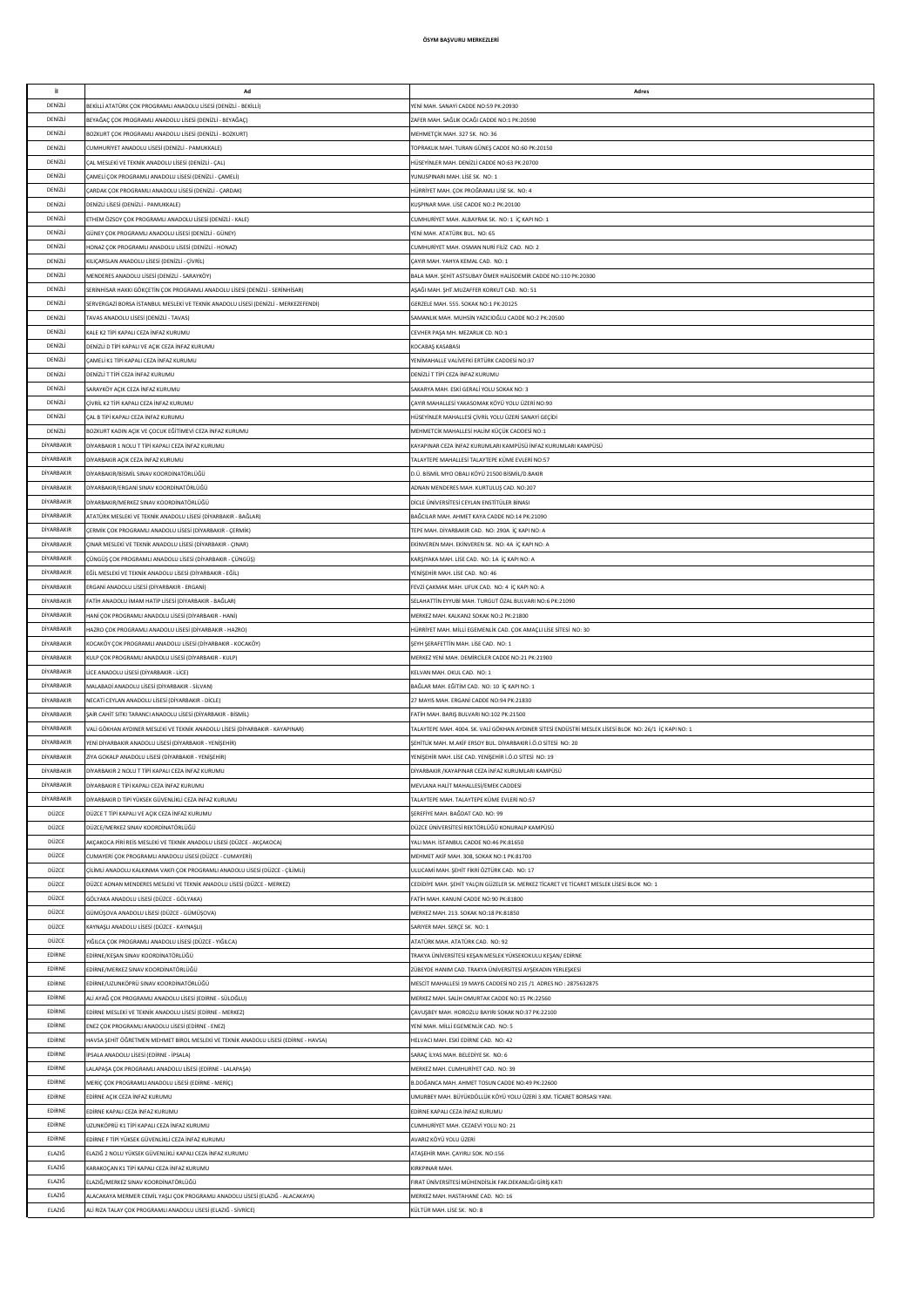| il.       | Ad                                                                      | Adres                                                                                           |
|-----------|-------------------------------------------------------------------------|-------------------------------------------------------------------------------------------------|
|           |                                                                         |                                                                                                 |
| ELAZIĞ    | <b>IRICAK COK PROGRAMLI ANADOLU LİSESİ (ELAZIĞ - ARICAK)</b>            | HALİL YAVUZ MAH, MENDÜS KÜME EVLER NO:12 PK:23510                                               |
| ELAZIĞ    | ATATÜRK ANADOLU LİSESİ (ELAZIĞ - MERKEZ)                                | ÜNİVERSİTE MAH, YAHYA KEMAL CADDE NO:11 PK:23200                                                |
| ELAZIĞ    | BASKİL ANADOLU LİSESİ (ELAZIĞ - BASKİL)                                 | DOĞANCIK KÖYÜ Y.İ.Ö.B.O. MEZRASI NO: 9 İC KAPI NO: 1                                            |
| ELAZIĞ    | ELAZIĞ ERKEK ANADOLU İMAM HATİP LİSESİ (ELAZIĞ - MERKEZ)                | MUSTAFA PAŞA MAH. FİKRET MEMİŞOĞLU CADDE NO:01 PK:23100                                         |
| ELAZIĞ    | İBRAHİM UCKUNKAYA COK PROGRAMLI ANADOLU LİSESİ (ELAZIĞ - AĞIN)          | MERKEZ MAH. HÜSEYİN TUNCER CAD. NO: 1                                                           |
| ELAZIĞ    | (ARAKOÇAN TOBB ANADOLU İMAM HATİP LİSESİ (ELAZIĞ - KARAKOÇAN)           | TEPE MAH. TOBB SK. NO: 5 İÇ KAPI NO: 1                                                          |
| ELAZIĞ    | KEBAN ÇOK PROGRAMLI ANADOLU LİSESİ (ELAZIĞ - KEBAN)                     | FIRAT MAH. FEVZİ ÇAKMAK CAD. NO: 4                                                              |
| ELAZIĞ    | KOVANCILAR ANADOLU LİSESİ (ELAZIĞ - KOVANCILAR)                         | BAHÇELİEVLER MAH. PINARTEPE CAD. NO: 46 İÇ KAPI NO: 01                                          |
| ELAZIĞ    | MADEN ANADOLU LİSESİ (ELAZIĞ - MADEN)                                   | CAMİİ KEBİR MAH. ATATÜRK CADDE NO:34 PK:23400                                                   |
| ELAZIĞ    | MURAT MESLEKİ VE TEKNİK ANADOLU LİSESİ (ELAZIĞ - MERKEZ)                | ABDULLAH PAŞA MAH. EĞİTİM SOKAK NO:5 PK:23000                                                   |
| ELAZIĞ    | PALU ANADOLU LİSESİ (ELAZIĞ - PALU)                                     | KÜLTÜR MAH. 34. CADDE NO:7 PK:23500                                                             |
| ELAZIĞ    | ELAZIĞ T TİPİ KAPALI CEZA İNFAZ KURUMU                                  | ATAŞEHİR MAH. ÇAYIRLI SOK. NO:156                                                               |
| ELAZIĞ    | FI AZIĞ ACIK CEZA İNFAZ KURUMU                                          | ATAŞEHİR MAHALLESİ ÇAYIRLI SOK NO: 248                                                          |
| ELAZIĞ    | ELAZIĞ E TİPİ KAPALI CEZA İNFAZ KURUMU                                  | ATAŞEHİR MAH. ÇAYIRLI SOK. NO:160                                                               |
| ELAZIĞ    | ELAZIĞ R TİPİ KAPALI CEZA İNFAZ KURUMU                                  | ELAZIĞ R TİPİ KAPALI CEZA İNFAZ KURUMU ATAŞEHİR MAH. ÇAYIRLI SOK. NO:156                        |
| ELAZIĞ    | LAZIĞ 1 NOLU YÜKSEK GÜVENLİKLİ KAPALI CEZA İNFAZ KURUMU                 | ATAŞEHİR MAHALLESİ, ÇAYIRLI SOKAK                                                               |
| ELAZIĞ    | KEBAN K2 TİPİ KAPALI CEZA İNFAZ KURUMU                                  | DEĞİRMENBAŞI MAH. ERGENEKON CAD.                                                                |
| ERZÍNCAN  |                                                                         |                                                                                                 |
|           | :RZİNCAN/MERKEZ SINAV KOORDİNATÖRLÜĞÜ                                   | ERZİNCAN ÜNİVERSİTESİ HUKUK FAKÜLTESİ DEKANLIK BİNASI HUKUK FAKÜLTESİ KAMPÜSÜ                   |
| ERZÍNCAN  | AYIRLI ÇOK PROGRAMLI ANADOLU LİSESİ (ERZİNCAN - ÇAYIRLI)                | ATATÜRK MAH. KAZİM KARABEKİR CAD. ANADOLU LİSESİ BLOK NO: 118 İÇ KAPI NO: 118                   |
| ERZÍNCAN  | RZINCAN LİSESİ (ERZİNCAN - MERKEZ)                                      | ATATÜRK MAH. ORDU CAD. ERZİNCAN LİSESİ BLOK NO: 40                                              |
| ERZÍNCAN  | IACI ALİ AKIN ÇOK PROGRAMLI ANADOLU LİSESİ (ERZİNCAN - KEMALİYE)        | HALİLAĞA MAH. OKULLAR SOKAK NO:5 PK:24600                                                       |
| ERZİNCAN  | LİÇ SEYDA FIRAT ÇOK PROGRAMLI ANADOLU LİSESİ (ERZİNCAN - İLİÇ)          | FATİH MAH. YENİ ŞEHİR CAD. LİSE BLOK NO: 10A İÇ KAPI NO: 1                                      |
| ERZİNCAN  | PEKYOLU MESLEKİ VE TEKNİK ANADOLU LİSESİ (ERZİNCAN - MERKEZ)            | ATATÜRK MAH. ORDU CADDE NO:40 PK:24030                                                          |
| ERZİNCAN  | (EMAH SULTAN MELİK ÇOK PROGRAMLI ANADOLU LİSESİ (ERZİNCAN - KEMAH)      | ÇARŞI MAH. DR.MEHMET KARAHAN CADDE NO:48 PK:24400                                               |
| ERZİNCAN  | MESLEKİ VE TEKNİK ANADOLU LİSESİ (ERZİNCAN - ÜZÜMLÜ)                    | YUNUS EMRE MAH. DEDE KORKUT CADDE NO:51 PK:24150                                                |
| ERZÍNCAN  | OTLUKBELİ COK PROGRAMLI ANADOLU LİSESİ (ERZİNCAN - OTLUKBELİ)           | MEHMET AKİF ERSOY MAH, LİSE SK. NO: 10                                                          |
| ERZİNCAN  | REFAHİYE COK PROGRAMLI ANADOLU LİSESİ (ERZİNCAN - REFAHİYE)             | YENİDOĞAN MAH, AV MEHMET YAVLIZ SK. NO: 7                                                       |
| ERZİNCAN  | ERCAN MESLEKÎ VE TEKNÎK ANADOLU LÎSESÎ (ERZÎNCAN - TERCAN)              | AHMET YESEVİ MAH, OSMAN BEY KÜME EVLER NO:1 PK:24800                                            |
| ERZÍNCAN  | ERZÍNCAN ACIK CEZA ÍNFAZ KURUMU                                         | ORGANIZE SANAYİ YANI                                                                            |
| ERZİNCAN  | ERZİNCAN T TİPİ KAPALI VE AÇIK CEZA İNFAZ KURUMU                        |                                                                                                 |
| ERZURUM   | IORASAN K2 TİPİ KAPALI CEZA İNFAZ KURUMU                                | ESENTEPE MAHALLESİ CEZAEVİ SOK. NO:1                                                            |
| ERZURUM   | OLTU T TİPİ KAPALI CEZA İNFAZ KURUMU                                    | ASLANPASA MAH.                                                                                  |
| ERZURUM   | ERZURUM/MERKEZ SINAV KOORDİNATÖRLÜĞÜ                                    | ATATÜRK ÜNİVERSİTESİ FEN FAKÜLTESİ DEKANLIK BİNASI ÖSYM İL KOORDİNATÖRLÜĞÜ                      |
| ERZURUM   | ERZURUM/OLTU SINAV KOORDİNATÖRLÜĞÜ                                      | ATATÜRK ÜNİVERSİTESİ OLTU YERLEŞKESİ YUSUF ZİYABEY MAHALLESİ SANAYİ CADDESİ OLTU/ERZURUM        |
| ERZURUM   |                                                                         |                                                                                                 |
|           | ADNAN MENDERES ANADOLU LİSESİ (ERZURUM - AZİZİYE)                       | SALTUKLU MAH. EFE SK. ADNAN MENDERES ANADOLU LİSESİ BLOK NO: 93 İÇ KAPI NO: 1                   |
| ERZURUM   | SKALE İMKB ÇOK PROGRAMLI ANADOLU LİSESİ (ERZURUM - AŞKALE)              | YENİ MAH. POSTAHANE CAD. NO: 4                                                                  |
| ERZURUM   | ÇAT ÇOK PROGRAMLI ANADOLU LİSESİ (ERZURUM - ÇAT)                        | OYUKLU MAH. HASTANE CADDE NO:26 PK:25750                                                        |
| ERZURUM   | ERZURUM LÍSESÍ (ERZURUM - YAKUTÍYE)                                     | LALAPASA MAH. HASTANELER CAD. KORKMAZ BÜFE SİTESİ NO: 25                                        |
| ERZURUM   | HASAN BASRİ DEMİRBAĞ ÇOK PROGRAMLI ANADOLU LİSESİ (ERZURUM - PAZARYOLU) | 21HAZİRAN MAH. ESKİ BAYBURT CAD. NO: 21A İÇ KAPI NO: A                                          |
| ERZURUM   | IASANKALE MESLEKİ VE TEKNİK ANADOLU LİSESİ (ERZURUM - PASİNLER)         | KASIMPASA MAH. NÍDAYÍ ORHAN SOKAK NO:1 PK:25300                                                 |
| ERZURUM   | IINIS ÇOK PROGRAMLI ANADOLU LİSESİ (ERZURUM - HINIS)                    | YENİKENT MAH. LİSELER CAD. NO: 18                                                               |
| ERZURUM   | SPİR MESLEKİ VE TEKNİK ANADOLU LİSESİ (ERZURUM - İSPİR)                 | YUKARI MAH, HASTANE CAD, NO: 26                                                                 |
| ERZURUM   | (ARAÇOBAN ANADOLU LİSESİ (ERZURUM - KARAÇOBAN)                          | HACILAR MAH. HASTAHANE CADDE NO:0 PK:25610                                                      |
| ERZURUM   | (ARAYAZI ANADOLU LİSESİ (ERZURUM - KARAYAZI)                            | YENİ MAH. ERZURUMYOLU KÜME EVLERİ NO: 84-1 İÇ KAPI NO: 1                                        |
| ERZURUM   | ÖPRÜKÖY YAĞAN ÇOK PROGRAMLI ANADOLU LİSESİ (ERZURUM - KÖPRÜKÖY)         | AĞAN MAH. AĞCAŞAR KÜME EVLER NO:17 PK:25340                                                     |
| ERZURUM   | VARMAN ANADOLU LİSESİ (ERZURUM - NARMAN)                                | CAMİİSAĞIR MAH. ATATÜRK CAD. NO: 94 İÇ KAPI NO: A                                               |
| ERZURUM   | OLTU ANADOLU LİSESİ (ERZURUM - OLTU)                                    | YUSUF ZİYABEY MAH. ANADOLU SK. NO: 20                                                           |
| ERZURUM   | OLUR ANADOLU LİSESİ (ERZURUM - OLUR)                                    | MERKEZ MAH. AHMET YESEVİ CADDE NO:11 PK:25650                                                   |
| ERZURUM   | ŞEHİT MEHMET GÖK MESLEKİ VE TEKNİK ANADOLU LİSESİ (ERZURUM - HORASAN)   | ESENTEPE MAH. ŞEHİT HARUN LAL CAD. NO: 1                                                        |
| ERZURUM   | SENKAYA COK PROGRAMLI ANADOLU LİSESİ (ERZURUM - SENKAYA)                | AŞAĞI MAH. HAMAMÖNÜ YOLU SOKAK NO:1 PK:25360                                                    |
| ERZURUM   | EKMAN ANADOLU LİSESİ (ERZURUM - TEKMAN)                                 | VATAN MAH ATATÜRK CAD NO: 42                                                                    |
| ERZURUM   | ORTUM COK PROGRAMLI ANADOLU LISESI (ERZURUM - TORTUM)                   | YAVUZ SULTAN SELİM MAH. ABDURRAHMANGAZİ SK. NO: 1 İÇ KAPI NO: 1                                 |
| ERZURUM   | JZUNDERE COK PROGRAMLI ANADOLU LİSESİ (ERZURUM - UZUNDERE)              | MERKEZ MAH. SELALE CADDE NO:23 PK:25440                                                         |
| ERZURUM   | ILDIZKENT İMKB ANADOLU LİSESİ (ERZURUM - PALANDÖKEN)                    | MÜFTÜ SOLAKZADE MAH, KOSOVA CAD. NO: 1                                                          |
| ERZURUM   | ERZURUM ACIK CEZA İNFAZ KURUMU                                          | İBRAHİM HAKKI MAHALLESİ FİLİZ 2 CADDESİ ERZURUM AÇIK CEZA İNFAZ KURUMU                          |
| ERZURUM   |                                                                         |                                                                                                 |
|           | ERZURUM H TÍPÍ YÜKSEK GÜVENLÍKLÍ CEZA İNFAZ KURUMU                      | İBRAHİM HAKKI MAH. FİLİZ CADDESİ                                                                |
| ERZURUM   | IINIS A1 TİPİ KAPALI CEZA İNFAZ KURUMU                                  | YEŞİLBAHÇE MAH/ MUŞ YOLU ÜZERİ                                                                  |
| ERZURUM   | DUMLU AÇIK CEZA İNFAZ KURUMU                                            | DUMLU MAH.                                                                                      |
| ERZURUM   | ERZURUM E TİPİ KAPALI CEZA İNFAZ KURUMU                                 | İBRAHİM HAKKI MAH. FİLİZ CADDESİ                                                                |
| ESKİŞEHİR | MİHALIÇÇIK B TİPİ KAPALI CEZA İNFAZ KURUMU                              | MEDRESE MAH. ÖMER KÖY CAD. EVREN SOK. NO. 2                                                     |
| ESKİŞEHİR | ESKİŞEHİR/MERKEZ SINAV KOORDİNATÖRLÜĞÜ                                  | ESKİŞEHİR OSMANGAZİ ÜNİVERSİTESİ, F3 BLOK ZEMİN KAT, MEŞELİK(UYGULAMA CAMİİ KARŞISI), ESKİŞEHİR |
| ESKİŞEHİR | ALPU ANADOLU LİSESİ (ESKİŞEHİR - ALPU)                                  | FATİH MAH, MİHALICCIK CAD, NO: 6                                                                |
| ESKİŞEHİR | ATATÜRK LİSESİ (ESKİŞEHİR - ODUNPAZARI)                                 | AKCAMİ MAH, MALHATUN SK. NO: 1                                                                  |
| ESKİŞEHİR | ATATÜRK MESLEKİ VE TEKNİK ANADOLU LİSESİ (ESKİŞEHİR - ODUNPAZARI)       | VÍSNELÍK MAH, M. K. ATATÜRK CAD. NO: 55                                                         |
| ESKİŞEHİR | BEYLİKOVA ÇOK PROGRAMLI ANADOLU LİSESİ (ESKİŞEHİR - BEYLİKOVA)          | YENİ MAH. İLKOKUL CAD. NO: 29                                                                   |
| ESKİŞEHİR | CUMHURİYET ANADOLU LİSESİ (ESKİŞEHİR - ODUNPAZARI)                      | AKARBAŞI MAH. ŞEHİT ZEYNEL TOKÖZ SK. NO: 49                                                     |
| ESKİŞEHİR | GÜNYÜZÜ ÇOK PROGRAMLI ANADOLU LİSESİ (ESKİŞEHİR - GÜNYÜZÜ)              | FATİH MAH, FİDAN SK, OKUL BLOK NO: 23                                                           |
| ESKİŞEHİR | I. AHMET KANATLI ANADOLU LİSESİ (ESKİŞEHİR - ODUNPAZARI)                | OSMANGAZİ MAH. BASIN ŞEHİTLERİ CADDE NO:337 PK:26140                                            |
| ESKİŞEHİR | IOCA AHMED YESEVİ ANADOLU LİSESİ (ESKİŞEHİR - ODUNPAZARI)               | YENİKENT MAH. ÖZTEN SOKAK NO:17 PK:26050                                                        |
| ESKİŞEHİR | BNÍ SÍNA MESLEKÍ VE TEKNÍK ANADOLU LÍSESÍ (ESKÍŞEHÍR - ÇÍFTELER)        | SAKARYA MAH. GİRNE CAD. NO: 10 İÇ KAPI NO: 1                                                    |
| ESKİŞEHİR | İNÖNÜ MESLEKİ VE TEKNİK ANADOLU LİSESİ (ESKİŞEHİR - İNÖNÜ)              | ÇARŞI MAH. MUSTAFA KEMAL CAD. NO: 98 İÇ KAPI NO: 1                                              |
| ESKİŞEHİR | KENAN YALÇIN ANADOLU LİSESİ (ESKİŞEHİR - TEPEBAŞI)                      | ULUÖNDER MAH. NEZİH SK. NO: 3                                                                   |
| ESKİŞEHİR | MAHMUDİYE ANADOLU İMAM HATİP LİSESİ (ESKİŞEHİR - MAHMUDİYE)             | IŞIKLAR MAH. ATATÜRK CADDE NO:6 PK:26800                                                        |
| ESKİŞEHİR | MEHMETÇİK ANADOLU LİSESİ (ESKİŞEHİR - TEPEBAŞI)                         | YENİBAĞLAR MAH. TUTANLI SOKAK NO:26 PK:26170                                                    |
| ESKİŞEHİR | PROF.DR. ORHAN OĞUZ ANADOLU LİSESİ (ESKİŞEHİR - TEPEBAŞI)               | KUMLUBEL MAH, TOPLUM SK. NO: 34 İC KAPI NO: 1                                                   |
| ESKİŞEHİR |                                                                         | YENİ MAH. HÜRRİYET CADDE NO:111 PK:26870                                                        |
|           | SARİCAKAYA ÇOK PROGRAMLI ANADOLU LİSESİ (ESKİŞEHİR - SARICAKAYA)        |                                                                                                 |
| ESKİŞEHİR | SEYİTGAZİ ÇOK PROGRAMLI ANADOLU LİSESİ (ESKİŞEHİR - SEYİTGAZİ)          | YUNUS MAH, ÖĞR, NASUH YAYALAN CAD, NO: 2                                                        |
| ESKİŞEHİR | SİVRİHİSAR MESLEKİ VE TEKNİK ANADOLU LİSESİ (ESKİŞEHİR - SİVRİHİSAR)    | CUMHURİYET MAH, ATATÜRK BUL. NO: 47                                                             |
| ESKİŞEHİR | ŞEHİT BAYRAM ÖZDEN ÇOK PROGRAMLI ANADOLU LİSESİ (ESKİŞEHİR - HAN)       | HACILAR MAH. ÇİFTELER CAD. NO: 5                                                                |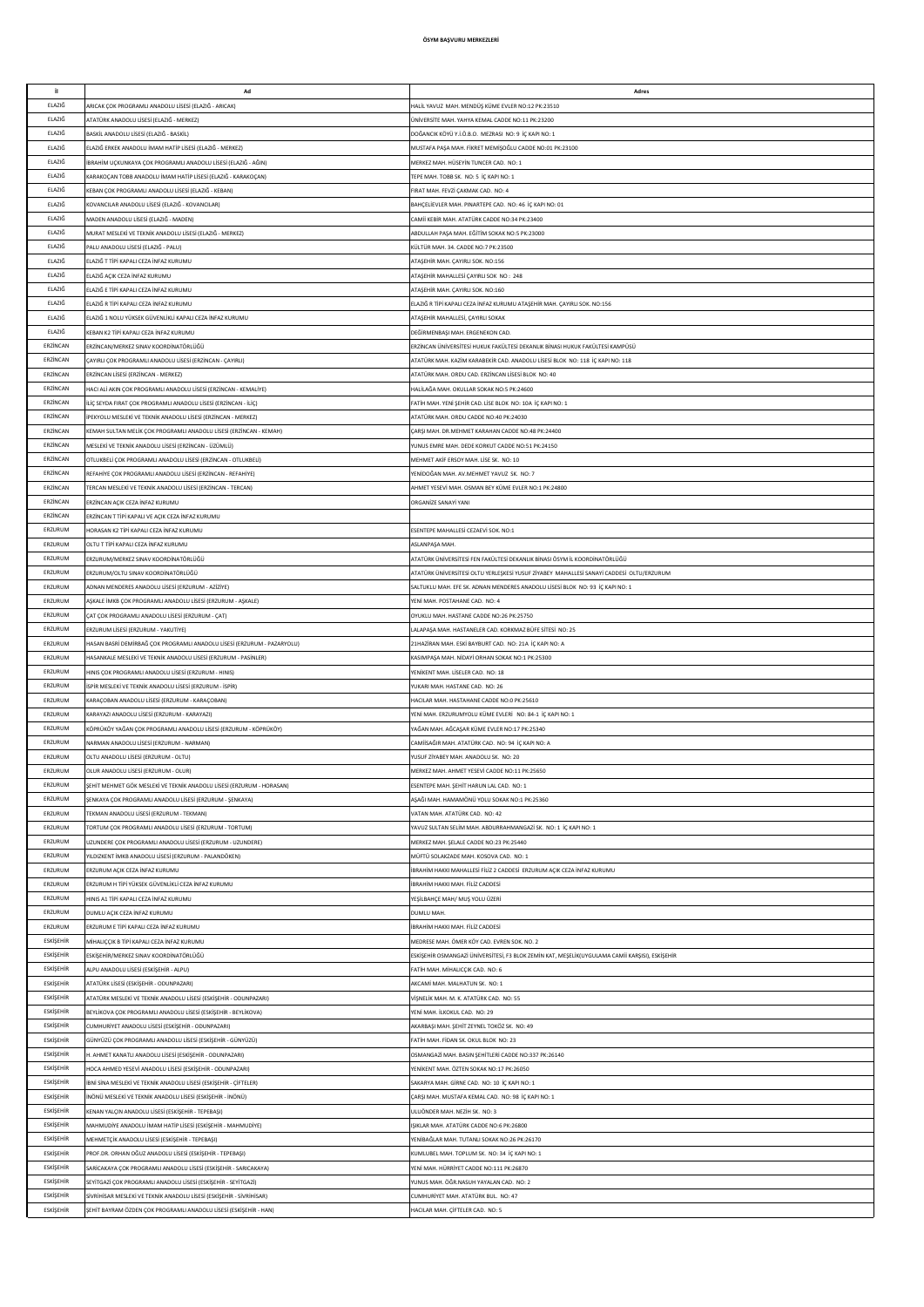| il.              | Ad                                                                                           | Adres                                                                                        |
|------------------|----------------------------------------------------------------------------------------------|----------------------------------------------------------------------------------------------|
| ESKİŞEHİR        | ŞEHİT MURAT TUZSUZ MESLEKİ VE TEKNİK ANADOLU LİSESİ (ESKİŞEHİR - TEPEBAŞI)                   | BATIKENT MAH. ULUSAL EGEMENLİK BULVARI NO:62 PK:26180                                        |
| ESKİSEHİR        | ŞEHİT MÜNİR YILDIZAK ÇOK PROGRAMLI ANADOLU LİSESİ (ESKİŞEHİR - MİHALIÇÇIK)                   | CAMİKEBİR MAH, CİCEK SK. NO: 7                                                               |
| ESKİSEHİR        | ŞEHİT NURİ TAVŞANLIOĞLU MESLEKİ VE TEKNİK ANADOLU LİSESİ (ESKİŞEHİR - MİHALGAZİ)             | DOKUZ MAYIS MAH. İSTANBUL CADDE NO:8 PK:26880                                                |
| <b>ESKİŞEHİR</b> | TOKİ ŞEHİT İSMAİL TETİK ANADOLU LİSESİ (ESKİŞEHİR - ODUNPAZARI)                              | VADİŞEHİR MAH. TEKİNALP CADDE NO:75 PK:26240                                                 |
| <b>ESKİŞEHİR</b> |                                                                                              |                                                                                              |
|                  | TURGUT REİS MESLEKİ VE TEKNİK ANADOLU LİSESİ (ESKİŞEHİR - ODUNPAZARI)                        | GÖKMEYDAN MAH. KAĞITHANE SK. NO: 51                                                          |
| <b>ESKİŞEHİR</b> | ÇİFTELER KADIN AÇIK CEZA İNFAZ KURUMU                                                        | ÇİFTÇİ MAHALLESİ HAYRİYE CD.NO:74/1                                                          |
| ESKİŞEHİR        | ESKİŞEHİR H TİPİ KAPALI CEZA İNFAZ KURUMU                                                    | SEYİTGAZİ YOLU 13.KM                                                                         |
| ESKİŞEHİR        | ESKİŞEHİR AÇIK CEZA İNFAZ KURUMU                                                             | GAZİPAŞA MAHALLESİ GÜVENİR SOKAK NO:1                                                        |
| GAZİANTEP        | GAZİANTEP L TİPİ KAPALI CEZA İNFAZ KURUMU                                                    | GAZİANTEP L TİPİ KAPALI CEZA İNFAZ KURUMU                                                    |
| GAZİANTEP        | GAZİANTEP/İSLAHİYE SINAV KOORDİNATÖRLÜĞÜ                                                     | GAZİANTEP ÜNİVERSİTESİ İSLAHİYE MESLEK YÜKSEKOKULU                                           |
| GAZİANTEP        | GAZİANTEP/MERKEZ SINAV KOORDİNATÖRLÜĞÜ                                                       | GAZİANTEP ÜNİVERSİTESİ KAMPÜS İÇİ SAAT KULESİ YANI                                           |
| GAZİANTEP        | GAZİANTEP/NİZİP SINAV KOORDİNATÖRLÜĞÜ                                                        | SAMANDÖKEN KÖYÜ MEVKİ                                                                        |
|                  |                                                                                              |                                                                                              |
| GAZIANTEP        | 19 MAYIS MESLEKİ VE TEKNİK ANADOLU LİSESİ (GAZİANTEP - ŞAHİNBEY)                             | KOLEJTEPE MAH. SAMLI HACI ÖKKEŞ CADDE NO:8 PK:27200                                          |
| GAZİANTEP        | AKSEMSEDDİN ANADOLU LİSESİ (GAZİANTEP - ŞAHİNBEY)                                            | YEDİTEPE MAH. 85065 NOLU SOKAK NO:1 PK:27470                                                 |
| GAZIANTEP        | ALİ SÜZER ÖZEL EĞİTİM MESLEK LİSESİ (GAZİANTEP - ŞEHİTKAMİL)                                 | SARIGÜLLÜK MAH. 61014 NOLU SOKAK NO:8 PK:27060                                               |
| GAZIANTEP        | ARABAN ANADOLU LİSESİ (GAZİANTEP - ARABAN)                                                   | YEŞİLOVA MAH. DR.ASIM GÜZELBEY CADDE NO:23 PK:27650                                          |
| GAZIANTEP        | BAYRAKTAR ANADOLU LİSESİ (GAZİANTEP - ŞEHİTKAMİL)                                            | DEĞİRMİÇEM MAH. MEHMET EMİN KILIÇKALE CADDE NO:9 PK:27500                                    |
| GAZİANTEP        | EMİNE KONUKOĞLU ANADOLU LİSESİ (GAZİANTEP - ŞAHİNBEY)                                        | (ARATAŞ MAH. 103401 NOLU CADDE NO:29 PK:27470                                                |
| GAZİANTEP        | İBNİ SİNA ANADOLU LİSESİ (GAZİANTEP - İSLAHİYE)                                              | ÇAMLICA MAH. SANTRAL CAD. NO: 85                                                             |
| GAZİANTEP        | MEHMET RÜŞTÜ UZEL MESLEKİ VE TEKNİK ANADOLU LİSESİ (GAZİANTEP - ŞAHİNBEY)                    | SAVCILI MAH. ÖZDEMİRBEY CAD. M.RÜŞTÜ ÜZEL MESLEK LİSESİ SİTESİ İDARİ BİNA BLOK NO: 2A        |
| GAZİANTEP        | MERKEZ KARKAMIŞ ÇOK PROGRAMLI ANADOLU LİSESİ (GAZİANTEP - KARKAMIŞ)                          | KARŞIYAKA MAH. MUMCU SOKAK NO:1 PK:00027                                                     |
| GAZİANTEP        | NURDAĞI MESLEKİ VE TEKNİK ANADOLU LİSESİ (GAZİANTEP - NURDAĞI)                               | ALPASLAN TÜRKEŞ MAH. GAZİ KÜME EVLERİ UYGULAMA ANAOKULU BLOK NO: 32 İÇ KAPI NO: 32           |
|                  |                                                                                              |                                                                                              |
| GAZİANTEP        | OĞUZELİ MESLEKİ VE TEKNİK ANADOLU LİSESİ (GAZİANTEP - OĞUZELİ)                               | FATİH MAH, BUHARA CAD, C.P.L. SİTESİ NO: 3 İC KAPI NO: 2                                     |
| GAZİANTEP        | YAVUZELİ ŞEHİT ALİ ÇİFTÇİ ÇOK PROGRAMLI ANADOLU LİSESİ (GAZİANTEP - YAVUZELİ)                | SULTAN SELİM MAH, ARABAN CAD, NO: 23A İC KAPI NO: A                                          |
| GAZIANTEP        | GAZİANTEP H TİPİ KAPALI CEZA İNFAZ KURUMU                                                    | ZEYTİNI İ MAH, ZEYTİNI İ MAH, 79002 CAD, ADI İYE RİNASI ARKASI                               |
| GAZIANTEP        | GAZİANTEP ŞEHİTKAMİL AÇIK CEZA İNFAZ KURUMU                                                  | YAVUZELİ YOLU GÜNGÖRGE MAHALLESİ 114001 NOLU CD.:147                                         |
| GAZIANTEP        | GAZİANTEP E TİPİ KAPALI CEZA İNFAZ KURUMU                                                    | ZEYTİNLİ MAH. ZEYTİNLİ MAH. 79002 CAD. ADLİYE BİNASI ARKASI                                  |
| GAZIANTEP        | GAZİANTEP AÇIK CEZA İNFAZ KURUMU                                                             | ZEYTİNLİ MAH.1901 SK                                                                         |
| GAZIANTEP        | İSLAHİYE A2 TİPİ KAPALI CEZA İNFAZ KURUMU                                                    | HACIALİ ÖZTÜRK MAH. DEĞİRMEN SK NO 44                                                        |
| GAZIANTEP        | NİZİP A3 TİPİ KAPALI CEZA İNFAZ KURUMU                                                       | KIBRIS MAH. ESKİKARKAMIŞ CAD. NO:66                                                          |
| GAZIANTEP        | ARABAN K1 TİPİ KAPALI CEZA İNFAZ KURUMU                                                      | TURGUT ÖZAL MAH. CEZAEVİ CAD.NO: 67                                                          |
|                  |                                                                                              |                                                                                              |
| GİRESUN          | GİRESUN/BULANCAK SINAV KOORDİNATÖRLÜĞÜ                                                       | BULANCAK KADİR KARABAŞ UYGULAMALI BİLİMLER YÜKSEKOKULU GÜZELYALI MAHALLESİ DERYA CAD. NO:10  |
| GİRESUN          | GİRESUN/MERKEZ SINAV KOORDİNATÖRLÜĞÜ                                                         | GİRESUN ÜNİVERSİTESİ TEKNİK BİLİMLER MYO GAZİPAŞA YERLEŞKESİ DEBBOY MEVKİİ 28049             |
| GİRESUN          | GİRESUN/ŞEBİNKARAHİSAR SINAV KOORDİNATÖRLÜĞÜ                                                 | ŞEBİNKARAHİSAR TEKNİK BİLİMLER MESLEK YÜKSEKOKULU                                            |
| GİRESUN          | 75.YIL COK PROGRAMLI ANADOLU LİSESİ (GİRESUN - ESPİYE)                                       | ESENTEPE MAH. LİSE SOKAK NO:7 PK:28600                                                       |
| GİRESUN          | ALUCRA HACI OSMAN ERİLLİ ANADOLU İMAM HATİP LİSESİ (GİRESUN - ALUCRA)                        | YUNUS EMRE MAH. İĞDECİK CAD. NO: 48                                                          |
| GİRESUN          | ARİF SAFİ ÇOK PROGRAMLI ANADOLU LİSESİ (GİRESUN - ÇAMOLUK)                                   | KURTULUŞ MAH. DEĞİRMEN ÇELİĞİ KÜME EVLER NO:18 PK:28710                                      |
| GİRESUN          | BULANCAK AKŞEMSETTİN MESLEKİ VE TEKNİK ANADOLU LİSESİ (GİRESUN - BULANCAK)                   | IHSANIYE MAH. BAHÇELİ SOKAK NO:27 PK:28300                                                   |
| GİRESUN          | ÇANAKÇI ÇOK PROGRAMLI ANADOLU LİSESİ (GİRESUN - ÇANAKÇI)                                     | MERKEZ MAH. ŞEHİT UZMAN ÇAVUŞ İZZET EMİR CAD. NO: 19                                         |
| GİRESUN          | DERELİ ÇOK PROGRAMLI ANADOLU LİSESİ (GİRESUN - DERELİ)                                       | SÜTLÜCE MAH. 75.YIL CADDE NO:19 PK:28950                                                     |
| GİRESUN          |                                                                                              |                                                                                              |
|                  | DOĞANKENT ANADOLU İMAM HATİP LİSESİ (GİRESUN - DOĞANKENT)                                    | SADAKLI MAH. HÜKÜMET CAD. NO: 1 İÇ KAPI NO: 1                                                |
| GİRESUN          | EYNESİL ANADOLU İMAM HATİP LİSESİ (GİRESUN - EYNESİL)                                        | GÜMÜŞÇAY MAH. SAHİL CADDE NO:19 PK:28850                                                     |
| GİRESUN          | GİRESUN MESLEKİ VE TEKNİK ANADOLU LİSESİ (GİRESUN - MERKEZ)                                  | HACIMİKTAT MAH. SUAT AKGÜN SK. NO: 60                                                        |
| GİRESUN          | GÖRELE ANADOLU LİSESİ (GİRESUN - GÖRELE)                                                     | SAYFİYE MAH. FEVZİ ÇAKMAK CAD. NO: 77A-01                                                    |
| GİRESUN          | GÜCE COK PROGRAMLI ANADOLU LİSESİ (GİRESUN - GÜCE)                                           | GÜCE MAH. MARAŞAL FEVZİ ÇAKMAK CAD. NO: 1 İÇ KAPI NO: 4                                      |
| GİRESUN          | PİRAZİZ MESLEKİ VE TEKNİK ANADOLU LİSESİ (GİRESUN - PİRAZİZ)                                 | YENİ MAH. BAHTİYAR AYDIN PAŞA BUL. NO: 25 İÇ KAPI NO: 1                                      |
| GİRESUN          | SEBİNKARAHİSAR MESLEKİ VE TEKNİK ANADOLU LİSESİ (GİRESUN - ŞEBİNKARAHİSAR)                   | FATİH MAH. GİRESUN CADDE NO:72 PK:28400                                                      |
| GİRESUN          | ŞEHİT İSMAİL KEFAL ANADOLU İMAM HATİP LİSESİ (GİRESUN - KEŞAP)                               | FINDIKLI MAH. ŞEHİT SERKAN YILMAZ CAD. NO: 1                                                 |
| GİRESUN          | TİREBOLU ŞEHİT İSMAİL KEFAL MESLEKİ VE TEKNİK ANADOLU LİSESİ (GİRESUN - TİREBOLU)            | DEMİRCİ MAH. 1. CAD. NO: 5 İÇ KAPI NO: A                                                     |
| GİRESUN          | YAĞLIDERE ÇOK PROGRAMLI ANADOLU LİSESİ (GİRESUN - YAĞLIDERE)                                 | PALAKLI MAH. GAZİ KIRLAK CAD. NO: 34 İÇ KAPI NO: 1                                           |
| GİRESUN          | ŞEBİNKARAHİSAR K2 TİPİ KAPALI VE AÇIK CEZA İNFAZ KURUMU                                      | ŞEBİNKARAHİSAR K2 TİPİ KAPALI VE AÇIK CEZA İNFAZ KURUMU                                      |
| GİRESUN          |                                                                                              |                                                                                              |
|                  | GİRESUN E TİPİ KAPALI CEZA İNFAZ KURUMU                                                      | TEYYAREDÜZÜ MAH. ATATÜRK BULVARI NO:395                                                      |
| GÜMÜŞHANE        | GÜMÜŞHANE E TİPİ KAPALI VE AÇIK CEZA İNFAZ KURUMU                                            | OSMANGAZİ MAH. ATATÜRK CAD.NO 5 ARZULAR BELDESİ                                              |
| GÜMÜŞHANE        | GÜMÜŞHANE/MERKEZ SINAV KOORDİNATÖRLÜĞÜ                                                       | GÜMÜŞHANE ÜNİV. GÜMÜŞHANE MYO ZEMIN KAT - BAĞLARBAŞI MAH. KAZIM KARABEKİR CAD. NO 73         |
| GÜMÜŞHANE        | FATİH SULTAN MEHMET ÇOK PROGRAMLI ANADOLU LİSESİ (GÜMÜŞHANE - ŞİRAN)                         | TEKKE MAH. HÜKÜMET CAD. NO: 21A İÇ KAPI NO: 101                                              |
| GÜMÜŞHANE        | KELKİT YAŞAR VE İRFANİ DOĞAN MESLEKİ VE TEKNİK ANADOLU LİSESİ (GÜMÜŞHANE - KELKİT)           | İNÖNÜ MAH. YAVUZ SULTAN SELİM SK. NO: 3 İÇ KAPI NO: Z03                                      |
| GÜMÜŞHANE        | KÖSE İMKB ÇOK PROGRAMLI ANADOLU LİSESİ (GÜMÜŞHANE - KÖSE)                                    | CUMHURİYET MAH. ŞEHİT YUSUF CADDE NO:41 PK:29650                                             |
| GÜMÜŞHANE        | KÜRTÜN İMKB ATATÜRK ÇOK PROGRAMLI ANADOLU LİSESİ (GÜMÜŞHANE - KÜRTÜN)                        | AŞAĞI ULUKÖY MAH. EYÜPOĞLU CAD. AYDIN DOĞAN KIZ YURDU SİTESİ NO: 26 İÇ KAPI NO: 1            |
| GÜMÜŞHANE        | SEHİT TAMER ÖZDEMİR ANADOLU LİSESİ (GÜMÜŞHANE - TORUL)                                       | MERKEZ MAH. SÜLEYMAN AKSU SK. HİZMET BİNASI SİTESİ ÇOK AMAÇLI OKUL BLOK NO: 24 İÇ KAPI NO: B |
| HAKKARİ          | HAKKARİ/MERKEZ SINAV KOORDİNATÖRLÜĞÜ                                                         | CEVRE YOLU İKTİSAT FAKÜLTESİ BİNASI 1. KAT                                                   |
| HAKKARİ          | CUMHURİYET ANADOLU LİSESİ (HAKKARİ - MERKEZ)                                                 | KIRAN MAH, ÖRNEK CADDE NO:1 PK:30000                                                         |
| <b>HAKKAR</b>    | ÇUKURCA ŞEHİT JANDARMA ÜSTEĞMEN ADNAN BAHAT ÇOK PROGRAMLI ANADOLU LİSESİ (HAKKARİ - ÇUKURCA) |                                                                                              |
|                  |                                                                                              | CUMHURİYET MAH. CUMHURİYET CAD. NO: 101 İÇ KAPI NO: A                                        |
| <b>HAKKAR</b>    | FARABİ MESLEKİ VE TEKNİK ANADOLU LİSESİ (HAKKARİ - YÜKSEKOVA)                                | YENİ MAH. MİLLİ EGEMENLİK CAD. NO: 3 İÇ KAPI NO: 1                                           |
| <b>HAKKAR</b>    | İMKB ANADOLU LİSESİ (HAKKARİ - ŞEMDİNLİ)                                                     | MODA MAH. ASKERÎ ALAN KÜME EVLERÎ NO: 1 İÇ KAPI NO: 1                                        |
| HAKKARİ          | HAKKARİ KAPALI CEZA İNFAZ KURUMU                                                             | İL JANDARMA YANI                                                                             |
| HATAY            | REYHANLI B TİPİ KAPALI CEZA İNFAZ KURUMU                                                     | DEĞİRMEN KARŞI MAH.                                                                          |
| HATAY            | ALTINÖZÜ K1 TİPİ KAPALI CEZA İNFAZ KURUMU                                                    | YENİŞEHİR MAH. FATİH CAD. NO.30                                                              |
| HATAY            | SKENDERUN M TİPİ KAPALI VE AÇIK CEZA İNFAZ KURUMU                                            | VI TİPİ KAPALI VE AÇIK CEZA İNFAZ KURUMU                                                     |
| HATAY            | HATAY ÇOCUK KAPALI CEZA İNFAZ KURUMU                                                         | YUKARIOKÇULAR MAH. CEZAEVİ CAD. NO:1                                                         |
| HATAY            | SKENDERUN T TİPİ KAPALI CEZA İNFAZ KURUMU                                                    | KARAHÜSEYİNLİ MAH. ARSUZ YOLU 12.KM, ARSUZ                                                   |
| HATAY            | HATAY/DÖRTYOL SINAV KOORDİNATÖRLÜĞÜ                                                          | İSKENDERUN TEKNİK ÜNİVERSİTESİ, DÖRTYOL MESLEK YÜKSEKOKULU, ERZİN ARA YOLU, KUZUCULU         |
| <b>HATAY</b>     | HATAY/İSKENDERUN SINAV KOORDİNATÖRLÜĞÜ                                                       | İSKENDERUN TEKNİK ÜNİVERSİTESİ MAKİNA FAKÜLTESİ MAKİNA MÜHENDİSLİĞİ BÖLÜMÜ BİNASI KAT-3      |
| <b>HATAY</b>     |                                                                                              |                                                                                              |
|                  | HATAY/KIRIKHAN SINAV KOORDİNATÖRLÜĞÜ                                                         | MKU KIRIKHAN MESLEK YÜKSEKOKULU MÜDÜRLÜĞÜ 31440 KIRIKHAN- HATAY                              |
| HATAY            | HATAY/MERKEZ SINAV KOORDİNATÖRLÜĞÜ                                                           | MKÜ. TAYFUR SÖKMEN KAMPÜSÜ YERLEŞKESİ YENİ REKTÖRLÜK BİNASI A BLOK GİRİŞ KAT                 |
| <b>HATAY</b>     | HATAY/REYHANLI SINAV KOORDİNATÖRLÜĞÜ                                                         | YENİSEHİR MAH.120.SOK, NO:8                                                                  |
| HATAY            | ALİ SAYAR MESLEKİ VE TEKNİK ANADOLU LİSESİ (HATAY - ANTAKYA)                                 | ÜRGEN PAŞA MAH. ŞHT.MEHMET DURAN CADDE NO:1 PK:31030                                         |
| <b>HATAY</b>     | ALTINÖZÜ ANADOLU LİSESİ (HATAY - ALTINÖZÜ)                                                   | YENİŞEHİR MAH. MEHMET DÖNMEZ CADDE NO:8 PK:31750                                             |
| <b>HATAY</b>     | ANTAKYA ANADOLU LİSESİ (HATAY - ANTAKYA)                                                     | CUMHURİYET MAH. CUMHURİYET CADDE NO:39 PK:31030                                              |
| <b>HATAY</b>     | BELEN ANADOLU LİSESİ (HATAY - BELEN)                                                         | MÜFTÜLER MAH. MÜFTÜLER SK. NO: 21                                                            |
|                  |                                                                                              |                                                                                              |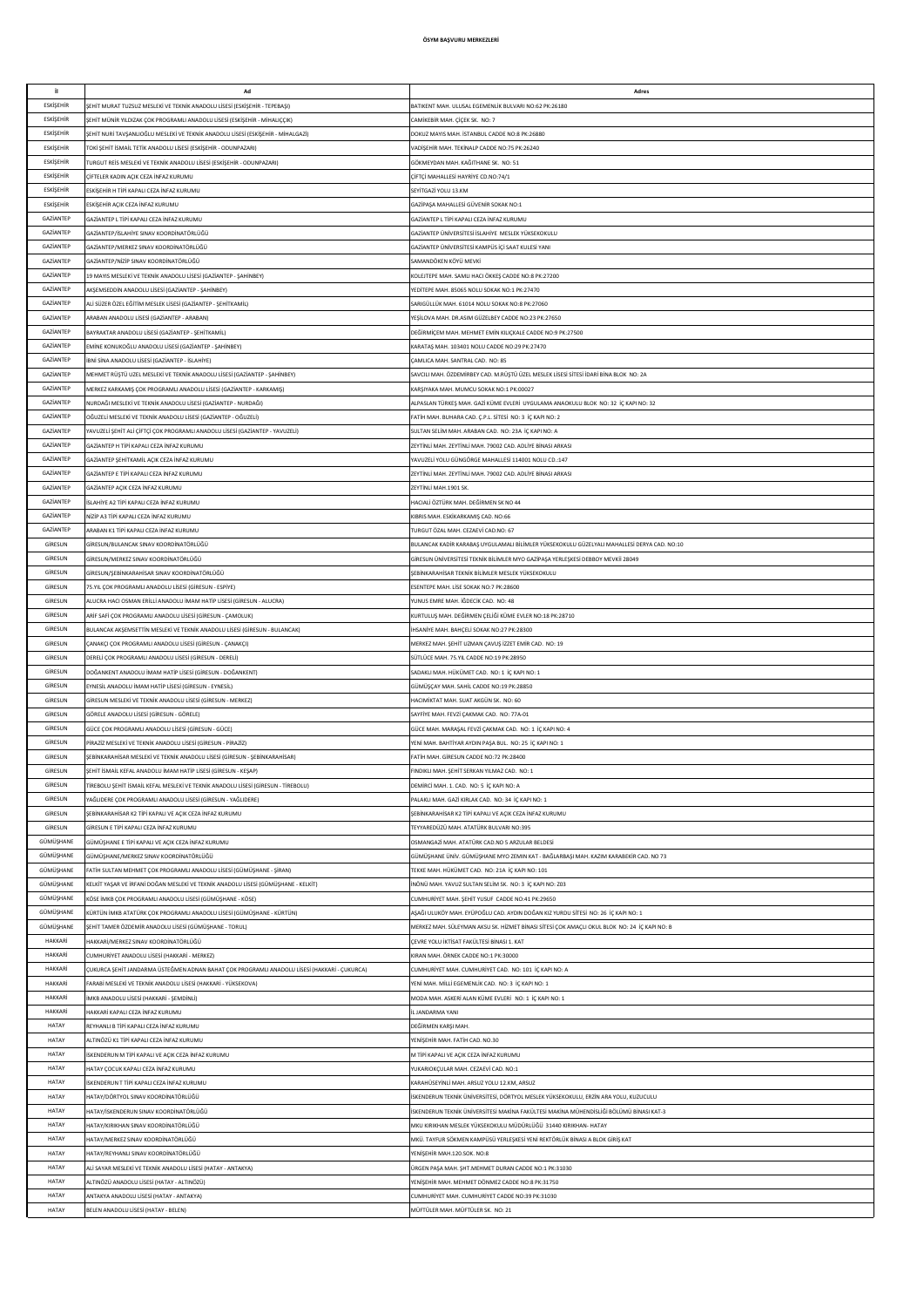| it.                                | Ad                                                                                                                                                                | Adres                                                                                                                                                                                                                                                |
|------------------------------------|-------------------------------------------------------------------------------------------------------------------------------------------------------------------|------------------------------------------------------------------------------------------------------------------------------------------------------------------------------------------------------------------------------------------------------|
| HATAY<br>HATAY                     | RZIN MESLEKİ VE TEKNİK ANADOLU LİSESİ (HATAY - ERZİN)<br><b>IASSA CARDAK ANADOLU LİSESİ (HATAY - HASSA)</b>                                                       | SALİ MAH. İSALI KÜME EVLERİ KÜME EVLER NO:2 PK:31960<br>GİRNE MAH. BİNTAŞ CADDE NO:3 PK:31700                                                                                                                                                        |
| HATAY                              | (UMLU İSMET MURSALOĞLU ANADOLU LİSESİ (HATAY - KUMLU)                                                                                                             | FEVZİ ÇAKMAK MAH. METİN YAYAN 3 SK. NO: 3                                                                                                                                                                                                            |
| HATAY                              | NARDÜZÜ MESLEKİ VE TEKNİK ANADOLU LİSESİ (HATAY - ARSUZ)                                                                                                          | NARDÜZÜ MAH. İSMET İNÖNÜ CAD. NO: 3 İÇ KAPI NO: 1                                                                                                                                                                                                    |
| HATAY<br>HATAY                     | VECMİ ASFUROĞLU ANADOLU LİSESİ (HATAY - DEFNE)<br>PAYAS MESLEKÎ VE TEKNÎK ANADOLLI LÎSESÎ (HATAY - PAYAS)                                                         | SÜMERLER MAH. ŞÜKRÜ GÜÇLÜ CAD. NECMİ ASFUROĞLU LİSESİ BLOK NO: 1<br>KARŞI MAH. ŞEHİT YÜZBAŞI ALİ OĞUZ BULVARI NO:20 PK:31900                                                                                                                         |
| HATAY                              | SAMANDAĞ ZÜBEYDE HANIM MESLEKİ VE TEKNİK ANADOLU LİSESİ (HATAY - SAMANDAĞ)                                                                                        | ÇİĞDEDE MAH. ULUBATLI HASAN SK. NO: 27 İÇ KAPI NO: 2                                                                                                                                                                                                 |
| HATAY                              | ŞEHİT AYHAN SAY MESLEKİ VE TEKNİK ANADOLU LİSESİ (HATAY - DÖRTYOL)                                                                                                | NUMUNE EVLER MAH. HASAN İKİZ CADDE NO:39 PK:31600                                                                                                                                                                                                    |
| HATAY                              | ŞEMSETTİN MURSALOĞLU ANADOLU LİSESİ (HATAY - İSKENDERUN)                                                                                                          | ÇAY MAH. KANATLI CADDE NO:1 PK:31200                                                                                                                                                                                                                 |
| <b>HATAY</b><br><b>HATAY</b>       | AYLADAĞI MESLEKİ VE TEKNİK ANADOLU LİSESİ (HATAY - YAYLADAĞI)<br>(IRIKHAN AÇIK CEZA İNFAZ KURUMU                                                                  | KURTULUŞ MAH. İMAM HATİP SOKAK NO:30 PK:31550                                                                                                                                                                                                        |
| HATAY                              | AYLADAĞI K1 TİPİ KAPALI CEZA İNFAZ KURUMU                                                                                                                         | <b>CUMHURIYET MAH</b><br>TUTLU BAHÇE MAH.AT ATÜRK CAD. NO. 260 YAYLADAĞ                                                                                                                                                                              |
| HATAY                              | <b>HATAY T TIPI KAPALI CEZA İNFAZ KURUMU</b>                                                                                                                      | YUKARIOKÇULAR MAH.CEZAEVİ CAD. NO:1                                                                                                                                                                                                                  |
| HATAY                              | AMANDAĞ K1 TİPİ KAPALI CEZA İNFAZ KURUMU                                                                                                                          | ÇİĞDEDE MAHALLESİ SÜS SOKAK                                                                                                                                                                                                                          |
| HATAY<br>IĞDIR                     | <b>HATAY AÇIK CEZA İNFAZ KURUMU</b><br>IĞDIR B TİPİ KAPALI CEZA İNFAZ KURUMU                                                                                      | ODABAŞI MAHALLESİ TEKEL CADDESİ<br>TOPÇULAR MAH. HÜRRİYET CAD. NO:19                                                                                                                                                                                 |
| IĞDIR                              | IĞDIR/MERKEZ SINAV KOORDİNATÖRLÜĞÜ                                                                                                                                | IĞDIR ÜNİVERSİTESİ ŞEHİT BÜLENT YURTSEVEN KAMPÜSÜ/ ÖSYM BAŞVURU MERKEZİ                                                                                                                                                                              |
| <b>IĞDIR</b>                       | 100. YIL ANADOLU LİSESİ (IĞDIR - TUZLUCA)                                                                                                                         | CUMHURİYET MAH, MEHMETCAN CAD, NO: 145                                                                                                                                                                                                               |
| IĞDIR                              | AHMET ALİ DÖNMEZ ANADOLU LİSESİ (IĞDIR - KARAKOYUNLU)                                                                                                             | FATİH MAH, CUMHURİYET CAD, NO: 147                                                                                                                                                                                                                   |
| IĞDIR<br><b>ISPARTA</b>            | \RALIK ANADOLU LİSESİ (IĞDIR - ARALIK)<br>ISPARTA/MERKEZ SINAV KOORDİNATÖRLÜĞÜ                                                                                    | KARŞIYAKA MAH. ŞEHİT POLİS MEHMET ÖZDEMİR SOKAK NO:4 PK:76500<br>SDÜ. TEKNOLOJİ FAKÜLTESİ E-14 BLOĞU BATI YERLEŞKESİ                                                                                                                                 |
| <b>ISPARTA</b>                     | KSU ÇOK PROGRAMLI ANADOLU LİSESİ (ISPARTA - AKSU)                                                                                                                 | İSTİKLAL MAH. HASTANE CAD. NO: 4                                                                                                                                                                                                                     |
| <b>ISPARTA</b>                     | <b>ITABEY ANADOLU LİSESİ (ISPARTA - ATABEY)</b>                                                                                                                   | YENİ MAH. YENİ SOKAK NO:1 PK:32670                                                                                                                                                                                                                   |
| <b>ISPARTA</b>                     | TATÜRK ÇOK PROGRAMLI ANADOLU LİSESİ (ISPARTA - ULUBORLU)                                                                                                          | TOPRAKLIK MAH. GAZİ MUSTAFA KEMAL ATATÜRK BUL. B BLOK NO: 128A İÇ KAPI NO: A                                                                                                                                                                         |
| <b>ISPARTA</b><br><b>ISPARTA</b>   | GELENDOST ANADOLU LİSESİ (ISPARTA - GELENDOST)<br>GÖNEN FEN LİSESİ (ISPARTA - GÖNEN)                                                                              | HAYDARPAŞA MAH. OKUL CADDE NO:1 PK:32900<br>GÖLETEVLERİ MAH. CEMALPAŞA CAD. NO: 14                                                                                                                                                                   |
| <b>ISPARTA</b>                     | MERKEZ ANADOLU İMAM HATİP LİSESİ (ISPARTA - MERKEZ)                                                                                                               | İSTİKLAL MAH. 1108 SK. DOLMACI SİTESİ NO: 3 İÇ KAPI NO: 1                                                                                                                                                                                            |
| <b>ISPARTA</b>                     | ROF. DR. TURAN YAZGAN ANADOLU LİSESİ (ISPARTA - EĞİRDİR)                                                                                                          | YAZLA MAH. PROF. DR. TURAN YAZGAN (1 CAD) CAD. NO: 2                                                                                                                                                                                                 |
| <b>ISPARTA</b>                     | SENİRKENT COK PROGRAMLI ANADOLU LİSESİ (ISPARTA - SENİRKENT)                                                                                                      | 16 HAZİRAN MAH, ATATÜRK BULVARI BUL, NO: 48 İC KAPI NO: A                                                                                                                                                                                            |
| <b>ISPARTA</b><br><b>ISPARTA</b>   | SÜTCÜLER EEVZİ ERİNC COK PROGRAMLI ANADOLU LİSESİ (ISPARTA - SÜTCÜLER)<br>ŞARKİKARAAĞAÇ ANADOLU LİSESİ (ISPARTA - ŞARKİKARAAĞAÇ)                                  | BİRLİK MAH. ARDIÇLI TARLA CAD. SÜTÇÜLER İLAVE LİSE SİTESİ NO: 4 İÇ KAPI NO: B<br>ULVİKALE MAH. 114.HASTANE CAD. NO: 37                                                                                                                               |
| <b>ISPARTA</b>                     | ŞEHİT ALİ İHSAN KALMAZ ANADOLU LİSESİ (ISPARTA - MERKEZ)                                                                                                          | İSTİKLAL MAH. 114. CADDE NO:1 PK:32000                                                                                                                                                                                                               |
| <b>ISPARTA</b>                     | ŞEHİT DURMUŞ ÖCAL ANADOLU LİSESİ (ISPARTA - KEÇİBORLU)                                                                                                            | HASANBEY MAH, SOKULLU SK. NO: 22                                                                                                                                                                                                                     |
| <b>ISPARTA</b>                     | 'ALVAÇ ATATÜRK ANADOLU LİSESİ (ISPARTA - YALVAÇ)                                                                                                                  | GÖRGÜ BAYRAM MAH. DİYANET CAD. NO: 1                                                                                                                                                                                                                 |
| <b>ISPARTA</b><br><b>ISPARTA</b>   | ENİŞARBADEMLİ ÇOK PROGRAMLI ANADOLU LİSESİ (ISPARTA - YENİŞARBADEMLİ)<br>ALVAÇ B TİPİ KAPALI CEZA İNFAZ KURUMU                                                    | YENİCAMİ MAH. OKUL SK. NO: 10<br>CUMHURİYET MAH. ÇAĞDAŞ SOK. NO:48                                                                                                                                                                                   |
| <b>ISPARTA</b>                     | KEÇİBORLU K2 TİPİ KAPALI CEZA İNFAZ KURUMU                                                                                                                        | KÜKÜRT MAHALLESİ ANKARA ASFALTI ÜZERİ                                                                                                                                                                                                                |
| <b>ISPARTA</b>                     | ISPARTA E TÎPÎ KAPALI VE AÇIK CEZA ÎNFAZ KURUMU                                                                                                                   | DAVRAZ MAH. 142. CD. NO: 87                                                                                                                                                                                                                          |
| <b>İSTANBUL</b>                    | AŞAKAPISI KAPALI CEZA İNFAZ KURUMU                                                                                                                                | SALACAK MH. PAŞAKAPISI SK. NO:1                                                                                                                                                                                                                      |
| <b>İSTANBUL</b><br><b>İSTANBUL</b> | SİLİVRİ 3 NOLU L TİPİ KAPALI CEZA İNFAZ KURUMU<br>SİLİVRİ 8 NOLU L TİPİ KAPALI CEZA İNFAZ KURUMU                                                                  | SEMİZKUMLAR MAH. SİLİVRİ CEZA İNFAZ KURUMLARI KAMPÜSÜ<br>SİLİVRİ 8 NOLU L TİPİ CEZA İNFAZ KURUMU                                                                                                                                                     |
| <b>İSTANBUL</b>                    | SİLİVRİ 6 NOLU L TİPİ KAPALI CEZA İNFAZ KURUMU                                                                                                                    | SEMİZKUMLAR MAH, SİLİVRİ CEZA İNFAZ KURUMLARI KAMPÜSÜ                                                                                                                                                                                                |
| <b>İSTANBUL</b>                    | MALTEPE ACIK CEZA İNFAZ KURUMU                                                                                                                                    | BÜYÜKBAKKAI KÖY MAHALI ESİ YAKACIKYOLU SOK. NO:13                                                                                                                                                                                                    |
| <b>İSTANBUL</b><br><b>İSTANBUL</b> | İSTANBUL 1 (Kadıköy/Maltepe/Ataşehir) SINAV KOORDİNATÖRLÜĞÜ                                                                                                       | İSTANBUL MEDENİYET ÜNİVERSİTESİ GÜNEY YERLEŞKESİ C BLOK DUMLUPINAR MAH. D-100 KARAYOLU NO:98                                                                                                                                                         |
| <b>İSTANBUL</b>                    | İSTANBUL 2 (Üsküdar/Ümraniye/Beykoz/Şile/Çekmeköy) SINAV KOORDİNATÖRLÜĞÜ<br>İSTANBUL 3 (Beyoğlu/Şişli/Beşiktaş/Kağıthane/Sarıyer) SINAV KOORDİNATÖRLÜĞÜ           | ÜSKÜDAR ÖSYM BÜROSU HAKİMİYETİ MİLLİYE CADDESİ 47/A<br>ESKİ BÜYÜKDERE CAD. NO:1-2 4. LEVENT METRO DURAĞI ÜZERİ SAFİR AVM YANI                                                                                                                        |
| <b>İSTANBUL</b>                    | STANBUL 4 (Beyazıt/Bakırköy/Bahçelievler/Zeytinburnu/Fatih) SINAV KOORDİNATÖRLÜĞÜ                                                                                 | KALENDERHANE MAH. PROF. ÜMİT YAŞAR DOĞANAY SK. NO:20/21 TAŞODALAR BEYAZIT/İSTANBUL (İ.Ü. İLETİŞİM FAK. ARKASI)                                                                                                                                       |
| <b>İSTANBUL</b>                    | İSTANBUL 5 (Avcılar/Esenyurt/Beylikdüzü/Küçükçekmece) SINAV KOORDİNATÖRLÜĞÜ                                                                                       | ÖLÇME SEÇME VE YERLEŞTİRME MERKEZİ İSTANBUL ÜNİVERSİTESİ AVCILAR YERLEŞKESİ                                                                                                                                                                          |
| <b>İSTANBUL</b>                    | STANBUL 6 (Güngören/Esenler/Bayrampaşa/Bağcılar/Eyüp) SINAV KOORDİNATÖRLÜĞÜ                                                                                       | YILDIZ TEKNİK ÜNİVERSİTESİ DAVUTPAŞA KAMPÜSÜ KONGRE MERKEZİ GİRİŞ KAT                                                                                                                                                                                |
| <b>İSTANBUL</b><br><b>İSTANBUL</b> | İSTANBUL 7 (Gaziosmanpaşa/Başakşehir/Sultangazi/Arnavutköy) SINAV KOORDİNATÖRLÜĞÜ<br>STANBUL 8 (Kartal/Tuzla/Pendik/Sancaktepe/Sultanbeyli) SINAV KOORDİNATÖRLÜĞÜ | MERKEZ MAHALLESİ CUMHURİYET MEYDANI NO:20 B ZEMİN KAT (GAZİOSMANPAŞA BELEDİYESİ KÜLTÜR MERKEZİ)<br>MARMARA ÜNİV SAĞLIK BİLİMLERİ FAKÜLTESİ DR. LÜTFİ KIRDAR KARTAL EĞİTİM VE ARAŞTIRMA HASTANESİ YANI E-5 KARAYOLU YAN YOL ÜZERİ NO:41 34865 CEVİZLİ |
| <b>İSTANBUL</b>                    | İSTANBUL 9 (Çatalca/Silivri/Büyükçekmece) SINAV KOORDİNATÖRLÜĞÜ                                                                                                   | ÖLÇME SEÇME VE YERLEŞTİRME MERKEZİ İSTANBUL ÜNİVERSİTESİ AVCILAR YERLEŞKESİ                                                                                                                                                                          |
| <b>İSTANBUL</b>                    | S. YIL CUMHURİYET MESLEKİ VE TEKNİK ANADOLU LİSESİ (İSTANRUL - ÜMRANİYE)                                                                                          | STİKLAL MAH, MİTHATPASA CAD, NO: 43 İC KAPLNO: 2                                                                                                                                                                                                     |
| <b>İSTANBUL</b>                    | <b>ITALAR MESLEKİ VE TEKNİK ANADOLU LİSESİ (İSTANBUL - KARTAL)</b>                                                                                                | PETROL İS MAH, ÜSKÜDAR CADDE NO:72 PK:34862                                                                                                                                                                                                          |
| <b>İSTANBUL</b><br><b>İSTANBUL</b> | <b>ITASEHİR ANADOLLI İSESİ (İSTANRLIL - ATASEHİR)</b><br>ATISALANI ANADOLU LİSESİ (İSTANBUL - ESENLER)                                                            | KÜCÜKBAKKALKÖY MAH. UZAY SK. NO: 1 İC KAPI NO: 1<br>KEMER MAH. KIŞLA CADDE NO:4 PK:34230                                                                                                                                                             |
| <b>İSTANBUL</b>                    | BAHCELİEVLER CUMHURİYET ANADOLU LİSESİ (İSTANBUL - BAHCELİEVLER)                                                                                                  | BAHÇELİEVLER MAH. YILDIZLI SOKAK NO:1 PK:34500                                                                                                                                                                                                       |
| <b>İSTANBUL</b>                    | BAYRAMPAŞA TUNA MESLEKİ VE TEKNİK ANADOLU LİSESİ (İSTANBUL - BAYRAMPAŞA)                                                                                          | İSMET PAŞA MAH. TUNA CAD. NO: 1A İÇ KAPI NO: 1                                                                                                                                                                                                       |
| <b>İSTANBUL</b><br><b>İSTANBUL</b> | BEYOĞLU MESLEKİ VE TEKNİK ANADOLU LİSESİ (İSTANBUL - BEYOĞLU)<br>BOLLUCA MESLEKİ VE TEKNİK ANADOLU LİSESİ (İSTANBUL - ARNAVUTKÖY)                                 | BEDRETTIN MAH. REFIK SAYDAM CADDE NO:34<br>HİCRET MAH. SERTAÇ SK. NO: 1 İÇ KAPI NO: 1                                                                                                                                                                |
| <b>İSTANBUL</b>                    | BORSA İSTANBUL BAŞAKŞEHİR MESLEKİ VE TEKNİK ANADOLU LİSESİ (İSTANBUL - BAŞAKŞEHİR)                                                                                | BAŞAK MAH. YAŞAR DOĞU BULVARI NO:16 PK:34000                                                                                                                                                                                                         |
| <b>İSTANBUL</b>                    | BÜYÜKÇEKMECE ANADOLU LİSESİ (İSTANBUL - BÜYÜKÇEKMECE)                                                                                                             | FATIH MAH. KORDONBOYU CAD. YURT BLOK NO: 7-1 İÇ KAPI NO: 1                                                                                                                                                                                           |
| <b>İSTANBUL</b>                    | CUMHURİYET ANADOLU LİSESİ (İSTANBUL - SULTANGAZİ)                                                                                                                 | UĞUR MUMCU MAH. ORHAN GAZİ CAD. NO: 151-1 İÇ KAPI NO: A                                                                                                                                                                                              |
| <b>İSTANBUL</b><br><b>İSTANBUL</b> | ÇATALCA İMKB MESLEKİ VE TEKNİK ANADOLU LİSESİ (İSTANBUL - ÇATALCA)<br>DR. KEMAL NACÍ EKSÍ ANADOLU LÍSESÍ (ÍSTANBUL - BAĞCILAR)                                    | KALEİÇİ MAH. MAKBUL SK. NO: 50 İÇ KAPI NO: 1<br>CINAR MAH, 820, SOKAK NO:2 PK:34200                                                                                                                                                                  |
| <b>İSTANBUL</b>                    | DÜNDAR UCAR MESLEKİ VE TEKNİK ANADOLU LİSESİ (İSTANBUL - BAĞCILAR)                                                                                                | 15 TEMMUZ MAH. SEHİT HİDAYET YILMAZ SOKAK NO:17 PK:34212                                                                                                                                                                                             |
| <b>İSTANBUL</b>                    | E.C.A ELGİNKAN ANADOLU LİSESİ (İSTANBUL - MALTEPE)                                                                                                                | BAĞLARBASI MAH. ERGENEKON SK. ECA ELGİN KAN ANADOLU LİSESİ BLOK NO: 58 İC KAPI NO: 1                                                                                                                                                                 |
| <b>İSTANBUL</b>                    | ESENYURT ANADOLU LİSESİ (İSTANBUL - ESENYURT)                                                                                                                     | FATİH MAH. BAHÇE YOLU CADDE NO:15 PK:34513                                                                                                                                                                                                           |
| <b>İSTANBUL</b><br><b>İSTANBUL</b> | HADIMKÖY TOKİ ANADOLU İMAM HATİP LİSESİ (İSTANBUL - ARNAVUTKÖY)<br>IALKALI MESLEKİ VE TEKNİK ANADOLU LİSESİ (İSTANBUL - KÜÇÜKÇEKMECE)                             | HADIMKÖY MAH. MEVLANA CADDE NO:1 PK:34555<br>ATAKENT MAH. SELÇUKLU CADDE NO:115 PK:34307                                                                                                                                                             |
| <b>İSTANBUL</b>                    | IÜSEYİN BÜRGE ANADOLU LİSESİ (İSTANBUL - BAYRAMPAŞA)                                                                                                              | ALTINTEPSİ MAH. YAHYA KEMAL CADDE NO:43 PK:34040                                                                                                                                                                                                     |
| <b>İSTANBUL</b>                    | IÜSEYİN RAHMİ GÜRPINAR MESLEKİ VE TEKNİK ANADOLU LİSESİ (İSTANBUL - ADALAR)                                                                                       | HEYBELİADA MAH. TURGUT REİS SOKAK NO:23 PK:34973                                                                                                                                                                                                     |
| <b>İSTANBUL</b>                    | IÜSNÜ M. ÖZYEĞİN ANADOLU LİSESİ (İSTANBUL - SULTANBEYLİ)                                                                                                          | HASANPAŞA MAH. RABİA SK. HÜSNÜ M. ÖZYEĞİN LİSESİ SİTESİ NO: 5 İÇ KAPI NO: 1                                                                                                                                                                          |
| <b>İSTANBUL</b><br><b>İSTANBUL</b> | BRAHİM TURHAN ANADOLU LİSESİ (İSTANBUL - ESENLER)<br>INÖNÜ MESLEKİ VE TEKNİK ANADOLU LİSESİ (İSTANBUL - BAYRAMPAŞA)                                               | YAVUZ SELİM MAH. MEDRESE SOKAK NO:1 PK:34220<br>YENİDOĞAN MAH. RAMİ KIŞLA CAD. NO: 91 İÇ KAPI NO: 1                                                                                                                                                  |
| <b>İSTANBUL</b>                    | . ÇEKMECE Z. MUSTAFA DALGIÇ MESLEKİ VE TEKNİK ANADOLU LİSESİ (İSTANBUL - KÜÇÜKÇEKMECE)                                                                            | GÜLTEPE MAH. ŞEHİT ÖZCAN DEMİRCİ CAD. ZEHRA DALGIÇ T.C.M.LİESİ SİTESİ OKUL LOJMANI BLOK NO: 40 İÇ KAPI NO: 1                                                                                                                                         |
| <b>İSTANBUL</b>                    | (ADRİ YÖRÜKOĞLU MESLEKİ VE TEKNİK ANADOLU LİSESİ (İSTANBUL - GAZİOSMANPAŞA)                                                                                       | MERKEZ MAH. ÇUKURÇEŞME CAD. NO: 58A                                                                                                                                                                                                                  |
| <b>İSTANBUL</b>                    | (ADRİYE MOROĞLU ANADOLU LİSESİ (İSTANBUL - KÜCÜKCEKMECE)                                                                                                          | KANARYA MAH. BOZDOĞAN CADDE NO:94 PK:34290                                                                                                                                                                                                           |
| <b>İSTANBUL</b>                    | KAĞITHANE KIZ ANADOLU İMAM HATİP LİSESİ (İSTANBUL - KAĞITHANE)                                                                                                    | SULTAN SELİM MAH, GÜMÜSHANE CADDE NO:7 PK:34416                                                                                                                                                                                                      |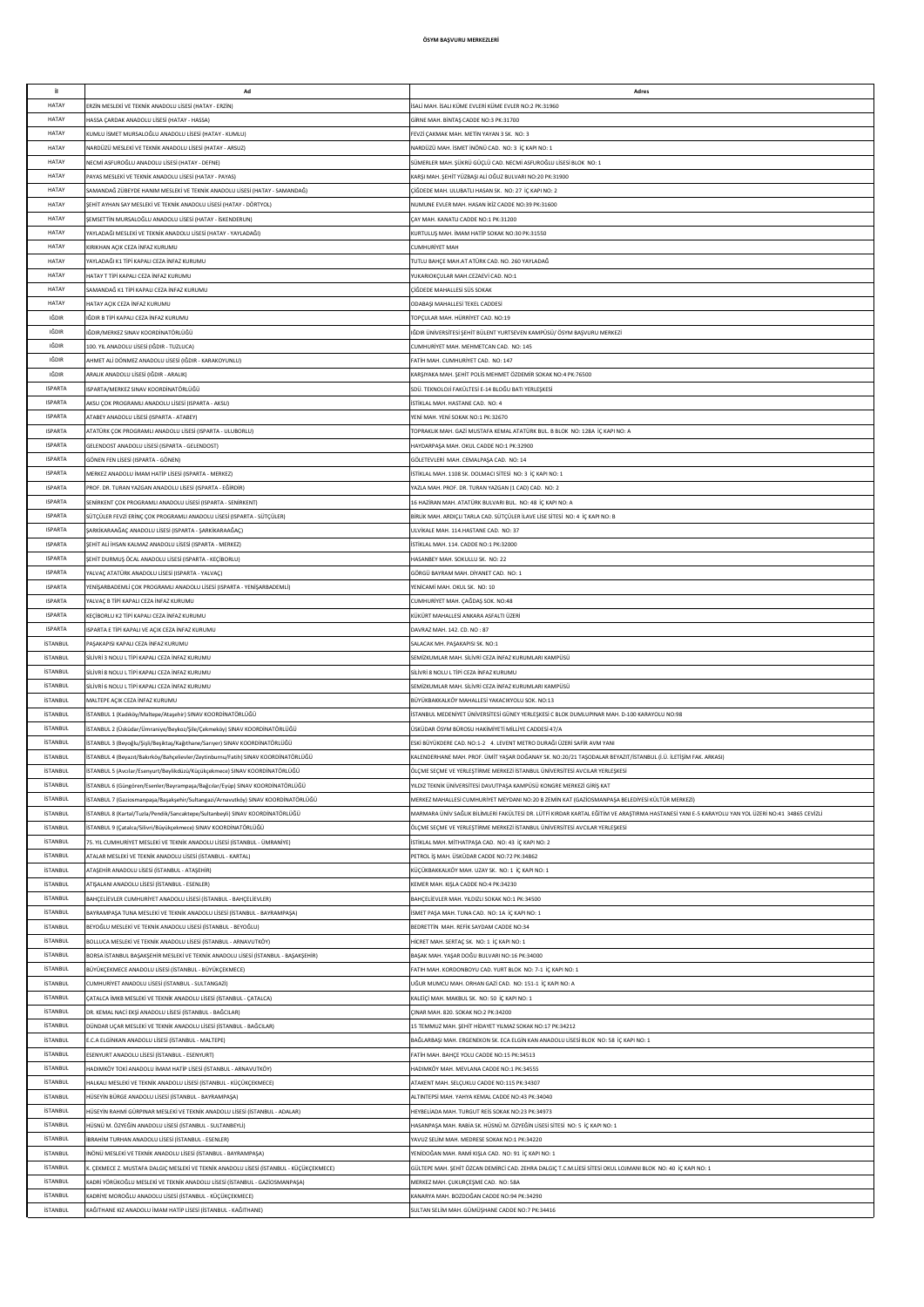| il.             | Ad                                                                                       | Adres                                                                                      |
|-----------------|------------------------------------------------------------------------------------------|--------------------------------------------------------------------------------------------|
|                 |                                                                                          |                                                                                            |
| <b>İSTANBUL</b> | ARTAL FATMA ALİYE MESLEKİ VE TEKNİK ANADOLU LİSESİ (İSTANBUL - KARTAL)                   | ÇAVUŞOĞLU MAH. AKMECİT SK. KARTAL ANAD.KIZ MESLEK LİSESİ BLOK NO: 4  İÇ KAPI NO: 1         |
| <b>İSTANBUL</b> | (URTKÖY ANADOLU LİSESİ (İSTANBUL - PENDİK)                                               | KURTKÖY MAH. LİSE CAD. K.K. LİSESİ SİTESİ NO: 2 İÇ KAPI NO: 1                              |
| <b>İSTANBUL</b> | A. ALİ BÜYÜKHANLI MESLEKİ VE TEKNİK ANADOLU LİSESİ (İSTANBUL - BEŞİKTAŞ)                 | KÜLTÜR MAH. İETT BLOKLARI YOLU SOKAK NO:6 PK:34340                                         |
| <b>İSTANBUL</b> | MEHMET BAYAZID MESLEKİ VE TEKNİK ANADOLU LİSESİ (İSTANBUL - KADIKÖY)                     | DUMLUPINAR MAH. HIZIRBEY CADDE NO:207 PK:34720                                             |
| <b>İSTANBUL</b> |                                                                                          |                                                                                            |
|                 | MEHMET NİYAZİ ALTUĞ ANADOLU LİSESİ (İSTANBUL - BAĞCILAR)                                 | GÜNEŞLİ MAH. 1277. SOKAK NO:7 PK:34212                                                     |
| <b>İSTANBUL</b> | MEHMET TEKİNALP ANADOLU LİSESİ (İSTANBUL - TUZLA)                                        | YAYLA MAH. SUBAŞI SOKAK NO:9                                                               |
| <b>İSTANBUL</b> | MEHMETÇİK ANADOLU LİSESİ (İSTANBUL - ÇEKMEKÖY)                                           | KİRAZLIDERE MAH, SULTANGAZİ CADDE NO:1 PK:34788                                            |
| <b>İSTANBUL</b> | MUSTAFA KEMAL ANADOLU LİSESİ (İSTANBUL - SARIYER)                                        | DARÜŞŞAFAKA MAH. ÇAĞDAŞ SK. NO: 1 İÇ KAPI NO: 19                                           |
| <b>İSTANBUL</b> | IURİ CINGILLIOĞLU MESLEKİ VE TEKNİK ANADOLU LİSESİ (İSTANBUL - ATAŞEHİR)                 | İCERENKÖY MAH, KARSLI AHMET CAD, M.E.B.NURI CINGILLIOGLU BLOK NO: 70 İC KAPI NO: A         |
| <b>İSTANBUL</b> | ORHANGAZİ ANADOLU LİSESİ (İSTANBUL - MALTEPE)                                            | CEVİZLİ MAH. ORHAN GAZİ CAD. NO: 3                                                         |
| <b>İSTANBUL</b> | OSMANGAZİ MESLEKİ VE TEKNİK ANADOLU LİSESİ (İSTANBUL - BAĞCILAR)                         | FEVZİ ÇAKMAK MAH. 2048. SOKAK NO:1 PK:34200                                                |
|                 |                                                                                          |                                                                                            |
| <b>İSTANBUL</b> | ÖRFİ ÇETİNKAYA MESLEKİ VE TEKNİK ANADOLU LİSESİ (İSTANBUL - ARNAVUTKÖY)                  | NENEHATUN MAH. KIBRIS CAD. NO: 120 İÇ KAPI NO: 1                                           |
| <b>İSTANBUL</b> | PENDİK ANADOLU LİSESİ (İSTANBUL - PENDİK)                                                | BATI MAH. HAT BOYU CAD. NO: 16 İÇ KAPI NO: 1                                               |
| <b>İSTANBUL</b> | PLEVNE ANADOLU LİSESİ (İSTANBUL - GAZİOSMANPAŞA)                                         | MERKEZ MAH. HALİTPAŞA CADDE NO:1/2                                                         |
| <b>İSTANBUL</b> | REFHAN TÜMER MESLEKİ VE TEKNİK ANADOLU LİSESİ (İSTANBUL - EYÜP)                          | ÇIRÇIR MAH. MUSTAFA KEMAL BUL. NO: 9 İÇ KAPI NO: 1                                         |
| <b>İSTANBUL</b> | SABANCI 50. YIL ANADOLU LİSESİ (İSTANBUL - AVCILAR)                                      | MERKEZ MAH. NAMIK KEMAL CADDE NO:8 PK:34310                                                |
| <b>İSTANBUL</b> | AMANDIRA MESLEKİ VE TEKNİK ANADOLU LİSESİ (İSTANBUL - SANCAKTEPE)                        | ABDURRAHMANGAZİ MAH. MÜSLÜM CADDE NO:2 PK:34887                                            |
| <b>İSTANBUL</b> | SİLİVRİ MESLEKİ VE TEKNİK ANADOLU LİSESİ (İSTANBUL - SİLİVRİ)                            | YENİ MAH, EREN YILDIRIM SK. NO: 3                                                          |
| <b>İSTANBUL</b> |                                                                                          |                                                                                            |
|                 | SULTANGAZİ ATATÜRK MESLEKİ VE TEKNİK ANADOLU LİSESİ (İSTANBUL - SULTANGAZİ)              | UĞUR MUMCU MAH. 2317. SK. KAT:4 BLOK NO: 18 İÇ KAPI NO: 1                                  |
| <b>İSTANBUL</b> | SULTANGAZİ MESLEKİ VE TEKNİK ANADOLU LİSESİ (İSTANBUL - SULTANGAZİ)                      | 50. YIL MAH. B CADDE NO:142 PK:34265                                                       |
| <b>İSTANBUL</b> | SEHİT MURAT AKDEMİR MESLEKİ VE TEKNİK ANADOLU LİSESİ (İSTANBUL - BEYKOZ)                 | GÖKSLIMAH, DR ÖMER BESİM PASA CAD, NO: 1 İC KAPI NO: 1                                     |
| <b>İSTANBUL</b> | SEHREMİNİ ANADOLU LİSESİ (İSTANBUL - FATİH)                                              | ŞEHREMİNİ MAH. TURGUT ÖZAL MİLLET CAD. NO: 93                                              |
| <b>İSTANBUL</b> | ŞİLE İMKB 50. YIL ÇOK PROGRAMLI ANADOLU LİSESİ (İSTANBUL - ŞİLE)                         | CAVUS MAH, ÜSKÜDAR CAD, NO: 123                                                            |
| <b>İSTANBUL</b> | ŞİŞLİ MESLEKİ VE TEKNİK ANADOLU LİSESİ (İSTANBUL - ŞİŞLİ)                                | MERKEZ MAH. DARÜLACEZE CAD. ŞİŞLİ ENDÜSTRİ MESLEK LİSESİ BLOK NO: 2                        |
| <b>İSTANBUL</b> | OKİ KAYAŞEHİR MESLEKİ VE TEKNİK ANADOLU LİSESİ (İSTANBUL - BAŞAKŞEHİR)                   | KAYABAŞI MAH. KAYAŞEHİR BULVARI NO:37 PK:34494                                             |
| <b>İSTANBUL</b> | UZLA HALİL TÜRKKAN KIZ ANADOLU İMAM HATİP LİSESİ (İSTANBUL - TUZLA)                      | AYDINLI MAH. AYDINLI YOLU CADDE NO:115 PK:34953                                            |
| <b>İSTANBUL</b> | MRANİYE ANADOLU İMAM HATİP LİSESİ (İSTANBUL - ÜMRANİYE)                                  | ADEM YAVUZ MAH. ALEMDAĞ CAD. ÜMRANİYE ANADOLU İMAM HATİP LİSESİ BLOK NO: 403 İÇ KAPI NO: 1 |
|                 |                                                                                          |                                                                                            |
| <b>İSTANBUL</b> | MRANİYE MERKEZ ANADOLU LİSESİ (İSTANBUL - ÜMRANİYE)                                      | AMAN EVLER MAH. KÜÇÜKSU CAD. ÜMRANİYE LİSESİ BLOK NO: 32 İÇ KAPI NO: 1                     |
| <b>İSTANBUL</b> | İMRANİYE MESLEKİ VE TEKNİK ANADOLU LİSESİ (İSTANBUL - ÜMRANİYE)                          | YAMAN EVLER MAH. ALEMDAĞ CAD. ÜMRANİYE TKN.ENS.MESLEK LİSESİ BLOK  NO: 165  İÇ KAPI NO: 1  |
| <b>İSTANBUL</b> | İSKÜDAR HAYDARPASA BÜLENT AKARCALI MESLEKİ VE TEKNİK ANADOLU LİSESİ (İSTANBUL - ÜSKÜDAR) | BAHÇELİEVLER MAH. TRAFO SOKAK NO:37 PK:34688                                               |
| <b>İSTANBUL</b> | ALİ MUAMMER GÜLER SOSYAL BİLİMLER LİSESİ (İSTANBUL - BEYLİKDÜZÜ)                         | BÜYÜKŞEHİR MAH. 19 MAYIS CADDE NO:16 PK:34520                                              |
| <b>İSTANBUL</b> | AHYA KEMAL BEYATLI ANADOLU LİSESİ (İSTANBUL - BAKIRKÖY)                                  | CEVİZLİK MAH, NİYAZİ BEY SOKAK NO:38 PK:34142                                              |
| <b>İSTANBUL</b> | AŞAR DEDEMAN ANADOLU İMAM HATİP LİSESİ (İSTANBUL - SARIYER)                              | FERAHEVLER MAH. ADNAN KAHVECİ CADDE NO:25                                                  |
| <b>İSTANBUL</b> | ZÜHTÜ KURTULMUŞ ANADOLU LİSESİ (İSTANBUL - ZEYTİNBURNU)                                  | BEŞTELSİZ MAH. 114/1 SK. NO: 16                                                            |
|                 |                                                                                          |                                                                                            |
| <b>İSTANBUL</b> | SİLİVRİ KAPALI CEZA İNFAZ KURUMU                                                         | SEMİZKUMLAR MAH. ÇANTA CAD.                                                                |
| <b>İSTANBUL</b> | SİLİVRİ AÇIK CEZA İNFAZ KURUMU                                                           | SEMİZKUM MAH. ÇANTA CAD.                                                                   |
| <b>İSTANBUL</b> | METRÍS 2 NOLU T VE R TÍPÍ KAPALI CEZA ÍNFAZ KURUMU                                       | ORUÇ REİS MAH. ESKİ EDİRNE ASFALTI ÜZERİ NO:419                                            |
| <b>İSTANBUL</b> | JMRANIYE E TİPİ KAPALI CEZA İNFAZ KURUMU                                                 | İNKILAP MAH. KÜÇÜKSU CAD. HEKİMBAŞI                                                        |
| <b>İSTANBUL</b> | MALTEPE 2 NOLU L TİPİ KAPALI CEZA İNFAZ KURUMU                                           | BÜYÜKBAKKALKÖY MAH. YAKACIK YOLU SOK. NO:13                                                |
| <b>İSTANBUL</b> | SİLİVRİ 2 NOLU L TİPİ KAPALI CEZA İNFAZ KURUMU                                           | SEMİZKUMLAR MAH. SİLİVRİ CEZA İNFAZ KURUMLARI KAMPÜSÜ                                      |
| <b>İSTANBUL</b> | SİLİVRİ 5 NOLU L TİPİ KAPALI CEZA İNFAZ KURUMU                                           | SEMİZKUMLAR MAH. SİLİVRİ CEZA İNFAZ KURUMLARI KAMPÜSÜ                                      |
| <b>İSTANBUL</b> |                                                                                          |                                                                                            |
|                 | SİLİVRİ 7 NOLU L TİPİ KAPALI CEZA İNFAZ KURUMU                                           | SEMİZKUMLAR MAH. SİLİVRİ CEZA İNFAZ KURUMLARI KAMPÜSÜ                                      |
| <b>İSTANBUL</b> | MALTEPE 1 NOLU L TİPİ KAPALI CEZA İNFAZ KURUMU                                           | YAKACIK CAD. NO:13 BÜYÜKBAKKALKÖY                                                          |
| <b>İSTANBUL</b> | SİLİVRİ 4 NOLU L TİPİ KAPALI CEZA İNFAZ KURUMU                                           | SEMİZKUMLAR MAH, SİLİVRİ CEZA İNFAZ KURUMLARI KAMPÜSÜ                                      |
| <b>İSTANBUL</b> | MALTEPE 3 NOLU L TİPİ KAPALI CEZA İNFAZ KURUMU                                           | YAKACIK CAD. NO:13 BÜYÜKBAKKALKÖY                                                          |
| <b>İSTANBUL</b> | MALTEPE COCUK VE GENCLİK KAPALI CEZA İNFAZ KURUMU                                        | YAKACIK CAD. NO:13 BÜYÜKBAKKALKÖY                                                          |
| <b>İSTANBUL</b> | METRİS 1 NOLU T TİPİ KAPALI CEZA İNFAZ KURUMU                                            | ORUÇ REİS MAH. ESKİ EDİRNE ASFALTI ÜZERİ NO:419                                            |
| <b>İSTANBUL</b> | BAKIRKÖY KADIN KAPALI CEZA İNFAZ KURUMU                                                  | ZUHURATBABA MAH. DR. TEVFİK SAĞLAM CAD. NO:28                                              |
| <b>İSTANBUL</b> | SİLİVRİ 1 NOLU L TİPİ KAPALI CEZA İNFAZ KURUMU                                           | SEMİZKUMLAR MAH. SİLİVRİ CEZA İNFAZ KURUMLARI KAMPÜSÜ                                      |
| <b>İSTANBUL</b> | (ARTAL H TİPİ KAPALI VE AÇIK CEZA İNFAZ KURUMU                                           | VELİBABA MAH. YAKACIK CD. NO:104 PENDİK                                                    |
|                 |                                                                                          |                                                                                            |
| <b>İSTANBUL</b> | IMRANİYE T TİPİ KAPALI CEZA İNFAZ KURUMU                                                 | İNKLAP MH. KÜÇÜKSU CD.                                                                     |
| <b>İZMİR</b>    | BERGAMA M TİPİ KAPALI VE AÇIK CEZA İNFAZ KURUMU                                          |                                                                                            |
| <b>İZMİR</b>    | JRLA K1 TİPİ KAPALI CEZA İNFAZ KURUMU                                                    | RÜSTEM MAH. YILDIZTEPE SK. NO: 11                                                          |
| <b>İZMİR</b>    | ÖDEMİŞ M TİPİ KAPALI VE AÇIK CEZA İNFAZ KURUMU                                           | ANAFARTALAR MAH 1257 SK. NO:4 GÖLCÜK YOLU                                                  |
| <b>İZMİR</b>    | OÇA AÇIK CEZA İNFAZ KURUMU                                                               | YENİBAĞARASI                                                                               |
| <b>İZMİR</b>    | IZMİR/ALİAĞA SINAV KOORDİNATÖRLÜĞÜ                                                       | EGE ÜNVERSİTESİ ALİAĞA MYO                                                                 |
| <b>İZMİR</b>    | IZMİR/BERGAMA SINAV KOORDİNATÖRLÜĞÜ                                                      | EGE ÜNİVERSİTESİ BERGAMA MESLEK YÜKSEKOKULU BAHÇELİEVLER MAH.10.SOKAK NO : 2               |
| <b>İZMİR</b>    | IZMİR/GÜNEY (Konak/Balçova/Buca/Gaziemir) SINAV KOORDİNATÖRLÜĞÜ                          | KIBRIS SEHİTLERİ CAD. 1480. SOK. NO:12 ALSANCAK                                            |
| <b>İZMİR</b>    |                                                                                          |                                                                                            |
|                 | İZMİR/KUZEY (Karşıyaka/Bornova/Çiğli) SINAV KOORDİNATÖRLÜĞÜ                              | KIBRIS SEHİTLERİ CAD. 1480 SOKAK NO:12 ALSANCAK                                            |
| <b>İZMİR</b>    | ZMİR/MENEMEN SINAV KOORDİNATÖRLÜĞÜ                                                       | MERMERLİ MAH. ŞEHİT AYCAN AKSOY CAD. NO:63 KAT:1 YENİ HÜKÜMET KONAĞI                       |
| <b>İZMİR</b>    | ZMİR/ÖDEMİŞ SINAV KOORDİNATÖRLÜĞÜ                                                        | 3 EYLÜL MAHALLESİ FAKÜLTE CADDESİ NO:26, 35750                                             |
| <b>İ7MİR</b>    | İZMİR/TİRE SINAV KOORDİNATÖRLÜĞÜ                                                         | EGE.ÜNV.TİRE KUTSAN M.Y.O.CUMHURİYET MEYDANI NO 3 TİRE                                     |
| <b>İ7MİR</b>    | ARKAS NARLIDERE MESLEKİ VE TEKNİK ANADOLU LİSESİ (İZMİR - NARLIDERE)                     | HUZUR MAH. BAHAR SOKAK NO:3/A                                                              |
| <b>İ7MİR</b>    | ASİL NADİR ANADOLU LİSESİ (İZMİR - SEFERİHİSAR)                                          | ÇOLAK İBRAHİM BEY MAH. ŞEHİT GENERAL TEMEL CİNGÖZ CAD. NO: 60-1                            |
| <b>İZMİR</b>    | BAYINDIR MUZAFFER TUZCUOĞLU ANADOLU İMAM HATİP LİSESİ (İZMİR - BAYINDIR)                 | SADIKPAŞA MAH. HANİFE ÖĞRETMEN CAD. NO: 7                                                  |
| <b>İZMİR</b>    | BEYDAĞ CUMHURİYET ANADOLU LİSESİ (İZMİR - BEYDAĞ)                                        | AKTEPE MAH. KÖPRÜBAŞI MEVKİİ SK. NO: 75 İÇ KAPI NO: 1                                      |
| <b>İZMİR</b>    | BORNOVA MİMAR SİNAN MESLEKİ VE TEKNİK ANADOLU LİSESİ (İZMİR - BORNOVA)                   | BİRLİK MAH. KEMALPAŞA CAD. BORNOVA MİMAR SİNAN MESLEK LİS SİTESİ A BLOK NO: 279            |
| <b>İZMİR</b>    | BORNOVA SUPHİ KOYUNCUOĞLU ANADOLU LİSESİ (İZMİR - BORNOVA)                               |                                                                                            |
|                 |                                                                                          | ERZENE MAH. GENÇLİK CAD. NO: 24/3 İÇ KAPI NO: 3                                            |
| <b>İZMİR</b>    | BUCA MESLEKİ VE TEKNİK ANADOLU LİSESİ (İZMİR - BUCA)                                     | YAYLACIK MAH. GAZİ OSMAN PAŞA CAD. NO: 112                                                 |
| <b>İZMİR</b>    | ÇİĞLİ 75. YIL MESLEKİ VE TEKNİK ANADOLU LİSESİ (İZMİR - ÇİĞLİ)                           | ATAŞEHİR MAH. 8250 SK. NO: 20 İÇ KAPI NO: A                                                |
| <b>İZMİR</b>    | ÇİĞLİ MEHPARE YAĞCI ANADOLU İMAM HATİP LİSESİ (İZMİR - ÇİĞLİ)                            | ATAŞEHİR MAH. 8229/1 SOKAK NO:5/1                                                          |
| <b>İZMİR</b>    | DİKİLİ ÇOK PROGRAMLI ANADOLU LİSESİ (İZMİR - DİKİLİ)                                     | CUMHURİYET MAH. ATATÜRK CAD. NO: 47/1                                                      |
| <b>İZMİR</b>    | EŞREFPAŞA ANADOLU LİSESİ (İZMİR - KARABAĞLAR)                                            | BAHÇELİEVLER MAH. GAZETECİ HASAN TAHSİN CAD. NO: 77 İÇ KAPI NO: Z1                         |
| <b>İZMİR</b>    | OÇA REHA MİDİLLİ ANADOLU LİSESİ (İZMİR - FOÇA)                                           | ATATÜRK MAH. 172 SK. NO: 5                                                                 |
| <b>İ7MİR</b>    | GÜZELBAHÇE 60.YIL ANADOLU LİSESİ (İZMİR - GÜZELBAHÇE)                                    | YALI MAH. MİTHATPAŞA CADDE NO:525 PK:35310                                                 |
| <b>İZMİR</b>    | ARABURUN ÇOK PROGRAMLI ANADOLU LİSESİ (İZMİR - KARABURUN)                                | <b>İSKELE MAH. OKUL SOKAK NO:22</b>                                                        |
| <b>İ7MİR</b>    |                                                                                          |                                                                                            |
|                 | (ARŞIYAKA LİSESİ (İZMİR - KARŞIYAKA)                                                     | BAHARİYE MAH. ŞEHİT İBRAHİM ER SK. NO: 50 İÇ KAPI NO: 1                                    |
| <b>İZMİR</b>    | KEMALPAŞA FERZENT BULUM ANADOLU LİSESİ (İZMİR - KEMALPAŞA)                               | SEKİZ EYLÜL MAH. 135 SK. NO: 1 İÇ KAPI NO: 1                                               |
| <b>İZMİR</b>    | KINIK ÇOK PROGRAMLI ANADOLU LİSESİ (İZMİR - KINIK)                                       | OSMANİYE MAH. UĞUR MUMCU CAD. NO: 24                                                       |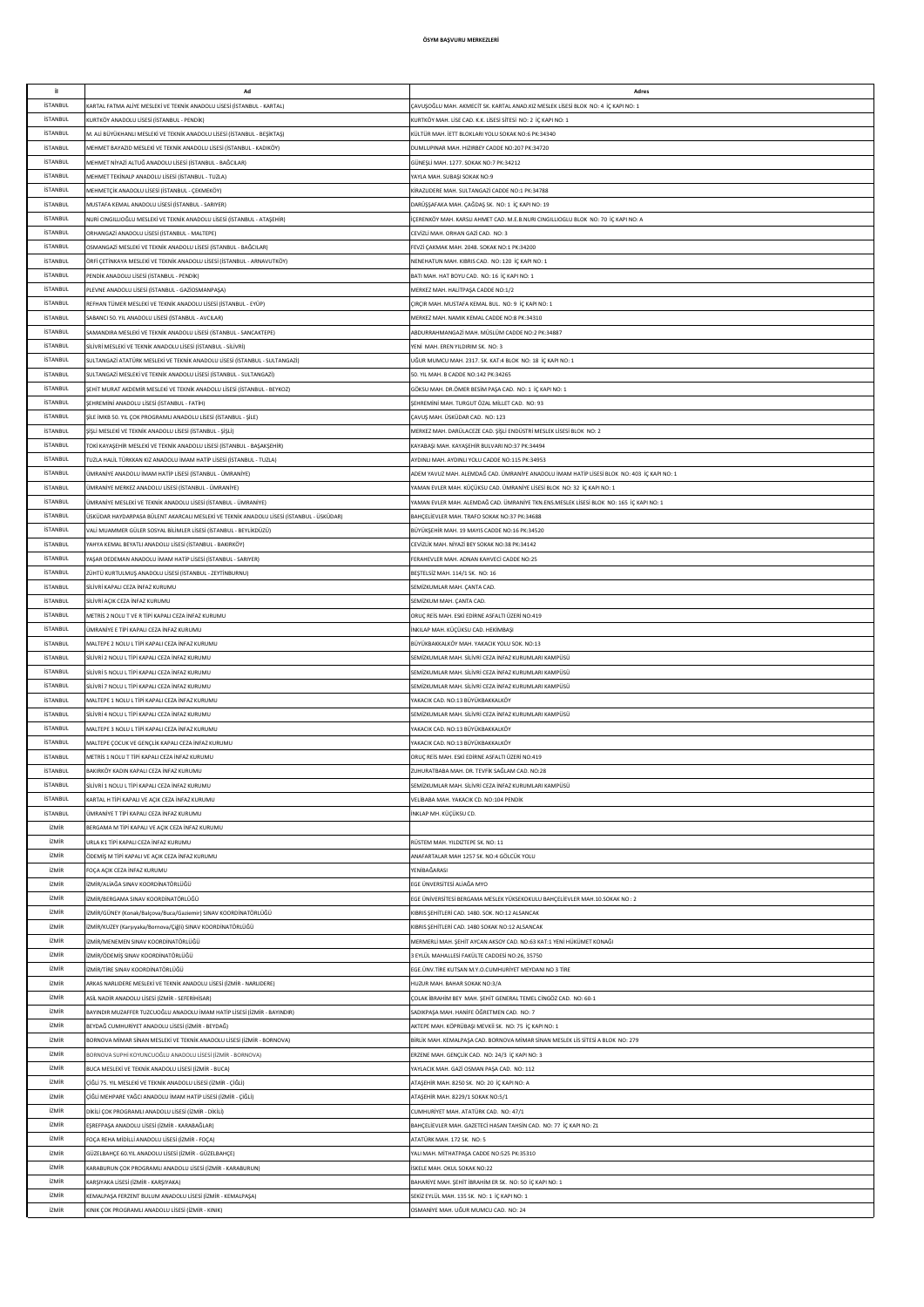| j)                   | Ad                                                                                 | Adres                                                                                           |
|----------------------|------------------------------------------------------------------------------------|-------------------------------------------------------------------------------------------------|
| <b>İZMİR</b>         | KİRAZ COK PROGRAMLI ANADOLU LİSESİ (İZMİR - KİRAZ)                                 | YENİ MAH, PINAR SK. NO: 6                                                                       |
| <b>İZMİR</b>         | KONAK CINARLI MESLEKÎ VE TEKNÎK ANADOLU LÎSESÎ (ÎZMÎR - KONAK)                     | CINARLI MAH. 1561. SOKAK NO:88 PK:35110                                                         |
| <b>İZMİR</b>         |                                                                                    | ADALET MAH. 1643/29 SK. NO: 10 IC KAPLNO: 1                                                     |
|                      | MEHMET AKİF ERSOY ANADOLU LİSESİ (İZMİR - BAYRAKLI)                                |                                                                                                 |
| <b>İZMİR</b>         | MENDERES ANADOLU LİSESİ (İZMİR - MENDERES)                                         | KASIMPAŞA MAH. ATATÜRK CAD. NO: 113                                                             |
| <b>İZMİR</b>         | ÖDEMİŞ ZÜBEYDE HANIM MESLEKİ VE TEKNİK ANADOLU LİSESİ (İZMİR - ÖDEMİŞ)             | ATATÜRK MAH. DENİZCİLER SK. KIZ MESLEK LİSESİ BLOK NO: 3                                        |
| <b>izmir</b>         | SELÇUK ANADOLU LİSESİ (İZMİR - SELÇUK)                                             | ATATÜRK MAH. ATATÜRK CAD. SELÇUK LİSESİ BLOK NO: 149/1                                          |
| <b>İZMİR</b>         | SIDIKA-KELAMİ ERTAN ANADOLU LİSESİ (İZMİR - ÇEŞME)                                 | REISDERE MAH. 6119. SOKAK NO:1                                                                  |
|                      |                                                                                    |                                                                                                 |
| <b>İ7MİR</b>         | ŞEHİT FURKAN YAVAŞ ANADOLU LİSESİ (İZMİR - GAZİEMİR)                               | DOKUZ EYLÜL MAH. 308 SK. 3.BLOK NO: 3 İÇ KAPI NO: 3                                             |
| <b>İ7MİR</b>         | ŞİRİNYER ANADOLU LİSESİ (İZMİR - BUCA)                                             | INKILAP MAH. 545 SK. NO: 54                                                                     |
| <b>İZMİR</b>         | [ORBALI ATATÜRK ANADOLU LİSESİ (İZMİR - TORBALI)                                   | MURATBEY MAH. 3579. SOKAK NO:4 PK:35860                                                         |
| <b>İZMİR</b>         | URLA MESLEKİ VE TEKNİK ANADOLU LİSESİ (İZMİR - URLA)                               | HACI İSA MAH. 75.YIL CUMHURİYET CADDE NO:125 PK:35430                                           |
| <b>İZMİR</b>         | ALİ EROL ÇAKIR ANADOLU LİSESİ (İZMİR - KARŞIYAKA)                                  |                                                                                                 |
|                      |                                                                                    | DEDEBAŞI MAH. ORDU BULVARI NO:100 PK:35540                                                      |
| <b>İZMİR</b>         | VALİ NEVZAT AYAZ ANADOLU LİSESİ (İZMİR - KARABAĞLAR)                               | KAZIM KARAREKÎR MAH, 9002 SK. NO: 3 İC KAPI NO: MÜSTAKİL                                        |
| <b>İZMİR</b>         | MENEMEN T TİPİ KAPALI CEZA İNFAZ KURUMU                                            | HATUNDERE MAH, HATUNDERE SOK, NO:15                                                             |
| <b>İZMİR</b>         | IZMİR AÇIK CEZA İNFAZ KURUMU                                                       | İZMİR ACIK CEZA İNFAZ KURUMU MÜDÜRLÜĞÜ                                                          |
| <b>İZMİR</b>         | ZMİR ÇOCUK VE GENÇLİK KAPALI CEZA İNFAZ KURUMU                                     |                                                                                                 |
|                      |                                                                                    | BAHÇEDERE MH. NO:63 YENİŞAKRAN                                                                  |
| <b>İZMİR</b>         | IZMÎR BUCA KAPALI VE AÇIK CEZA İNFAZ KURUMU                                        | BARIȘ MAHALLESI MENDERES CADDESI NO: 108                                                        |
| <b>İZMİR</b>         | (INIK K1 TİPİ KAPALI CEZA İNFAZ KURUMU                                             | TÜRK CEDİD MAH. KOCAÖMER KÖYÜ YOLU ÜZERİ NO:82                                                  |
| <b>İ7MİR</b>         | IZMİR KADIN KAPALI CEZA İNFAZ KURUMU                                               | BAHÇEDERE MH. NO:63 YENİŞAKRAN                                                                  |
| <b>İZMİR</b>         | ZMÍR 2 NOLU T TÍPÍ KAPALI CEZA ÍNFAZ KURUMU                                        | BAHÇEDERE MH. NO:63 YENİŞAKRAN                                                                  |
| <b>İZMİR</b>         | IZMİR 1 NOLU T TİPİ KAPALI CEZA İNFAZ KURUMU                                       |                                                                                                 |
|                      |                                                                                    | BAHÇEDERE MH. NO:63 YENİŞAKRAN                                                                  |
| <b>İZMİR</b>         | ZMİR 1 NOLU F TİPİ YÜKSEK GÜVENLİKLİ CEZA İNFAZ KURUMU                             | (IRIKLAR MAH.KARATEKELİ CAD.NO:10                                                               |
| <b>İZMİR</b>         | ZMÎR 4 NOLU T TÎPÎ KAPALI CEZA ÎNFAZ KURUMU                                        |                                                                                                 |
| <b>iZMIR</b>         | MENEMEN AÇIK CEZA İNFAZ KURUMU                                                     | HATUNDERE MAH. HATUNDERE SOK. NO:15                                                             |
| <b>İZMİR</b>         | FİRE B TİPİ KAPALI CEZA İNFAZ KURUMU                                               | HÜRRİYET MAH. MAHMUT AŞIK CAD. NO:11                                                            |
|                      |                                                                                    |                                                                                                 |
| <b>İZMİR</b>         | ZMÍR 3 NOLU T TÍPÍ KAPALI CEZA ÍNFAZ KURUMU                                        | <b>BAHCEDERE MH. NO:63 YENİSAKRAN</b>                                                           |
| <b>İZMİR</b>         | ÖDEMİŞ T TİPİ KAPALI VE AÇIK CEZA İNFAZ KURUMU                                     | KAYMAKCI MAHALLESİ ESELLİ KÜME EVLERİ NO:11/4-1                                                 |
| <b>İZMİR</b>         | IZMİR 2 NOLU F TİPİ YÜKSEK GÜVENLİKLİ CEZA İNFAZ KURUMU                            | KIRIKLAR MEVKİ                                                                                  |
| <b>izmir</b>         | MENEMEN R TİPİ KAPALI CEZA İNFAZ KURUMU                                            | HATUNDERE MAH. HATUNDERE SOK. NO:15                                                             |
|                      |                                                                                    |                                                                                                 |
| <b>izmir</b>         | TORBALI AÇIK CEZA İNFAZ KURUMU                                                     |                                                                                                 |
| KAHRAMANMARAS        | TÜRKOĞLU AÇIK CEZA İNFAZ KURUMU                                                    | CECELİ MAH. KARATAŞ MEVKİİ                                                                      |
| KAHRAMANMARAS        | KAHRAMANMARAŞ/ELBİSTAN SINAV KOORDİNATÖRLÜĞÜ                                       | DOĞAN MAH. TERMİK CAD. NO:5                                                                     |
| <b>KAHRAMANMARAŞ</b> | KAHRAMANMARAŞ/GÖKSUN SINAV KOORDİNATÖRLÜĞÜ                                         | GÖKSUN MESLEK YÜKSEKOKULU MÜDÜRLÜĞÜ / ARSLANBEY YERLEŞKESİ                                      |
|                      |                                                                                    |                                                                                                 |
| KAHRAMANMARAŞ        | KAHRAMANMARAŞ/MERKEZ SINAV KOORDİNATÖRLÜĞÜ                                         | İSMET PAŞA MAH. KSÜ BAHÇELİEVLER YERLEŞKESİ, 46100                                              |
| KAHRAMANMARAŞ        | AKŞEMSETTİN MESLEKİ VE TEKNİK ANADOLU LİSESİ (KAHRAMANMARAŞ - ELBİSTAN)            | GÜNEŞLİ MAH. KARABAĞ CAD. NO: 1 İÇ KAPI NO: 1                                                   |
| KAHRAMANMARAŞ        | ALTINŞEHİR MESLEKİ VE TEKNİK ANADOLU LİSESİ (KAHRAMANMARAŞ - ONİKİŞUBAT)           | VADİ MAH. ABDULLAH BAYAZIT CADDE NO:115 PK:4600                                                 |
| KAHRAMANMARAŞ        | ARSLANBEY MESLEKİ VE TEKNİK ANADOLU LİSESİ (KAHRAMANMARAŞ - GÖKSUN)                | KAYABAŞI MAH. GÜN SAZAK CADDE NO:2 PK:46600                                                     |
| KAHRAMANMARAŞ        |                                                                                    | İSTİKLAL MAH, LİSE CAD, NO: 53                                                                  |
|                      | ÇAĞLAYANCERİT 80. YIL ÇOK PROGRAMLI ANADOLU LİSESİ (KAHRAMANMARAŞ - ÇAĞLAYANCERİT) |                                                                                                 |
| KAHRAMANMARAŞ        | EKİNÖZÜ ÇOK PROGRAMLI ANADOLU LİSESİ (KAHRAMANMARAŞ - EKİNÖZÜ)                     | ÖZTÜRK MAH, 1053, SK. NO: 20                                                                    |
| KAHRAMANMARAŞ        | ELBİSTAN MESLEKİ VE TEKNİK ANADOLU LİSESİ (KAHRAMANMARAŞ - ELBİSTAN)               | KÜMBET MAH, SANAT OKULU CADDE NO:01 PK:46300                                                    |
| KAHRAMANMARAS        | GÖKSUN MESLEKİ VE TEKNİK ANADOLU LİSESİ (KAHRAMANMARAŞ - GÖKSUN)                   | PINARBAŞI MAH. ÇAĞRI CADDE NO:47 PK:46600                                                       |
| KAHRAMANMARAS        | KAHRAMANMARAŞ SOSYAL BİLİMLER LİSESİ (KAHRAMANMARAŞ - ONİKİŞUBAT)                  | YUNUS EMRE MAH. KATİP ÇELEBİ CADDE NO:56 PK:46100                                               |
| KAHRAMANMARAS        |                                                                                    |                                                                                                 |
|                      | MERKEZ ATATÜRK ANADOLU LİSESİ (KAHRAMANMARAŞ - ONİKİŞUBAT)                         | YİRMİİKİGÜN MAH. 91003. SK. NO: 4 İÇ KAPI NO: 1                                                 |
| KAHRAMANMARAŞ        | NURHAK ÇOK PROGRAMLI ANADOLU LİSESİ (KAHRAMANMARAŞ - NURHAK)                       | SEYİTALİLER MAH. EDİSON CAD. NO: 83                                                             |
| KAHRAMANMARAS        | PAZARCIK ANADOLU LİSESİ (KAHRAMANMARAŞ - PAZARCIK)                                 | MEHMET EMİN ARIKOĞLU MAH. ALPET KÜME EVLER NO:10 PK:46700                                       |
| KAHRAMANMARAŞ        | ŞEHİT TACETTİN ÇERİBAŞ ANADOLU LİSESİ (KAHRAMANMARAŞ - ANDIRIN)                    | YENİ MAH. HÜKÜMET CAD. NO: 4 İÇ KAPI NO: 1                                                      |
| KAHRAMANMARAŞ        | TOKİ 21. YÜZYIL MESLEKİ VE TEKNİK ANADOLU LİSESİ (KAHRAMANMARAŞ - DULKADİROĞLU)    | AVUZ SELİM MAH. HACI BEKTAŞ''''I VELİ CAD. 112 ACİL SAĞLIK HASTANESİ SİTESİ NO: 4 İÇ KAPI NO: A |
|                      |                                                                                    |                                                                                                 |
| KAHRAMANMARAŞ        | rürkoğlu mesleki ve teknik anadolu lisesi (kahramanmaraş - Türkoğlu)               | STASYON MAH. ATATÜRK CAD. NO: 1                                                                 |
| KAHRAMANMARAŞ        | ZÜMRÜT MESLEKİ VE TEKNİK ANADOLU LİSESİ (KAHRAMANMARAŞ - AFŞİN)                    | AFŞİNBEY MAH. ÖĞR.FEVZİ ÖZGÜL CAD. NO: 6 İÇ KAPI NO: 1                                          |
| KAHRAMANMARAŞ        | KAHRAMANMARAS E TİPİ KAPALI CEZA İNFAZ KURUMU                                      | AKSU MAH. KAZANCIZADE SADİ BULVARI NO:4/1                                                       |
| KAHRAMANMARAŞ        | FI RİSTAN E TİPİ KAPALI CEZA İNFAZ KURUMU                                          | KIZILCAOVA MAH.CEZAEVÍ CAD.                                                                     |
| KARABÜK              | ESKİPAZAR AÇIK CEZA İNFAZ KURUMU                                                   | YORGALAR MAH.                                                                                   |
|                      |                                                                                    |                                                                                                 |
| KARABÜK              | (ARABÜK T TİPİ KAPALI VE AÇIK CEZA İNFAZ KURUMU                                    |                                                                                                 |
| KARABÜK              |                                                                                    | ORGANIZE SANAYİ BÖLGESİ ÜSTÜ ZOBRAN KÖYÜ                                                        |
|                      | KARABÜK/MERKEZ SINAV KOORDİNATÖRLÜĞÜ                                               | KARABÜK ÜNİVERSİTESİ DEMİRÇELİK KAMPÜSÜ; TEKNOLOJİ FAKÜLTESİ ZEMİN KAT NO:25                    |
| KARABÜK              | EFLANİ İMKB ÇOK PROGRAMLI ANADOLU LİSESİ (KARABÜK - EFLANİ)                        | CANDAROĞULLARI MAH. ADNAN MENDERES CADDE NO:27 PK:78300                                         |
| KARABÜK              |                                                                                    |                                                                                                 |
|                      | ESKİPAZAR ÇOK PROGRAMLI ANADOLU LİSESİ (KARABÜK - ESKİPAZAR)                       | MERKEZ MAH. İNÖNÜ CAD. NO: 131                                                                  |
| KARABÜK              | (ARABÜK MESLEKİ VE TEKNİK ANADOLU LİSESİ (KARABÜK - MERKEZ)                        | ERGENEKON MAH. SAFİR SK. NO: 1                                                                  |
| KARABÜK              | NECİP FAZIL KISAKÜREK MESLEKİ VE TEKNİK ANADOLU LİSESİ (KARABÜK - MERKEZ)          | YENİŞEHİR MAH. NECATİBEY CAD. TİCARET MESLEK LİSESİ BLOK NO: 19                                 |
| KARABÜK              | OVACIK ŞEHİT MUSTAFA KIZILKAYA ÇOK PROGRAMLI ANADOLU LİSESİ (KARABÜK - OVACIK)     | MERKEZ MAH. ATATÜRK CAD. NO: 23                                                                 |
| KARABÜK              | SAFRANBOLU ATATÜRK ANADOLU LİSESİ (KARABÜK - SAFRANBOLU)                           | CEMALCAYMAZ MAH. ELFİREK CADDE NO:1 PK:78600                                                    |
|                      |                                                                                    |                                                                                                 |
| KARABÜK              | YENİCE ANADOLU LİSESİ (KARABÜK - YENİCE)                                           | KALAYCILAR MAH. F.ÇAKMAK CADDE NO:43 PK:78700                                                   |
| KARAMAN              | KARAMAN M TİPİ KAPALI CEZA İNFAZ KURUMU                                            | CELTEK MAH. KURT DERESİ YOLU ÜZERİ, ŞARÖZÜ MEVKİ, NO:20                                         |
| KARAMAN              | KARAMAN/ERMENEK SINAV KOORDİNATÖRLÜĞÜ                                              | SEYRAN MH. MUZAFFER TUTAR CAD. NO:55                                                            |
| KARAMAN              | KARAMAN/MERKEZ SINAV KOORDİNATÖRLÜĞÜ                                               | KARAMANOĞLU MEHMETBEY ÜNİVERSİTESİ, MÜHENDİSLİK FAKÜLTESİ, GİRİŞ KATI, 70100                    |
| KARAMAN              | AYRANCI ÇOK PROGRAMLI ANADOLU LİSESİ (KARAMAN - AYRANCI)                           | YENİ MAH. İSTASYON CADDE NO:29 PK:70500                                                         |
|                      |                                                                                    |                                                                                                 |
| KARAMAN              | ERMENEK ANADOLU LİSESİ (KARAMAN - ERMENEK)                                         | SANDIKLI MAH. CUMHURİYET CADDE NO:166 PK:70400                                                  |
| KARAMAN              | KARAMAN LİSESİ (KARAMAN - MERKEZ)                                                  | NEFİSE SULTAN MAH. 1.İSTASYON CAD. KARAMAN LİSESİ SİTESİ NO: 92 İÇ KAPI NO: 1                   |
| KARAMAN              | (AZIMKARABEKİR ÇOK PROGRAMLI ANADOLU LİSESİ (KARAMAN - KAZIMKARABEKİR)             | EMSALHAYAT MAH. Ş.KERİM ÇOŞKUN CAD. NO: 18                                                      |
| KARAMAN              | MEHMET AKİF ERSOY ÇOK PROGRAMLI ANADOLU LİSESİ (KARAMAN - BAŞYAYLA)                | BAŞKÖY MAH. FATİH CAD. NO: 7                                                                    |
|                      |                                                                                    |                                                                                                 |
| KARAMAN              | OKİ ANADOLU LİSESİ (KARAMAN - MERKEZ)                                              | ELMAŞEHİR MAH. 2240. SK. TOKİ ANADOLU LİSESİ SİTESİ NO: 5 İÇ KAPI NO: 1                         |
| KARAMAN              | /UNUS EMRE ÇOK PROGRAMLI ANADOLU LİSESİ (KARAMAN - SARIVELİLER)                    | KÜÇÜK KARAPINAR MAH. İMAMHATİP SOKAK NO:12 PK:70800                                             |
| KARAMAN              | ERMENEK M TİPİ KAPALI CEZA İNFAZ KURUMU                                            | SEYRAN MAH MUZAFFER TUTAR CAD.CEZAEVİ SİTESİ NO:24                                              |
| KARS                 | SUSUZ K1 TİPİ KAPALI CEZA İNFAZ KURUMU                                             | KAZIM KARABEKİR MAH. ARDAHAN CAD. NO: 10                                                        |
| KARS                 | ARS KAPALI VE AÇIK CEZA İNFAZ KURUMU                                               |                                                                                                 |
|                      |                                                                                    |                                                                                                 |
| KARS                 | KARS T TİPİ KAPALI VE AÇIK CEZA İNFAZ KURUMU                                       | SUBATAN YOLU ÜZERİ                                                                              |
| KARS                 | KARS/MERKEZ SINAV KOORDİNATÖRLÜĞÜ                                                  | KAFKAS ÜNİVERSİTESİ REKTÖRLÜĞÜ                                                                  |
| KARS                 | ARPAÇAY ANADOLU LİSESİ (KARS - ARPAÇAY)                                            | BAHCELER MAH, MEDET ALİBEYOĞLU CAD. NO: 1                                                       |
| KARS                 | CUMHURİYET ANADOLU LİSESİ (KARS - MERKEZ)                                          | CUMHURİYET MAH. GAZİ AHMET MUHTARPAŞA CAD. NO: 159                                              |
| KARS                 | DİGOR ANADOLU LİSESİ (KARS - DİGOR)                                                | MERKEZ MAH. ÇILDIR KÜME EVLERİ NO: 87A                                                          |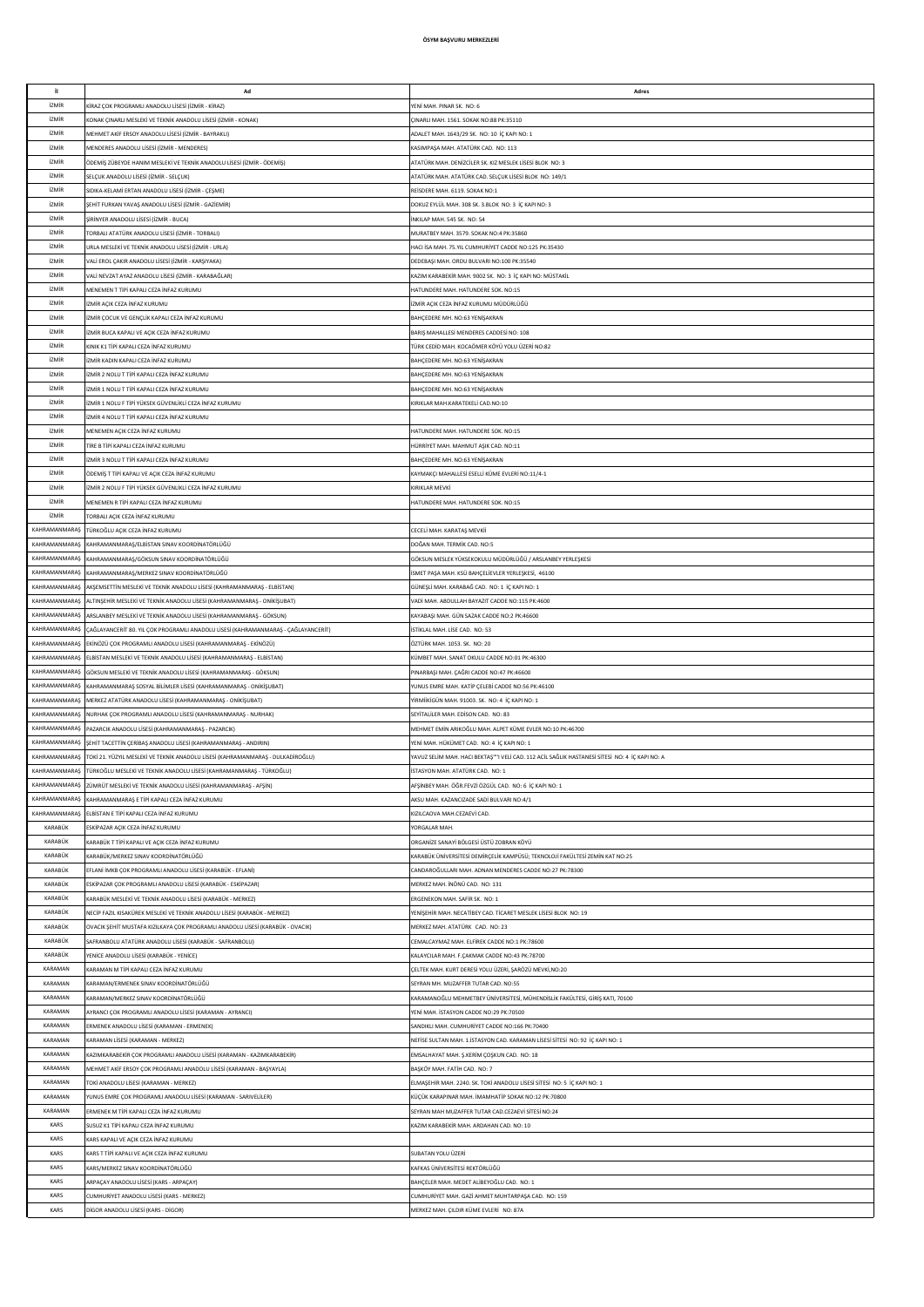| j)                       | Ad                                                                                                           | Adres                                                                                                               |
|--------------------------|--------------------------------------------------------------------------------------------------------------|---------------------------------------------------------------------------------------------------------------------|
| KARS                     | MKB AKYAKA ANADOLU LİSESİ (KARS - AKYAKA)                                                                    | TOPKAYA MAH, YILDIZ SK. NO: 1                                                                                       |
| KARS                     | (AĞIZMAN ARAS ANADOLU LİSESİ (KARS - KAĞIZMAN)                                                               | SAHİNDERE MAH. MİLLİ EGEMENLİK CAD. NO: 62                                                                          |
| KARS                     | SELİM ŞEHİT TEĞMEN GÖKHAN YAŞARTÜRK ÇOK PROGRAMLI ANADOLU LİSESİ (KARS - SELİM)                              | CARSI MAH. HAI İT PASA CAD. NO: 36                                                                                  |
| KARS                     |                                                                                                              | KAZIM KARABEKİR MAH, KAZIM KARABEKİR CAD, NO: 8                                                                     |
|                          | SUSUZ ÇOK PROGRAMLI ANADOLU LİSESİ (KARS - SUSUZ)                                                            |                                                                                                                     |
| KARS                     | ŞEHİT BİNBAŞI BEDİR KARABIYIK ANADOLU LİSESİ (KARS - SARIKAMIŞ)                                              | İNÖNÜ MAH. OSMAN PAŞA CAD. NO: 60                                                                                   |
| KARS                     | SELİM K1 TİPİ KAPALI CEZA İNFAZ KURUMU                                                                       | ÇARŞI MH. KARS CADDESİ TEPECİK SOK. NO.2                                                                            |
| KASTAMONU                | INEBOLU M TİPİ KAPALI CEZA İNFAZ KURUMU                                                                      | ÇAVUŞOĞLU SOK.NO:50 YENİMAHALLE                                                                                     |
| KASTAMONU                | KASTAMONU/MERKEZ SINAV KOORDİNATÖRLÜĞÜ                                                                       | KASTAMONU ÜNİVERSİTESİ KUZEYKENT KAMPÜSÜ TURİZM FAKÜLTESİ KASTAMONU                                                 |
| KASTAMONU                | AĞLI KAZIM ERDEM ÇOK PROGRAMLI ANADOLU LİSESİ (KASTAMONU - AĞLI)                                             | MERKEZ MAH. KAYMAKAM MEHMET YAPICI CADDE NO:18 PK:37920                                                             |
| KASTAMONU                |                                                                                                              | YENİ MAH, ADİL ACAR CADDE NO:8 PK:37800                                                                             |
|                          | ARAÇ ÇOK PROGRAMLI ANADOLU LİSESİ (KASTAMONU - ARAÇ)                                                         |                                                                                                                     |
| KASTAMONU                | ATABİNEN MESLEKİ VE TEKNİK ANADOLU LİSESİ (KASTAMONU - TOSYA)                                                | CUMHURİYET MAH. ATATÜRK CAD. NO: 5                                                                                  |
| KASTAMONU                | AZDAVAY ÇOK PROGRAMLI ANADOLU LİSESİ (KASTAMONU - AZDAVAY)                                                   | MERKEZ MAH. HİLMİ GÖKCEN CAD. NO: 11 İÇ KAPI NO: 2                                                                  |
| KASTAMONU                | BOZKURT ÇOK PROGRAMLI ANADOLU LİSESİ (KASTAMONU - BOZKURT)                                                   | MERKEZ MAH. TİRYAKİOĞLU SOKAK NO:11 PK:37680                                                                        |
| KASTAMONU                | CÍDE ÇOK PROGRAMLI ANADOLU LÍSESÍ (KASTAMONU - CÍDE)                                                         | KASABA MAH, ATATÜRK CADDE NO:113 PK:37600                                                                           |
| KASTAMONU                | ÇATALZEYTİN ŞEHİT ENGİN AÇIKGÖZ ÇOK PROGRAMLI ANADOLU LİSESİ (KASTAMONU - ÇATALZEYTİN)                       | MERKEZ MAH, YENİ SANAYİ SİTESİ CAD, LİSE SİTESİ NO: 22 İC KAPI NO: 1                                                |
| KASTAMONU                | DADAY ANADOLU İMAM HATİP LİSESİ (KASTAMONU - DADAY)                                                          | MERKEZ MAH. CUMHURİYET CAD. NO: 35                                                                                  |
| KASTAMONU                |                                                                                                              |                                                                                                                     |
|                          | DEVREKANİ ANADOLU İMAM HATİP LİSESİ (KASTAMONU - DEVREKANİ)                                                  | KURTŞEYH MAH. ŞHT.TEĞMEN CEMAL TEPELİ CAD. NO: 5 İÇ KAPI NO: 1                                                      |
| KASTAMONU                | DOĞANYURT ÇOK PROGRAMLI ANADOLU LİSESİ (KASTAMONU - DOĞANYURT)                                               | MERKEZ MAH. MEHMET KILIÇ CAD. NO: 40                                                                                |
| KASTAMONU                | HANÖNÜ ÇOK PROGRAMLI ANADOLU LİSESİ (KASTAMONU - HANÖNÜ)                                                     | HANÖNÜ MAH. PAZARYERİ SOKAK NO:2 PK:37420                                                                           |
| KASTAMONU                | HSANGAZİ ÇOK PROGRAMLI ANADOLU LİSESİ (KASTAMONU - İHSANGAZİ)                                                | YENİ MAH. ŞEHİT ORHAN KARAÇAM CAD. NO: 3                                                                            |
| KASTAMONU                | NEBOLU ANADOLU LİSESİ (KASTAMONU - İNEBOLU)                                                                  | AŞAĞIHATİPBAĞI MAH. ALTIKULAÇ CAD. İNEBOLU ANADOLU LİSESİ SİTESİ OKUL BLOK NO: 33A                                  |
| KASTAMONU                | NÖNÜ ANADOLU LİSESİ (KASTAMONU - ABANA)                                                                      | MERKEZ MAH. KAZIM YAZKAN CADDE NO:2 PK:37970                                                                        |
| KASTAMONU                | ASTAMONU MESLEKİ VE TEKNİK ANADOLU LİSESİ (KASTAMONU - MERKEZ)                                               |                                                                                                                     |
|                          |                                                                                                              | SARAÇLAR MAH. HASTANE SK. SANAT OKULU SİTESİ NO: 2A                                                                 |
| KASTAMONU                | (ÜRE ÇOK PROGRAMLI ANADOLU LİSESİ (KASTAMONU - KÜRE)                                                         | MÜDERİS MAH. BÜYÜKBAHÇE SK. NO: 28 İÇ KAPI NO: 202                                                                  |
| KASTAMONU                | MUSTAFA SITKI ERKEK MESLEKÎ VE TEKNÎK ANADOLU LÎSESÎ (KASTAMONU - TAŞKÖPRÜ)                                  | HARMANCIK MAH. MUSTAFA SITKI ERKEK CAD. NO: 37                                                                      |
| KASTAMONU                | SEYDİLER COK PROGRAMLI ANADOLU LİSESİ (KASTAMONU - SEYDİLER)                                                 | MERKEZ MAH. ŞEHİT ŞERİFE BACI CAD. NO: 55 İÇ KAPI NO: A                                                             |
| KASTAMONU                | ŞEHİT AYHAN SÜTÇÜ ÇOK PROGRAMLI ANADOLU LİSESİ (KASTAMONU - PINARBAŞI)                                       | ATATÜRK MAH, ATATÜRK CADDE NO:25 PK:37770                                                                           |
| KASTAMONU                | ŞENPAZAR ÇOK PROGRAMLI ANADOLU LİSESİ (KASTAMONU - ŞENPAZAR)                                                 | MERKEZ MAH, VATAN CADDE NO:55 PK:37650                                                                              |
| KASTAMONU                | TOSYA A2 TİPİ KAPALI CEZA İNFAZ KURUMU                                                                       | CUMHURİYET MH. ATATÜRK CD. NO:12                                                                                    |
| KASTAMONU                | KASTAMONU E TIPI KAPALI VE ACIK CEZA İNFAZ KURUMU                                                            | CANDAROĞULLARI MH. MİRALAY HALİT BEY CAD Ş.ZEKİ BAYRAK SOK.NO:51/1                                                  |
| KASTAMONU                |                                                                                                              |                                                                                                                     |
|                          | DADAY K1 TİPİ KAPALI CEZA İNFAZ KURUMU                                                                       | MERKEZ MAH. CUMHURİYET CAD. NO: 85                                                                                  |
| KAYSERİ                  | FELAHİYE K1 TİPİ KAPALI CEZA İNFAZ KURUMU                                                                    | YENİMAHALLE ÇERKEZBEY CD.N:42                                                                                       |
| KAYSERİ                  | KAYSERİ KAPALI CEZA İNFAZ KURUMU                                                                             | GÜLTEPE MH. YAPISANAT 3 SOK. NO:9                                                                                   |
| KAYSERİ                  | SARIZ K1 TİPİ KAPALI CEZA İNFAZ KURUMU                                                                       | YENİ MAH YAYLACI YOLU NO:1                                                                                          |
| KAYSERİ                  | (AYSERİ 2. NOLU T TİPİ KAPALI CEZA İNFAZ KURUMU                                                              | ÇARDAK KAYA SIRTI CAMİ KEBİR MAHALLESİ KÜME EVLERİ KAYSERİ 2.NOLU T TİPİ KAPALI CEZA İNFAZ KURUMU MÜDÜRLÜĞÜ         |
| KAYSERİ                  | KAYSERİ AÇIK CEZA İNFAZ KURUMU                                                                               | CAMİİ KEBİR MAH.ÇARDAKKAYA SIRTI KÜMEEVLER NO:1                                                                     |
| KAYSERİ                  | KAYSERİ/DEVELİ SINAV KOORDİNATÖRLÜĞÜ                                                                         | BAHÇELİ EVLER MAH. ÇEVRE YOLU ÜZERİ SEYRANİ ZİRAAT FAKÜLTESİ SEYRANİ KAMPÜSÜ                                        |
| KAYSERİ                  | KAYSERİ/MERKEZ SINAV KOORDİNATÖRLÜĞÜ                                                                         | ERCÍYES ÜNİVERSİTESİ KAMPÜSÜ İLAHİYAT FAK BAHÇESİ                                                                   |
| KAYSERİ                  | AKKIŞLA ÇOK PROGRAMLI ANADOLU LİSESİ (KAYSERİ - AKKIŞLA)                                                     | YENİ MAH, HASTANE CAD, NO: 58                                                                                       |
| KAYSERİ                  | FELAHİYE MÜNÜŞ FAİK KESİCİ ÇOK PROGRAMLI ANADOLU LİSESİ (KAYSERİ - FELAHİYE)                                 | KALE MAH, İSTİKLAL CAD. NO: 11                                                                                      |
| KAYSERİ                  |                                                                                                              |                                                                                                                     |
|                          | FEVZİ ÇAKMAK ANADOLU LİSESİ (KAYSERİ - KOCASİNAN)                                                            | MİMARSİNAN MAH. TARSUS SOKAK NO:35 PK:38090                                                                         |
| KAYSERİ                  | HACILAR ALİ İHSAN KALMAZ ÇOK PROGRAMLI ANADOLU LİSESİ (KAYSERİ - HACILAR)                                    | YENİ MAH. OKUL SOKAK NO:1 PK:38210                                                                                  |
| KAYSERİ                  | NCESU MESLEKİ VE TEKNİK ANADOLU LİSESİ (KAYSERİ - İNCESU)                                                    | KARAKOYUNLU MAH. OKULÖNÜ CADDE NO:9 PK:38560                                                                        |
| KAYSERİ                  | (AYSERİ ANADOLU İMAM HATİP LİSESİ (KAYSERİ - MELİKGAZİ)                                                      | KÜÇÜK MUSTAFA MAH. OSMAN KAVUNCU BULVARI NO:41 PK:38050                                                             |
| KAYSERİ                  | (OCASİNAN MESLEKİ VE TEKNİK ANADOLU LİSESİ (KAYSERİ - KOCASİNAN)                                             | SAHABİYE MAH. İSTASYON CADDE NO:26 PK:38010                                                                         |
| KAYSERİ                  | ÖZVATAN ÇOK PROGRAMLI ANADOLU LİSESİ (KAYSERİ - ÖZVATAN)                                                     | ALPARSLAN MAH. NECİP FAZIL CAD. NO: 6-61 İÇ KAPI NO: 6/1                                                            |
| KAYSERİ                  | INARBAŞI ÇOK PROGRAMLI ANADOLU LİSESİ (KAYSERİ - PINARBAŞI)                                                  | YENİCAMİ MAH. İSMETPAŞA CAD. NO: 142                                                                                |
| KAYSERİ                  | ARIZ ÇOK PROGRAMLI ANADOLU LİSESİ (KAYSERİ - SARIZ)                                                          | BAHÇELİ MAH. CUMHURİYET CADDE NO:52 PK:38660                                                                        |
| KAYSERİ                  | SEYYİD BURHANEDDİN MESLEKİ VE TEKNİK ANADOLU LİSESİ (KAYSERİ - MELİKGAZİ)                                    | SELİMİYE MAH. 3013. SOKAK NO:5 PK:38070                                                                             |
| KAYSERİ                  | SEHİT HACIBEY KAYA ANADOLU LİSESİ (KAYSERİ - SARIOĞLAN)                                                      | GÜZELYAZI MAH. HÜRRİYET CADDE NO:8 PK:38820                                                                         |
| KAYSERİ                  | SEHİT PİYADE TEĞMEN BEKİR ÖZTÜRK COK PROGRAMLI ANADOLU LİSESİ (KAYSERİ - BÜNYAN)                             | SÜMER MAH, OKUL SK. NO: 7                                                                                           |
|                          |                                                                                                              |                                                                                                                     |
| KAYSERİ                  | TOMARZA COK PROGRAMLI ANADOLU LİSESİ (KAYSERİ - TOMARZA)                                                     | YENİ MAH, SANAT SK. NO: 10                                                                                          |
| KAYSERİ                  | YAHYAGAZİ ANADOLU LİSESİ (KAYSERİ - YAHYALI)                                                                 | 100.YIL MAH, KAYSERİ CADDE NO:46 PK:38500                                                                           |
| KAYSERİ                  | YEŞİLHİSAR MESLEKİ VE TEKNİK ANADOLU LİSESİ (KAYSERİ - YEŞİLHİSAR)                                           | YAVUZ SELİM MAH. İSMET İNÖNÜ CADDE NO:96                                                                            |
| KAYSERİ                  | AHYALI K1 TİPİ KAPALI CEZA İNFAZ KURUMU                                                                      | YÜZÜNCÜ YIL MH. YÜZÜNCÜ YIL 1. CD. NO:18                                                                            |
| KAYSERİ                  | YEŞİLHİSAR K1 TİPİ KAPALI CEZA İNFAZ KURUMU                                                                  |                                                                                                                     |
| KAYSERİ                  |                                                                                                              | CUMHURİYET MH. YAMAÇ SK. NO:34                                                                                      |
|                          | SARIOĞLAN K1 TİPİ KAPALI CEZA İNFAZ KURUMU                                                                   |                                                                                                                     |
| KAYSERİ                  |                                                                                                              |                                                                                                                     |
|                          | TOMARZA K1 TİPİ KAPALI CEZA İNFAZ KURUMU                                                                     | YENİ MAHALLE GÜL SOKAK NO:60                                                                                        |
| KAYSERİ                  | Kayseri 1 Nolu T Tipi Ceza İnfaz Kurumu                                                                      | ÇARDAKKAYA SIRTI CAMİİKEBİR MAH. KÜME EVLERİ                                                                        |
| KAYSERİ                  | DEVELİ B TİPİ KAPALI CEZA İNFAZ KURUMU                                                                       | AŞIK SEYRANİ MAHALLESİ- MUAMMER KOCATÜRK CADDESİ ADLİYE ÖNÜ                                                         |
| KAYSERİ                  | PINARBAŞI(KAYSERİ) AÇIK CEZA İNFAZ KURUMU                                                                    | SOLAKLAR KÖYÜ                                                                                                       |
| KIRIKKALE                | INCESU AÇIK CEZA İNFAZ KURUMU                                                                                | KAZIM KARABEKİR M. ATLIHAN S                                                                                        |
| KIRIKKALE                | SULAKYURT KAPALI CEZA İNFAZ KURUMU                                                                           | YENİMAHALLE KORU CAD                                                                                                |
| KIRIKKALE                | KIRIKKALE F TİPİ YÜKSEK GÜVENLİKLİ CEZA İNFAZ KURUMU                                                         | <b>HACILAR KASABASI</b>                                                                                             |
| KIRIKKALE                | DELİCE KAPALI CEZA İNFAZ KURUMU                                                                              | KARABEKİR MAHALLESİ ATLIHAN SK .NO:6                                                                                |
| KIRIKKALE                | KIRIKKALE/MERKEZ SINAV KOORDİNATÖRLÜĞÜ                                                                       | KÜ İKTİSADİ VE İDARİ BİLİMLER FAKÜLTESİ ZEMİN KAT                                                                   |
| KIRIKKALE                |                                                                                                              | DOĞANAY MAH. SAĞLIK CAD. NO: 19 İÇ KAPI NO: 1                                                                       |
|                          | BAHŞILI H.HİDAYET DOĞRUER MESLEKİ VE TEKNİK ANADOLU LİSESİ (KIRIKKALE - BAHŞİLİ)                             |                                                                                                                     |
| KIRIKKALE                | ÇELEBİ MESLEKİ VE TEKNİK ANADOLU LİSESİ (KIRIKKALE - ÇELEBİ)                                                 | BARBAROS MAH. ATATÜRK CADDE NO:25 PK:71810                                                                          |
| KIRIKKALE                | DELİCE ÇOK PROGRAMLI ANADOLU LİSESİ (KIRIKKALE - DELİCE)                                                     | CUMHURİYET MAH. 4 SK. NO: 2                                                                                         |
| KIRIKKALE                | ARAKEÇİLİ ÇOK PROGRAMLI ANADOLU LİSESİ (KIRIKKALE - KARAKEÇİLİ)                                              | HOCA AHMET YESEVÎ MAH. MEHMET KEÇELÎ CAD. NO: 4                                                                     |
| KIRIKKALE                | KESKİN ANADOLU İMAM HATİP LİSESİ (KIRIKKALE - KESKİN)                                                        | BOZKURT MAH. CİN ALİ YOLU CAD. NO: 8                                                                                |
| KIRIKKALE                | (IRIKKALE LİSESİ (KIRIKKALE - MERKEZ)                                                                        | FABRİKALAR MAH. 6 SK. K.KALE LİSESİ SİTESİ NO: 3 İÇ KAPI NO: 1                                                      |
| KIRIKKALE                | (IRIKKALE MESLEKÎ VE TEKNÎK ANADOLU LÎSESÎ (KIRIKKALE - MERKEZ)                                              | FABRİKALAR MAH. HÜRRİYET CADDE NO:9 PK:71100                                                                        |
| KIRIKKALE                | ROF.TBP.TÜM GENERAL DERVİŞ ŞEN ÇOK PROGRAMLI ANADOLU LİSESİ (KIRIKKALE - BALIŞEYH)                           | YENİ MAH. MENEKŞE SK. NO: 18                                                                                        |
| KIRIKKALE                | SULAKYURT ÇOK PROGRAMLI ANADOLU LİSESİ (KIRIKKALE - SULAKYURT)                                               | YENİ ÖZ MAH, MUSTAFA KEMAL CAD. NO: 10 İC KAPI NO: 1                                                                |
| KIRKLARELİ               | BABAESKİ A3 TİPİ KAPALI CEZA İNFAZ KURUMU                                                                    | CUMHURİYET MAHALLESİ FATİH CADDESİ NO: 130                                                                          |
| KIRKLARELİ               | KIRKLARELİ/LÜLEBURGAZ SINAV KOORDİNATÖRLÜĞÜ                                                                  | LÜLEBURGAZ MESLEK YÜKSEKOKULU -İSTİKLAL MAH. İSTANBUL ASFALTI YOLU ÜZERİ KÜME EVLERİ NO:3 KEPİRTEPE MEVKİİ 39750,   |
|                          |                                                                                                              |                                                                                                                     |
| KIRKLARELİ<br>KIRKLARELİ | KIRKLARELİ/MERKEZ SINAV KOORDİNATÖRLÜĞÜ<br>BABAESKİ MESLEKİ VE TEKNİK ANADOLU LİSESİ (KIRKLARELİ - BABAESKİ) | KIRKLARELİ ÜNİVERSİTESİ REKTÖRLÜĞÜ KÜLTÜR MERKEZİ B.BLOK<br>DİNDOĞRU MAH. BÜYÜK ELÇİ RAHMİ APAK SOKAK NO:2 PK:39200 |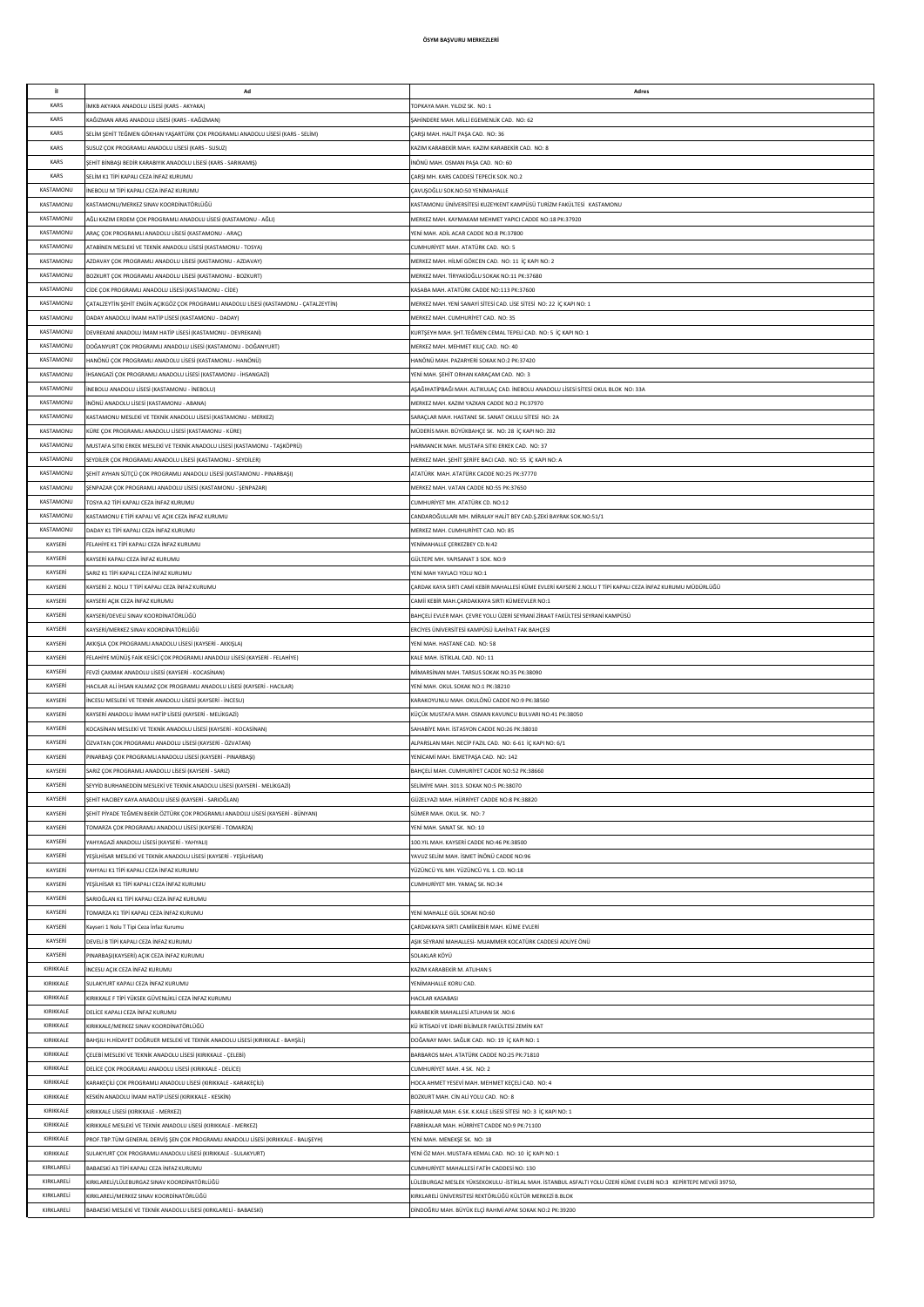| it.                      | Ad                                                                                                                          | Adres                                                                                                                                                            |
|--------------------------|-----------------------------------------------------------------------------------------------------------------------------|------------------------------------------------------------------------------------------------------------------------------------------------------------------|
| KIRKLARELİ               | ÇOK PROGRAMLI ANADOLU LİSESİ (KIRKLARELİ - PEHLİVANKÖY)                                                                     | KAZIMDİRİK MAH. SAĞLIK SK. NO: 2                                                                                                                                 |
| KIRKLARELİ               | DEMİRKÖY ÇOK PROGRAMLI ANADOLU LİSESİ (KIRKLARELİ - DEMİRKÖY)                                                               | HAMDIBEY MAH. MUHARREM GÜLNAR CAD. NO: 53                                                                                                                        |
| KIRKLARELİ               | KIRKLARELİ ATATÜRK ANADOLU LİSESİ (KIRKLARELİ - MERKEZ)                                                                     | DEMİRTAŞ MAH. FUAT UMAY CADDE NO:23 PK:39100                                                                                                                     |
| KIRKLARELİ               | LÜLEBURGAZ ANADOLU LİSESİ (KIRKLARELİ - LÜLEBURGAZ)<br>ÜLEBURGAZ LİSESİ (KIRKLARELİ - LÜLEBURGAZ)                           | GENÇLİK MAH. RÜŞTÜ AKIN CAD. NO: 2 İÇ KAPI NO: 0                                                                                                                 |
| KIRKLARELİ<br>KIRKLARELİ | PINARHÍSAR ANADOLU LÍSESÍ (KIRKLARELÍ - PINARHÍSAR)                                                                         | İNÖNÜ MAH. İSTASYON CAD. NO: 31 İC KAPI NO: /1<br>BEYLİK MAH. SALİH BİLİNMEZ CADDE NO:201 PK:39300                                                               |
| KIRKLARELİ               | VİZE MESLEKİ VE TEKNİK ANADOLU LİSESİ (KIRKLARELİ - VİZE)                                                                   | DEVLET MAH. HOCA AHMET YESEVİ CADDE NO:25 PK:39400                                                                                                               |
| KIRKLARELİ               | PINARHÍSAR KAPALI CEZA ÍNFAZ KURUMU                                                                                         | BEYLİK MAH, VİZE CAD, NO:223/1                                                                                                                                   |
| KIRKLARELİ               | LÜLEBURGAZ A3 TİPİ KAPALI CEZA İNFAZ KURUMU                                                                                 | DERE MAH. HASTANE YOLU KÜME EVLERİ NO: 2                                                                                                                         |
| KIRKLARELİ               | VİZE KAPALI CEZA İNFAZ KURUMU                                                                                               | GAZİ MH. DEVELİ YOLU NO:28                                                                                                                                       |
| KIRKLARELİ               | KIRKLARELİ AÇIK CEZA İNFAZ KURUMU                                                                                           | MENEKŞEDERE MEVKİİ KAVAKLI BELDESİ                                                                                                                               |
| KIRKLARELİ               | KIRKLARELİ E TİPİ KAPALI CEZA İNFAZ KURUMU                                                                                  | BADEMLİK MAHALLESİ RODOPLU CADDESİ NO:52                                                                                                                         |
| KIRŞEHİR<br>KIRŞEHİR     | KIRŞEHİR E TİPİ KAPALI CEZA İNFAZ KURUMU<br>KIRŞEHİR/MERKEZ SINAV KOORDİNATÖRLÜĞÜ                                           | BAĞBAŞI MAH.<br>AHİ EVRAN ÜNİVERSİTESİ BAĞBAŞI YERLEŞKESİ                                                                                                        |
| KIRŞEHİR                 | AKÇAKENT ÇOK PROGRAMLI ANADOLU LİSESİ (KIRŞEHİR - AKÇAKENT)                                                                 | SEHRİCEDİD MAH. ATATÜRK CAD. NO: 21 İÇ KAPI NO: 1                                                                                                                |
| KIRŞEHİR                 | AKPINAR ÇOK PROGRAMLI ANADOLU LİSESİ (KIRŞEHİR - AKPINAR)                                                                   | YENİDOĞAN MAH. HASTANE CAD. NO: 11A İÇ KAPI NO: A                                                                                                                |
| KIRŞEHİR                 | BOZTEPE ÇOK PROGRAMLI ANADOLU LİSESİ (KIRŞEHİR - BOZTEPE)                                                                   | YENİ MAH, MALYA CAD, NO: 51                                                                                                                                      |
| KIRŞEHİR                 | ÇİÇEKDAĞI ANADOLU LİSESİ (KIRŞEHİR - ÇİÇEKDAĞI)                                                                             | YENİSEHİR MAH, ALİ GALİP GENCOĞLU SK. NO: 3                                                                                                                      |
| KIRŞEHİR                 | KAMAN ŞEHİT GÖKHAN YILDIRIM ANADOLU LİSESİ (KIRŞEHİR - KAMAN)                                                               | CUMA MAH. TURGUT ASLAN CAD. NO: 49 IC KAPI NO: 1                                                                                                                 |
| KIRŞEHİR                 | KIRŞEHİR MESLEKİ VE TEKNİK ANADOLU LİSESİ (KIRŞEHİR - MERKEZ)                                                               | YENICE MAH. TERME CADDE NO:41 PK:40100                                                                                                                           |
| KIRSEHİR                 | MUCUR ANADOLU İMAM HATİP LİSESİ (KIRŞEHİR - MUCUR)                                                                          | HAMÍDÍYE MAH. KANTARLAR CADDE NO:0 PK:40500                                                                                                                      |
| KIRŞEHİR<br>KİLİS        | KIRŞEHİR AÇIK CEZA İNFAZ KURUMU<br>KİLİS L TİPİ KAPALI CEZA İNFAZ KURUMU                                                    | ÇUKUROBA KÖYÜ MEVKİ CEZAEVİ SOK. NO 1                                                                                                                            |
| KİLİS                    | KİLİS/MERKEZ SINAV KOORDİNATÖRLÜĞÜ                                                                                          | MEHMET SANLI MAHALLESİ DOĞAN GÜREŞ PAŞA BULVARI NO:134                                                                                                           |
| KİLİS                    | EKREM ÇETİN KIZ ANADOLU İMAM HATİP LİSESİ (KİLİS - MERKEZ)                                                                  | EKREM ÇETİN MAH. DOĞAN GÜREŞ PAŞA BUL. EKREM ÇETİN KIZ İMAM HATİP LİSESİ BLOK NO: 53                                                                             |
| KİLİS                    | ELBEYLİ İMKB ÇOK PROGRAMLI ANADOLU LİSESİ (KİLİS - ELBEYLİ)                                                                 | İNÖNÜ MAH. DENİZ SK. NO: 5 İÇ KAPI NO: 1                                                                                                                         |
| KİLİS                    | MUSABEYLİ ÇOK PROGRAMLI ANADOLU LİSESİ (KİLİS - MUSABEYLİ)                                                                  | CUMHURİYET MAH. SEKİZ EVLER CAD. CPL BLOK NO: 16A İÇ KAPI NO: A                                                                                                  |
| KİLİS                    | NEDİM ÖKMEN ANADOLU LİSESİ (KİLİS - MERKEZ)                                                                                 | NEDİM ÖKMEN MAH. ALİ METİN DİRİM TEKİN CADDE NO:37 PK:79000                                                                                                      |
| KİLİS                    | POLATELİ ÇOK PROGRAMLI ANADOLU LİSESİ (KİLİS - POLATELİ)                                                                    | ATATÜRK MAH, İSMET PASA CAD, CELİK BLOK, NO: 24 İC KAPLNO: 1                                                                                                     |
| KİLİS<br>KOCAELİ         | KİLİS AÇIK CEZA İNFAZ KURUMU MÜDÜRLÜĞÜ<br>KOCAELİ KADIN AÇIK CEZA İNFAZ KURUMU                                              | KİLİS AÇIK CEZA İNFAZ KURUMU MÜDÜRLÜĞÜ<br>KANDIRA YOLU 20, KM CAL MEVKİİ                                                                                         |
| KOCAELİ                  | KOCAELİ AÇIK CEZA İNFAZ KURUMU                                                                                              | KANDIRA YOLU 20.KM CAL MEVKİİ                                                                                                                                    |
| KOCAELİ                  | KARAMÜRSEL K2 TİPİ KAPALI CEZA İNFAZ KURUMU                                                                                 | KARAMÜRSEL K2 TİPİ KAPALI CEZA İNFAZ KURUMU 4 TEMMUZ MAH.109 SOK. 100/1                                                                                          |
| KOCAELİ                  | KOCAELİ 2 NOLU T TİPİ KAPALI CEZA İNFAZ KURUMU                                                                              | KANDIRA YOLU 20.KM CAL MEVKİİ                                                                                                                                    |
| KOCAELİ                  | KOCAELİ 2 NOLU F TİPİ YÜKSEK GÜVENLİKLİ CEZA İNFAZ KURUMU                                                                   | KANDIRA YOLU ÜZERİ ÇAL MEVKİİ                                                                                                                                    |
| KOCAELİ                  | KOCAELİ/GEBZE SINAV KOORDİNATÖRLÜĞÜ                                                                                         | OSMANYILMAZ MAH. 608/1 SOK. NO:19                                                                                                                                |
| KOCAELİ                  | KOCAELİ/GÖLCÜK SINAV KOORDİNATÖRLÜĞÜ                                                                                        | GÖLCÜK MYO YUNUSEMRE MAH.17 AĞUSTOS BULVARI NO.53                                                                                                                |
| KOCAELİ<br>KOCAELİ       | KOCAELİ/İZMİT SINAV KOORDİNATÖRLÜĞÜ<br>KOCAELİ/KARAMÜRSEL SINAV KOORDİNATÖRLÜĞÜ                                             | KOCAELİ ÜNİVERSİTESİ, ANITPARK YERLEŞKESİ, ANITPARK YANI 41300,<br>KOCAELİ ÜNİVERSİTESİ DENİZCİLİK FAKÜLTESİ                                                     |
| KOCAELİ                  | KOCAELİ/KÖRFEZ SINAV KOORDİNATÖRLÜĞÜ                                                                                        | ÖMER İSMET UZUNYOL MESLEK YÜKSEKOKULU MARŞHALL KAMPÜSÜ HEREKE                                                                                                    |
| KOCAELİ                  | BAHÇECİK MESLEKİ VE TEKNİK ANADOLU LİSESİ (KOCAELİ - BAŞİSKELE)                                                             | SEYMEN MAH, DİRİKAN CAD, NO: 5                                                                                                                                   |
| KOCAELİ                  | CAYIROVA GÜZELTEPE FEVZİ ÇAKMAK ANADOLU LİSESİ (KOCAELİ - ÇAYIROVA)                                                         | ÖZGÜRLÜK MAH. 210/1. SK. GÜZELTEPE F.ÇAKMAK LİSESİ SİTESİ NO: 1                                                                                                  |
| KOCAELİ                  | ÇOLAKOĞLU MESLEKİ VE TEKNİK ANADOLU LİSESİ (KOCAELİ - GEBZE)                                                                | HACIHALİL MAH, ATATÜRK CADDE NO:39 PK:41400                                                                                                                      |
| KOCAELİ                  | DARICA GÖKŞEN MUSTAFA YÜCEL ANADOLU LİSESİ (KOCAELİ - DARICA)                                                               | BAĞLARBASI MAH, ÖZBAY SOKAK NO:21 PK:41700                                                                                                                       |
| KOCAEL                   | DERÍNCE ANADOLU LÍSESÍ (KOCAELÍ - DERÍNCE)                                                                                  | SIRRIPAŞA MAH. DENİZCİLER CAD. NO: 182 İÇ KAPI NO: 1                                                                                                             |
| KOCAEL<br>KOCAEL         | DİLOVASI MESLEKİ VE TEKNİK ANADOLLI I İSESİ (KOCAFLİ - DİLOVASI)                                                            | MİMAR SİNAN MAH, MEHMET AKİF ERSOY CADDE NO:24 PK:41455                                                                                                          |
| KOCAEL                   | FATİH SULTAN MEHMET ANADOLU LİSESİ (KOCAELİ - GEBZE)<br>FEVZİYE TEZCAN MESLEKİ VE TEKNİK ANADOLU LİSESİ (KOCAELİ - KARTEPE) | OSMAN YILMAZ MAH. 611/2. SK. NO: 4<br>ATAŞEHİR MAH. TEZCAN SK. NO: 8                                                                                             |
| KOCAELİ                  | GAZİ ANADOLU LİSESİ (KOCAELİ - İZMİT)                                                                                       | ÖMERAĞA MAH. ALEMDAR CAD. NO: 57                                                                                                                                 |
| KOCAELİ                  | GÖLCÜK MESLEKİ VE TEKNİK ANADOLU LİSESİ (KOCAELİ - GÖLCÜK)                                                                  | KAVAKLI MAH. ADNAN MENDERES BUL. NO: 53                                                                                                                          |
| KOCAELİ                  | İZMİT MESLEKİ VE TEKNİK ANADOLU LİSESİ (KOCAELİ - İZMİT)                                                                    | CEDİT MAH. ATATÜRK BULVARI NO:1 PK:41300                                                                                                                         |
| KOCAELİ                  | KANDIRA ANADOLU LİSESİ (KOCAELİ - KANDIRA)                                                                                  | AKDURAK MAH. CUMHURİYET CADDE NO:11 PK:41600                                                                                                                     |
| KOCAELİ                  | MUSTAFA KEMAL MESLEKİ VE TEKNİK ANADOLU LİSESİ (KOCAELİ - KÖRFEZ)                                                           | YENİYALI MAH, OKUL SOKAK NO:52 PK:41780                                                                                                                          |
| KOCAELİ<br>KOCAELİ       | PİRELLİ ANADOLU LİSESİ (KOCAELİ - KARTEPE)<br>KOCAELİ 1 NOLU F TİPİ YÜKSEK GÜVENLİKLİ CEZA İNFAZ KURUMU                     | KÖSEKÖY MAH. TERZİ GÖLÜ CAD. NO: 4<br>KANDIRA YOLU 20.KM CAL MEVKİİ                                                                                              |
| KOCAELİ                  | GEBZE KADIN KAPALI CEZA İNFAZ KURUMU                                                                                        | ARAPÇEŞME MAH. ŞEHİT OKTAY KAYA CADDESİ NO.1                                                                                                                     |
| KOCAELİ                  | KOCAELİ 1 NOLU T TİPİ KAPALI CEZA İNFAZ KURUMU                                                                              | KANDIRA YOLU ÜZERİ ÇAL MEVKİİ                                                                                                                                    |
| KONYA                    | KONYA E TİPİ KAPALI CEZA İNFAZ KURUMU                                                                                       | AKABE MAH ALAADDİN KAP CAD. N141/1                                                                                                                               |
| KONYA                    | KONYA AÇIK CEZA İNFAZ KURUMU                                                                                                | KUZGUN KAVAK MAH. SULTAN VELED CAD NO:44                                                                                                                         |
| KONYA                    | AKŞEHİR T TİPİ KAPALI VE AÇIK CEZA İNFAZ KURUMU                                                                             | KOZAĞAÇ MAH.TOPLU KONUTLAR NO:25                                                                                                                                 |
| KONYA                    | ILGIN A3 TİPİ KAPALI CEZA İNFAZ KURUMU                                                                                      | 42600 ILGIN/AKŞEHİR                                                                                                                                              |
| KONYA<br>KONYA           | KONYA/AKŞEHİR SINAV KOORDİNATÖRLÜĞÜ                                                                                         | SELÇUK ÜNİVERSİTESİ AKŞEHİR İKTİSADİ VE İDARİ BİLİMLER FAKÜLTESİ                                                                                                 |
| KONYA                    | KONYA/BEYŞEHİR SINAV KOORDİNATÖRLÜĞÜ<br>KONYA/EREĞLİ SINAV KOORDİNATÖRLÜĞÜ                                                  | S.Ü. BEYŞEHİR A.A. İŞLETME FAKÜLTESİ BEYŞEHİR ALİ AKKANAT KAMPÜSÜ BADEMLİ MAH. BADEMLİ CADDESİ NO:99/C<br>NECMETTİN ERBAKAN ÜNİVERSİTESİ EREĞLİ EĞİTİM FAKÜLTESİ |
| KONYA                    | KONYA/MERKEZ SINAV KOORDİNATÖRLÜĞÜ                                                                                          | KARACİĞAN MAH. ANKARA CAD. NO 74/1 (NEÜ DİŞ HEKİMLİĞİ FAKÜLTESİ)                                                                                                 |
| KONYA                    | KONYA/SEYDİŞEHİR SINAV KOORDİNATÖRLÜĞÜ                                                                                      | NECMETTIN ERBAKAN ÜNIVERSITESI SEYDIŞEHIR AHMET CENGİZ MÜHENDISLİK FAKÜLTESI ANABAĞLAR MAHALLESI HOCA MEMİŞ EFENDI CADDESI NO:15                                 |
| KONYA                    | AHIRLI ATATÜRK ANADOLU LİSESİ (KONYA - AHIRLI)                                                                              | MERKEZ MAH, DEMIRCILER CAD, NO: 18                                                                                                                               |
| KONYA                    | AKÖREN ALİ AŞIK ÇOK PROGRAMLI ANADOLU LİSESİ (KONYA - AKÖREN)                                                               | YENİ MAH. 27600. SOKAK NO:3                                                                                                                                      |
| KONYA                    | AKŞEHİR ŞEHİT ÖZDEN ÇINAR MESLEKİ VE TEKNİK ANADOLU LİSESİ (KONYA - AKŞEHİR)                                                | ALTUNKALEM MAH. DR.AZİZ PERKÜN CAD. KIZ MESLEK LİSESİ BLOK NO: 6-2                                                                                               |
| KONYA                    | ALTINEKİN ŞEHİT ADEM YILDIRIM ÇOK PROGRAMLI ANADOLU LİSESİ (KONYA - ALTINEKİN)                                              | ÖLMEZ MAH, VATAN CAD, NO: 51                                                                                                                                     |
| KONYA<br>KONYA           | ATA İÇİL MESLEKİ VE TEKNİK ANADOLU LİSESİ (KONYA - KADINHANI)<br>BEYŞEHİR ANADOLU LİSESİ (KONYA - BEYŞEHİR)                 | KARAKAYA MAH. 124204. SOKAK NO:18 PK:42800<br>HACIAKİF MAH. ÖZDİLEK CAD. BEYŞEHİR ANADOLU LİSESİ SİTESİ NO: 6                                                    |
| KONYA                    | BOSNA HERSEK ANADOLU İMAM HATİP LİSESİ (KONYA - SELÇUKLU)                                                                   | BOSNA HERSEK MAH. BÜYÜK HİZMET CADDE NO:32 PK:42250                                                                                                              |
| KONYA                    | BOZKIR ZENGİBAR ANADOLU LİSESİ (KONYA - BOZKIR)                                                                             | YUKARI MAH. AHMET YAŞAR CADDE NO:23 PK:42630                                                                                                                     |
| KONYA                    | CİHANBEYLİ NECİP FAZIL KISAKÜREK ANADOLU LİSESİ (KONYA - CİHANBEYLİ)                                                        | ATÇEKEN MAH. 60013. SK. NO: 2                                                                                                                                    |
| KONYA                    | ÇELTİK ÇOK PROGRAMLI ANADOLU LİSESİ (KONYA - ÇELTİK)                                                                        | SELÇUK MAH. 70220. SK. NO: 17A                                                                                                                                   |
| KONYA                    | ÇOK PROGRAMLI ANADOLU LİSESİ (KONYA - DEREBUCAK)                                                                            | MUSALLA MAH. 82263. SK SK. NO: 2                                                                                                                                 |
| KONYA                    | CUMRA CUMHURİYET ANADOLU LİSESİ (KONYA - CUMRA)                                                                             | BAKKALBAŞI MAH. KURUKAFA MEHMET EFENDİ CADDE NO:12 PK:42500                                                                                                      |
| KONYA                    | DERBENT ÇOK PROGRAMLI ANADOLU LİSESİ (KONYA - DERBENT)                                                                      | CAMİİKEBİR MAH. 81113. SK. NO: 2                                                                                                                                 |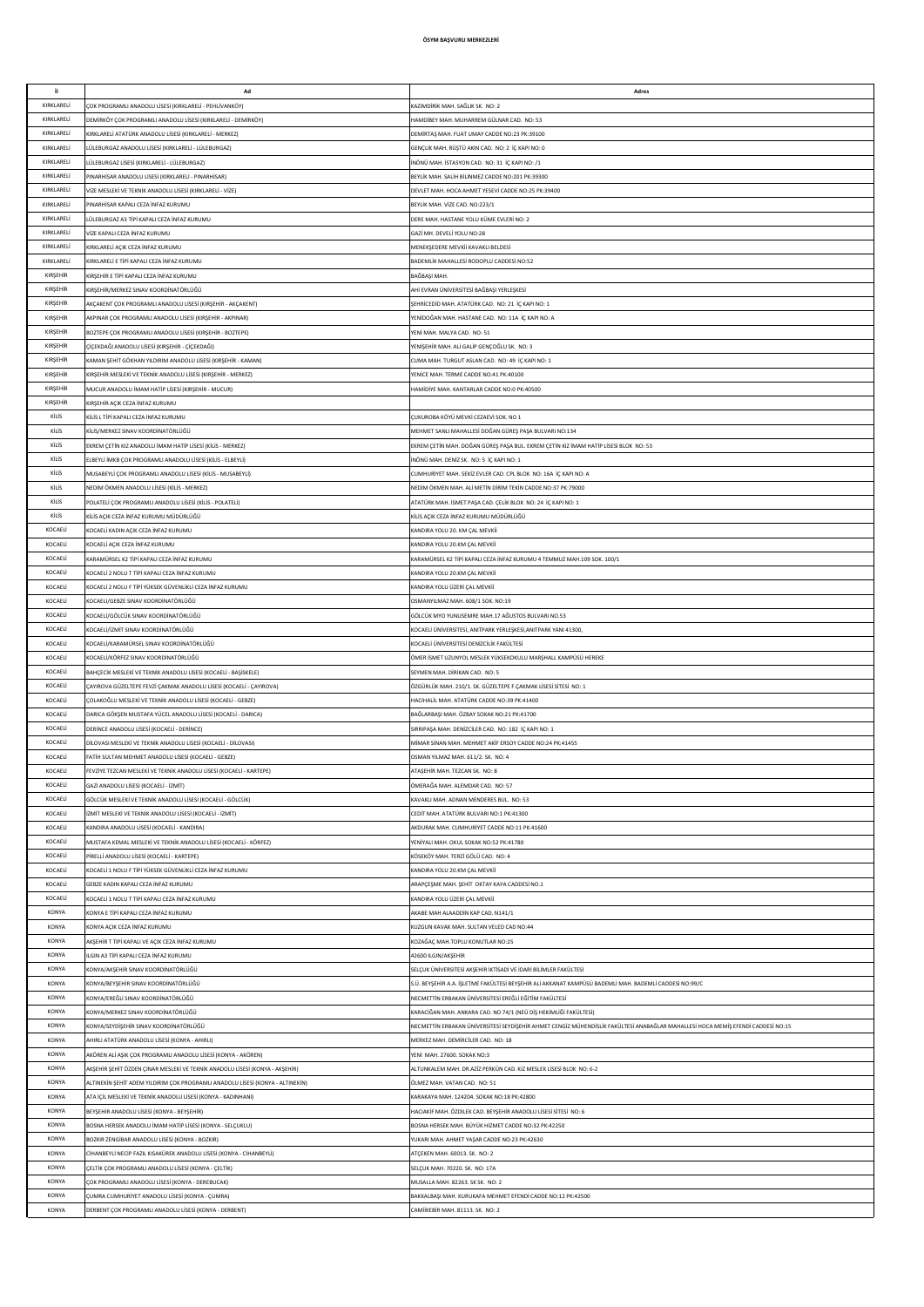| it.                | Ad                                                                                                                                      | Adres                                                                                                                |
|--------------------|-----------------------------------------------------------------------------------------------------------------------------------------|----------------------------------------------------------------------------------------------------------------------|
| KONYA              | 00 ĞANHİSAR ÇOK PROGRAMLI ANADOLU LİSESİ (KONYA - DOĞANHİSAR)                                                                           | PAZAR MAH. İHSAN ZEKİ DOYDUK CAD. NO: 57 İÇ KAPI NO: 1                                                               |
| KONYA              | SÜNEYSINIR ÇOK PROGRAMLI ANADOLU LİSESİ (KONYA - GÜNEYSINIR)                                                                            | MEVLANA MAH. 100721. SOKAK NO:8 PK:42490                                                                             |
| KONYA              | ADİM ÇOK PROGRAMLI ANADOLU LİSESİ (KONYA - HADİM)                                                                                       | FAŞPINAR MAH. 103017. SK. NO: 2                                                                                      |
| KONYA              | HALKAPINAR ARİF ARIK ÇOK PROGRAMLI ANADOLU LİSESİ (KONYA - HALKAPINAR)                                                                  | BAHÇELİEVLER MAH. BARAJ CAD. OKUL SİTESİ NO: 28                                                                      |
| KONYA              | IÜYÜK ÇOK PROGRAMLI ANADOLU LİSESİ (KONYA - HÜYÜK)                                                                                      | BAHCELİ EVLER MAH, FATİH CAD, NO: 28/1                                                                               |
| KONYA              | LGIN SEHİT HÜSEYİN AKSOY ANADOLU LİSESİ (KONYA - ILGIN)                                                                                 | FATİH MAH. MUHSİN YAZICIOĞLU CAD. NO: 184                                                                            |
| <b>KONYA</b>       | (ARAPINAR MEKE ANADOLU LİSESİ (KONYA - KARAPINAR)                                                                                       | HANKAPI MAH. ZAFER CAD. NO: 1                                                                                        |
| KONYA              | (ARATAY ALI ULVI KURUCU ANADOLU İMAM HATİP LİSESİ (KONYA - KARATAY)                                                                     | AKABE MAH. TAŞKINPAŞA SOKAK NO:16/1                                                                                  |
| KONYA              | (ONYA LİSESİ(ANADOLU) (KONYA - MERAM)                                                                                                   | ABDÜLAZİZ MAH. ATATÜRK CADDE NO:16 PK:42040                                                                          |
| <b>KONYA</b>       | KULU DÜDEN ANADOLU LİSESİ (KONYA - KULU)                                                                                                | YENİ MAH. EGİTİM SK. NO: 2                                                                                           |
| <b>KONYA</b>       | ARAYÖNÜ NECİP FAZIL KISAKÜREK MESLEKİ VE TEKNİK ANADOLU LİSESİ (KONYA - SARAYÖNÜ)                                                       | BATI İSTASYON MAH. TAHİR ÇELİK CADDE NO:99 PK:42430                                                                  |
| <b>KONYA</b>       | SELÇUKLU MESLEKİ VE TEKNİK ANADOLU LİSESİ (KONYA - SELÇUKLU)                                                                            | DUMLUPINAR MAH. YENİ İSTANBUL CADDE NO:73 PK:42070                                                                   |
| KONYA              | SEYDİŞEHİR SALİHA-MEHMET ULAŞAN MESLEKİ VE TEKNİK ANADOLU LİSESİ (KONYA - SEYDİŞEHİR)                                                   | KIZILCALAR MAH. MEVLANA CADDE NO:20 PK:42360                                                                         |
| KONYA              | ŞEHİT ÖĞRETMEN ABDURRAHMAN NAFİZ ÖZBAĞRIAÇIK ÇOK PROGRAMLI ANADOLU LİSESİ (KONYA - TAŞKENT)                                             | SIHLAR MAH. 162307. SK. NO: 8A                                                                                       |
| KONYA              | ŞEHİT SERKAN ÇÖLKESEN ÇOK PROGRAMLI ANADOLU LİSESİ (KONYA - EMİRGAZİ)                                                                   | FATİH MAH. 87274. SOKAK NO:01 PK:42910                                                                               |
| KONYA              | UZLUKÇU ŞEHİT BİROL DAĞLI ÇOK PROGRAMLI ANADOLU LİSESİ (KONYA - TUZLUKÇU)                                                               | ORTA MAH, ATATÜRK CADDE NO:39 PK:42290                                                                               |
| KONYA              | ALIHÜYÜK ANADOLU LİSESİ (KONYA - YALIHÜYÜK)                                                                                             | YUKARI MAH, DÜVENCİ CAD, NO: 53 İC KAPI NO: 1                                                                        |
| KONYA              | UNAK COK PROGRAMLI ANADOLU LİSESİ (KONYA - YUNAK)                                                                                       | SELÇUK MAH. AKŞEHİR CADDE NO:1 PK:42530                                                                              |
| KONYA              | ZEKİ ÖZDEMİR ANADOLU LİSESİ (KONYA - MERAM)                                                                                             | GAZANFER MAH. EMİRGAZİ SK. NO: 15 İÇ KAPI NO: 1                                                                      |
| KONYA              | BEYŞEHİR A3 TİPİ KAPALI CEZA İNFAZ KURUMU                                                                                               | DALYAN MAHALLESİ ŞEHİT İBRAHİMBEY CADDESİ NO:103                                                                     |
| KONYA              | SEYDİŞEHİR T TİPİ KAPALI VE AÇIK CEZA İNFAZ KURUMU                                                                                      | ORD. PROF. DR. SADİ IRMAK CADDESİ NO: 44                                                                             |
| KONYA              | REĞLİ(KONYA) T TİPİ KAPALI VE AÇIK CEZA İNFAZ KURUMU                                                                                    | EREĞLİ (KONYA) T TİPİ KAPALI VE AÇIK CEZA İNFAZ KURUMU                                                               |
| KÜTAHYA            | (ÜTAHYA E TİPİ KAPALI VE AÇIK CEZA İNFAZ KURUMU                                                                                         |                                                                                                                      |
| KÜTAHYA            | iMAV A3 TİPİ KAPALI CEZA İNFAZ KURUMU                                                                                                   | YÜKSEK MAH. İLÇE JANDARMA YANI NO: 10 SİLVAN                                                                         |
| KÜTAHYA            | (ÜTAHYA/MERKEZ SINAV KOORDİNATÖRLÜĞÜ                                                                                                    | DUMLUPINAR ÜNİVERSİTESİ EVLİYA ÇELEBİ YERLEŞKESİ İİBF MALİYE BİNASI ZEMİN KAT                                        |
| KÜTAHYA            | (ÜTAHYA/SİMAV SINAV KOORDİNATÖRLÜĞÜ                                                                                                     | DUMLUPINAR ÜNİVERSİTESİ SİMAV TEKNOLOJİ FAKÜLTESİ 43500                                                              |
| KÜTAHYA            | (ÜTAHYA/TAVŞANLI SINAV KOORDİNATÖRLÜĞÜ                                                                                                  | BALIKESİR YOLU 3.KM TAVŞANLI TURİZM İŞLETMECİLİĞİ VE OTELCİLİK YÜKSEKOKULU                                           |
| KÜTAHYA            | SLANAPA ANADOLU LİSESİ (KÜTAHYA - ASLANAPA)<br>CEVİZDERE SEHİTLERİ MESLEKİ VE TEKNİK ANADOLU LİSESİ (KÜTAHYA - EMET)                    | CUMHURİYET MAH. PINARBAŞI CAD. OKUL BİNASI SİTESİ OKUL BİNASI BLOK NO: 62-1 İÇ KAPI NO: 1                            |
| KÜTAHYA            |                                                                                                                                         | AKPINAR MAH. PİŞKİN SOKAK NO:7 PK:43700                                                                              |
| KÜTAHYA            | CUMHURİYET ÇOK PROGRAMLI ANADOLU LİSESİ (KÜTAHYA - ŞAPHANE)                                                                             | TÜREGÜN MAH. ÜÇBAŞ CAD. ÇPL.LİSE BİNASI SİTESİ NO: 5                                                                 |
| KÜTAHYA            | AVDARHÍSAR MESLEKÍ VE TEKNÍK ANADOLU LÍSESÍ (KÜTAHYA - ÇAVDARHÍSAR)                                                                     | MEYDAN MAH, SEHİT AYHAN BÜTÜNER SOKAK NO:01 PK:43710                                                                 |
| KÜTAHYA            | DOMANİÇ MESLEKİ VE TEKNİK ANADOLU LİSESİ (KÜTAHYA - DOMANİÇ)                                                                            | HASANTEPE MAH. HASTANE CADDE NO:29 PK:43850                                                                          |
| KÜTAHYA            | DUMLUPINAR ANADOLU LİSESİ (KÜTAHYA - DUMLUPINAR)                                                                                        | CAFERGAZİ MAH, KARAPINAR SOKAK NO:12 PK:43820                                                                        |
| KÜTAHYA            | SEDİZ OSMAN GAZİ ANADOLU LİSESİ (KÜTAHYA - GEDİZ)                                                                                       | ÖZYURT MAH. 176. SOKAK NO:1 PK:43600                                                                                 |
| KÜTAHYA            | IİSARCIK ANADOLU İMAM HATİP LİSESİ (KÜTAHYA - HİSARCIK)                                                                                 | YENİDOĞAN MAH. SÜLEYMAN GÜLEÇ CAD. NO: 18/2                                                                          |
| KÜTAHYA            | KÜTAHYA LİSESİ (KÜTAHYA - MERKEZ)                                                                                                       | ALİPAŞA MAH. FUATPAŞA CADDE NO:3 PK:43020                                                                            |
| KÜTAHYA            | AZARLAR ÇOK PROGRAMLI ANADOLU LİSESİ (KÜTAHYA - PAZARLAR)                                                                               | TURGUT ÖZAL MAH. SİMAV CADDE NO:83 PK:43530                                                                          |
| KÜTAHYA            | SİMAV CUMHURİYET ANADOLU LİSESİ (KÜTAHYA - SİMAV)                                                                                       | HİSARARDI MAH, MÜFİDE EREN CADDE NO:35 PK:43500                                                                      |
| KÜTAHYA            | ŞEHİT POLİS ELVAN ÖZBAY MESLEKİ VE TEKNİK ANADOLU LİSESİ (KÜTAHYA - ALTINTAŞ)                                                           | CUMHURİYET MAH. ADALET SOKAK NO:34 PK:43800                                                                          |
|                    |                                                                                                                                         |                                                                                                                      |
| KÜTAHYA            | AVŞANLI CUMHURİYET ANADOLU LİSESİ (KÜTAHYA - TAVŞANLI)                                                                                  | YENİ MAH. KURUÇAY CADDE NO:1 PK:43300                                                                                |
| KÜTAHYA            | GEDİZ K1 TİPİ KAPALI CEZA İNFAZ KURUMU                                                                                                  | UMURBEY MAHALLESİ, 717 SOKAK, NO:6                                                                                   |
| KÜTAHYA            | <b>FAVSANLI T TIPI KAPALI VE ACIK CEZA İNFAZ KURUMU</b>                                                                                 | CUKURKÖY MAH, YENİ SANAYİİ LEBLEBİCİLER SİTESİ KÜME EVLERİ NO:24                                                     |
| MALATYA            | <b>IRGUVAN K2 TİPİ KAPALI CEZA İNFAZ KURUMU</b>                                                                                         | YENİ MAH. DR. SEZAİ ORHAN CAD. NO:15                                                                                 |
| MALATYA            | DOĞANŞEHİR AÇIK CEZA İNFAZ KURUMU                                                                                                       | <b>ESENTEPE MAHALLES</b>                                                                                             |
| MALATYA            | VALATYA/MERKEZ SINAV KOORDİNATÖRLÜĞÜ                                                                                                    | İNÖNÜ ÜNİVERSİTESİ KAMPÜSÜ EĞİTİM FAKÜLTESİ A BLOK PERSONEL GİRİŞİ                                                   |
| MALATYA            | IKÇADAĞ ANADOLU LİSESİ (MALATYA - AKÇADAĞ)                                                                                              | DOĞU MAH. HÜKÜMET CADDE NO:1 PK:44600                                                                                |
| MALATYA            | ARAPGİR MESLEKİ VE TEKNİK ANADOLU LİSESİ (MALATYA - ARAPGİR)                                                                            | MEHMETAKİF MAH. ÖMER BABA CADDE NO:92 PK:44800                                                                       |
| MALATYA            | RGUVAN ŞEHİT TUNCAY GÖKSU ÇOK PROGRAMLI ANADOLU LİSESİ (MALATYA - ARGUVAN)                                                              | TEPEBAĞ MAH. ATATÜRK CAD. NO: 4 İÇ KAPI NO: A                                                                        |
| MALATYA            | VNİ KİĞILI KIZ ANADOLU İMAM HATİP LİSESİ (MALATYA - BATTALGAZİ)                                                                         | ÇÖŞNÜK MAH. YUSUF ÖZAL CAD. AKS İNŞ. İMAM HATİP . SİTESİ NO: 11 İÇ KAPI NO: 1                                        |
| MALATYA            | BATTALGAZİ FARABİ ANADOLU İMAM HATİP LİSESİ (MALATYA - BATTALGAZİ)                                                                      | KARAHAN MAH. KIRKKARDEŞLER SK. NO: 1                                                                                 |
| MALATYA<br>MALATYA | ÇOK PROGRAMLI ANADOLU LİSESİ (MALATYA - PÜTÜRGE)<br>DOĞANYOL ÇOK PROGRAMLI ANADOLU LİSESİ (MALATYA - DOĞANYOL)                          | AĞALAR MAH. HARMANLAR CAD. NO: 88<br>SAK MAH, YAKLIT SK. NO: 8                                                       |
|                    |                                                                                                                                         | KAVAKLIBAĞ MAH, İNÖNÜ CAD, KIS MESLEK LİSESİ BLOK NO: 48 İC KAPI NO: 1                                               |
| MALATYA<br>MALATYA | IAFİZE ÖZAL MESLEKİ VE TEKNİK ANADOLU LİSESİ (MALATYA - BATTALGAZİ)<br>HEKİMHAN LİSESİ (MALATYA - HEKİMHAN)                             | TURGUT ÖZAL MAH. TURGUT ÖZAL CAD. HEKİMHAN LİSESİ ERKEK ÖĞRENCİ YURT BİNASI BLOK NO: 16A İÇ KAPI NO: 1               |
| MALATYA            | IZOLLU COK PROGRAMLI ANADOLU LISESI (MALATYA - KALE)                                                                                    | BAĞLICA MAH. İZOLLU CADDE NO:25 PK:44370                                                                             |
| MALATYA            |                                                                                                                                         | HAMİDİYE MAH, KENAN KOLUKISA CADDE NO:50 PK:44900                                                                    |
| MALATYA            | KOLUKISA ANADOLU LİSESİ (MALATYA - YEŞİLYURT)<br>(ULUNCAK ÇOK PROGRAMLI ANADOLU LİSESİ (MALATYA - KULUNCAK)                             | BAHCELİEVLER MAH, MALATYA CADDE NO:13 PK:44760                                                                       |
| MALATYA            | MALATYA DARENDE MESLEKİ VE TEKNİK ANADOLU LİSESİ (MALATYA - DARENDE)                                                                    | HEYİKETEĞİ MAH. SOMUNCU BABA BULVARI NO:143 PK:44700                                                                 |
| MALATYA            |                                                                                                                                         |                                                                                                                      |
| MALATYA            | <b>MALATYA LİSESİ (MALATYA - BATTALGAZİ)</b><br>MALATYA MESLEKİ VE TEKNİK ANADOLU LİSESİ (MALATYA - BATTALGAZİ)                         | K.MUSTAFA PAŞA MAH. HASANBEY CAD. MALATYA LİSESİ SİTESİ NO: 2<br>K.HÜSEYİNBEY MAH. ATATÜRK CAD. OKUL SİTESİ NO: 71-1 |
| MALATYA            | SADREDDİN KONEVİ ANADOLU İMAM HATİP LİSESİ (MALATYA - YEŞİLYURT)                                                                        | KARAKAVAK MAH. TURGUT ÖZAL BUL. ANADOLU İMAMHATİP SİTESİ NO: 117 İÇ KAPI NO: 1                                       |
| MALATYA            |                                                                                                                                         | INÔNH MAH, INÔNH CADDE NO:184 PK:0                                                                                   |
| MALATYA            | SÜMER MESLEKİ VE TEKNİK ANADOLU LİSESİ (MALATYA - YEŞİLYURT)<br>ŞEHİT SERDAL TOPRAK ÇOK PROGRAMLI ANADOLU LİSESİ (MALATYA - DOĞANŞEHİR) | KARŞIYAKA MAH. EŞREF BİTLİS CAD. NO: 34                                                                              |
| MALATYA            | AZIHAN ANADOLU LİSESİ (MALATYA - YAZIHAN)                                                                                               | YENİ MAH. LİSE CADDE NO:2 PK:44350                                                                                   |
| MALATYA            |                                                                                                                                         | ÖZAL MAH, ANKARA CAD, NO:8/A 1-2                                                                                     |
| MANISA             | MALATYA E TİPİ KAPALI CEZA İNFAZ KURUMU<br>AKHISAR AÇIK CEZA VE İNFAZ KURUMU                                                            | SÜLEYMANLI MAH MÜRSELPAŞA CAD.NO:164                                                                                 |
| MANISA             | SALİHLİ T TİPİ KAPALI VE AÇIK CEZA İNFAZ KURUMU                                                                                         | DURASILLI M. 154, S. NO: 2                                                                                           |
| MANISA             | MANÍSA AÇIK CEZA İNFAZ KURUMU                                                                                                           | CINARLIKUYU MAH. CINARLIKUYU SOK. NO:224/D                                                                           |
| MANISA             | MANISA T TIPI KAPALI CEZA INFAZ KURUMU                                                                                                  | CINARLIKUYU MAHALLESİ NO :224/C                                                                                      |
| MANISA             | ALAŞEHİR M TİPİ KAPALI CEZA İNFAZ KURUMU                                                                                                | AKARCA MAH. YILDIRIM BAŞAREN SK. NO:95                                                                               |
| MANISA             | KULA K2 TİPİ KAPALI CEZA İNFAZ KURUMU                                                                                                   | DÖRT EYLÜL MAH, OĞUZHAN CAD, NO:3                                                                                    |
| MANISA             | SOMA A2 TİPİ KAPALI CEZA İNFAZ KURUMU                                                                                                   | CUMA MAH. CEZAEVİ SOK. NO: 12                                                                                        |
| MANISA             | URGUTLU A3 TİPİ KAPALI CEZA İNFAZ KURUMU                                                                                                | SUBAŞI MAH. CEZAEVİ SK. NO. 6                                                                                        |
| MANISA             | SELENDİ K2 TİPİ KAPALI CEZA İNFAZ KURUMU                                                                                                | KURTULUŞ MAHALLESİ ATATÜRK CADDESİ NO: 283                                                                           |
| MANISA             | VANİSA/AKHİSAR SINAV KOORDİNATÖRLÜĞÜ                                                                                                    | CELAL BAYAR ÜNİVERSİTESİ AKHİSAR MESLEK YÜKSEKOKULU                                                                  |
| MANISA             | VANİSA/MERKEZ SINAV KOORDİNATÖRLÜĞÜ                                                                                                     | CELAL BAYAR ÜNİVERSİTESİ BESYO KAMPÜSÜ CBÜ ATATÜRK SPOR SALONU İÇİ                                                   |
| MANISA             | VANİSA/SALİHLİ SINAV KOORDİNATÖRLÜĞÜ                                                                                                    | CELAL BAYAR ÜNİVERSİTESİ SALİHLİ MESLEK YÜKSEKOKULU ANKARA ASFALTI 6.KM                                              |
| MANISA             | VANÍSA/SOMA SINAV KOORDÍNATÖRLÜĞÜ                                                                                                       | CELAL BAYAR ÜNİVERSİTESİ SOMA MESLEK YÜKSEKOKULU DEĞİRMEN CAD. NO:2                                                  |
| MANISA             | MANİSA/TURGUTLU SINAV KOORDİNATÖRLÜĞÜ                                                                                                   | C.B.Ü. HASAN FERDİ TURGUTLU TEKNOLOJİ FAKÜLTESİ ACARLAR MAH. ŞEHİT ALİ KARAKUZU SK. NO:10                            |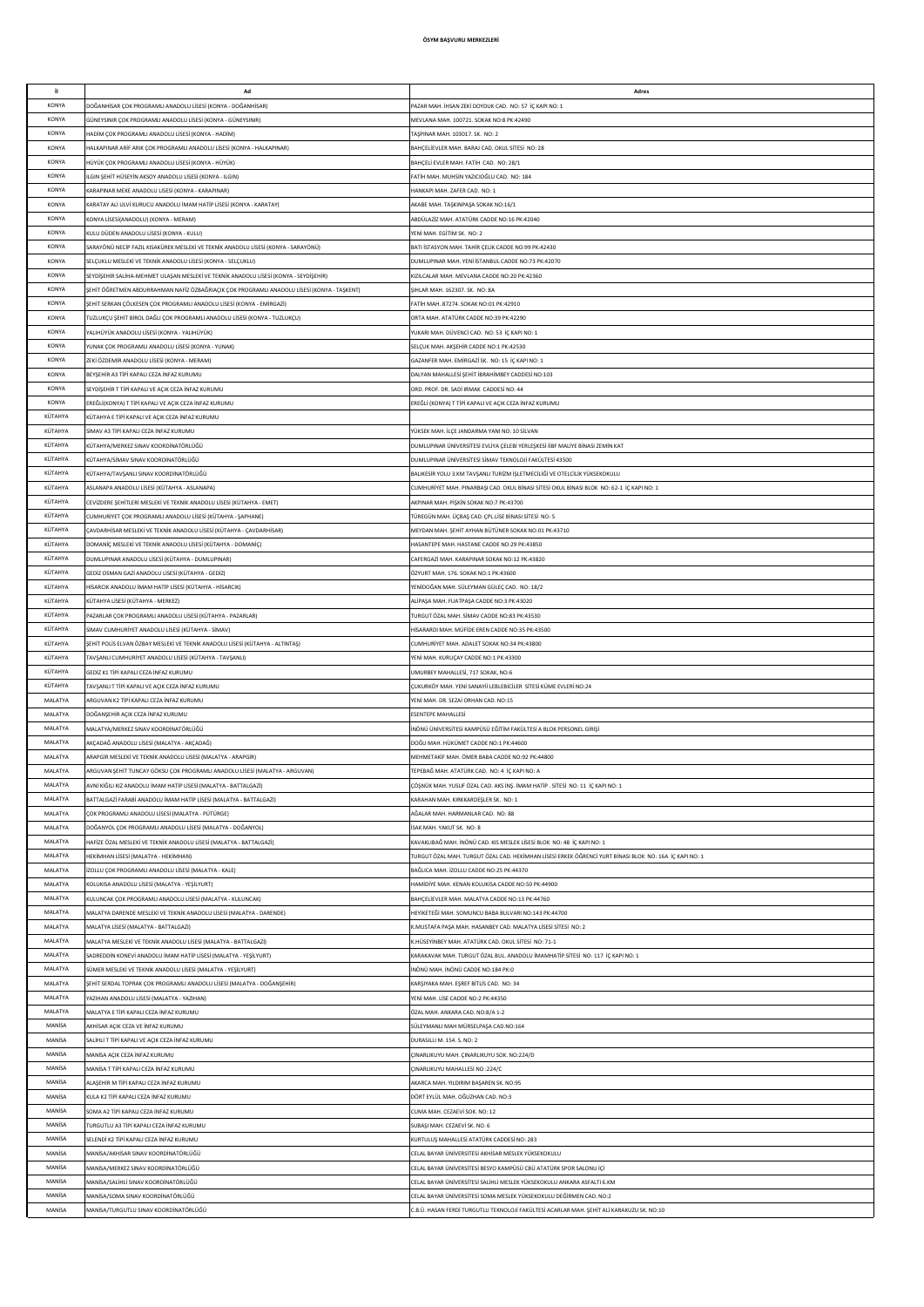| il.            |                                                                                                                         |                                                                                                                |
|----------------|-------------------------------------------------------------------------------------------------------------------------|----------------------------------------------------------------------------------------------------------------|
|                | Ad                                                                                                                      | Adres                                                                                                          |
| MANISA         | Hİ EVRAN MESLEKİ VE TEKNİK ANADOLU LİSESİ (MANİSA - DEMİRCİ)                                                            | SECAATTİN MAH. ÜNİVERSİTE CAD. BELEDİYE BÜFE SİTESİ NO: 37 İÇ KAPI NO: A                                       |
| MANISA         | HMETLİ ŞEHİT HAKKI ERDOĞAN ÇOK PROGRAMLI ANADOLU LİSESİ (MANİSA - AHMETLİ)                                              | BARBAROS MAH. GENERAL GÖKÇEN PAŞA SK. NO: 13 İÇ KAPI NO: 2                                                     |
|                |                                                                                                                         |                                                                                                                |
| MANISA         | KHİSAR ÇAĞLAK ANADOLU LİSESİ (MANİSA - AKHİSAR)                                                                         | KETHÜDA MAH. 21.(ORHAN İLKER) CAD. NO: 7 İÇ KAPI NO: 1                                                         |
| MANISA         | CZACI ENGİN ÜMMETOĞLU ANADOLU LİSESİ (MANİSA - KIRKAĞAÇ)                                                                | ŞAİR EŞREF MAH. 71 (ALBAY FAHİR IŞIK) SK. NO: 35A İÇ KAPI NO: A                                                |
| MANISA         | GÖLMARMARA MESLEKİ VE TEKNİK ANADOLU LİSESİ (MANİSA - GÖLMARMARA)                                                       | YENİ CAMİİ MAH. GAZİLER CAD. NO: 1                                                                             |
|                |                                                                                                                         |                                                                                                                |
| MANISA         | GÖRDES ANADOLU İMAM HATİP LİSESİ (MANİSA - GÖRDES)                                                                      | DİVAN MAH. ŞHT.PLT.BAHRİ ÖNSER CAD. NO: 32A İÇ KAPI NO: A                                                      |
| MANISA         | JAFSA SULTAN MESLEKİ VE TEKNİK ANADOLU LİSESİ (MANİSA - SALİHLİ)                                                        | MİTATPASA MAH, ATATÜRK CAD. NO: 38 İC KAPI NO: A KANTİN                                                        |
| MANISA         | KAYHAN ERGUN MESLEKÎ VE TEKNÎK ANADOLU LÎSESÎ (MANÎSA - AKHÎSAR)                                                        | İNÖNÜ MAH. 150. SK. NO: 4                                                                                      |
| MANISA         | KÖPRÜBAŞI ANADOLU LİSESİ (MANİSA - KÖPRÜBAŞI)                                                                           | TEMREK MAH, HÜKÜMET CADDE NO:25 PK:45930                                                                       |
|                |                                                                                                                         |                                                                                                                |
| MANISA         | KULA YUNUS EMRE ANADOLU LİSESİ (MANİSA - KULA)                                                                          | 4 EYLÜL MAH. TABDUK EMRE CAD. NO: 26 İÇ KAPI NO: 1                                                             |
| MANISA         | MANİSA HASAN TÜREK ANADOLU LİSESİ (MANİSA - YUNUSEMRE)                                                                  | AYNİ ALİ MAH. 3205. SOKAK NO:24                                                                                |
| MANISA         | MANÍSA MESLEKÍ VE TEKNÍK ANADOLU LÍSESÍ (MANÍSA - SEHZADELER)                                                           | 2.ANAFARTALAR MAH. AVNİ GEMİCİOĞLU CADDE NO:2 PK:45020                                                         |
|                |                                                                                                                         |                                                                                                                |
| MANISA         | MEHMET AKİF ERSOY ANADOLU LİSESİ (MANİSA - YUNUSEMRE)                                                                   | LALELİ MAH. NUSRET KÖKLÜ BUL. NO: 2 İÇ KAPI NO: A                                                              |
| MANISA         | POLİNAS MESLEKİ VE TEKNİK ANADOLU LİSESİ (MANİSA - YUNUSEMRE)                                                           | GÜZELYURT MAH. 5801. SOKAK NO:8 PK:45030                                                                       |
| MANISA         | RIFAT DAĞDELEN ANADOLU LİSESİ (MANİSA - SOMA)                                                                           | TURGUTALP MAH. ŞİFA SK. ANADOLU LISESI SİTESİ NO: 4 İÇ KAPI NO: B                                              |
| MANISA         |                                                                                                                         |                                                                                                                |
|                | SARIGÖL MİLLİ EGEMENLİK ÇOK PROGRAMLI ANADOLU LİSESİ (MANİSA - SARIGÖL)                                                 | AŞAĞI KOÇAKLAR MAH. ONUR SK. NO: 13                                                                            |
| MANISA         | ARUHANLI ANADOLU LİSESİ (MANİSA - SARUHANLI)                                                                            | CENGİZ TOPEL MAH. NAMIK KEMAL CAD. NO: 2                                                                       |
| MANISA         | SEKİNE EVREN MESLEKİ VE TEKNİK ANADOLU LİSESİ (MANİSA - ALAŞEHİR)                                                       | SAKARYA MAH. ZİYA GÖKALP CADDE NO:66 PK:45600                                                                  |
| MANISA         | SELENDİ ANADOLU İMAM HATİP LİSESİ (MANİSA - SELENDİ)                                                                    | SEREFIYE MAH. YAVUZ SULTAN SELİM CAD. NO: 27                                                                   |
|                |                                                                                                                         |                                                                                                                |
| MANISA         | URGUTLU LİSESİ (MANİSA - TURGUTLU)                                                                                      | CUMHURİYET MAH. DEMİREL SK. TURGUTLU LİSESİ SİTESİ NO: 2 İÇ KAPI NO: 1                                         |
| MANISA         | KHISAR T TIPI KAPALI CEZA INFAZ KURUMU                                                                                  | SÜLEYMANLI MAH.MÜRSELPAŞA CD NO:164                                                                            |
| MANISA         | (IRKAĞAÇ K2 TİPİ KAPALI CEZA İNFAZ KURUMU                                                                               | TEVFİKİYE MAH, 35.SK NO87                                                                                      |
| MANISA         | MANÍSA E TÍPÍ KAPALI VE ACIK CEZA ÍNFAZ KURUMU                                                                          | TURGUT ÖZAL MAH. TURGUTLU CD. TURGUTLU YOLU ÜZERİ                                                              |
|                |                                                                                                                         |                                                                                                                |
| MARDÍN         | <b><i>JARDÍN E TÍPÍ KAPALI CEZA İNFAZ KURUMU</i></b>                                                                    | NUSAYBİN YOLU ÜZERİ KÖTEK MAHALLESİ                                                                            |
| MARDIN         | MARDİN/MERKEZ SINAV KOORDİNATÖRLÜĞÜ                                                                                     | MARDİN ARTUKLU ÜNİVERSİTESİ REKTÖRLÜĞÜ ÖSYM İL SINAV KOORDİNATÖRLÜĞÜ /YENİŞEHİR                                |
| MARDIN         | ZİZ ÖNEN KIZ ANADOLU LİSESİ (MARDİN - MİDYAT)                                                                           | BAHÇELİEVLER MAH. FEYZULLAH ÖZCAN CADDE NO:2 PK:47500                                                          |
| MARDIN         |                                                                                                                         |                                                                                                                |
|                | ZİZ SANCAR ANADOLU LİSESİ (MARDİN - ARTUKLU)                                                                            | SAVURKAPI MAH. NUSAYBİN CADDE NO:1 PK:47100                                                                    |
| MARDIN         | ARGEÇİT ILISU ANADOLU LİSESİ (MARDİN - DARGEÇİT)                                                                        | SARAY MAH. KILAVUZ CADDE NO:73 PK:47750                                                                        |
| MARDIN         | DERİK MESLEKİ VE TEKNİK ANADOLU LİSESİ (MARDİN - DERİK)                                                                 | BAHÇELİEVLER MAH. RİYA QOSERE CADDE NO:1 PK:47800                                                              |
| MARDIN         | (IZILTEPE MESLEKİ VE TEKNİK ANADOLU LİSESİ (MARDİN - KIZILTEPE)                                                         | TEPEBAŞI MAH. ADNAN MENDERES CAD. SULTAN APT. SİTESİ NO: 1 İÇ KAPI NO: 1                                       |
|                |                                                                                                                         |                                                                                                                |
| MARDIN         | <b>MARDIN ANADOLU LISESI (MARDIN - ARTUKLU)</b>                                                                         | 13 MART MAH. EMNİYET CADDE NO:1 PK:47200                                                                       |
| MARDIN         | MAZIDAĞI ANADOLU LİSESİ (MARDİN - MAZIDAĞI)                                                                             | KAYALAR MAH, A.İBRAHİM CETİN CAD. NO: 60                                                                       |
| MARDÍN         | MİMAR SİNAN MESLEKİ VE TEKNİK ANADOLU LİSESİ (MARDİN - KIZILTEPE)                                                       | TEPEBASI MAH. ADNAN MENDERES CADDE NO:OTOGARYANI                                                               |
| MARDÍN         |                                                                                                                         |                                                                                                                |
|                | JUSAYBİN ANADOLU LİSESİ (MARDİN - NUSAYBİN)                                                                             | IPEKYOLU MAH. IPEK YOLU CADDE NO:B/BLOK1/3                                                                     |
| MARDÍN         | NUSAYBİN SÜLEYMAN BÖLÜNMEZ ANADOLU LİSESİ (MARDİN - NUSAYBİN)                                                           | YENİŞEHİR MAH. BELEDİYE SOKAK NO:2                                                                             |
| MARDÍN         | )MERLİ MEHMET KAVAK ANADOLU LİSESİ (MARDİN - ÖMERLİ)                                                                    | CUMHURİYET MAH. HÜRRİYET CADDE NO:3 PK:47570                                                                   |
| MARDÍN         | SAVUR NURİ CINGILLLIOĞLU ANADOLU LİSESİ (MARDİN - SAVUR)                                                                | SAFA MAH. H BAHRİ YAVUZ CADDE NO:1 PK:47000                                                                    |
| MARDIN         |                                                                                                                         |                                                                                                                |
|                | ELKARİ MESLEKİ VE TEKNİK ANADOLU LİSESİ (MARDİN - MİDYAT)                                                               | BAHÇELİEVLER MAH. İSKENDERUN 1. CAD. NO: 54                                                                    |
| MARDIN         | 'EŞİLLİ CUMHURİYET MESLEKİ VE TEKNİK ANADOLU LİSESİ (MARDİN - YEŞİLLİ)                                                  | GÜL MAH. VATAN CAD. NO: 25                                                                                     |
|                |                                                                                                                         |                                                                                                                |
| MARDIN         | MİDYAT M TİPİ KAPALI VE AÇIK CEZA İNFAZ KURUMU                                                                          | BAHÇELİEVLER MAH. NUSAYBİN CAD. NO:75                                                                          |
| MERSIN         | MERSÎN E TÎPÎ KAPALI VE AÇIK CEZA ÎNFAZ KURUMU                                                                          | ÇİLEK MAHALLESİ 134. CAD. NO:76                                                                                |
|                |                                                                                                                         |                                                                                                                |
| MERSIN         | ERDEMLİ K2 TİPİ KAPALI CEZA İNFAZ KURUMU                                                                                | KOYUNCU MAH. CEZAEVİ SOKAK DIŞKAPI NO: 32/A                                                                    |
| MERSIN         | ARSUS 1 NOLU T TİPİ CEZA İNFAZ KURUMI                                                                                   | ALİ FAKI MAH.ALİ FAKI SOKAK NO 246 T1                                                                          |
| MERSIN         | ANAMUR T TİPİ KAPALI VE ACIK CEZA İNFAZ KURUMU                                                                          | MALAKLAR KÖYÜ                                                                                                  |
| MERSIN         | 'arsus 2 Nolu T Tipi Kapalı Ceza İnfaz Kurumu Müdürlüğü                                                                 | ALİ FAKI MAH. VAYVAY MEVKİİ TARSUS / MERSİN                                                                    |
|                |                                                                                                                         |                                                                                                                |
| MERSIN         | ARSUS KAMPÜS AÇIK CEZA İNFAZ KURUMU                                                                                     | ALİ FAKI MAHALLESİ .ALİ FAKI MAHALLESİ SK.246/A BLOK                                                           |
| MERSIN         | GÜLNAR K2 TİPİ KAPALI CEZA İNFAZ KURUMU                                                                                 |                                                                                                                |
| MERSIN         | MERSİN/ANAMUR SINAV KOORDİNATÖRLÜĞÜ                                                                                     | ÖREN MAH.PROF.DR.ALİ AYHAN YERLESKESİ                                                                          |
| MERSIN         | MERSİN/MERKEZ SINAV KOORDİNATÖRLÜĞÜ                                                                                     | MERSİN ÜNİVERSİTESİ, ÇİFTLİKKÖY KAMPÜSÜ, TEKNİK BİLİMLER MYO ZEMİN KAT, 33343                                  |
|                |                                                                                                                         |                                                                                                                |
| MERSIN         | VERSİN/SİLİFKE SINAV KOORDİNATÖRLÜĞÜ                                                                                    | MEÜ SİLİFKE MESLEK YÜKSEKOKULU YENİ MAHALLE DSİ YANI                                                           |
| MERSIN         | VERSİN/TARSUS SINAV KOORDİNATÖRLÜĞÜ                                                                                     | MERSİN ÜNİVERSİTESİ TARSUS UYGULAMALI TEKNOLOJİ VE İŞLETMECİLİK YÜKSEKOKULU TAKBAŞ KÖYÜ CİVARI KARTALTEPE MAH. |
| MERSIN         | NAMUR MESLEKİ VE TEKNİK ANADOLU LİSESİ (MERSİN - ANAMUR)                                                                | KALINÖREN MAH. AHMET NECDET SEZER CAD. NO: 29                                                                  |
| MERSIN         | VDINCIK ÇOK PROGRAMLI ANADOLU LİSESİ (MERSİN - AYDINCIK)                                                                | ATATÜRK MAH. KARASEKİ CADDE NO:14 PK:33840                                                                     |
|                |                                                                                                                         |                                                                                                                |
| MERSIN         | BOZYAZI MESLEKİ VE TEKNİK ANADOLU LİSESİ (MERSİN - BOZYAZI)                                                             | MERKEZ MAH. MUSTAFA DENİZ CAD. DOKTORLAR SİTESİ NO: 12A İÇ KAPI NO: 1                                          |
| MERSIN         | RDEMLİ AKDENİZ ANADOLU LİSESİ (MERSİN - ERDEMLİ)                                                                        | ALATA MAH. HACI ÖMER VAR CAD. ERDEMLİ LİSESİ SİTESİ NO: 42E                                                    |
| MERSIN         | GÜLNAR HATUN MESLEKİ VE TEKNİK ANADOLU LİSESİ (MERSİN - GÜLNAR)                                                         | HACIPINAR MAH, ORTAOKUL SOKAK NO:2 PK:33700                                                                    |
| MERSIN         | (ASIM EKENLER ÇOK PROGRAMLI ANADOLU LİSESİ (MERSİN - ÇAMLIYAYLA)                                                        | CUMAYAKASI MAH, CUMAYAKASI CAD, NO: 57                                                                         |
|                |                                                                                                                         |                                                                                                                |
| MERSIN         | SEHİT EMİN CELİK ANADOLLI LİSESİ (MERSİN - MUT)                                                                         | DOĞANCI MAH, LİSE SK. NO: 21 İC KAPI NO: A                                                                     |
| MERSIN         | ARSUS 3 NOLUT TİPİ KAPALI CEZA İNFAZ KURUMU                                                                             | ALİFAKI MAHALLESİ ALİFAKI SOKAK TARSUS CEZA İNFAZ KURUMLARI KAMPÜSÜ NO:243 33402                               |
| MERSIN         | SİLİFKE M TİPİ KAPALI VE AÇIK CEZA İNFAZ KURUMU                                                                         | SARICALAR MAHALLESİ                                                                                            |
| MERSIN         | ARSUS KADIN KAPALI CEZA İNFAZ KURUMU                                                                                    | ÖĞRETMENLER MAH. 2923 SOK. NO: 3                                                                               |
|                |                                                                                                                         |                                                                                                                |
| MUĞLA          | BODRUM A1 TİPİ KAPALI CEZA İNFAZ KURUMU                                                                                 | YOKUŞBAŞI MAHALLESİ CEVATŞAKİR CADDESİ NO:104                                                                  |
| MUĞLA          | MUĞLA E TİPİ KAPALI CEZA İNFAZ KURUMU                                                                                   | DÜĞEREK MAH. YARAŞ YOLU ÜZERİ 3/3                                                                              |
| MUĞLA          | MUĞLA/FETHİYE SINAV KOORDİNATÖRLÜĞÜ                                                                                     | FETHIYE ALİ SITKI MEFHARET KOÇMAN MYO, PATLANGIÇ MAH. BAHA ŞIKMAN CAD. 314. SOK. NO :6                         |
| MUĞLA          | MUĞLA/MERKEZ SINAV KOORDİNATÖRLÜĞÜ                                                                                      | MUĞLA SITKI KOÇMAN ÜNİVERSİTESİ REKTÖRLÜĞÜ 2. KAT KÖTEKLİ                                                      |
|                |                                                                                                                         |                                                                                                                |
| MUĞLA          | MUĞLA/MİLAS SINAV KOORDİNATÖRLÜĞÜ                                                                                       | MİLAS MESLEK YÜKSEKOKULU BEÇİN MAH. ÜNİVERSİTE CAD. NO:35                                                      |
| MUĞLA          | 75. YIL MESLEKİ VE TEKNİK ANADOLU LİSESİ (MUĞLA - MARMARİS)                                                             | KEMERALTI MAH. 124 SK. 75.YIL ANADOLU LİS. BLOK NO: 8                                                          |
| MUĞLA          | DALAMAN ANADOLU LİSESİ (MUĞLA - DALAMAN)                                                                                | MERKEZ MAH, GAZİ BUL, NO: 7                                                                                    |
| MUĞLA          |                                                                                                                         |                                                                                                                |
|                | FETHİYE ANADOLU LİSESİ (MUĞLA - FETHİYE)                                                                                | KESİKKAPI MAH. PÜRŞAH BEY CADDE NO:13/A                                                                        |
| MUĞLA          | FETHİYE FATİH ANADOLU LİSESİ (MUĞLA - FETHİYE)                                                                          | ELDİREK MAH. ÇOBANLAR SK. NO: 43/B                                                                             |
| MUĞLA          | HÜSEYİN ERCAN ERMAŞ MERMER ANADOLU LİSESİ (MUĞLA - ULA)                                                                 | KÖPRÜBAŞI MAH. GAZİ MUSTAFA KEMAL BULVARI NO:148 PK:48100                                                      |
| MUĞLA          | KANUNİ SULTAN SÜLEYMAN ANADOLU LİSESİ (MUĞLA - BODRUM)                                                                  | YOKUŞBAŞI MAH. EYÜP SARI SOKAK NO:3 PK:48400                                                                   |
| MUĞLA          | MİLAS ANADOLU LİSESİ (MUĞLA - MİLAS)                                                                                    | AHMETÇAVUŞ-HAYITLI MAH. HALİLBEY BULVARI NO:1 PK:48200                                                         |
| MUĞLA          |                                                                                                                         |                                                                                                                |
|                | MUĞLA ŞEHİT ZİYA İLHAN DAĞDAŞ MESLEKİ VE TEKNİK ANADOLU LİSESİ (MUĞLA - MENTEŞE)                                        | ORHANİYE MAH. SAĞLIK SOKAK NO:1 PK:48000                                                                       |
| MUĞLA          | NAİP HÜSEYİN ANADOLU LİSESİ (MUĞLA - KÖYCEĞİZ)                                                                          | GÜLPINAR MAH. FATİH CAD. NO: 11                                                                                |
| MUĞLA          | <b>DRTACA ANADOLU LİSESİ (MUĞLA - ORTACA)</b>                                                                           | BAHÇELİEVLER MAH. 269/1 SOKAK NO:2 PK:48600                                                                    |
| MUĞLA          | SADIK GÖÇEN ANADOLU LİSESİ (MUĞLA - KAVAKLIDERE)                                                                        | CUMHURİYET MAH. SAZAK CAD. SADIK GÖÇEN LİSESİ BLOK NO: 21                                                      |
|                |                                                                                                                         |                                                                                                                |
| MUĞLA<br>MUĞLA | SEYDİKEMER ANADOLU LİSESİ (MUĞLA - SEYDİKEMER)<br>ŞEHİT ERSOY YORULMAZ MESLEKİ VE TEKNİK ANADOLU LİSESİ (MUĞLA - DATÇA) | MENEKŞE MAH. ÖZGECAN ASLAN CADDE NO:30 PK:48850<br>İSKELE MAH. FEHMİ YAVUZ CADDE NO:15 PK:48900                |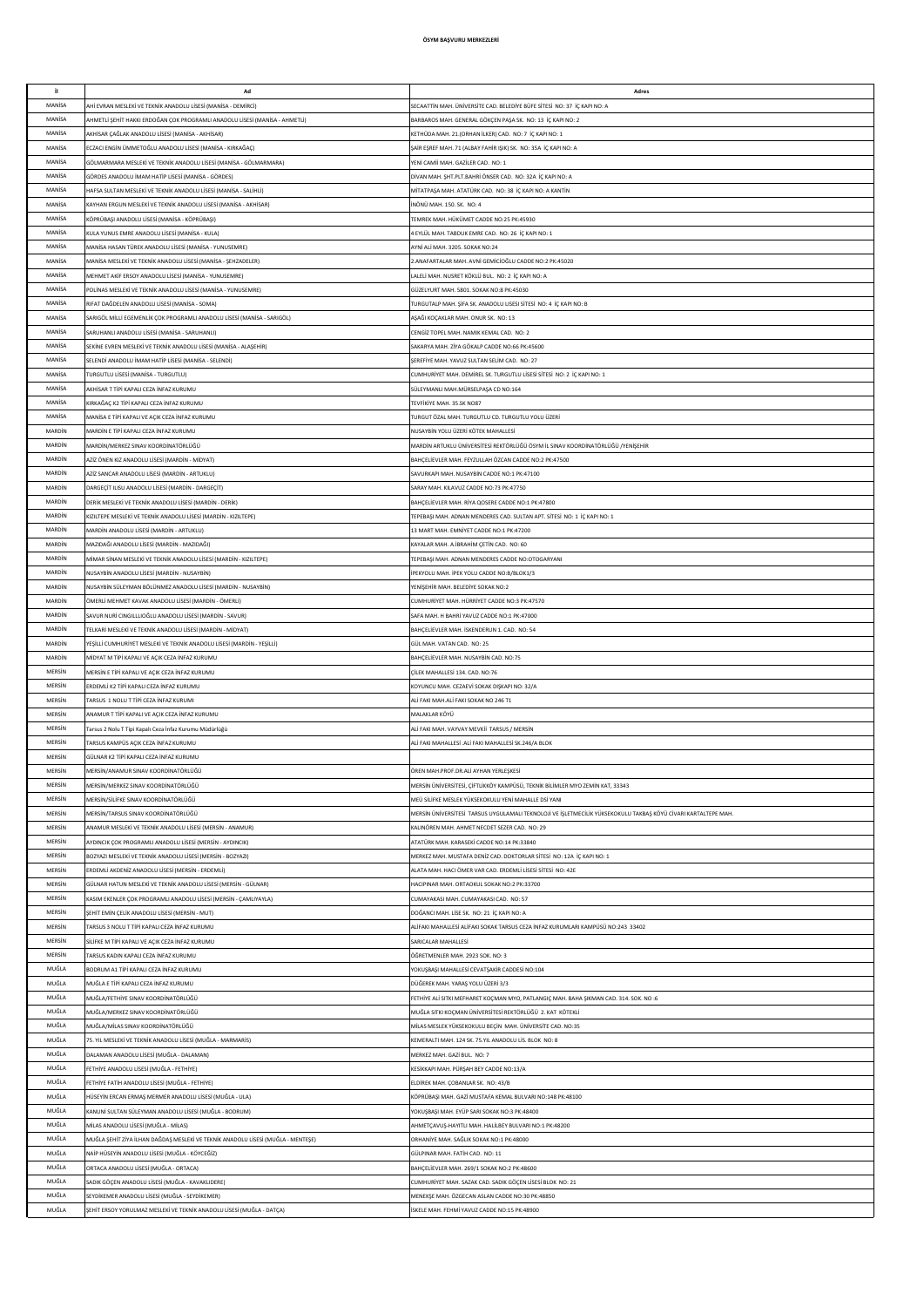| il.                         | Ad                                                                                                                               | Adres                                                                                                        |
|-----------------------------|----------------------------------------------------------------------------------------------------------------------------------|--------------------------------------------------------------------------------------------------------------|
| MUĞLA                       | /ATAĞAN GAZİ ANADOLU LİSESİ (MUĞLA - YATAĞAN)                                                                                    | YENİ MAH, SADİ ÖZCAN CAD, NO: 10                                                                             |
| MUĞLA                       | MUĞLA AÇIK CEZA İNFAZ KURUMU                                                                                                     | CAYBÜKÜ MAHALLESİ                                                                                            |
| MUĞLA                       | MİLAS KAPALI CEZA İNFAZ KURUMU                                                                                                   | AHMET ÇAVUŞ MAH. İNÖNÜ CAD.                                                                                  |
| MUĞLA                       | SEYDİKEMER-EŞEN T TİPİ KAPALI VE AÇIK CEZA İNFAZ KURUMU                                                                          | EŞEN MAHALLESİ                                                                                               |
| MUĞLA                       | DALAMAN AÇIK CEZA İNFAZ KURUMU                                                                                                   | ALTINTAS MAHALLESİ GAZİ BULVARI NO:175                                                                       |
| MUS                         | MUŞ E TİPİ KAPALI CEZA İNFAZ KURUMU                                                                                              |                                                                                                              |
| MUŞ                         | MUŞ/MERKEZ SINAV KOORDİNATÖRLÜĞÜ                                                                                                 | MŞÜ İDARİ HİZMET BİNASI                                                                                      |
| MUŞ                         | BULANIK MURAT ANADOLU LİSESİ (MUŞ - BULANIK)                                                                                     | ZAFER MAH. ROBOSKİ CADDE NO:24 PK:49500                                                                      |
| MUŞ<br>MUŞ                  | HASKÖY ÇOK PROGRAMLI ANADOLU LİSESİ (MUŞ - HASKÖY)<br>KORKUT ÇOK PROGRAMLI ANADOLU LİSESİ (MUŞ - KORKUT)                         | SUNAY MAH. CUMHURİYET CAD. NO: 58<br>BAHCELİEVLER MAH. 1 CAD, MEHMET NURİ ÖZKAN SİTESİ NO: 53                |
| MUŞ                         | MALAZGİRT SÜPHAN ANADOLU LİSESİ (MUŞ - MALAZGİRT)                                                                                | DANISMENTGAZİ MAH. YARBAY AYDIN ÖNER CADDE NO:4 PK:49400                                                     |
| MUŞ                         | MUŞ MESLEKİ VE TEKNİK ANADOLU LİSESİ (MUŞ - MERKEZ)                                                                              | HÜRRİYET MAH. LİSE CAD. NO: 6                                                                                |
| MUŞ                         | VARTO MESLEKİ VE TEKNİK ANADOLU LİSESİ (MUŞ - VARTO)                                                                             | KÜLTÜR MAH. MESLEK LİSESİ CADDE NO:24 PK:49600                                                               |
| NEVSEHİR                    | NEVSEHİR E TİPİ KAPALI CEZA İNFAZ KURUMU                                                                                         | YUKARI MAH. DIŞ KAPI:4 İÇ KAPI:1 UÇHİSAR BELDESİ                                                             |
| NEVSEHİR                    | NEVŞEHİR/MERKEZ SINAV KOORDİNATÖRLÜĞÜ                                                                                            | NEVŞEHİR HACI BEKTAŞ VELİ ÜNİVERSİTESİ FEN EDEBİYAT FAKÜLTESİ A BLOK ZEMİN KAT 2000 EVLER MAH. 50300         |
| NEVSEHIR                    | DAMAT İBRAHİM PAŞA ANADOLU LİSESİ (NEVŞEHİR - ACIGÖL)                                                                            | YUKARI MAH. BAŞAK SOKAK NO:25 PK:50140                                                                       |
| NEVSEHIR                    | DERİNKUYU MEHMET EKMEKCİ ANADOLU LİSESİ (NEVŞEHİR - DERİNKUYU)                                                                   | BAYRAMLI MAH. ÇEKMİ YOLU SOKAK NO:8 PK:50700                                                                 |
| NEVSEHIR                    | GÜLŞEHİR MESLEKİ VE TEKNİK ANADOLU LİSESİ (NEVŞEHİR - GÜLŞEHİR)                                                                  | CUMHURİYET MAH. KIZILIRMAK CAD. NO: 37/37/2 İÇ KAPI NO: 37/2                                                 |
| NEVŞEHİR                    | HACIBEKTAŞ MESLEKİ VE TEKNİK ANADOLU LİSESİ (NEVŞEHİR - HACIBEKTAŞ)                                                              | ZİR MAH. ATATÜRK BUL. NO: 62-1 İÇ KAPI NO: 1                                                                 |
| NEVŞEHİR                    | KOZAKLI ANADOLU LİSESİ (NEVŞEHİR - KOZAKLI)                                                                                      | ALTUNSU MAH. İSTİKLAL CADDE NO:36 PK:50600                                                                   |
| NEVŞEHİR<br>NEVŞEHİR        | MESLEKİ VE TEKNİK ANADOLU LİSESİ (NEVŞEHİR - AVANOS)<br>NEVŞEHİR AHİ EVRAN MESLEKİ VE TEKNİK ANADOLU LİSESİ (NEVŞEHİR - MERKEZ)  | YUKARI MAH. İNÖNÜ CADDE NO:10 PK:50500<br>YENİ MAH. KAYSERİ CADDE NO:32 PK:50100                             |
| NEVŞEHİR                    | ÜRGÜP MESLEKİ VE TEKNİK ANADOLU LİSESİ (NEVŞEHİR - ÜRGÜP)                                                                        | ALTIKAPILI MH. ŞEHİT TURAN CADDESİ ÜRGÜP LİSESİ NO:1-1                                                       |
| NİĞDE                       | NİĞDE AÇIK CEZA İNFAZ KURUMU                                                                                                     | ADANA YOLU ÜZERİ SABANCI BULVARI 7 KM                                                                        |
| NIĞDE                       | NİĞDE/MERKEZ SINAV KOORDİNATÖRLÜĞÜ                                                                                               | NİĞDE ÖMER HALİSDEMİR ÜNİVERSİTESİ REKTÖRLÜK BİNASI ALTI                                                     |
| NIĞDE                       | ALTUNHİSAR 75.YIL ÇOK PROGRAMLI ANADOLU LİSESİ (NİĞDE - ALTUNHİSAR)                                                              | SAĞLIK MAH. OKUL SOKAK NO:30 PK:51600                                                                        |
| NIĞDE                       | ATATÜRK ANADOLU LİSESİ (NİĞDE - MERKEZ)                                                                                          | YENİCE MAH. FERİDUN ZEREN CAD. NO: 6 İÇ KAPI NO: B                                                           |
| NIĞDE                       | ÇAMARDI ŞEHİT MUTTALİP SOYLU ANADOLU İMAM HATİP LİSESİ (NİĞDE - ÇAMARDI)                                                         | YENİ MAH. DOĞAN BARAN CAD. NO: 1                                                                             |
| NİĞDE                       | ÇİFTLİK ÇOK PROGRAMLI ANADOLU LİSESİ (NİĞDE - ÇİFTLİK)                                                                           | ÇARŞI MAH. LİSE SK. ÇOK PROĞRAMLI LİSE SİTESİ B BLOK NO: 4                                                   |
| NİĞDE                       | RECEP TAYYİP ERDOĞAN ANADOLU İMAM HATİP LİSESİ (NİĞDE - MERKEZ)                                                                  | KUMLUCA MAH. BEREKETLİ SK. NO: 12 İÇ KAPI NO: 1                                                              |
| NIĞDE                       | ŞEHİT EFE OSMAN APAYDIN ANADOLU LİSESİ (NİĞDE - MERKEZ)                                                                          | YENİCE MAH. LİSE SOKAK NO:1 PK:51100                                                                         |
| NIĞDE                       | ŞEHİT FAZIL DOĞRUÖZ MESLEKİ VE TEKNİK ANADOLU LİSESİ (NİĞDE - MERKEZ)                                                            | YUKARI KAYABAŞI MAH. SÜLEYMAN FETHİ CADDE NO:28 PK:51200                                                     |
| NIĞDE<br>NIĞDE              | ŞEHİT NURİ PAMİR ANADOLU LİSESİ (NİĞDE - BOR)<br>JLUKIŞLA 75. YIL ÇOK PROGRAMLI ANADOLU LİSESİ (NİĞDE - ULUKIŞLA)                | HARIM MAH. İSTASYON CAD. Ş.N.P.LİSESİ BLOK NO: 36<br>DOĞU MAH. İSMET İNÖNÜ CAD. NO: 123 İÇ KAPI NO: 1        |
| NIĞDE                       | NİĞDE E TİPİ KAPALI CEZA İNFAZ KURUMU                                                                                            | İLHANLI MAHALLESİ HACI SABANCI BULVARI                                                                       |
| ORDU                        | ORDU E TÎPÎ KAPALI VE ACIK CEZA ÎNFAZ KURUMU                                                                                     | EFİRLİ MAH, AKCAOVA MÜCAVİR SK. NO: 35/1                                                                     |
| ORDU                        | ÜNYE M TİPİ KAPALI VE AÇIK CEZA İNFAZ KURUMU                                                                                     | YÜCELER KÖYÜ HENDEK SUYU MEVKİİ NO: 85                                                                       |
| ORDU                        | ORDU/MERKEZ SINAV KOORDİNATÖRLÜĞÜ                                                                                                | ORDU ÜNİVERSİTESİ MÜZİK VE SAHNE SANATLARI FAKÜLTESİ DEKANLIĞI CUMHURİYET YERLEŞKESİ                         |
| ORDU                        | ORDU/ÜNYE SINAV KOORDİNATÖRLÜĞÜ                                                                                                  | DEVLET SAHİL YOLU GÖLEVİ MEVKİİ                                                                              |
| ORDU                        | AKKUŞ ANADOLU İMAM HATİP LİSESİ (ORDU - AKKUŞ)                                                                                   | SUBASI MAH. ARGAN SOKAK NO:2 PK:52950                                                                        |
| ORDU                        | ALTINORDU MESLEKİ VE TEKNİK ANADOLU LİSESİ (ORDU - ALTINORDU)                                                                    | BUCAK MAH. ZÜBEYDE HANIM CADDE NO:52 PK:52200 ALTIN                                                          |
| ORDU<br>ORDU                | AYBASTI ÇOK PROGRAMLI ANADOLU LİSESİ (ORDU - AYBASTI)<br>AYSE SAHİN ÇOK PROGRAMLI ANADOLU LİSESİ (ORDU - GÜLYALI)                | ESENLİ MAH. İLHAN CAD. NO: 23                                                                                |
| ORDU                        | CAMAS TÜRK TELEKOM ÇOK PROGRAMLI ANADOLU LİSESİ (ORDU - ÇAMAŞ)                                                                   | GÜLİSTAN MAH. ERSİN TARANOĞLU CADDE NO:5 PK:52010<br>ÖRMELİ MAH. HATİPLİ KÜME EVLERİ NO: 24-1                |
| ORDU                        | ÇATALPINAR ÇOK PROGRAMLI ANADOLU LİSESİ (ORDU - ÇATALPINAR)                                                                      | MERKEZ MAH. KANARYA CAD. NO: 23-5 İÇ KAPI NO: 1                                                              |
| ORDU                        | CAYBAŞI ANADOLU LİSESİ (ORDU - CAYBAŞI)                                                                                          | CINAR MAH. CENNETOĞLU SOKAK NO:21 PK:52310                                                                   |
| ORDU                        | FATSA ANADOLU İMAM HATİP LİSESİ (ORDU - FATSA)                                                                                   | KURTULUS MAH. BEYAZIT CADDE NO:16 PK:52400                                                                   |
| ORDU                        | GÜRGENTEPE SEHİT AHMET YASAR ANADOLU LİSESİ (ORDU - GÜRGENTEPE)                                                                  | AĞIZLAR MAH. 1 NOLU SOKAK NO:1 PK:52610                                                                      |
| ORDU                        | İKİZCE ANADOLU LİSESİ (ORDU - İKİZCE)                                                                                            | MERKEZ MAH. HASAN KALYONCU CADDE NO:34 PK:52320                                                              |
| ORDU                        | KABADÜZ ÇOK PROGRAMLI ANADOLU LİSESİ (ORDU - KABADÜZ)                                                                            | KABADÜZ MAH. CUMHURİYET CADDE NO:5 PK:52020                                                                  |
| ORDU                        | (ABATAŞ ANADOLU LİSESİ (ORDU - KABATAŞ)                                                                                          | HOŞKADEM MAH. YEDİYILDIZLAR KÜME EVLER NO:27 PK:52520                                                        |
| ORDU<br>ORDU                | KORGAN MESLEKİ VE TEKNİK ANADOLU LİSESİ (ORDU - KORGAN)<br>KUMRU ANADOLU İMAM HATİP LİSESİ (ORDU - KUMRU)                        | TEPE MAH. BELEDİYE SOKAK NO:17 PK:52700                                                                      |
| ORDU                        | MESUDÍYE İMKB ÇOK PROGRAMLI ANADOLU LİSESİ (ORDU - MESUDİYE)                                                                     | DEMİRCİLİ MAH. 6.NOLU SOKAK NO:26 PK:52800<br>MERKEZ MAH. ZAHİRE VE SANAYİ ÇARŞISI KÜME EVLER NO:23 PK:52900 |
| ORDU                        | ORDU LİSESİ (ORDU - ALTINORDU)                                                                                                   | BAHÇELİEVLER MAH. MEHMETÇİK BULVARI NO:1 PK:52200 ALTIN                                                      |
| ORDU                        | PERŞEMBE MESLEKİ VE TEKNİK ANADOLU LİSESİ (ORDU - PERŞEMBE)                                                                      | KACALI MAH. KÜLTÜR CAD. NO: 22                                                                               |
| ORDU                        | ŞEHİT YAŞAR BİÇER MESLEKİ VE TEKNİK ANADOLU LİSESİ (ORDU - GÖLKÖY)                                                               | GÖLKÖY MAH. AYBASTI CADDE NO:21 PK:52600                                                                     |
| ORDU                        | ULUBEY ANADOLU LİSESİ (ORDU - ULUBEY)                                                                                            | ÇATALLI MAH. YAHYA ARCAN SOKAK NO:3 PK:52850                                                                 |
| ORDU                        | ÜNYE ADNAN MENDERES MESLEKİ VE TEKNİK ANADOLU LİSESİ (ORDU - ÜNYE)                                                               | LİSELER MAH, SANTRAL SK. NO: 6 İC KAPI NO: 1                                                                 |
| OSMANİYE                    | TOPRAKKALE ACIK CEZA İNFAZ KURUMU                                                                                                | GÖCMENLER MAH, ATATÜRK CAD. NO:294/1                                                                         |
| OSMANİYE                    | OSMANÍYE/KADÍRLÍ SINAV KOORDÍNATÖRI ÚĞÜ                                                                                          | SHT K.K. MH. YUNUS EMRE CD. NO:8                                                                             |
| OSMANİYE                    | OSMANÍYE/MERKEZ SINAV KOORDÍNATÖRI ÜĞÜ                                                                                           | OSMANÍYE KORKUT ATA ÜNİVERSİTESİ KARACAOĞLAN YERLEŞKESİ A BLOK 3.KAT NO:A304                                 |
| <b>OSMANIYE</b><br>OSMANİYE | ATATÜRK ANADOLU LİSESİ (OSMANİYE - MERKEZ)                                                                                       | RAHİME HATUN MAH, LİSE SK, ATATÜRK LİSESİ BLOK NO: 19<br>BAHÇELİ EVLER MAH. DEVLET BAHÇELİ BUL. NO: 28       |
| OSMANİYE                    | BAHÇE MESLEKİ VE TEKNİK ANADOLU LİSESİ (OSMANİYE - BAHÇE)<br>DÜZİÇİ ATATÜRK MESLEKİ VE TEKNİK ANADOLU LİSESİ (OSMANİYE - DÜZİÇİ) | İRFANLI MAH. DR.YILMAZ SEVİNÇ CADDE NO:27 PK:80600                                                           |
| OSMANIYE                    | HASANBEYLİ ÇOK PROGRAMLI ANADOLU LİSESİ (OSMANİYE - HASANBEYLİ)                                                                  | CUMHURİYET MAH. PARK SK. NO: 5                                                                               |
| OSMANIYE                    | KADİRLİ ATATÜRK ANADOLU LİSESİ (OSMANİYE - KADİRLİ)                                                                              | CEMALPAŞA MAH. SEFA VAYİSOĞLU CAD. KADİRLİ LİŞSESİ SİTESİ NO: 7                                              |
| OSMANİYE                    | SUMBAS ÇOK PROGRAMLI ANADOLU LİSESİ (OSMANİYE - SUMBAS)                                                                          | KARAÖMERLİ MAH. 100. SOKAK NO:25 PK:80580                                                                    |
| OSMANİYE                    | TOPRAKKALE ŞEHİT İBRAHİM ETİZ ANADOLU LİSESİ (OSMANİYE - TOPRAKKALE)                                                             | KIŞLA MAH. 35 NOLU SOKAK NO:3/1                                                                              |
| OSMANİYE                    | OSMANÍYE 2 NOLU T TÍPÍ KAPALI VE AÇIK CEZA İNFAZ KURUMU                                                                          |                                                                                                              |
| OSMANİYE                    | OSMANÍYE 1 NOLU T TÍPÍ KAPALI CEZA İNFAZ KURUMU                                                                                  |                                                                                                              |
| OSMANİYE                    | OSMANÍYE C TÍPÍ KAPALI CEZA İNFAZ KURUMU                                                                                         | RAHİMEHATUN MAH. 9076 SOKAK NO:3                                                                             |
| RİZE<br>RİZE                | RİZE L TİPİ KAPALI CEZA İNFAZ KURUMU<br>RİZE/ARDEŞEN SINAV KOORDİNATÖRLÜĞÜ                                                       | AKSU MAH, KÜME EVLERİ<br>FATİH MAH, ATATÜRK CAD, NO: 244                                                     |
| RİZE                        | RİZE/ÇAYELİ SINAV KOORDİNATÖRLÜĞÜ                                                                                                | RECEP TAYYİP ERDOĞAN ÜNİVERSİTESİ EĞİTİM FAKÜLTESİ                                                           |
| RİZE                        | RİZE/MERKEZ SINAV KOORDİNATÖRLÜĞÜ                                                                                                | RECEP TAYYİP ERDOĞAN ÜNİVERSİTESİ ZİHNİ DERİN YERLEŞKESİ (DAHİLİ 1753) - FENER MAHALLESİ 53100               |
| RİZE                        | ADEM ÖZDEMİR ANADOLU LİSESİ (RİZE - DEREPAZARI)                                                                                  | ERİKLİMANI MAH. ERİKLİMANI MAHALLESİ KÜME EVLERİ OKUL İNŞAATI BLOK NO: 5                                     |
| RİZE                        | CAMLIHEMŞİN ANADOLU İMAM HATİP LİSESİ (RİZE - ÇAMLIHEMŞİN)                                                                       | MERKEZ MAH. İNÖNÜ CAD. NO: 14 İÇ KAPI NO: 1                                                                  |
| RİZE                        | AZLİYE HÜSEYİN TURANLI ÇOK PROGRAMLI ANADOLU LİSESİ (RİZE - İKİZDERE)                                                            | ÇARŞI MAH. ALİBİBEROĞLU CAD. NO: 55 İÇ KAPI NO: 1                                                            |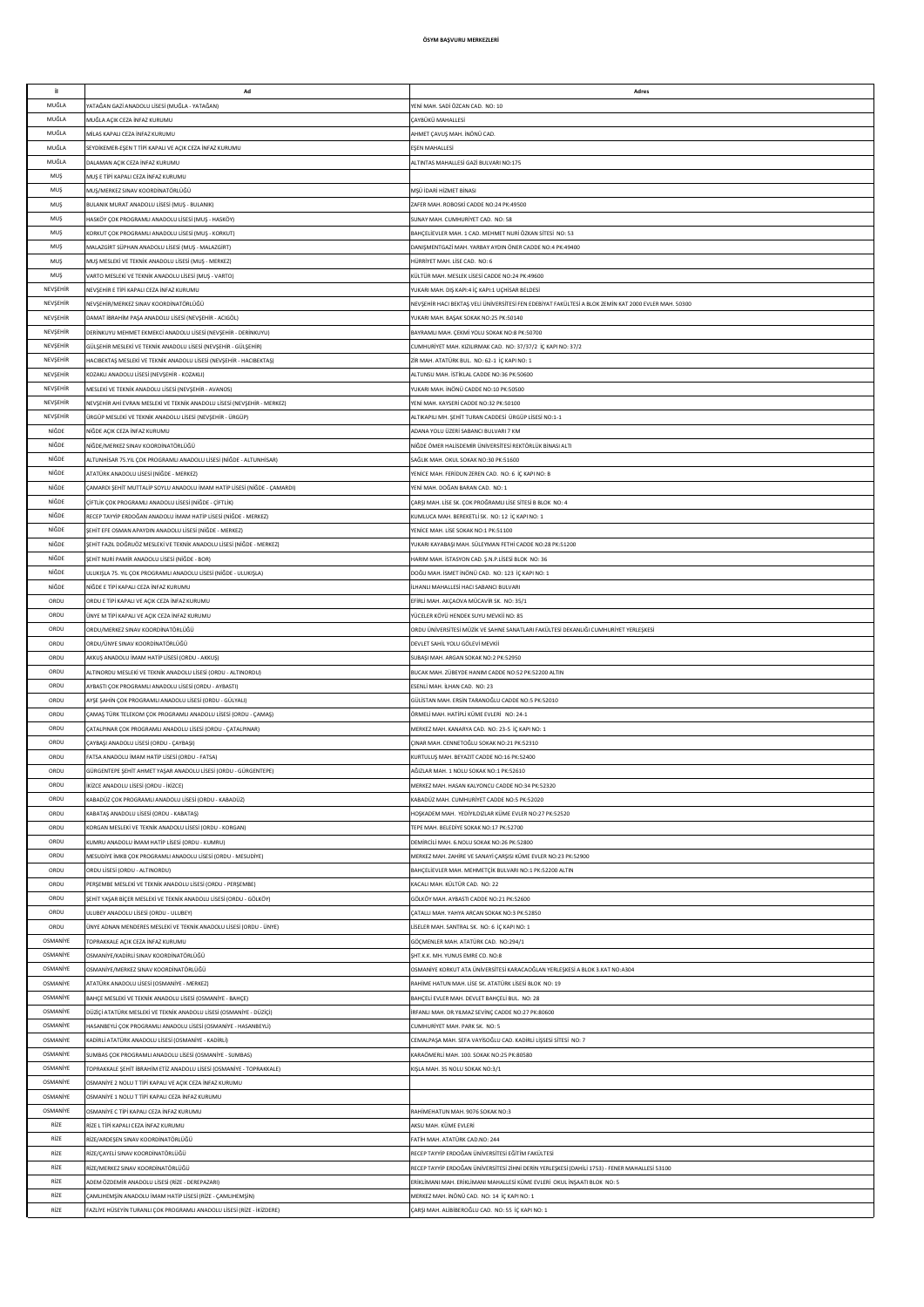| j.      | Ad                                                                             | Adres                                                                                |
|---------|--------------------------------------------------------------------------------|--------------------------------------------------------------------------------------|
|         |                                                                                |                                                                                      |
| RİZE    | FINDIKLI MESLEKÎ VE TEKNÎK ANADOLLI LÎSESÎ (RÎZE - FINDIKLI)                   | SAHİL MAH, MUZAFFER BİRBEN CAD, NO: 35                                               |
| RİZE    | HEMȘİN ANADOLU LİSESİ (RİZE - HEMŞİN)                                          | ORTAKÖY MAH. DÜZ-1 KÜME EVLER NO:26 PK:53550                                         |
| RİZE    | IYIDERE ANADOLU LISESİ (RİZE - İYIDERE)                                        | FICITASI MAH. KAZIM KARABEKİR CADDE NO:91 PK:53600                                   |
| RİZE    | KALKANDERE ANADOLU İMAM HATİP LİSESİ (RİZE - KALKANDERE)                       | YUKARI TATLISU MAH. ÖZTÜRKLER KÜME EVLERİ NO: 10/1 İÇ KAPI NO: /1                    |
| RİZE    | KAPTAN AHMET ERDOĞAN ANADOLU İMAM HATİP LİSESİ (RİZE - GÜNEYSU)                | KÜÇÜKCAMİİ MAH. AKÇAL CAD. NO: 38 İÇ KAPI NO: 101                                    |
| RİZE    | PAZAR KIZ KULESİ MESLEKİ VE TEKNİK ANADOLU LİSESİ (RİZE - PAZAR)               | KİRAZLIK MAH. TAHSİN BEKİR BALTA CADDE NO:29 PK:53300                                |
|         |                                                                                |                                                                                      |
| RİZE    | KALKANDERE AÇIK CEZA İNFAZ KURUMU                                              | ORMANLI KÖYÜ NO: 338/B                                                               |
| SAKARYA | SAKARYA L TİPİ KAPALI CEZA İNFAZ KURUMU                                        | DEĞİRMENCİ MAH. 301 NOLU SOK. FATİHSULTAN MEHMET CAD. NO: 7                          |
| SAKARYA | HENDEK K1 TİPİ KAPALI CEZA İNFAZ KURUMU                                        | RASİMPAŞA MAHALLESİ KAMİLKAMIŞOĞLU CADDESİ NO:128                                    |
| SAKARYA | KARASU A2 TİPİ KAPALI CEZA İNFAZ KURUMU                                        | KUZULUK MAH.                                                                         |
| SAKARYA | GEYVE AÇIK CEZA İNFAZ KURUMU                                                   | TEPECİKLER MAH.ŞABANDİŞLİ SK.N:7                                                     |
| SAKARYA | SAKARYA/ADAPAZARI SINAV KOORDİNATÖRLÜĞÜ                                        | SAKARYA ÜNİVERSİTESİ ESENTEPE KAMPÜSÜ                                                |
|         |                                                                                |                                                                                      |
| SAKARYA | SAKARYA/HENDEK SINAV KOORDİNATÖRLÜĞÜ                                           | EĞİTİM FAKÜLTESİ DEKANLIĞI KEMALİYE MAH. MUAMMER SENCAR CAD.NO.11                    |
| SAKARYA | ABÍDÍN SERHOS MESLEKÍ VE TEKNÍK ANADOLU LÍSESÍ (SAKARYA - KOCAALÍ)             | AĞALAR MAH, SAKARYA CADDE NO:1 PK:54800                                              |
| SAKARYA | ADAPAZARI MESLEKİ VE TEKNİK ANADOLU LİSESİ (SAKARYA - ADAPAZARI)               | TIĞCILAR MAH, İPEK SK. NO: 19                                                        |
| SAKARYA | AKYAZI NİLÜFER HATUN MESLEKİ VE TEKNİK ANADOLU LİSESİ (SAKARYA - AKYAZI)       | KONURALP MAH. ADA CAD. NO: 18 İÇ KAPI NO: A                                          |
| SAKARYA | ATATÜRK ANADOLU LİSESİ (SAKARYA - ADAPAZARI)                                   | CUMHURİYET MAH. ÇARK CAD. NO: 86                                                     |
| SAKARYA | ERENLER YUNUS ÇİLOĞLU MESLEKİ VE TEKNİK ANADOLU LİSESİ (SAKARYA - ERENLER)     | HACIOĞLU MAH. M.AKİF ERSOY CAD. NO: 2 İÇ KAPI NO: A                                  |
| SAKARYA |                                                                                |                                                                                      |
|         | GEYVE ELVAN BEY ANADOLU LİSESİ (SAKARYA - GEYVE)                               | INCIKSUYU MAH. KEPEKLİ CAD. NO: 68                                                   |
| SAKARYA | KAYNARCA SEYFETTİN SELİM MESLEKİ VE TEKNİK ANADOLU LİSESİ (SAKARYA - KAYNARCA) | HATİPLER MAH. KANDIRA CADDE NO:25 PK:54650                                           |
| SAKARYA | MEHMET AKİF ERSOY ÇOK PROGRAMLI ANADOLU LİSESİ (SAKARYA - KARAPÜRÇEK)          | CUMHURİYET MAH. HALI SAHA SK. NO: 8                                                  |
| SAKARYA | NECMETTİN ERBAKAN FEN LİSESİ (SAKARYA - ARİFİYE)                               | FATİH MAH. ATATÜRK CADDE NO:265 PK:54580                                             |
| SAKARYA | PAMUKOVA MESLEKİ VE TEKNİK ANADOLU LİSESİ (SAKARYA - PAMUKOVA)                 | ELPEREK MAH. ANKARA CAD. PAMUKOVA Ç.P.L BLOK NO: 60                                  |
| SAKARYA | SAPANCA ŞEHİT ALBAY GÜNER EKİCİ ANADOLU LİSESİ (SAKARYA - SAPANCA)             | RÜSTEMPAŞA MAH. VEHBİBEY CAD. NO: 35                                                 |
| SAKARYA | SERDİVAN ANADOLU LİSESİ (SAKARYA - SERDİVAN)                                   | İSTİKLAL MAH. 2. CAD. SERDİVAN LİSESİ SİTESİ NO: 35                                  |
|         |                                                                                |                                                                                      |
| SAKARYA | SÖĞÜTLÜ COK PROGRAMLI ANADOLU LİSESİ (SAKARYA - SÖĞÜTLÜ)                       | CAMİ CEDİT MAH. STAD SOKAK NO:11 PK:54160                                            |
| SAKARYA | SEHİT HAKAN BAYRAM ANADOLU İMAM HATİP LİSESİ (SAKARYA - FERİZLİ)               | KEMALPAŞA MAH. ŞEHİT HAKAN BAYRAM CADDE NO:6 PK:54150                                |
| SAKARYA | SEHİT HASAN KELEŞ MESLEKİ VE TEKNİK ANADOLU LİSESİ (SAKARYA - KARASU)          | INCILLI MAH, CEMALETTIN DERE CADDE NO:37 PK:54500                                    |
| SAKARYA | TARAKLI ÇOK PROGRAMLI ANADOLU LİSESİ (SAKARYA - TARAKLI)                       | HACIMURAT MAH, OKUL CADDE NO:26 PK:54751                                             |
| SAKARYA | HENDEK KADIN AÇIK CEZA İNFAZ KURUMU                                            | AKPINAR MAH.4060 SOK. NO :23 SAKARYA /HENDEK POSTA KODU:54300                        |
| SAMSUN  |                                                                                |                                                                                      |
|         | SAMSUN E TİPİ KAPALI CEZA İNFAZ KURUMU                                         | SAMSUN E TİPİ CEZA İNFAZ KURUMU                                                      |
| SAMSUN  | ÇARŞAMBA A TİPİ KAPALI CEZA İNFAZ KURUMU                                       | <b>HASBAHCE MAH</b>                                                                  |
| SAMSUN  | SAMSUN/BAFRA SINAV KOORDİNATÖRLÜĞÜ                                             | ONDOKUZ MAYIS ÜNİVERSİTESİ/BAFRA MESLEK YÜKSEKOKULU                                  |
| SAMSUN  | SAMSUN/ÇARŞAMBA SINAV KOORDİNATÖRLÜĞÜ                                          | ONDOKUZMAYIS ÜNİVERSİTESİ ÇARŞAMBA TİCARET BORSASI MESLEK YÜKSEKOKULU                |
| SAMSUN  | SAMSUN/HAVZA SINAV KOORDİNATÖRLÜĞÜ                                             | ÜNİVERSİTE MAH. SAMSUN KARAYOLU ÜZERİ 4. KM.                                         |
|         |                                                                                |                                                                                      |
| SAMSUN  | SAMSUN/MERKEZ SINAV KOORDİNATÖRLÜĞÜ                                            | OMÜ MERKEZ KÜTÜPHANE BİNASI ZEMİN KAT ÖSYM BÜROSU                                    |
| SAMSUN  | SAMSUN/VEZİRKÖPRÜ SINAV KOORDİNATÖRLÜĞÜ                                        |                                                                                      |
| SAMSUN  | AKDAĞ MESLEKİ VE TEKNİK ANADOLU LİSESİ (SAMSUN - LADİK)                        | AKPINAR MAH, GAZİLER CADDE NO:79/C                                                   |
| SAMSUN  | ALACAM ANADOLU İMAM HATİP LİSESİ (SAMSUN - ALAÇAM)                             | ALPARSLAN MAH. HUZUR SOKAK NO:5 PK:55800                                             |
| SAMSUN  | ALİ FUAT BASGİL ANADOLU LİSESİ (SAMSUN - CARSAMBA)                             | KİRAZLIKÇAY MAH. SERA SK. ANADOLU ALİ FUAT BAŞGİL LİSESİ SİTESİ NO: 25 İÇ KAPI NO: 1 |
| SAMSUN  | ASARCIK ÇOK PROGRAMLI ANADOLU LİSESİ (SAMSUN - ASARCIK)                        | ATATÜRK MAH. KEMAL AKKAYA CAD. NO: 34                                                |
| SAMSUN  |                                                                                |                                                                                      |
|         | BAFRA ALTINKAYA ANADOLU LİSESİ (SAMSUN - BAFRA)                                | CİLHANE MAH. ELMAS YILDIZ SK. SAKARYA DERSANESİ SİTESİ NO: 7 İÇ KAPI NO: 1           |
| SAMSUN  | BAFRA ANADOLU İMAM HATİP LİSESİ (SAMSUN - BAFRA)                               | EMİREFENDİ MAH, EMİREFENDİ RUL İMAM HATİP LİSESİ SİTESİ, NO: 24                      |
| SAMSUN  | BALLICA 60. YIL COK PROGRAMLI ANADOLU LİSESİ (SAMSUN - 19 MAYIS)               | PAZAR MAH. FATİH CADDE NO:14 PK:55420                                                |
| SAMSUN  | FATİH ANADOLU LİSESİ (SAMSUN - TERME)                                          | FENK MAH. ŞEHİT RIFAT SEZGİN SOKAK NO:8 PK:55600                                     |
| SAMSUN  | KARŞIYAKA ANADOLU LİSESİ (SAMSUN - CANİK)                                      | KARŞIYAKA MAH. 315.SOKAK SK. NO: 73 İÇ KAPI NO: 1                                    |
| SAMSUN  | MESLEKİ VE TEKNİK ANADOLU LİSESİ (SAMSUN - AYVACIK)                            | EYÜPSULTAN MAH. ATATÜRK BULVARI NO:75 PK:55550                                       |
|         | NECATİ AKÇAĞLILAR ANADOLU LİSESİ (SAMSUN - TEKKEKÖY)                           |                                                                                      |
| SAMSUN  |                                                                                | 19 MAYIS MAH. 654. SOKAK NO:1 PK:55300                                               |
| SAMSUN  | SALIPAZARI HASAN ÇELEBİ ÇOK PROGRAMLI ANADOLU LİSESİ (SAMSUN - SALIPAZARI)     | BEREKET MAH. ŞHT. ORHAN ERDOĞAN CADDE NO:27 PK:55530                                 |
| SAMSUN  | SEMA-CENGİZ BÜBERCİ MESLEKİ VE TEKNİK ANADOLU LİSESİ (SAMSUN - İLKADIM)        | İSTASYON MAH, İSTİKLAL CAD, NO: 143 İC KAPI NO: 1                                    |
| SAMSUN  | SEHİT FARUK KARA MESLEKİ VE TEKNİK ANADOLU LİSESİ (SAMSUN - HAVZA)             | 25 MAYIS MAH, ORMANYOLU SOKAK NO:2 PK:55700                                          |
| SAMSUN  | VEZİRKÖPRÜ ANADOLU LİSESİ (SAMSUN - VEZİRKÖPRÜ)                                | ATATÜRK MAH. ABDULLAH DERİCİ CAD. NO: 5 İÇ KAPI NO: 1                                |
| SAMSUN  | YAŞAR DOĞU MESLEKİ VE TEKNİK ANADOLU LİSESİ (SAMSUN - KAVAK)                   | SOĞUKSU MAH. ERBAA SOKAK NO:40 PK:55850                                              |
| SAMSUN  | ALACAM K1 TİPİ KAPALI CEZA İNFAZ KURUMU                                        |                                                                                      |
|         |                                                                                | ALPARSLAN MAH. ALACAM                                                                |
| SAMSUN  | BAFRA AÇIK CEZA İNFAZ KURUMU                                                   | MERKEZ MEVKİİ KÖY SOKAĞI NO:107/B-1 SARIÇEVRE KÖYÜ                                   |
| SAMSUN  | BAFRA T TİPİ KAPALI CEZA İNFAZ KURUMU                                          | SARIÇEVRE MAHALLESİ MERKEZ MEVKİİ                                                    |
| SAMSUN  | VEZİRKÖPRÜ M TİPİ KAPALI CEZA İNFAZ KURUMU                                     | HIDIRLIK MH MUHTAR KENANLI CD                                                        |
| SİİRT   | SİİRT/MERKEZ SINAV KOORDİNATÖRLÜĞÜ                                             | SİİRT ÜNİVERSİTESİ KEZER YERLEŞKESİ REKTÖRLÜK B-BLOK ZEMİN KATI                      |
| SİİRT   | BAYKAN ANADOLU LİSESİ (SİİRT - BAYKAN)                                         | HAVEL MAH. 404. SOKAK NO:24 PK:56460                                                 |
|         |                                                                                |                                                                                      |
| SİİRT   | ERUH ÇOK PROGRAMLI ANADOLU LİSESİ (SİİRT - ERUH)                               | FATİH MAH. ŞEHİT J.ONB.SÜLEYMAN AYDIN CADDE NO:6 PK:56800                            |
| SİİRT   | KURTALAN MESLEKİ VE TEKNİK ANADOLU LİSESİ (SİİRT - KURTALAN)                   | CUMHURİYET MAH. BARIŞ CAD. ASKERLİK ŞUBESİ BLOK NO: 20 İÇ KAPI NO: 1                 |
| SİİRT   | PERVARİ İMKB ANADOLU LİSESİ (SİİRT - PERVARİ)                                  | SAKİRAN MAH. BATUR SK. İMKB LİSESİ KIZ-ERKEK ÖĞR.PANS SİTESİ NO: 22 İÇ KAPI NO: B    |
| SİİRT   | SİRVAN ANADOLU LİSESİ (SİİRT - ŞİRVAN)                                         | KÜFRE MAH, HAKKI AKYÜZ CADDE NO:163 PK:56760                                         |
| SİİRT   | SİİRT AÇIK CEZA İNFAZ KURUMU                                                   | SİİRT ACIK CEZA İNFAZ KURUMU                                                         |
| SİİRT   | SİİRT E TİPİ KAPALI CEZA İNFAZ KURUMU                                          |                                                                                      |
| SINOP   |                                                                                |                                                                                      |
|         | SİNOP E TİPİ KAPALI VE AÇIK CEZA İNFAZ KURUMU                                  | OSMANİYE KÖYÜ KARAGÖL MEVKİ NO:34                                                    |
| SINOP   | BOYABAT KAPALI CEZA İNFAZ KURUMU                                               | KUMLUK MAH.STATYUM CD.N:39                                                           |
| SINOP   | SİNOP/MERKEZ SINAV KOORDİNATÖRLÜĞÜ                                             | KORUCUK KÖYÜ TRAFO MAHALLESİ NO:36                                                   |
| SINOP   | ATATÜRK ÇOK PROGRAMLI ANADOLU LİSESİ (SİNOP - GERZE)                           | HAMİDİYE MAH. OKULLAR CAD. NO: 50                                                    |
| SINOP   |                                                                                |                                                                                      |
|         |                                                                                |                                                                                      |
| SİNOP   | AYANCIK MESLEKİ VE TEKNİK ANADOLU LİSESİ (SİNOP - AYANCIK)                     | YALI MAH. NİLÜFER SK. NO: 2                                                          |
|         | DİKMEN ERCÜMENT TÜRKMEN ANADOLU LİSESİ (SİNOP - DİKMEN)                        | KIRÇAL MAH. İTFAİYE CAD. NO: 17 İÇ KAPI NO: 1                                        |
| SİNOP   | DURAĞAN ANADOLU İMAM HATİP LİSESİ (SİNOP - DURAĞAN)                            | MERKEZ MAH. YAVUZ SELİM CAD. NO: 4 İÇ KAPI NO: 1                                     |
| SİNOP   | ERFELEK ŞEHİT ÖZKAN ÇELİKKAYA ÇOK PROGRAMLI ANADOLU LİSESİ (SİNOP - ERFELEK)   | KINIK MAH. HÜSEYİN DELİGÖZ CADDE NO:2 PK:57800                                       |
| SİNOP   | MEHMET AKİF ERSOY ANADOLU LİSESİ (SİNOP - BOYABAT)                             | ESENTEPE MAH. KIZILIRMAK CADDE NO:10 PK:57200                                        |
| SINOP   | MEHMET AKİF ERSOY ÇOK PROGRAMLI ANADOLU LİSESİ (SİNOP - SARAYDÜZÜ)             | MERKEZ MAH. MEBUS HİLMİ BİÇER CAD. NO: 70                                            |
|         |                                                                                |                                                                                      |
| SİNOP   | SULTAN HATUN MESLEKİ VE TEKNİK ANADOLU LİSESİ (SİNOP - MERKEZ)                 | KEFEVİ MAH, BERGÜZAR SK. NO: 12                                                      |
| SİNOP   | TÜRKELİ ANADOLU LİSESİ (SİNOP - TÜRKELİ)                                       | GÜZELYURT MAH. H.HASAN ÖZCAN CADDE NO:22 PK:57900                                    |
| SİVAS   | GÜRÜN A3 TİPİ KAPALI CEZA İNFAZ KURUMU                                         | YENİMAHALLE CEZAEVİ SK.N:S                                                           |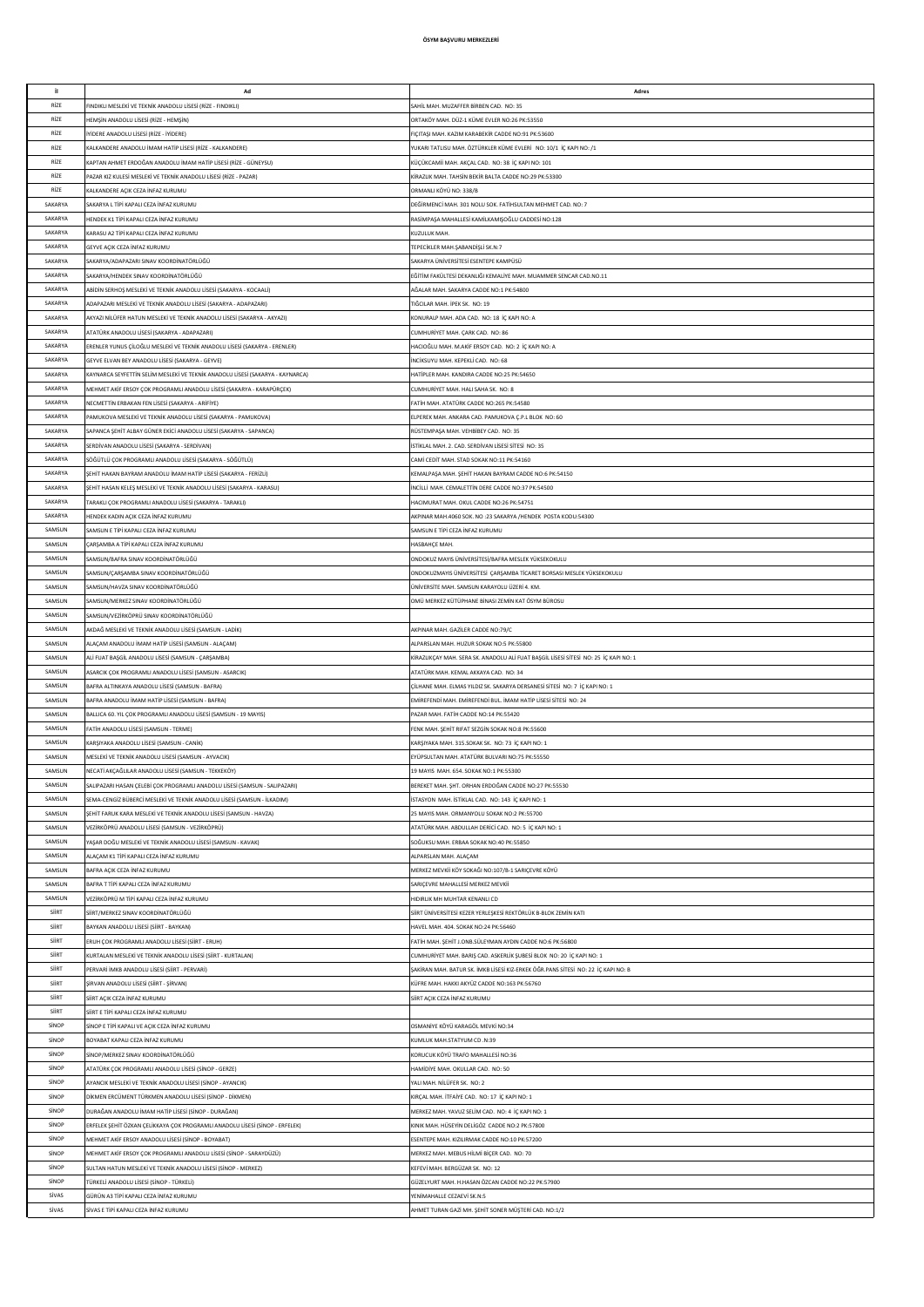| it.                                  | Ad                                                                                                                                     | Adres                                                                                                                       |
|--------------------------------------|----------------------------------------------------------------------------------------------------------------------------------------|-----------------------------------------------------------------------------------------------------------------------------|
| Sivas                                | ARKIŞLA A2 TİPİ KAPALI CEZA İNFAZ KURUMU                                                                                               | ESKÍ SÍVAS YOLU YILDIRIM MAH. NO:99                                                                                         |
| Sivas                                | SİVAS AÇIK CEZA İNFAZ KURUMU                                                                                                           | MEVLANA MAHALLESİ RAHMİ GÜNAY CADDESİ NO:40                                                                                 |
| Sivas<br>Sivas                       | İVAS/MERKEZ SINAV KOORDİNATÖRLÜĞÜ<br>AKINCILAR TÜRK TELEKOM ÇOK PROGRAMLI ANADOLU LİSESİ (SİVAS - AKINCILAR)                           | CUMHURİYET ÜNİVERSİTESİ ESKİ MERKEZİ KÜTÜPHANE ALTI ÖSYM BÜROSU<br>GÖNEN MAH. FİKRET TEKİN CAD. NO: 54                      |
| SİVAS                                | <b>ITATÜRK ÇOK PROGRAMLI ANADOLU LİSESİ (SİVAS - GEMEREK)</b>                                                                          | FEVZİCAKMAK MAH, OKULLAR CADDE NO:19 PK:58840                                                                               |
| Sivas                                | DİVRİĞİ NACİ DEMİRAĞ ANADOLU LİSESİ (SİVAS - DİVRİĞİ)                                                                                  | HACIOSMANMESCÍDÍ MAH. DR MAHÍR TEVRÚZ SOKAK NO:10 PK:58300                                                                  |
| SiVAS                                | DOĞANSAR COK PROGRAMLI ANADOLU LİSESİ (SİVAS - DOĞANSAR)                                                                               | CAMİKERİR MAH, AHMET AYIK CADDE NO:1 PK:58780                                                                               |
| SİVAS<br>SiVAS                       | SÜRÜN TÜRK TELEKOM ÇOK PROGRAMLI ANADOLU LİSESİ (SİVAS - GÜRÜN)                                                                        | ÇAYBOYU MAH. ATATÜRK BUL. NO: 105 İÇ KAPI NO: 1                                                                             |
| SİVAS                                | HAFİK ANADOLU LİSESİ (SİVAS - HAFİK)<br>MRANLI ÇOK PROGRAMLI ANADOLU LİSESİ (SİVAS - İMRANLI)                                          | ÇAY MAH. OSMAN BEY CAD. NO: 23A İÇ KAPI NO: A<br>VALÍTUNCEL MAH. LÍSE CAD. NO: 1 İÇ KAPI NO: 1                              |
| SİVAS                                | (ANGAL COK PROGRAMLI ANADOLU LİSESİ (SİVAS - KANGAL)                                                                                   | GÜRSEL MAH. MALATYA CADDE NO:73 PK:58900                                                                                    |
| SİVAS                                | (ONGRE ANADOLU LİSESİ (SİVAS - MERKEZ)                                                                                                 | PULUR MAH. ARAP ŞEYH CAD. KONGRE LİSESİ SİTESİ NO: 24                                                                       |
| Sivas                                | MEHMET KAVALA ÇOK PROGRAMLI ANADOLU LİSESİ (SİVAS - KOYULHİSAR)                                                                        | CAMİİKEBİR MAH. ÖĞRETMEN BEDRETTİN GÜNGÖR CAD. NO: 37                                                                       |
| Sivas                                | SİVAS LİSESİ (SİVAS - MERKEZ)                                                                                                          | AYDOĞAN MAH. HAYRİ SIĞIRCI CADDE NO:2 PK:58040                                                                              |
| Sivas<br>SİVAS                       | SUŞEHRİ MESLEKİ VE TEKNİK ANADOLU LİSESİ (SİVAS - SUŞEHRİ)<br>ARKIŞLA ANADOLU LİSESİ (SİVAS - ŞARKIŞLA)                                | KEMALPAŞA MAH. SÜMBÜL SOKAK NO:64 PK:58600<br>YILDIRIM MAH, BOZTOPRAK SOKAK NO:9 PK:58400                                   |
| SİVAS                                | ŞEHİT NURULLAH ÇAKIR ÇOK PROGRAMLI ANADOLU LİSESİ (SİVAS - ALTINYAYLA)                                                                 | AYDIN MAH, TALIBİ COSKUN CAD. NO: 105                                                                                       |
| SİVAS                                | EHİT SÜMER DENİZ ÇOK PROGRAMLI ANADOLU LİSESİ (SİVAS - GÖLOVA)                                                                         | FEVZİ CAKMAK MAH, CUMHURİYET CAD, NO: 103A İC KAPI NO: A                                                                    |
| SiVAS                                | JLAS ÇOK PROGRAMLI ANADOLU LİSESİ (SİVAS - ULAŞ)                                                                                       | HÜRRİYET MAH. MAARİF SK. NO: 4                                                                                              |
| SiVAS<br>SiVAS                       | ILDIZELİ ÇOK PROGRAMLI ANADOLU LİSESİ (SİVAS - YILDIZELİ)                                                                              | FEVZİ ÇAKMAK MAH. NAZMİ YARAŞ CADDE NO:4 PK:58500                                                                           |
| ŞANLIURFA                            | ARA ANADOLU İMAM HATİP LİSESİ (SİVAS - ZARA)<br>IRANŞEHİR A3 TİPİ KAPALI CEZA İNFAZ KURUMU                                             | AHMETBAŞYURT MAH. ORHAN GAZİ CADDE NO:6/A<br>YENİŞEHİR MAHALLESİ CEZAEVİ CADDESİ NO:16                                      |
| SANLIURFA                            | ANLIURFA E TİPİ KAPALI CEZA İNFAZ KURUMU                                                                                               | EYYÜBİYE MAH. EYÜP PEYGAMBER CAD. SABIR SK NO:44                                                                            |
| ŞANLIURFA                            | KÇAKALE AÇIK CEZA İNFAZ KURUMU                                                                                                         | AKÇAKALE YOLU 10KM BOLATLARKÖYÜ MEVKİİ                                                                                      |
| <b><i>ŞANLIURFA</i></b>              | SİVEREK T TİPİ KAPALI VE AÇIK CEZA İNFAZ KURUMU                                                                                        | GÖZELEK MEVKİİ                                                                                                              |
| ŞANLIURFA                            | IİLVAN K1 TİPİ KAPALI CEZA İNFAZ KURUMU                                                                                                | BAHÇELİEVLER MAH. 273 SK.                                                                                                   |
| <b><i>ŞANLIURFA</i></b><br>ŞANLIURFA | ANLIURFA/BİRECİK SINAV KOORDİNATÖRLÜĞÜ<br>ANLIURFA/MERKEZ SINAV KOORDİNATÖRLÜĞÜ                                                        | BİRECİK MEKULU İBRAHİM HALİL MUTLU CAD KARŞIYAKA<br>HARRAN ÜNİVERSİTESİ SINAV KOORDİNATÖRLÜK BİNASI 2.KAT YENİŞEHİR KAMPÜSÜ |
| <b>ŞANLIURFA</b>                     | ŞANLIURFA/SİVEREK SINAV KOORDİNATÖRLÜĞÜ                                                                                                | HARRAN ÜNİVERSİTESİ SİVEREK MYO EDİZ MAHALLESİ ŞANLIURFA YOLU 10. KM                                                        |
| SANLIURFA                            | ANLIURFA/VİRANŞEHİR SINAV KOORDİNATÖRLÜĞÜ                                                                                              | CEYLANPINAR YOLU 2. KM. VİRANŞEHİR DEVLET HASTANESİ YANI VİRANŞEHİR MYO BİNASI                                              |
| SANLIURFA                            | ATATÜRK ANADOLU LİSESİ (ŞANLIURFA - EYYÜBİYE)                                                                                          | BUHARA MAH. 2385 SK. A BLOKIORTA OKUL -İLK OKUL) NO: 96 İC KAPI NO: 1                                                       |
| SANLIURFA                            | BOZOVA ANADOLU LİSESİ (ŞANLIURFA - BOZOVA)                                                                                             | YEŞİL OVA MAH. PAZAR SOKAK NO:9 PK:63850                                                                                    |
| SANLIURFA                            | CEYLANPINAR ANADOLU İMAM HATİP LİSESİ (ŞANLIURFA - CEYLANPINAR)                                                                        | YENİŞEHİR MAH. 31 SK. NO: 6                                                                                                 |
| SANLIURFA<br>SANLIURFA               | ÇEAŞ ŞANLIURFA ANADOLU LİSESİ (ŞANLIURFA - HALİLİYE)<br>IALFETİ ANADOLU LİSESİ (ŞANLIURFA - HALFETİ)                                   | ULUBATLI MAH. GAP CADDE NO:1 PK:63100<br>SİYAHGÜL MAH. AYDIN GÜVEN GÜRKAN CADDE NO:8 PK:63950                               |
| ŞANLIURFA                            | IİLVAN MESLEKİ VE TEKNİK ANADOLU LİSESİ (ŞANLIURFA - HİLVAN)                                                                           | BAĞLAR MAH. DİYARBAKIR CAD. KIZ MESLEK LİSESİ SİTESİ NO: 39 İÇ KAPI NO: 1                                                   |
| ŞANLIURFA                            | (ARACADAĞ MESLEKİ VE TEKNİK ANADOLU LİSESİ (ŞANLIURFA - SİVEREK)                                                                       | HASAN ÇELEBİ MAH. HÜRRİYET CADDE NO:43 PK:63600                                                                             |
| ŞANLIURFA                            | (ARAKÖPRÜ ÇOK PROGRAMLI ANADOLU LİSESİ (ŞANLIURFA - KARAKÖPRÜ)                                                                         | AKBAYIR MAH. 1104. SOKAK NO:1 PK:63113                                                                                      |
| ŞANLIURFA                            | SABANCI MESLEKİ VE TEKNİK ANADOLU LİSESİ (ŞANLIURFA - SURUÇ)                                                                           | AYDIN MAH. ESKİ SANTRAL SK. NO: 2                                                                                           |
| ŞANLIURFA<br>SANLIURFA               | SÜLEYMAN DEMİREL ÇOK PROGRAMLI ANADOLU LİSESİ (ŞANLIURFA - HARRAN)<br>ŞEHİT ASTSUBAY HALİL KANAT ANADOLU LİSESİ (ŞANLIURFA - AKÇAKALE) | SÜLEYMAN DEMİREL MAH. ADNAN MENDERES CADDE NO:10 PK:63510<br>YENİ MAH, KAZIM KARABEKİR SK. NO: 13                           |
| SANLIURFA                            | FURGUT ÖZAL MESLEKİ VE TEKNİK ANADOLU LİSESİ (ŞANLIURFA - HALİLİYE)                                                                    | SIRRIN MAH, 16001 SK. NO: 8                                                                                                 |
| SANLIURFA                            | JRFA ANADOLU LİSESİ (ŞANLIURFA - HALİLİYE)                                                                                             | BAMYASUYU MAH. 124. SOKAK NO:6 PK:63040                                                                                     |
| SANLIURFA                            | JRFA MESLEKÎ VE TEKNÎK ANADOLU LÎSESÎ (ŞANLIURFA - HALÎLÎYE)                                                                           | KAMBERİYE MAH. ATATÜRK BULVARI BULVARI NO:45 PK:63100                                                                       |
| SANLIURFA                            | SANLIURFA 2 NOLU T TİPİ KAPALI CEZA İNFAZ KURUMU                                                                                       | KIRBAÇLI MAH KIRBAÇLI SOK CEZA İNFAZ KURUMLARI KAMPÜSÜ                                                                      |
| SANLIURFA<br>ŞANLIURFA               | SANLIURFA 1 NOLU T TİPİ KAPALI CEZA İNFAZ KURUMU<br>ANLIURFA AÇIK CEZA İNFAZ KURUMU                                                    | KIRBAÇLI MAH KIRBAÇLI SOK CEZA İNFAZ KURUMLARI KAMPÜSÜ<br>ŞANLIURFA AÇIK İNFAZ KURUMU                                       |
| <b>ŞANLIURFA</b>                     | IALFETİ K1 TİPİ KAPALI CEZA İNFAZ KURUMU                                                                                               | RÜŞTİYE MAH. ÇATLI SOK.HÖLLEZ MEVKİİ NO:25                                                                                  |
| SIRNAK                               | IRNAK/MERKEZ SINAV KOORDİNATÖRLÜĞÜ                                                                                                     | ŞIRNAK ÜNİVERSİTESİ - MEHMET EMİN ACAR KAMPÜSÜ - REKTÖRLÜK BİNASI                                                           |
| ŞIRNAK                               | BEYTÜŞŞEBAP ÇOK PROGRAMLI ANADOLU LİSESİ (ŞIRNAK - BEYTÜŞŞEBAP)                                                                        | ELKÍ MAH. 8. CAD. NO: 3 İÇ KAPI NO: 3                                                                                       |
| ŞIRNAK                               | CİZRE MERKEZ ANADOLU LİSESİ (ŞIRNAK - CİZRE)                                                                                           | DİCLE MAH. HASTANE CADDE NO:1 PK:73200                                                                                      |
| ŞIRNAK                               | GÜÇLÜKONAK ÇOK PROGRAMLI ANADOLU LİSESİ (ŞIRNAK - GÜÇLÜKONAK)                                                                          | YENİ MAH, Y İ.B.O CADDE NO:64                                                                                               |
| ŞIRNAK<br>ŞIRNAK                     | DİL CUMHURİYET ANADOLU LİSESİ (SIRNAK - İDİL)<br>MERKEZ ÇOK PROGRAMLI ANADOLU LİSESİ (ŞIRNAK - MERKEZ)                                 | YUKARI MAH, 305 SK. NO: 3<br>ATATÜRK MAH. LİSE CAD. Ç.P.LİSE SİTESİ NO: 30                                                  |
| ŞIRNAK                               | MEZRA ÇOK PROGRAMLI ANADOLU LİSESİ (ŞIRNAK - BEYTÜŞŞEBAP)                                                                              | MEZRA KÖYÜ TİMLIR MEVKİİ CİLLER SK. NO: 13                                                                                  |
| SIRNAK                               | SİLOPİ ANADOLU LİSESİ (ŞIRNAK - SİLOPİ)                                                                                                | KARŞIYAKA MAH. 49 CAD. SİLOPİ LİSESİ SİTESİ NO: 28                                                                          |
| SIRNAK                               | JLUDERE COK PROGRAMLI ANADOLU LİSESİ (SIRNAK - ULUDERE)                                                                                | ÖZELLİ MAH, BEYAZ SU CADDE NO:22 PK:73600                                                                                   |
| SIRNAK                               | SIRNAK T TİPİ KAPALI VE AÇIK CEZA İNFAZ KURUMU                                                                                         | YEŞİLYURT MAH. REZUK CAD. CEZAEVİ SİTESİ E BLOK NO: 27 İÇ KAPI NO: 14                                                       |
| TEKİRDAĞ<br>TEKİRDAĞ                 | CERKEZKÖY K1 TİPİ KAPALI CEZA İNFAZ KURUMU<br>ÇORLU A3 TİPİ KAPALI CEZA İNFAZ KURUMU                                                   | BAĞLIK MAHALLESİ KÜME EVLER PINARÇA YOLU NO:1 ÇERKEZKÖY/ÇORLU<br>KAZIMİYE MAHALLESİ OMURTAK CD. İSTANBUL KISMI              |
| TEKİRDAĞ                             | FEKÎRDAĞ 2 NOLU F TÎPÎ YÜKSEK GÜVENLÎKLÎ CEZA ÎNFAZ KURUMU                                                                             | MURATLI YOLU ÜZERİ 10.KM GÜNDÜZLÜ KÖYÜ                                                                                      |
| TEKİRDAĞ                             | FEKÎRDAĞ 1 NOLU F TÎPÎ YÜKSEK GÜVENLÎKLÎ CEZA ÎNFAZ KURUMU                                                                             | MURATLI YOLU 10. KM.                                                                                                        |
| TEKİRDAĞ                             | FEKÎRDAĞ 1 NOLU T TÎPÎ KAPALI CEZA İNFAZ KURUMU                                                                                        | GÜNDÜZLÜ MAH. MURATLI YOLU ÜZERİ 12. KM. TEKİRDAĞ CEZA İNFAZ KURUMLARI KAMPÜSÜ 1 NOLU T TİPİ KAPALI CEZA İNFAZ KURUMU       |
| TEKİRDAĞ                             | ARKÖY K1 TİPİ KAPALI CEZA İNFAZ KURUMU                                                                                                 | CAMİKEBİR MAH.SARAY BAYIRI KAT:1                                                                                            |
| TEKİRDAĞ<br>TEKİRDAĞ                 | FEKİRDAĞ/ÇERKEZKÖY SINAV KOORDİNATÖRLÜĞÜ<br>TEKİRDAĞ/ÇORLU SINAV KOORDİNATÖRLÜĞÜ                                                       | NKÜ ÇERKEZKÖY MYO, VELİKÖY MAH. ATATÜRK CAD. NO 59/A<br>NKU ÇORLU MÜHENDİSLİK FAKÜLTESİ ÇERKEZKÖY YOLU 3 KM.                |
| TEKİRDAĞ                             | FEKİRDAĞ/MERKEZ SINAV KOORDİNATÖRLÜĞÜ                                                                                                  | NAMIK KEMAL ÜNİVERSİTESİ ÖSYM BÜROSU ZİRAAT FAKÜLTESİ DEKANLIK BİNASI                                                       |
| TEKİRDAĞ                             | ÇERKEZKÖY HALİT NARİN MESLEKİ VE TEKNİK ANADOLU LİSESİ (TEKİRDAĞ - ÇERKEZKÖY)                                                          | BAĞLIK MAH. NARİN CAD. NO: 18                                                                                               |
| TEKİRDAĞ                             | ÇORLU ANADOLU İMAM HATİP LİSESİ (TEKİRDAĞ - ÇORLU)                                                                                     | SEYHSİNAN MAH. KILIÇ SOKAK NO:25 PK:59850                                                                                   |
| TEKİRDAĞ                             | DERİ SANAYİCİLERİ MESLEKİ VE TEKNİK ANADOLU LİSESİ (TEKİRDAĞ - ERGENE)                                                                 | YEŞİLTEPE MAH. MEHMET AKİF ERSOY CAD. NO: 50                                                                                |
| TEKİRDAĞ<br>TEKİRDAĞ                 | SAZİ ÖMERBEY ANADOLU LİSESİ (TEKİRDAĞ - MALKARA)                                                                                       | GAZİBEY MAH. KURTULUŞ CAD. LİSE SİTESİ GENEL LİSE BLOK NO: 69                                                               |
| TEKİRDAĞ                             | IACI RAFET GÜMÜŞ ANADOLU İMAM HATİP LİSESİ (TEKİRDAĞ - MURATLI)<br>IÜSEYİN KORKMAZ ANADOLU LİSESİ (TEKİRDAĞ - HAYRABOLU)               | FATİH MAH. IHLAMUR SOKAK NO:9 PK:59700<br>LYAS MAH. ALPULLU CAD. NO: 81                                                     |
| TEKİRDAĞ                             | APAKLI MESLEKİ VE TEKNİK ANADOLU LİSESİ (TEKİRDAĞ - KAPAKLI)                                                                           | CUMHURİYET MAH. MİTHATPAŞA CADDE NO:14 PK:59510                                                                             |
| TEKİRDAĞ                             | MARMARAEREĞLİSİ ÇOK PROGRAMLI ANADOLU LİSESİ (TEKİRDAĞ - MARMARAEREĞLİSİ)                                                              | BAHÇELİEVLER MAH. İSTİKLAL CAD. B BLOK NO: 2-1 İÇ KAPI NO: 1                                                                |
| TEKİRDAĞ                             | MUSTAFA ELMAS ARICI ANADOLU LİSESİ (TEKİRDAĞ - SARAY)                                                                                  | KEMALPAŞA MAH. HÜRRİYET CAD. NO: 24 İÇ KAPI NO: 1                                                                           |
| TEKİRDAĞ                             | ARKÖY MESLEKİ VE TEKNİK ANADOLU LİSESİ (TEKİRDAĞ - ŞARKÖY)                                                                             | İSTİKLAL MAH. MARMARA CAD. NO: 4 İÇ KAPI NO: 1                                                                              |
| TEKİRDAĞ<br>TEKİRDAĞ                 | UĞLACILAR ANADOLU LİSESİ (TEKİRDAĞ - SÜLEYMANPASA)<br>FEKÎRDAĞ AÇIK CEZA İNFAZ KURUMU                                                  | ESKİCAMİ-ORTACAMİ MAH, MELEK SK. NO: 4<br>MURATLI YOLU 12.KM GÜNDÜZLÜ KÖYÜ MEVKİİ                                           |
|                                      |                                                                                                                                        |                                                                                                                             |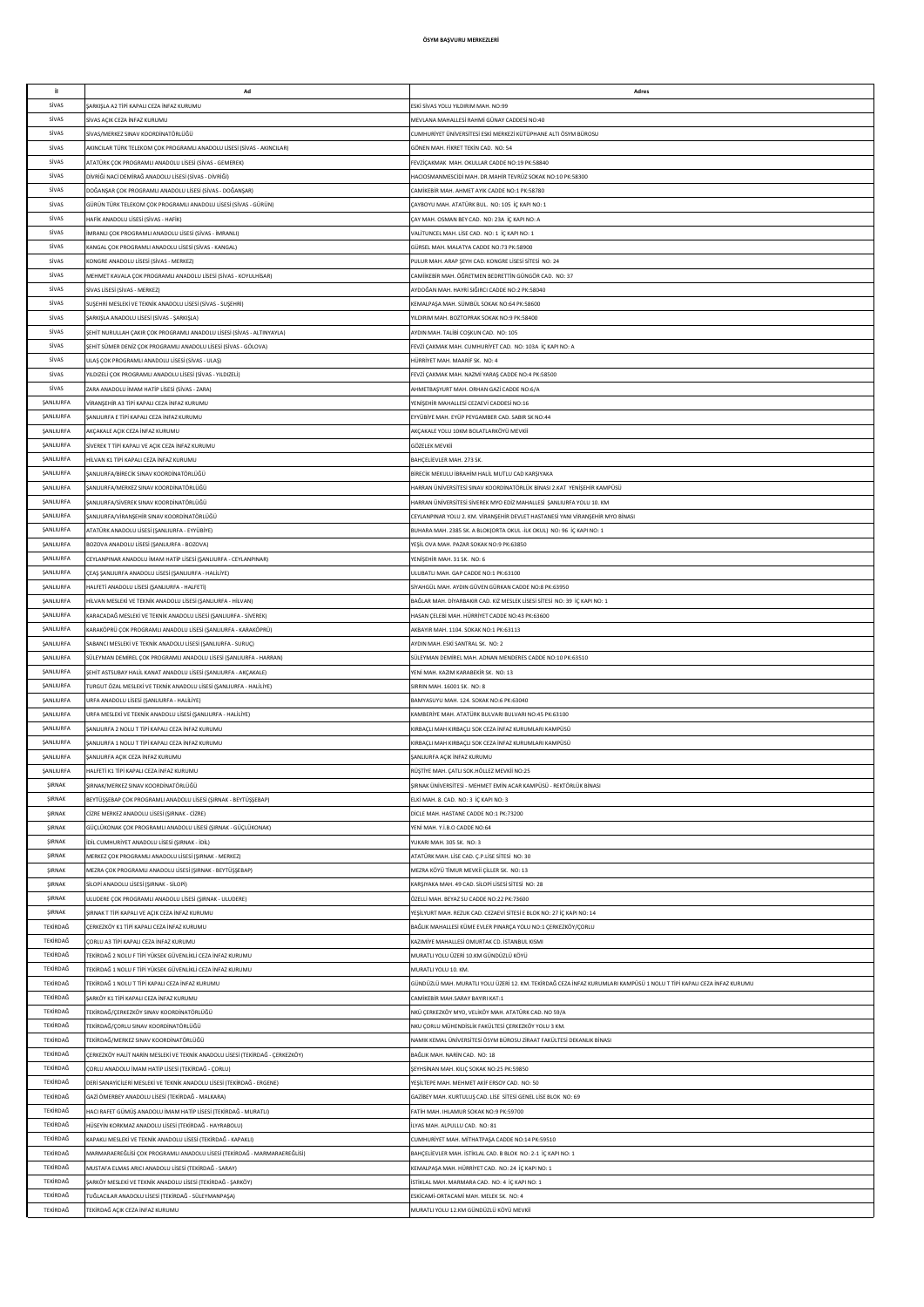| il.            | Ad                                                                              | Adres                                                                                |
|----------------|---------------------------------------------------------------------------------|--------------------------------------------------------------------------------------|
| TEKİRDAĞ       |                                                                                 |                                                                                      |
|                | ARAY K1 TİPİ KAPALI CEZA İNFAZ KURUMU                                           | AYAZPAŞA MAH. 100 YIL ATATÜRK CAD.                                                   |
| TEKİRDAĞ       | EKÎRDAĞ 2 NOLU T TİPİ KAPALI CEZA İNFAZ KURUMU                                  | MURATLI YOLU 12. KM. GÜNDÜZLÜ KÖYÜ MEVKİİ                                            |
| <b>TOKAT</b>   | ZİLE M TİPİ KAPALI CEZA İNFAZ KURUMU                                            | SEYH ALI MH. MADEN CD                                                                |
| TOKAT          | OKAT/ERBAA SINAV KOORDİNATÖRLÜĞÜ                                                | GOÜ - ERBAA SAĞLIK YÜKSEKOKULU GOP MAHALLESİ ALİŞAN DİKTAŞ CADDESİ - 60500           |
| TOKAT          | OKAT/MERKEZ SINAV KOORDİNATÖRLÜĞÜ                                               | GAZİOSMANPAŞA ÜNİVERSİTESİ ZİRAAT FAKÜLTESİ TAŞLIÇİFTLİK YERLEŞKESİ                  |
| TOKAT          | OKAT/NİKSAR SINAV KOORDİNATÖRLÜĞÜ                                               | CENGELLI MAH. GAZZE BULVARI NO 20                                                    |
| TOKAT          | OKAT/TURHAL SINAV KOORDİNATÖRLÜĞÜ                                               | GAZİOSMANPAŞA ÜNİVERSİTESİ TURHAL MYO KAMPÜSÜ GÜNEŞLİ MAH.                           |
| TOKAT          | OKAT/ZİLE SINAV KOORDİNATÖRLÜĞÜ                                                 | GAZİOSMANPAŞA ÜNİVERSİTESİ, ZİLE MESLEK YÜKSEKOKULU, MÜMTAZ TURGUT TOPBAŞ KAMPÜSÜ    |
| TOKAT          | IHMET ALTIKULAÇ ANADOLU LİSESİ (TOKAT - NİKSAR)                                 | G.OSMANPASA MAH. MEHMET AKİF ERSOY CADDE NO:156 PK:60600                             |
| TOKAT          | ALMUS ÇOK PROGRAMLI ANADOLU LİSESİ (TOKAT - ALMUS)                              | EREK MAH. MENEKSEOĞLU CAD. NO: 40-1 İÇ KAPI NO: Z1                                   |
| TOKAT          | ARTOVA ÇOK PROGRAMLI ANADOLU LİSESİ (TOKAT - ARTOVA)                            | ALPASLAN MAH. İSTASYON CADDE NO:79 PK:60670                                          |
| TOKAT          | BAŞÇİFTLİK ŞEHİT MURAT KILINÇ ÇOK PROGRAMLI ANADOLU LİSESİ (TOKAT - BAŞÇİFTLİK) | SİNANPASA MAH, YÜKSEL BAYRAM CAD. NO: 30A İC KAPI NO: A                              |
| <b>TOKAT</b>   | GAZİ OSMAN PAŞA LİSESİ (TOKAT - MERKEZ)                                         | GÜLBAHARHATUN MAH. GAZİ OSMAN PAŞA BUL. NO: 129                                      |
| <b>TOKAT</b>   | AZAR AYŞE AK SEDA SAYAN ÇOK PROGRAMLI ANADOLU LİSESİ (TOKAT - PAZAR)            | ESENTEPE MAH. ATATÜRK CADDE NO:28 PK:60800                                           |
| TOKAT          | REŞADİYE BORSA İSTANBUL FEN LİSESİ (TOKAT - REŞADİYE)                           | ÇAMLICA MAH. ELÇİBEY SOKAK NO:5 PK:60700                                             |
| TOKAT          | SEYRANTEPE MESLEKİ VE TEKNİK ANADOLU LİSESİ (TOKAT - ERBAA)                     | MEVLANA MAH. ALPARSLAN TÜRKEŞ BULVARI NO:103 PK:60500                                |
| TOKAT          | SULUSARAY ÇOK PROGRAMLI ANADOLU LİSESİ (TOKAT - SULUSARAY)                      | FATİH MAH. KAPLICA CADDE NO:1 PK:60870                                               |
| TOKAT          | URHAL ANADOLU İMAM HATİP LİSESİ (TOKAT - TURHAL)                                | OSMANGAZİ MAH. TURGUT ÖZAL CADDE NO:30 PK:60300                                      |
|                |                                                                                 |                                                                                      |
| TOKAT          | YEŞİLYURT ÇOK PROGRAMLI ANADOLU LİSESİ (TOKAT - YEŞİLYURT)                      | 100. YIL MAH, SHT, ALİ GÜLHAN SK. NO: 29                                             |
| TOKAT          | OKAT T TİPİ KAPALI VE AÇIK CEZA İNFAZ KURUMU                                    |                                                                                      |
| TOKAT          | NİKSAR K2 TİPİ KAPALI CEZA İNFAZ KURUMU                                         | 50. YIL MAHALLESİ ATATÜRK BULVARI NO:205/A                                           |
| TRABZON        | <b>IKCAABAT AÇIK CEZA İNFAZ KURUMU</b>                                          | DARICA BELDESİ ÖZLÜLER MAH, C-KÜMESİ NO:57                                           |
| TRABZON        | RABZON E TİPİ KAPALI CEZA İNFAZ KURUML                                          | BAHÇECİK MAH. REFİK CESUR CAD.KİRAZ BOĞAZI SOK.NO:68                                 |
| TRABZON        | <b>RAKLI ACIK CEZA İNFAZ KURUMU</b>                                             | ÖZGEN MAH, HÜRRİYET CAD, NO:48                                                       |
| <b>TRABZON</b> | RABZON/MERKEZ SINAV KOORDİNATÖRLÜĞÜ                                             | ÜNİVERSİTE MAH. KTÜ KANUNİ KAMPÜSÜ (HAVAALANI KARŞISI) YABANCI DİLLER Y.O. ZEMİN KAT |
| <b>TRABZON</b> | 17 ŞUBAT ANADOLU LİSESİ (TRABZON - AKÇAABAT)                                    | DÜRBİNAR MAH. MİLLİ EGEMENLİK CAD. NO: 50 İÇ KAPI NO: /1A                            |
| <b>TRABZON</b> | <b>IRAKLI ANADOLU İMAM HATİP LİSESİ (TRABZON - ARAKLI)</b>                      | MERKEZ MAH. GELİNCİK SOKAK NO:S PK:61700                                             |
| <b>TRABZON</b> | RSİN MESLEKİ VE TEKNİK ANADOLU LİSESİ (TRABZON - ARSİN)                         | YEŞİLCE MAH. OSMAN ÖZER CAD. NO: 40A İÇ KAPI NO: A                                   |
| TRABZON        | BEŞİKDÜZÜ İMKB FEN LİSESİ (TRABZON - BEŞİKDÜZÜ)                                 | VARDALLI MAH. TRABZON CAD. NO: 1                                                     |
| TRABZON        | ARŞIBAŞI ANADOLU LİSESİ (TRABZON - ÇARŞIBAŞI)                                   | BÜYÜKDERE MAH. MUALLİM ALİ OSMAN TURAN CAD. NO: 62                                   |
| TRABZON        | AYKARA ÇOK PROGRAMLI ANADOLU LİSESİ (TRABZON - ÇAYKARA)                         | IŞIKLI MAH. SAĞLIK OCAĞI KÜME EVLER NO:35 PK:61940                                   |
| TRABZON        | DÜZKÖY NAZIM KAYHAN MESLEKİ VE TEKNİK ANADOLU LİSESİ (TRABZON - DÜZKÖY)         |                                                                                      |
| <b>TRABZON</b> | HASAN CANSIZ KOM ÇOK PROGRAMLI ANADOLU LİSESİ (TRABZON - DERNEKPAZARI)          | MERKEZ MAH. HASAN CANSIZ CADDE NO:13 PK:61950                                        |
| TRABZON        | IAYRAT İMKB ÇOK PROGRAMLI ANADOLU LİSESİ (TRABZON - HAYRAT)                     | CUMHURİYET MAH. İSTİKLAL CADDE NO:8/A                                                |
| <b>TRABZON</b> | KÖPRÜBAŞI ÇOK PROGRAMLI ANADOLU LİSESİ (TRABZON - KÖPRÜBAŞI)                    | GÜNDOĞAN MAH, ADNAN KAHVECİ CADDE NO:8 PK:61630                                      |
| TRABZON        | MAÇKA ANADOLU İMAM HATİP LİSESİ (TRABZON - MAÇKA)                               | MERKEZ MAH. ÜST.CENGİZ DUMAN CAD. NO: 58 İÇ KAPI NO: 1                               |
| <b>TRABZON</b> |                                                                                 |                                                                                      |
|                | SÜRMENE ANADOLU LİSESİ (TRABZON - SÜRMENE)                                      | ÇAMLICA MAH. LİSE YOLU 1 SOKAK NO:40 PK:61600                                        |
| <b>TRABZON</b> | ALPAZARI ÇOK PROGRAMLI ANADOLU LİSESİ (TRABZON - ŞALPAZARI)                     | KİREÇ MAH. LİSE SK. NO: 7 İÇ KAPI NO: 1                                              |
| <b>TRABZON</b> | ŞEHİT AHMET TÜRKKAN ÇOK PROGRAMLI ANADOLU LİSESİ (TRABZON - OF)                 | CUMHURİYET MAH. CUMHURİYET CAD. OF ANADOLU LİSESİ SİTESİ NO: 32                      |
| <b>TRABZON</b> | TONYA ANADOLU İMAM HATİP LİSESİ (TRABZON - TONYA)                               | KALEÖNÜ MAH. CEMİL FAZLI HACISALİHOĞLU CAD. NO: 14                                   |
| TRABZON        | TRABZON MERKEZ FEN LİSESİ (TRABZON - ORTAHİSAR)                                 | GÜLBAHARHATUN MAH. FAİK DRANAZ CAD. NO: 10 İÇ KAPI NO: 1                             |
| TRABZON        | VAKFIKEBİR GÜLBAHAR HATUN ANADOLU LİSESİ (TRABZON - VAKFIKEBİR)                 | KEMALİYE MAH. OKULLAR SK. NO: 73 İÇ KAPI NO: 1                                       |
| TUNCELİ        | UNCELİ/MERKEZ SINAV KOORDİNATÖRLÜĞÜ                                             | AKTULUK MAH. TUNCELİ ÜNİVERSİTESİ                                                    |
| TUNCELİ        | AKPAZAR SÜLEYMAN PAŞA ÇOK PROGRAMLI ANADOLU LİSESİ (TUNCELİ - MAZGİRT)          | AKPAZAR BELDESİ ÇARŞIBAŞI MAH. ELAZIĞ CAD. NO: 53                                    |
| TUNCELİ        | CEMİŞGEZEK ÇOK PROGRAMLI ANADOLU LİSESİ (TUNCELİ - CEMİŞGEZEK)                  | CUKUR MAH, YAKACIK CADDE NO:47 PK:62600                                              |
| TUNCELİ        | GAZİ ANADOLU LİSESİ (TUNCELİ - PÜLÜMÜR)                                         | MERKEZ MAH. HÜKÜMET CAD. NO: 6                                                       |
| TUNCELI        | ALIDE EDIP MESLEKI VE TEKNIK ANADOLU LISESI (TUNCELI - MERKEZ)                  | MOĞULTAY MAH, OKULLAR CAD, NO: 11                                                    |
| TUNCELİ        | MAREŞAL FEVZİ ÇAKMAK ÇOK PROGRAMLI ANADOLU LİSESİ (TUNCELİ - OVACIK)            | PULUR MAH, 15, SK, NO: 1 İC KAPI NO: D                                               |
| TUNCELİ        | MUSTAFA KEMAL ÇOK PROGRAMLI ANADOLU LİSESİ (TUNCELİ - PERTEK)                   | İSTİKLAL MAH. 17 KASIM CADDE NO:33 PK:62500                                          |
| TUNCEL         | ŞEHİT MEHMET ANADOLU LİSESİ (TUNCELİ - BEYTÜŞŞEBAP)                             | MERKEZ MAH. TUNCELİ CAD. ŞEHİT MEHMET LİSESİ BLOK NO: 1 NAZIMİYE                     |
| TUNCEL         | ÜBEYDE HANIM ANADOLU LİSESİ (TUNCELİ - HOZAT)                                   | HAMİDİYE MAH. HÜKÜMET CADDE NO:1 PK:62400                                            |
| TUNCEL         | UNCELÍ A3 TÍPÍ KAPALI CEZA ÍNFAZ KURUMU                                         | ALİBABA MAH. NİYAZİAKI SOK. NO: 14                                                   |
| <b>USAK</b>    | JŞAK E TİPİ KAPALI VE AÇIK CEZA İNFAZ KURUMU                                    | HACİMSULTAN CD. ATATÜRK MAH. NO:2                                                    |
| <b>USAK</b>    | EŞME K1 TİPİ KAPALI CEZA İNFAZ KURUMU                                           | ŞEHİT ALİ BEY MAHALLESİ, İNÖNÜ BULVARI NO: 53                                        |
| <b>USAK</b>    | JSAK/MERKEZ SINAV KOORDİNATÖRLÜĞÜ                                               | UŞAK ÜNİVERSİTESİ GÜZEL SANATLAR FAKÜLTESİ ZEMİN KAT                                 |
| <b>USAK</b>    | KARAHALLI VEYİS TURAN MESLEKİ VE TEKNİK ANADOLU LİSESİ (UŞAK - KARAHALLI)       | KONAK MAH, CUMHURİYET CAD, NO: 86                                                    |
| UŞAK           | ORHAN DENGİZ ANADOLU LİSESİ (UŞAK - MERKEZ)                                     | KURTULUS MAH. DOĞAN ÖZKARAMAN CADDE NO:01 PK:64000                                   |
| <b>USAK</b>    |                                                                                 | ATATÜRK MAH. MAARİF SK. NO: 1A İÇ KAPI NO: A                                         |
|                | SİVASLI ANADOLU LİSESİ (UŞAK - SİVASLI)                                         |                                                                                      |
| <b>USAK</b>    | ŞEHİT MUSTAFA EĞERCİ ANADOLU İMAM HATİP LİSESİ (UŞAK - EŞME)                    | ÜÇEYLÜL MAH. BÜLENT ECEVİT CADDE NO:12 PK:64600                                      |
| <b>USAK</b>    | ŞEHİT NECATİ SARGIN ANADOLU LİSESİ (UŞAK - BANAZ)                               | CUMHURİYET MAH. 31 AĞUSTOS CADDE NO:38 PK:64500                                      |
| <b>USAK</b>    | ULUBEY 15 TEMMUZ ŞEHİTLER ANADOLU LİSESİ (UŞAK - ULUBEY)                        | GÖLBAŞI MAH. ATATÜRK CADDE NO:37 PK:64900                                            |
| UŞAK           | ULUBEY(UŞAK) K1 TİPİ KAPALI CEZA İNFAZ KURUMU                                   | ARİKAN BEDÜK CAD. NO: 111                                                            |
| VAN            | ERCİŞ AÇIK CEZA İNFAZ KURUMU                                                    | PAY YOLU ÜZERİ SALİHİYE MAH. TUYGAY KARŞISI                                          |
| VAN            | VAN YÜKSEK GÜVENLİKLİ KAPALI CEZA İNFAZ KURUMU MÜDÜRLÜĞÜ                        | ERCİŞ YOLU ÜZERİ 25. KM VAN YÜKSEK GÜVENLİKLİ KAPALI C.İ.K.                          |
| VAN            | VAN T TİPİ KAPALI CEZA İNFAZ KURUMU MÜDÜRLÜĞÜ                                   | ERCİŞ YOLU ÜZERİ 25. KM VAN T TİPİ YÜKSEK GÜVENLİKLİ KAPALI C.İ.K.                   |
| VAN            | ERCİŞ A TİPİ KAPALI CEZA İNFAZ KURUMU                                           | VANYOLU MH. DEVLET HASTANESİ YANI                                                    |
| VAN            | GEVAŞ AÇIK CEZA İNFAZ KURUMU                                                    | SELİMİYE MAH.                                                                        |
| VAN            | VAN M TİPİ KAPALI CEZA İNFAZ KURUMU                                             | <b>İSKELE MAH CEZA EVİ SOK</b>                                                       |
| VAN            | GÜRPINAR K1 TİPİ KAPALI CEZA İNFAZ KURUMU                                       | CUMHURİYET MAH. DEVLET YOLU CEZAEVİ SOK. NO:1                                        |
| VAN            | VAN/ERCİŞ SINAV KOORDİNATÖRLÜĞÜ                                                 | ERCİŞ İŞLETME FAKÜLTESİ, KIŞLA MAHALLESİ                                             |
| VAN            | VAN/MERKEZ SINAV KOORDINATÖRLÜĞÜ                                                | YÜZÜNCÜ YIL ÜNİVERSİTESİ ECZACILIK FAKÜLTESİ YANI ENSTİTÜLER BİNASI GİRİŞ KATI       |
| VAN            | AHMET NACAR ÇOK PROGRAMLI ANADOLU LİSESİ (VAN - SARAY)                          | ATATÜRK MAH. CUMHURİYET CAD. NO: 1                                                   |
| VAN            | BAHÇESARAY ÇOK PROGRAMLI ANADOLU LİSESİ (VAN - BAHÇESARAY)                      | <b>İSLAM MAH. APRİHAMAN SK. NO: 1</b>                                                |
| VAN            | BAŞKALE BORSA İSTANBUL ÇOK PROGRAMLI ANADOLU LİSESİ (VAN - BAŞKALE)             | YENİ MAH. VAN HAKKARİ 601 CADDE NO:285 PK:65600                                      |
| VAN            | ÇALDIRAN ANADOLU LİSESİ (VAN - ÇALDIRAN)                                        | YAVUZ SELİM MAH. ANIT TEPE KÜME EVLERİ NO: 45 İÇ KAPI NO: 1                          |
| VAN            | ATAK ÇOK PROGRAMLI ANADOLU LİSESİ (VAN - ÇATAK)                                 | CUMHURİYET MAH. ATATÜRK CAD. NO: 1 İÇ KAPI NO: 1                                     |
| VAN            | EDREMÍT ANADOLU LÍSESÍ (VAN - EDREMÍT)                                          | YENİ MAH. SAHİL CAD. NO: 9                                                           |
|                |                                                                                 |                                                                                      |
| VAN            | GEVAŞ ÇOK PROGRAMLI ANADOLU LİSESİ (VAN - GEVAŞ)                                | HİŞET MAH. İPEKYOLU CADDE NO:113 PK:65700                                            |
| VAN            | KAZIM KARABEKİR ANADOLU LİSESİ (VAN - İPEKYOLU)                                 | HAFİZİYE MAH. KAZIM KARA BEKİR SOKAK NO:6A                                           |